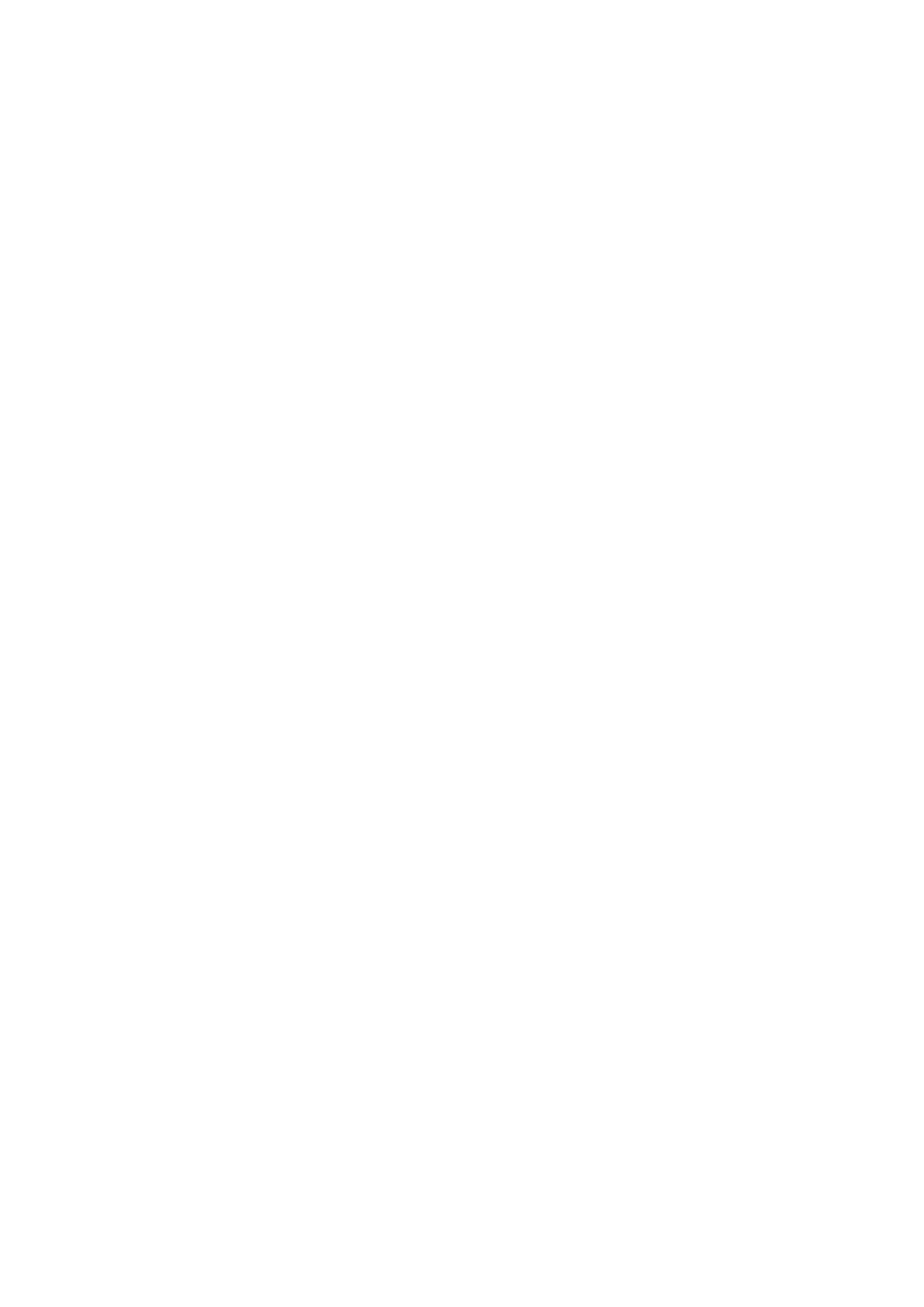Western Australia

# **Bail Act 1982**

**An Act to make better provision for bail in criminal proceedings.** 

Compare 09 Jul 2020 [09-i0-00] / 06 Aug 2020 [09-j0-01] page 1 Extract from www.slp.wa.gov.au, see that website for further information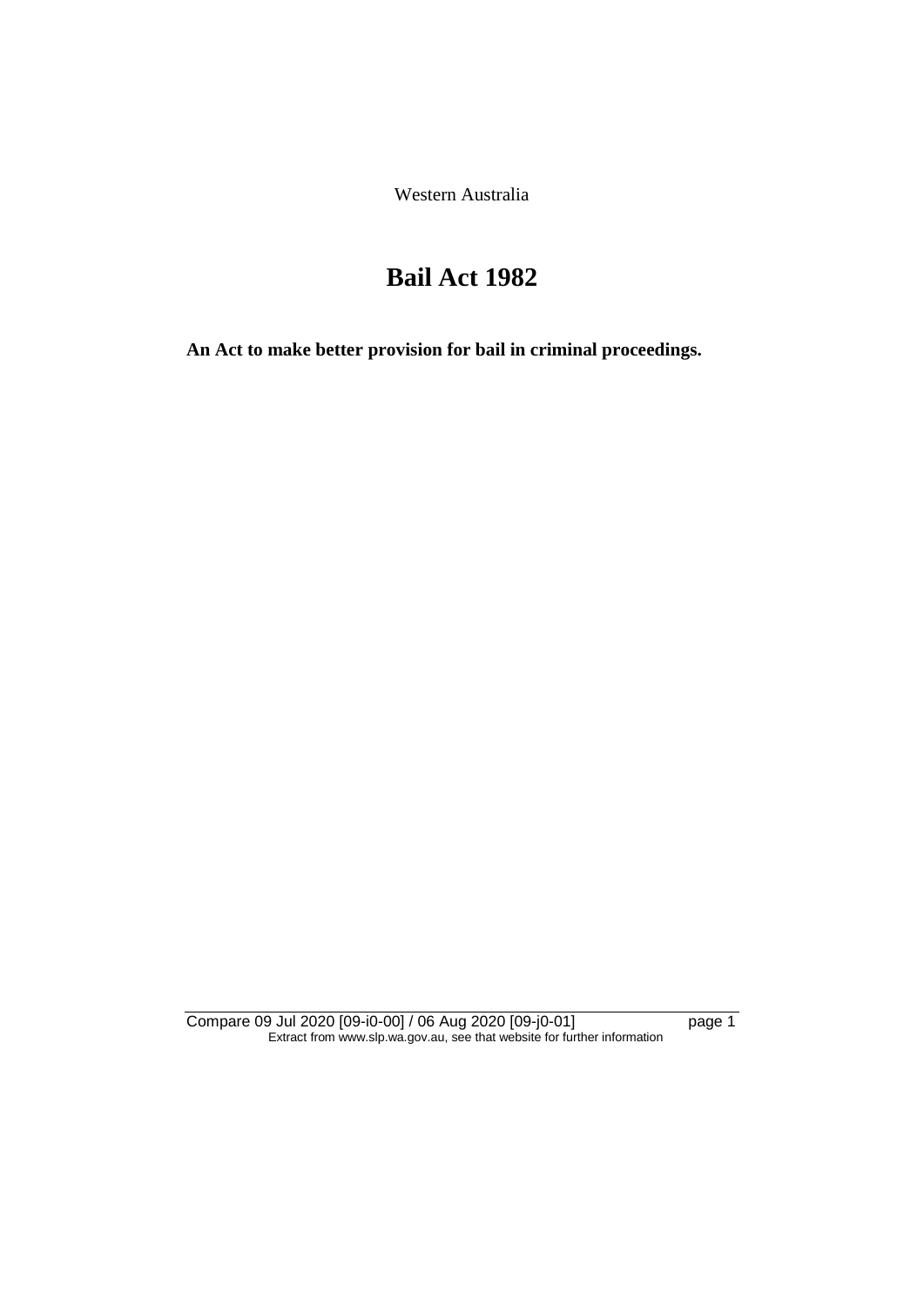# **Part I — Preliminary**

#### **1. Short title**

This Act may be cited as the *Bail Act 1982*.

#### **2. Commencement**

This Act shall come into operation on a day to be fixed by proclamation.

#### **3. Terms used**

(1) In this Act, unless a contrary intention appears —

*accused* includes —

- (a) a person charged with, convicted of, or found guilty of an offence;
- (b) a person whose conviction for an offence is stayed;
- (c) a person in respect of whom an appeal relating to an offence is pending;
- (d) a person in respect of whom a new trial for an offence has been ordered;

#### *adjournment* —

- (a) means any order of a court by which proceedings for an offence are postponed or interrupted or are to be held at a different time or place before the same court; and
- (b) is deemed to include any order of a court, other than a committal to the Supreme Court or District Court, by which the venue of any proceedings for an offence is changed to another court or a court at another place whether by way of a remand, referral, or recommittal of the accused or otherwise;

*appeal* includes an application for leave to appeal;

## *appropriate judicial officer* means —

(a) subject to paragraphs (b), (c) and (d), a judicial officer who is empowered to exercise jurisdiction in the court

page 2 Compare 09 Jul 2020 [09-i0-00] / 06 Aug 2020 [09-j0-01] Extract from www.slp.wa.gov.au, see that website for further information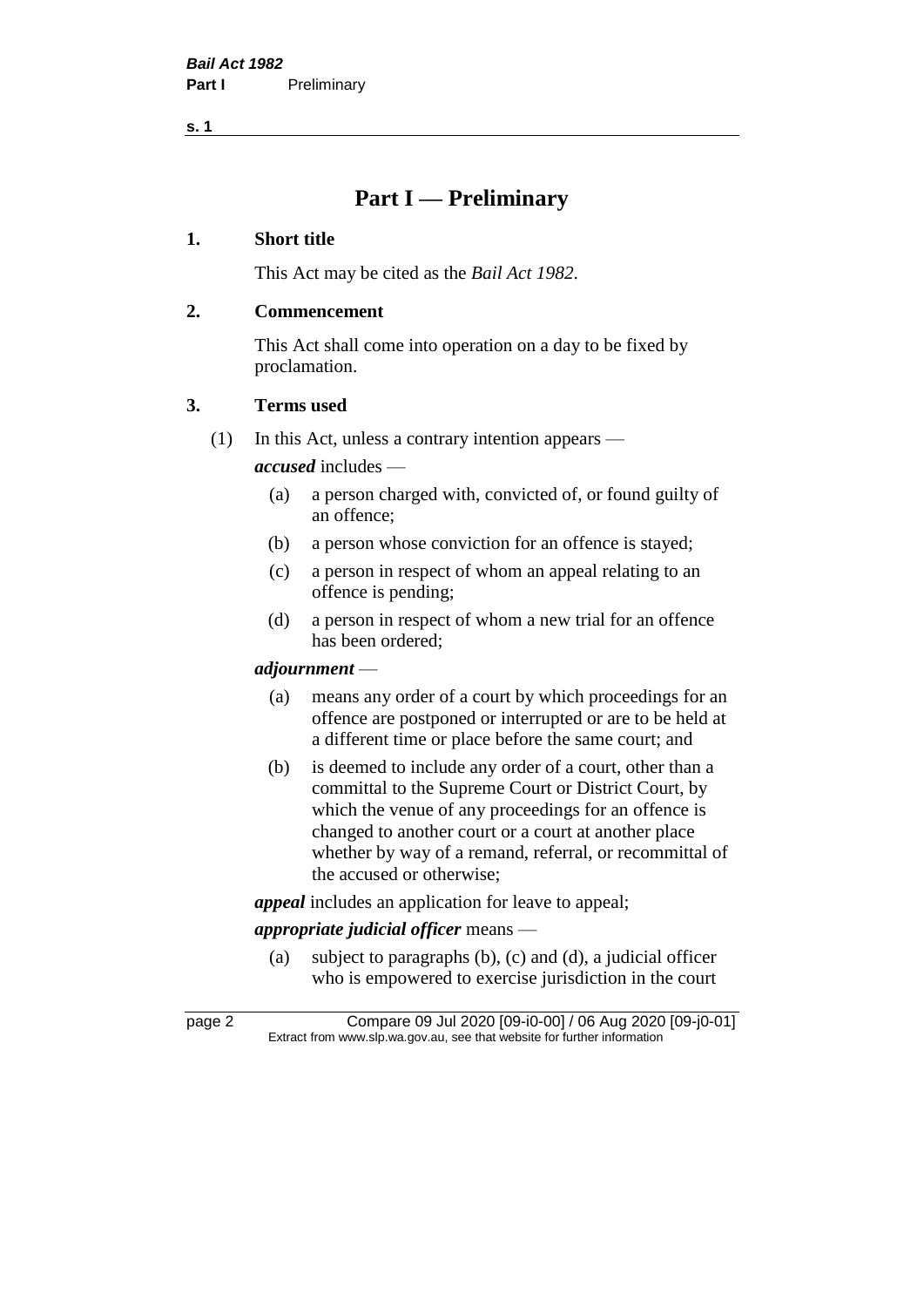before which the accused is required to appear pursuant to his bail undertaking; or

- (b) if the court is the Court of Appeal, a judge of appeal; or
- (c) except in section 49, a judge of the Supreme Court or of the Children's Court, as the case may require, in any case where —
	- (i) under section 15 only a judge of the Supreme Court or of the Children's Court has power to grant bail; or
	- (ii) a judicial officer has exercised the power contained in section 31(2)(d),

for the appearance in question; or

(d) except in section 49, a judge of the Supreme Court, of the District Court, or of the Children's Court, as the case may require, in any case where such a judge has granted bail under section 14 for the appearance in question;

*approved*, in relation to a form, means approved by the chief executive officer of the department of the Public Service principally assisting in the administration of this Act;

*approved electronic monitoring device* means —

- (a) an electronic monitoring device that has been approved by the CEO (corrections); and
- (b) any equipment, wires or other items associated with a device under paragraph (a);

*as soon as is practicable* means as soon as is reasonably practicable;

*authorised community services officer* means any of the following persons —

- (a) the CEO (corrections) or a delegate of the CEO (corrections) under subsection (5);
- (b) a registrar of the Children's Court;
- (c) a superintendent of a detention centre under the *Young Offenders Act 1994*;

Compare 09 Jul 2020 [09-i0-00] / 06 Aug 2020 [09-j0-01] page 3 Extract from www.slp.wa.gov.au, see that website for further information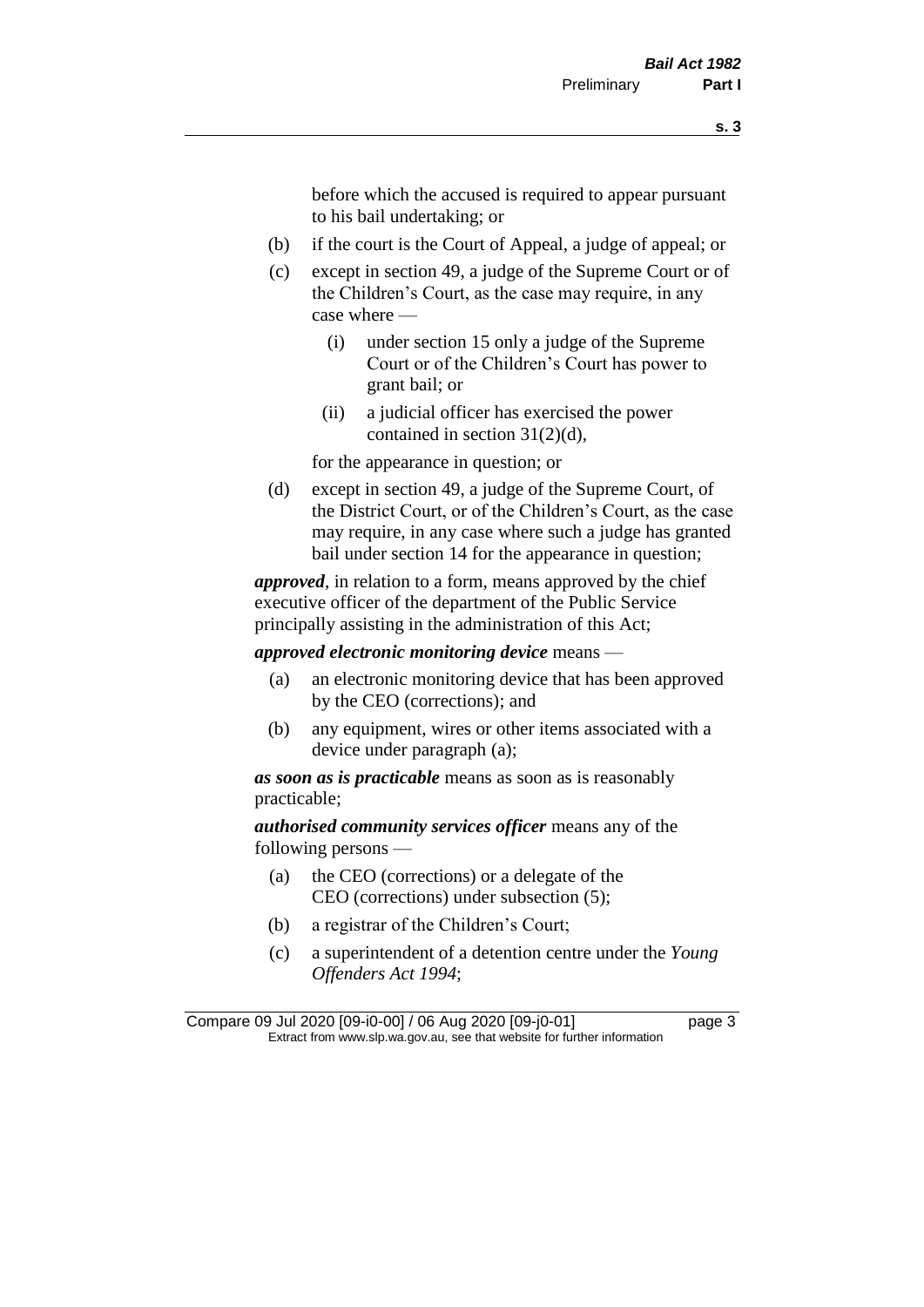(d) the officer for the time being in charge of any detention centre under the *Young Offenders Act 1994*;

*authorised officer* means an authorised police officer or an authorised community services officer;

#### *authorised police officer* means —

- (a) a police officer who holds the rank of sergeant, or a higher rank;
- (b) the police officer who is for the time being in charge of a police station;
- (c) whichever of these officers is for the time being in charge of a lock-up —
	- (i) a police officer;
	- (ii) a special constable appointed under the *Police Act 1892* Part III whose powers, duties and obligations are or include those of an authorised police officer under this Act;
	- (iii) a police auxiliary officer appointed under the *Police Act 1892* Part IIIB whose powers, duties and obligations are or include those of an authorised police officer under this Act;

*bail undertaking* means an undertaking described in section 28(2);

*CEO (corrections)* means the chief executive officer of the Public Sector agency principally assisting the Minister administering Part 8 of the *Sentence Administration Act 2003* in its administration;

*Chief Judge* means the Chief Judge of the District Court;

*Chief Justice* means the Chief Justice of Western Australia;

*child* has the same meaning as *young person* has in the *Young Offenders Act 1994*;

*Commonwealth Criminal Code* means the Criminal Code set out in the Schedule to the *Criminal Code Act 1995* (Commonwealth);

page 4 Compare 09 Jul 2020 [09-i0-00] / 06 Aug 2020 [09-j0-01] Extract from www.slp.wa.gov.au, see that website for further information

**s. 3**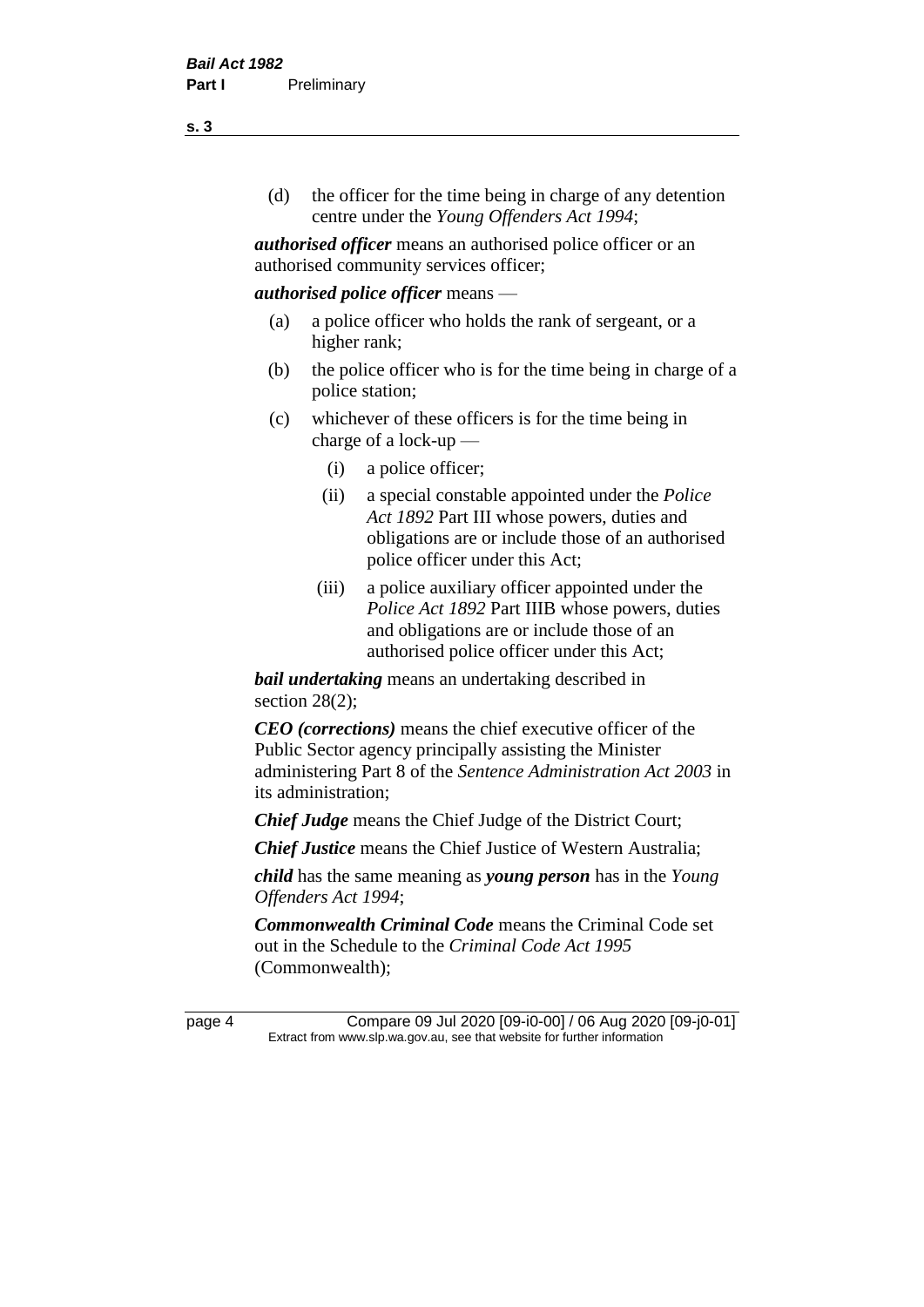*community corrections officer* has the same meaning as in the *Sentence Administration Act 2003*;

*confirmed control order* has the meaning given in the Commonwealth Criminal Code section 100.1(1);

*court* means each of the following —

- (a) the Magistrates Court;
- (b) the Children's Court;
- (c) the Coroner's Court of Western Australia;
- (d) the District Court;
- (e) the Supreme Court;
- (f) the Court of Appeal;

*court custody centre* has the meaning given in the *Court Security and Custodial Services Act 1999* section 3;

*Director of Public Prosecutions* means —

- (a) the Director of Public Prosecutions for the State; or
- (b) the officer in charge in the State of the Commonwealth Office of the Director of Public Prosecutions,

as the case requires;

*early release order* means an early release order made under the *Sentence Administration Act 1995* or *Sentence Administration Act 2003*;

*home detention condition* means a home detention condition imposed under clause 3 of Part D of Schedule 1;

*interim control order* has the meaning given in the Commonwealth Criminal Code section 100.1(1);

*judge of appeal* has the meaning given in the *Supreme Court Act 1935* section 4(1);

*judicial officer* means any person empowered to exercise jurisdiction in a court whether or not he is sitting as a court, and includes a single justice and, where the context so requires, the Court of Appeal exercising jurisdiction under this Act;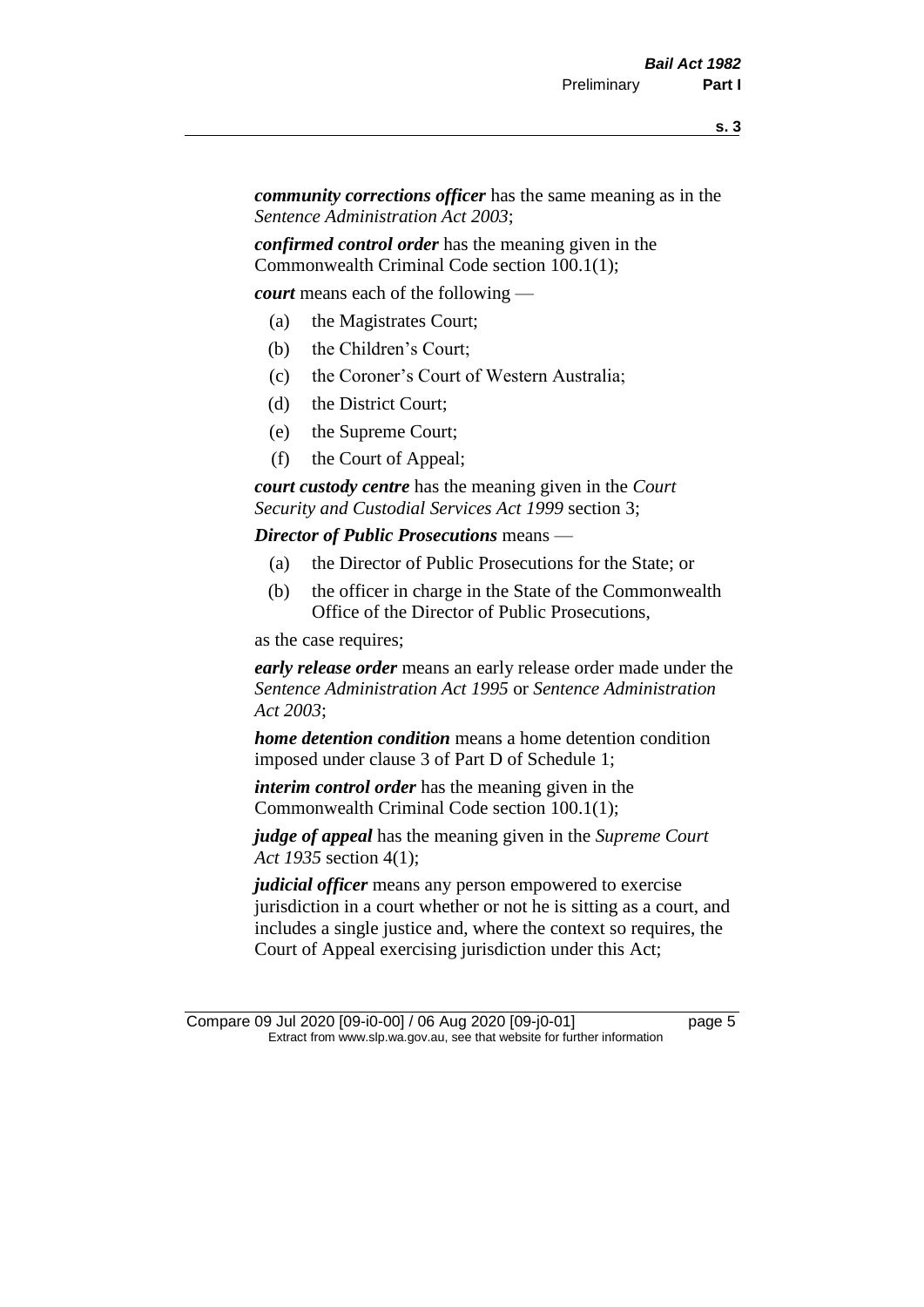*lock-up* includes a place prescribed as a lock-up for the purposes of the *Court Security and Custodial Services Act 1999*;

*offence* means any act, omission or conduct which renders the person doing the act, making the omission or engaging in the conduct liable to any punishment, and includes an alleged offence; but nothing in this definition shall limit the operation of subsection (4);

*person linked to terrorism* means a person who —

- (a) is charged with, or has been convicted of, a terrorism offence; or
- (b) is the subject of an interim control order or confirmed control order, or has been the subject of a confirmed control order within the last 10 years;

*prosecutor* includes —

- (a) in the case of an offence charged in a prosecution notice, the prosecutor;
- (b) in the case of an offence charged in an indictment, the State or the Commonwealth, as the case may be;

*registrar* of a court means —

- (a) for a court other than the Coroner's Court of Western Australia, the principal registrar, a registrar or a deputy registrar of the court; or
- (b) for the Coroner's Court of Western Australia, a coroner's registrar as defined in the *Coroners Act 1996* section 3;

*serious offence* means —

- (a) an offence against section 51(2a); and
- (b) an offence described in Schedule 2;

*surety* and *surety undertaking* have the meanings assigned to them by section 35;

*surety approval officer* means a person who is authorised by section 36 to decide whether an applicant should be approved as a surety;

page 6 Compare 09 Jul 2020 [09-i0-00] / 06 Aug 2020 [09-j0-01] Extract from www.slp.wa.gov.au, see that website for further information

**s. 3**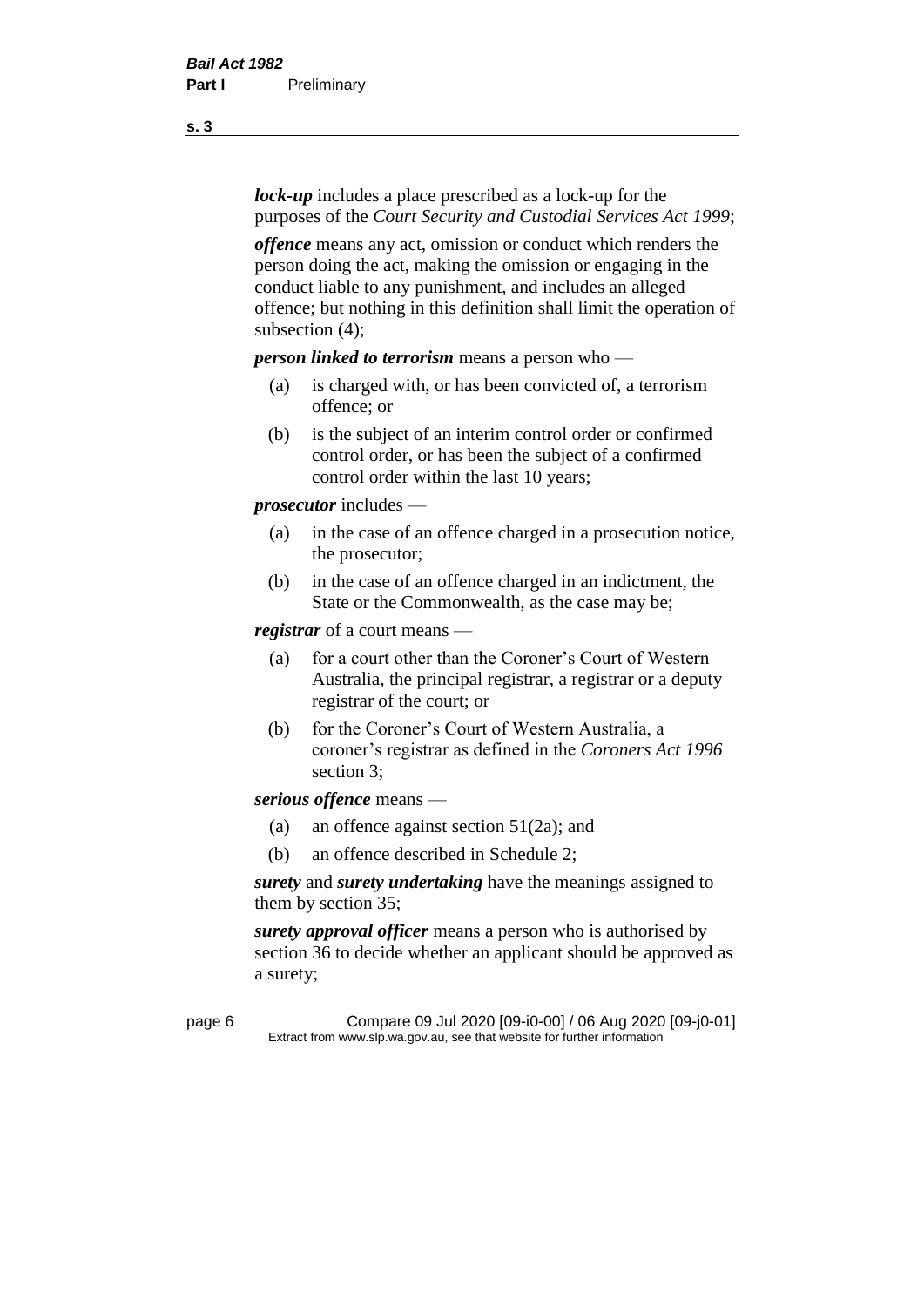*terrorism offence* means —

- (a) an offence against the Commonwealth Criminal Code Division 72 Subdivision A; or
- (b) an offence against the Commonwealth Criminal Code Division 80 Subdivision B; or
- (c) an offence against the Commonwealth Criminal Code Part 5.3, except an offence against section 104.22, 104.27, 104.27A, 105.41 or 105.45; or
- (d) an offence against the Commonwealth Criminal Code Part 5.5; or
- (e) an offence against either of the following provisions of the *Charter of the United Nations Act 1945*  (Commonwealth) —
	- (i) Part 4; or
	- (ii) Part 5, to the extent that it relates to the *Charter of the United Nations (Sanctions — Al-Qaida) Regulations 2008* (Commonwealth);
	- or
- (f) an offence against the *Crimes (Foreign Incursions and Recruitment) Act 1978* (Commonwealth) (repealed); or
- (g) an offence against the *Crimes (Internationally Protected Persons) Act 1976* (Commonwealth) section 8; or
- (h) an offence under a written law or a law of the Commonwealth, another State, a Territory or another country, that substantially corresponds to an offence in paragraphs (a) to (e) and (g); or
- (i) an offence of attempting, inciting or conspiring to commit an offence referred to in paragraphs (a) to (h);

*terrorist act* has the meaning given in the *Terrorism (Commonwealth Powers) Act 2002* section 3;

Compare 09 Jul 2020 [09-i0-00] / 06 Aug 2020 [09-j0-01] page 7 Extract from www.slp.wa.gov.au, see that website for further information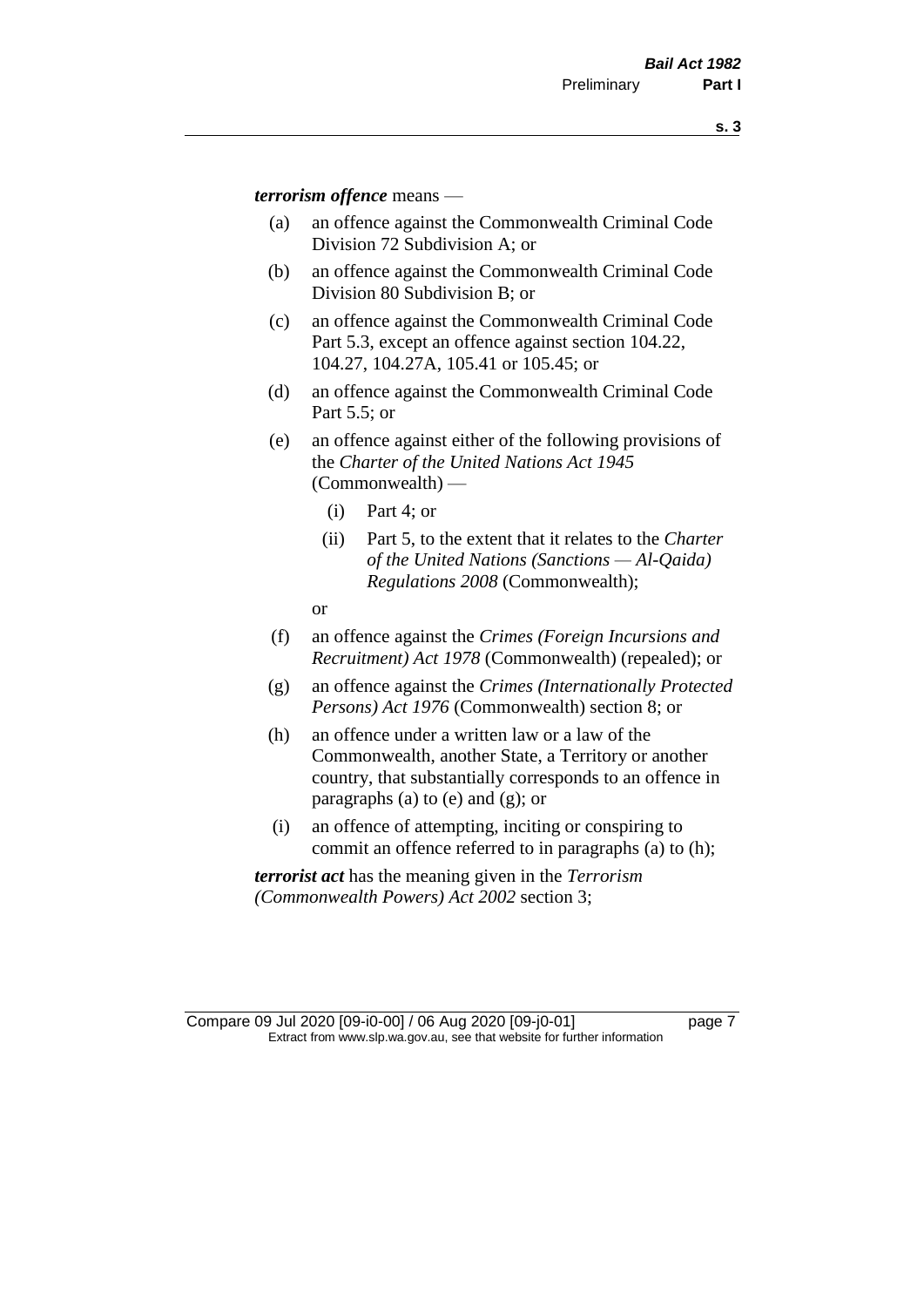*terrorist intelligence information* means information relating to an actual or suspected terrorist act (whether in this State or elsewhere) the disclosure of which could reasonably be expected —

- (a) to prejudice national security; or
- (b) to endanger a person's life or physical safety; or
- (c) to threaten significant damage to infrastructure or property; or
- (d) to prejudice a criminal investigation; or
- (e) to reveal intelligence-gathering methodologies, investigative techniques or technologies or covert practices; or
- (f) to enable the discovery of the existence or identity of a confidential source of information relevant to law enforcement;

*trial* means all proceedings for an offence between —

- (a) the time when the accused is called upon to plead to the prosecution notice or the indictment; and
- (b) the time when the accused is found not guilty or is sentenced.
- (2) A reference in this Act
	- (a) to a power to grant bail includes a reference to a power to refuse bail;
	- (b) to a grant of bail includes a reference to a grant of bail by the exercise of a power in section 31(2).
- (3) Where in this Act there is a reference to a requirement that an accused appear in court, the reference is to a requirement, unless a contrary intention appears, that the accused —
	- (a) surrender himself into the custody of the court or, in the case of a bail undertaking, of the court specified therein, or of such person as the court may direct, to be dealt with according to law; and

page 8 Compare 09 Jul 2020 [09-i0-00] / 06 Aug 2020 [09-j0-01] Extract from www.slp.wa.gov.au, see that website for further information

**s. 3**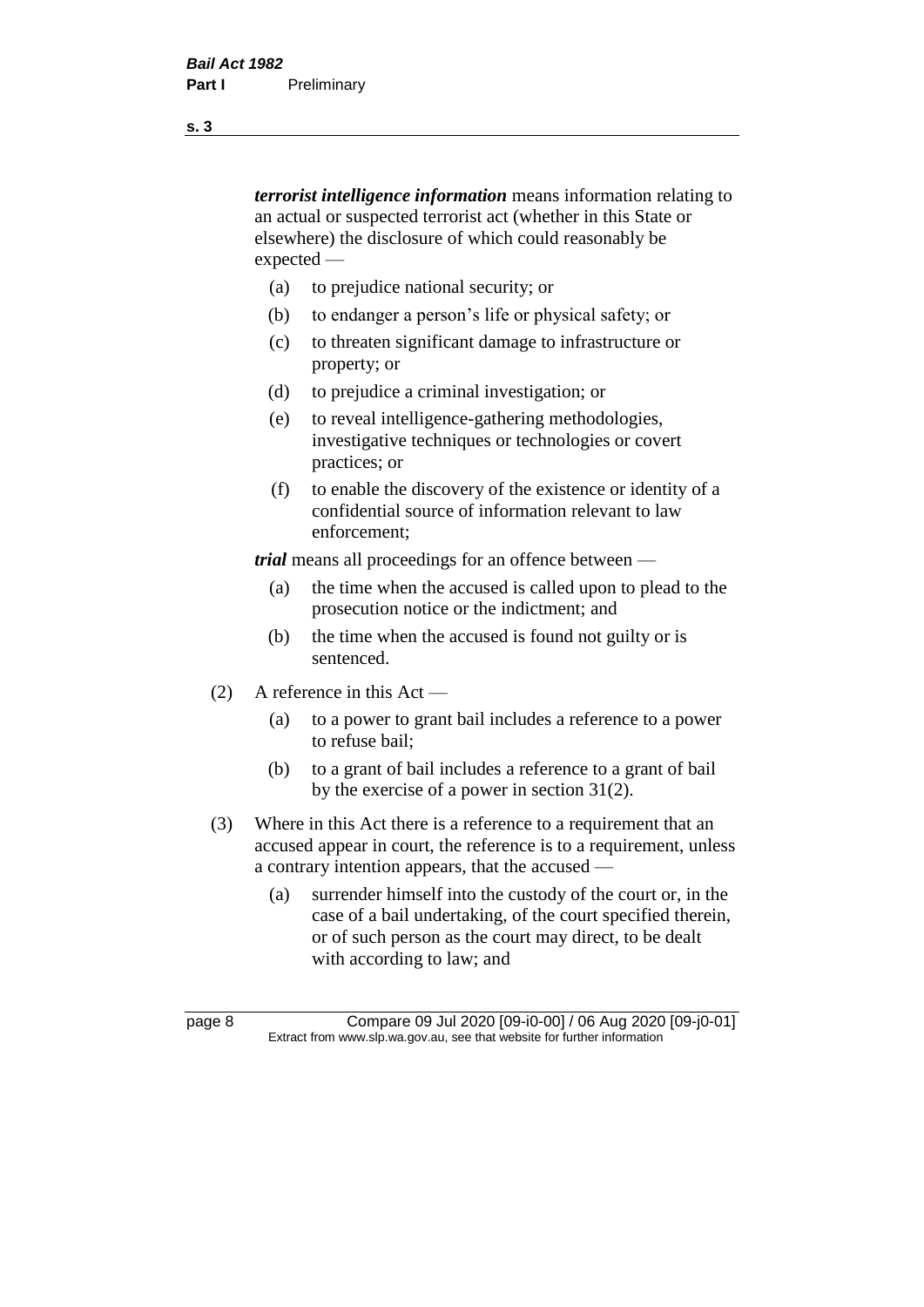- (b) submit himself to a search of his person and any property then in his possession (which is hereby authorised) and allow to be taken from him, to be dealt with according to the relevant law and procedures, anything so found; and
- (c) remain in custody until authorised to be released therefrom.
- (4) If a person is arrested under a warrant issued
	- (a) under section 50, 79, 84E or 129 of the *Sentencing Act 1995* in connection with a possible breach of a conditional release order, a sentence of suspended imprisonment or conditional suspended imprisonment, or a community order imposed under that Act; or
	- (b) under section 43 of the *Young Offenders Act 1994* in respect of an alleged breach of a youth community based order, an intensive youth supervision order or a conditional release order made under that Act,
	- then
		- (c) the person is to be taken as having been arrested and to be in custody awaiting an appearance in court for the offence for which the sentence was imposed; and
		- (d) the first appearance in court after the arrest is to be taken, for the purposes of sections  $5(1)$  and  $8(1)$  and clause 1 of Part A and clause 7 of Part C of Schedule 1, to be the initial appearance for that offence; and
		- (e) the proceedings following the arrest are to be taken to be proceedings for that offence and to be a trial for the purpose of the definition in subsection (1) of *trial*.

Compare 09 Jul 2020 [09-i0-00] / 06 Aug 2020 [09-j0-01] page 9 Extract from www.slp.wa.gov.au, see that website for further information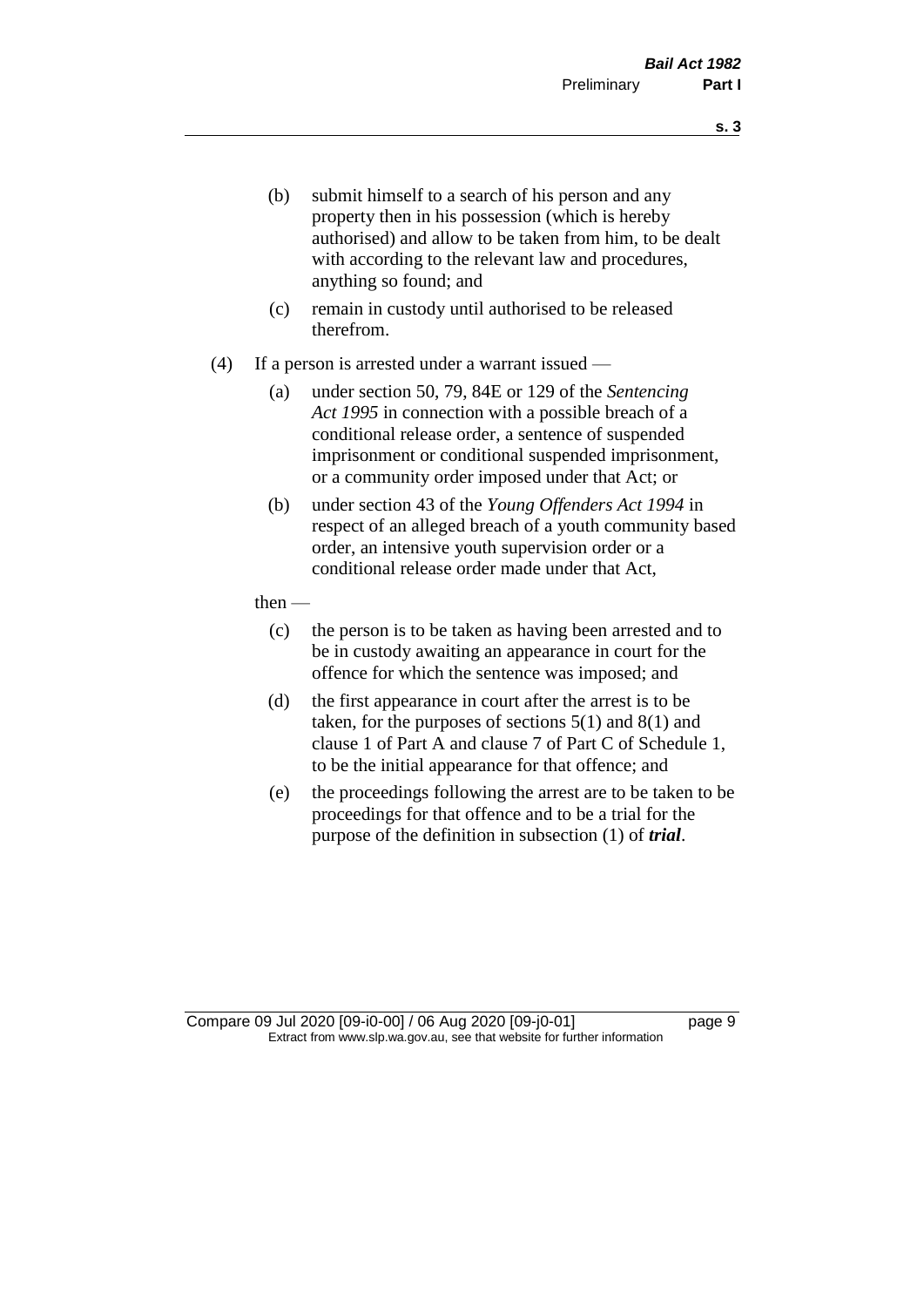(5) The CEO (corrections) may by writing signed by him delegate to any officer of the department of which he is the chief executive officer any function he has under this Act as an authorised community services officer.

*[Section 3 amended: No. 74 of 1984 s. 3; No. 15 of 1988 s. 4; No. 49 of 1988 s. 78; No. 61 of 1990 s. 4; No. 31 of 1993 s. 6; No. 45 of 1993 s. 4 and 12; No. 78 of 1995 s. 7; No. 57 of 1997 s. 21(1); No. 54 of 1998 s. 4 and 14; No. 47 of 1999 s. 7; No. 50 of 2003 s. 29(3); No. 65 of 2003 s. 121(2); No. 27 of 2004 s. 13(2); No. 34 of 2004 Sch. 2 cl. 3(2); No. 45 of 2004 s. 28(4); No. 59 of 2004 s. 141; No. 84 of 2004 s. 11, 82 and 83(2); No. 65 of 2006 s. 51 and 53; No. 6 of 2008 s. 4 and 24(2); No. 46 of 2011 s. 25; No. 20 of 2013 s. 22; No. 15 of 2019 s. 4; No. 13 of 2020 s. 22.]* 

*[Section 3. Modifications to be applied in order to give effect to Cross-border Justice Act 2008: section altered 1 Nov 2009. See endnote 1M; amended: No. 42 of 2009 s. 12.]*

*[3A. Deleted: No. 20 of 2013 s. 23.]*

## **4. Application of this Act**

The operation of this Act extends to any appearance in a court for an offence —

- (a) except to the extent that in this Act, or in the law creating the offence or applicable thereto, express provision is made excluding or limiting the operation of this Act in respect of that appearance; and
- (b) whether or not that law contains a reference to the granting of bail; and
- (c) however any reference in that law to the granting of bail may be expressed; and

page 10 Compare 09 Jul 2020 [09-i0-00] / 06 Aug 2020 [09-j0-01] Extract from www.slp.wa.gov.au, see that website for further information

**s. 4**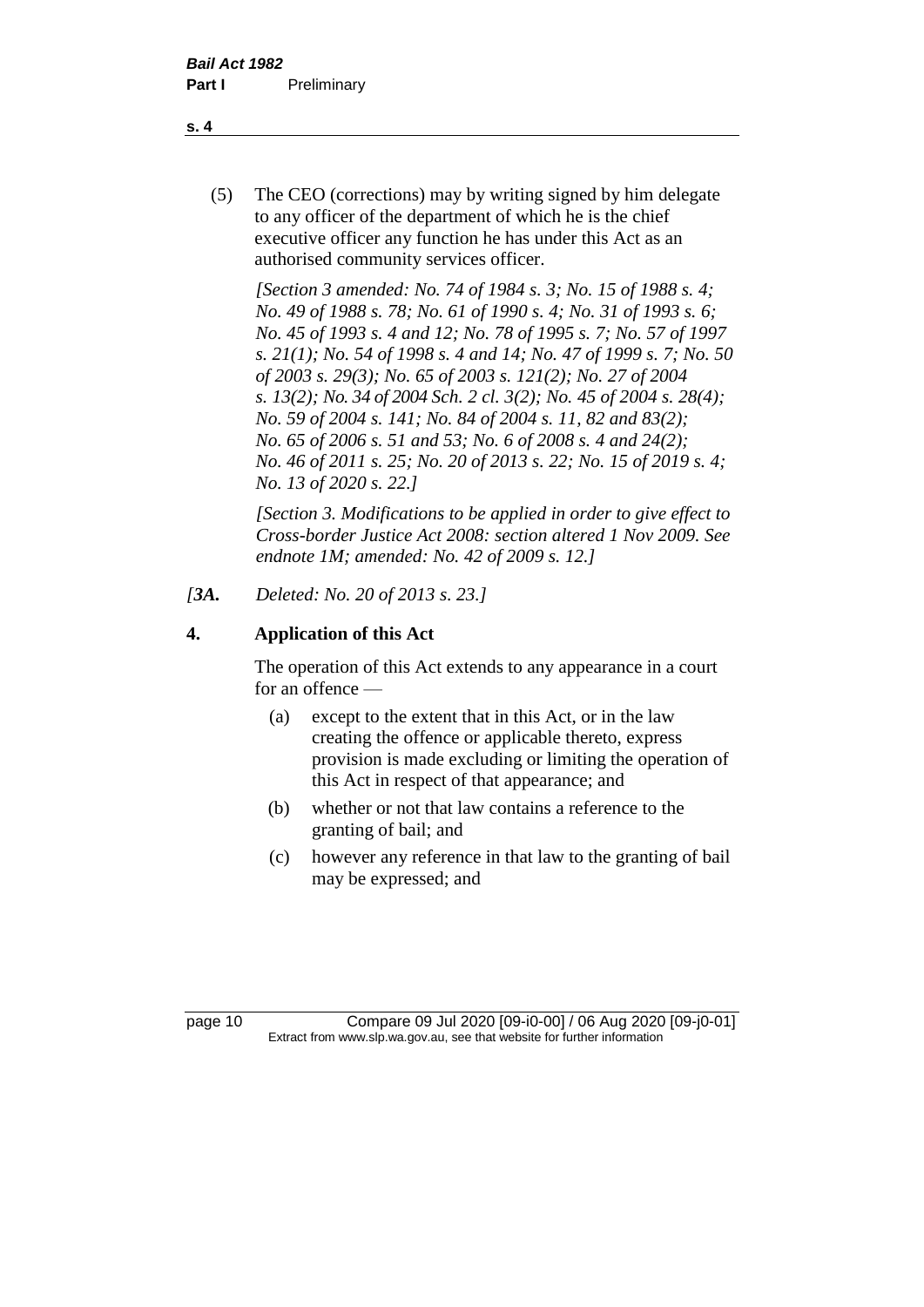(d) as if any reference therein to the taking of a recognizance were to a requirement that, except where bail is dispensed with under this Act, the accused enter into a bail undertaking.

*[Section 4 amended: No. 84 of 2004 s. 82.]*

*[4AA.* 1M *Modifications to be applied in order to give effect to Cross-border Justice Act 2008: section inserted 1 Nov 2009. See endnote 1M.]*

#### **4AB.** *Courts and Tribunals (Electronic Processes Facilitation) Act 2013* **Part 2 applies**

The *Courts and Tribunals (Electronic Processes Facilitation) Act 2013* Part 2 applies to this Act.

*[Section 4AB inserted: No. 20 of 2013 s. 24.]*

#### **4A. Accused appearing on summons or court hearing notice, detention and bail of**

- $(1)$  Where
	- (a) an accused has appeared in court for an offence pursuant to a summons or court hearing notice issued under the *Criminal Procedure Act 2004*; and
	- (b) a judicial officer adjourns the proceedings,

the accused is not to be detained in custody to further appear before the court for that offence unless the judicial officer so orders.

- (2) If an order is made under subsection (1), the duty described in section 7(1) applies.
- (3) On any appearance in court by the accused a judicial officer to whom section 7(1) applies may revoke an order made under subsection  $(1)$ .

*[Section 4A inserted: No. 6 of 2008 s. 6(1).]*

Compare 09 Jul 2020 [09-i0-00] / 06 Aug 2020 [09-j0-01] page 11 Extract from www.slp.wa.gov.au, see that website for further information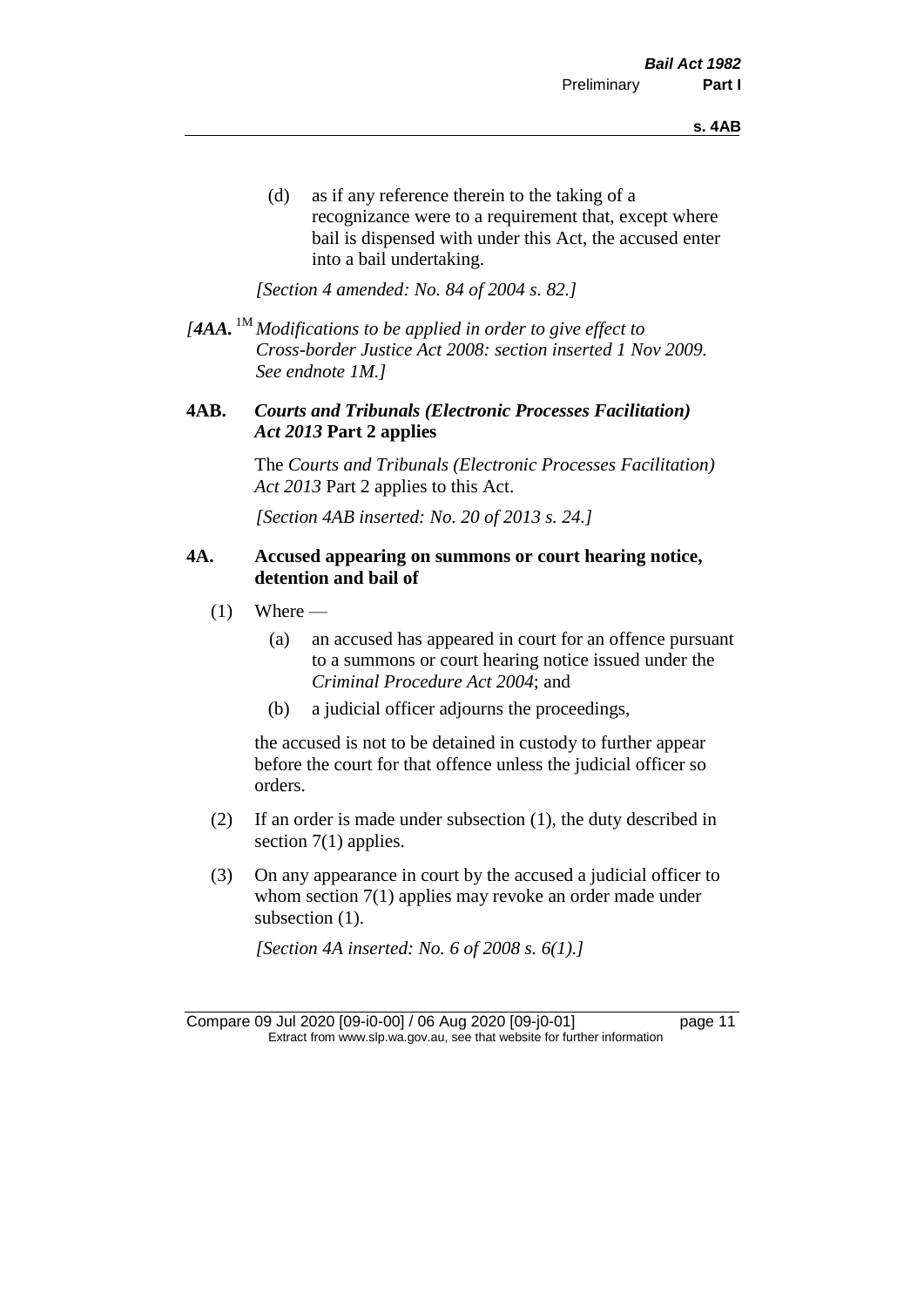# **Part II — Rights of accused in relation to bail**

*[Heading amended: No. 84 of 2004 s. 82.]* 

## **5. Accused's rights to have bail considered**

- (1) An accused who is in custody for an offence awaiting his initial appearance in court therefor is entitled —
	- (a) subject to sections 9, 10, 12 and 16(2), to have his case for bail for that appearance considered under and in accordance with this Act as soon as is practicable;
	- (b) if his case is not so considered, or if he is refused bail or is not released on bail, to be brought before a court as soon as is practicable.
- (2) An accused who is in custody awaiting any appearance in court for an offence, other than an initial appearance, is entitled, subject to sections 7B, 7C, 7E, 9 and 10, to have his case for bail for that appearance considered under and in accordance with this Act.

*[Section 5 amended: No. 74 of 1984 s. 4; No. 84 of 2004 s. 82; No. 6 of 2008 s. 7.]* 

#### **6. Arresting officer's duty to consider bail**

- (1) This section applies to a police officer or other person (the *arrester*) who —
	- (a) charges a person who is under arrest (the *accused*) with an offence; and
	- (b) does not release the accused unconditionally under section 142 of the *Criminal Investigation Act 2006*,

or who arrests a person under a warrant.

- (2) This section is subject to  $-$ 
	- (a) the exercise of the power conferred by section 9; and
	- (b) sections 10, 12 and 16 and Schedule 1 Part C clauses 3A and 3D.

page 12 Compare 09 Jul 2020 [09-i0-00] / 06 Aug 2020 [09-j0-01] Extract from www.slp.wa.gov.au, see that website for further information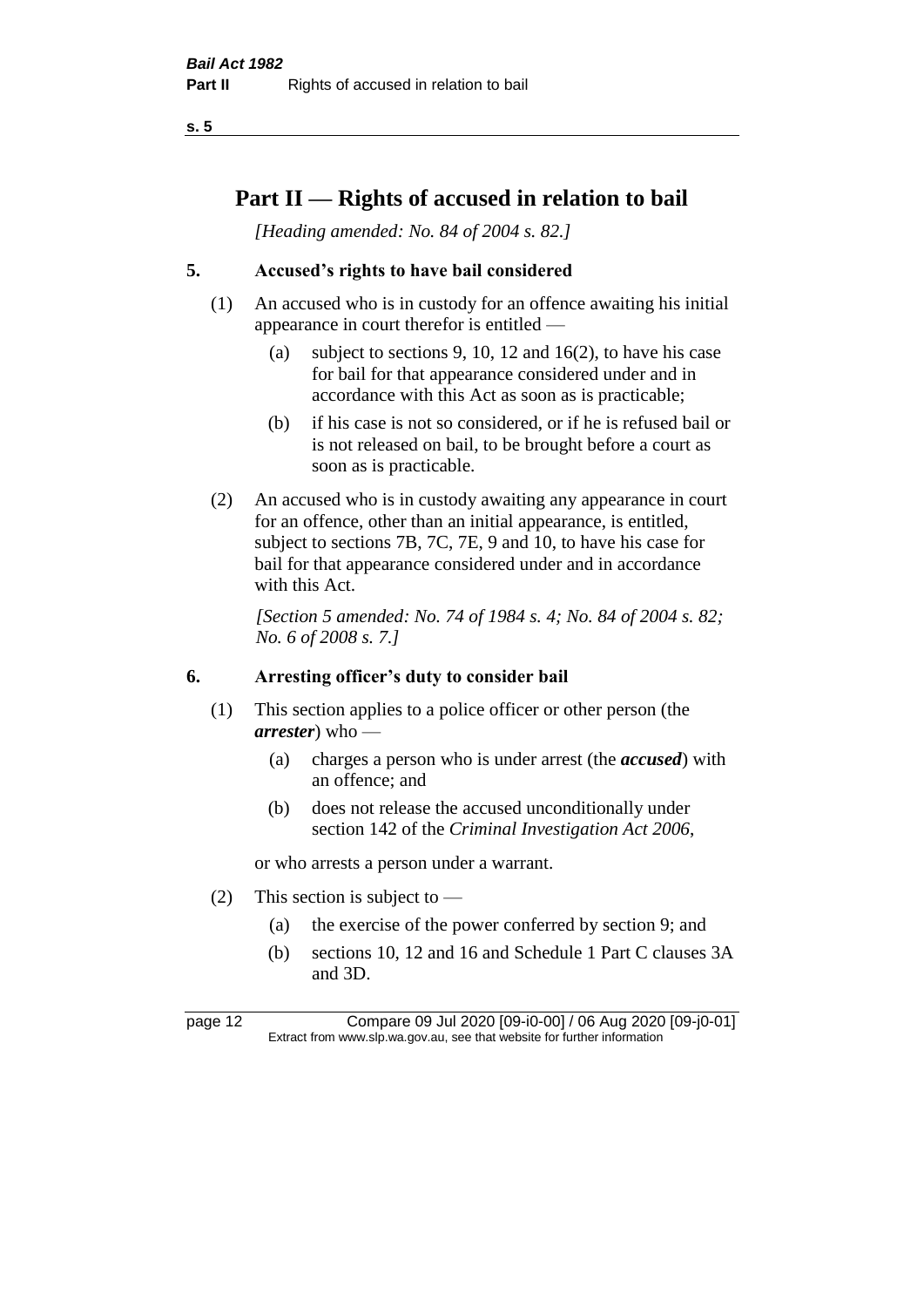- (3) The duties in this section shall be performed whether or not an application for bail is made by or on behalf of the accused.
- (4) As soon as is practicable after the accused is charged, or arrested under a warrant, as the case may be, the arrester shall either —
	- (a) bring the accused or cause the accused to be brought before a court; or
	- (b) perform the other duties of the arrester under this section.
- (5) If the arrester has power to grant the accused bail, the arrester shall consider the accused's case for bail.
- (6) If the arrester does not have power to grant the accused bail, the arrester shall, unless subsection (8), (9), (10) or (11) applies, bring or cause the accused to be brought before an authorised police officer or a justice or, in the case of a child, any authorised officer or a justice, who shall consider the accused's case for bail as soon as is practicable.
- (7) Even if the arrester has power to grant the accused bail, the arrester may, instead of complying with subsection (5), comply with subsection  $(6)$  as if the arrester did not.
- (8) If under section 15 only a judge of the Supreme Court or a judge of the Children's Court has power to grant the accused bail, the arrester shall bring the accused or cause the accused to be brought before a judge of the Supreme Court or a judge of the Children's Court, as the case requires, who shall consider the accused's case for bail as soon as is practicable.
- (9) If under section 16 only a justice has power to grant the accused bail, the arrester shall bring the accused or cause the accused to be brought before a justice, who shall consider the accused's case for bail as soon as is practicable.
- (10) If section 16A applies, the arrester shall bring the accused or cause the accused to be brought before a court or judge referred

Compare 09 Jul 2020 [09-i0-00] / 06 Aug 2020 [09-j0-01] page 13 Extract from www.slp.wa.gov.au, see that website for further information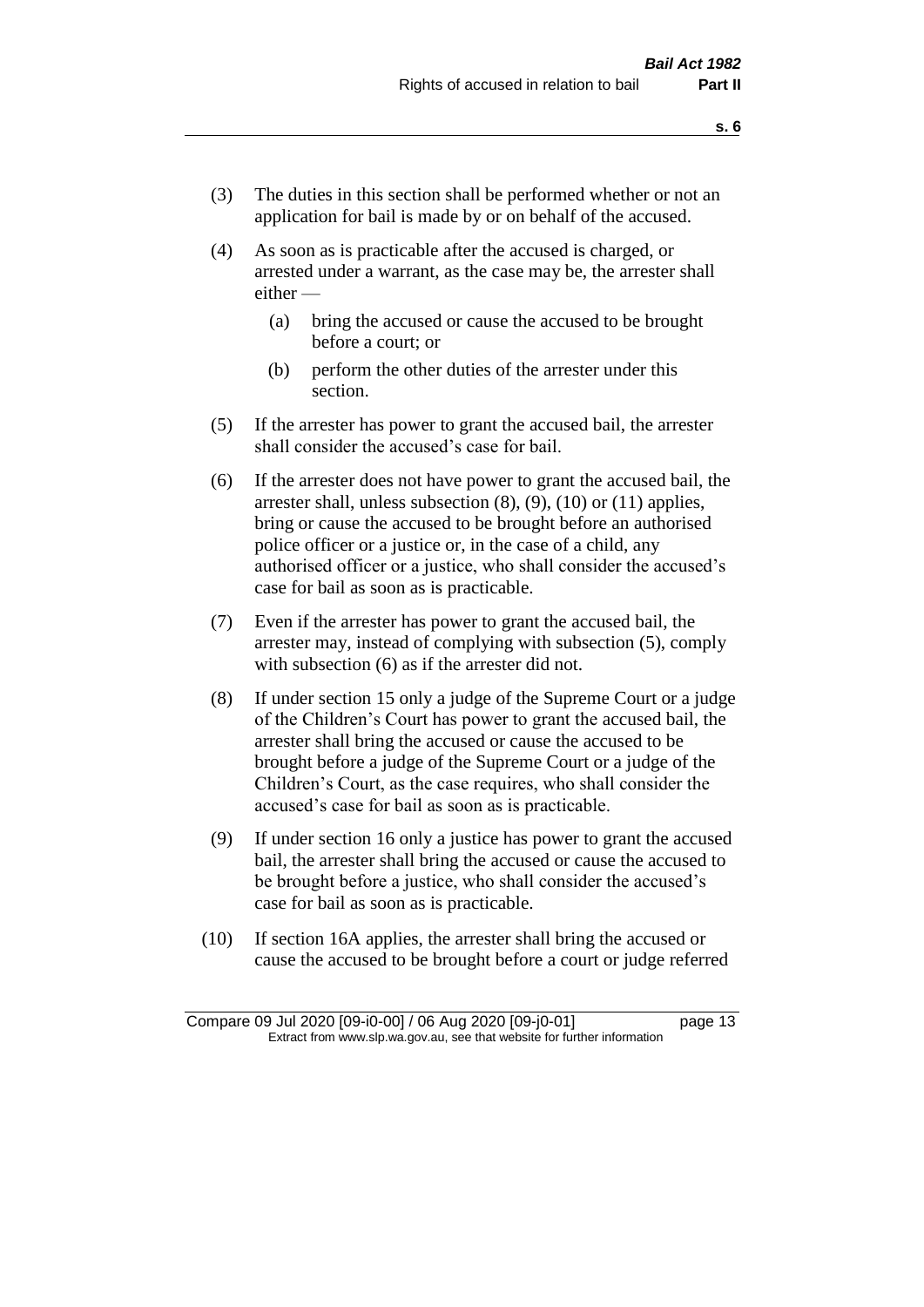**s. 6A**

to in section 16A(1), who shall consider the accused's case for bail as soon as is practicable.

(11) If section 16B applies, the arrester must bring the accused or cause the accused to be brought before a court constituted by a judicial officer other than a justice, who must consider the accused's case for bail as soon as is practicable.

> *[Section 6 inserted: No. 59 of 2006 s. 4(1); amended: No. 21 of 2017 s. 4; No. 15 of 2019 s. 5.]*

#### **6A. Officials considering bail may order release without bail**

(1) In this section —

*accused* means an accused who is under arrest, other than pursuant to a warrant;

*released* means released from custody without being required to enter into, or without having entered into, a bail undertaking;

*serious offence* means an indictable offence the penalty specified by a written law for which is or includes imprisonment for 5 years or more or life;

*summary court* means the Magistrates Court or the Children's Court.

- (2) An authorised officer or justice who is considering an accused's case for bail for an initial appearance in a summary court on a charge of an indictable offence that is not a serious offence may order that the accused be served with a summons under the *Criminal Procedure Act 2004*, and released, in respect of the charge unless satisfied —
	- (a) that there are reasonable grounds to suspect the accused would not obey the summons if served with it; or
	- (b) that not releasing the accused is justified under subsection (4) or for any other reason.
- (3) An authorised officer or justice who is considering an accused's case for bail for an initial appearance in a summary court on a charge of a simple offence must order that the accused be served with a court hearing notice under the *Criminal Procedure*

page 14 Compare 09 Jul 2020 [09-i0-00] / 06 Aug 2020 [09-j0-01] Extract from www.slp.wa.gov.au, see that website for further information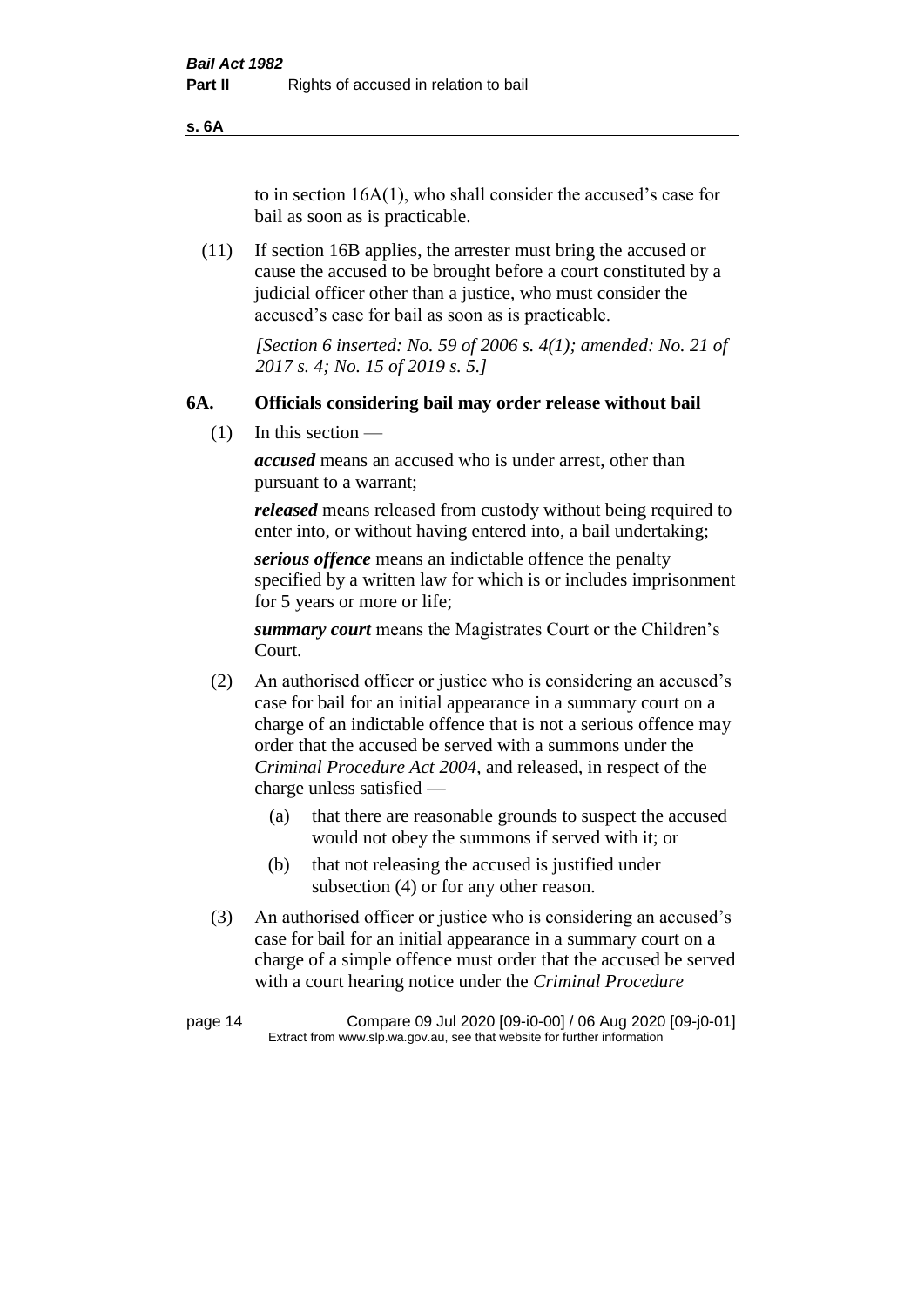*Act 2004*, and released, in respect of the charge unless satisfied —

- (a) that the presence of the accused when the charge is dealt with is likely to be necessary for any reason or for sentencing purposes; or
- (b) that not releasing the accused is justified under subsection (4) or for any other reason.
- (4) Not releasing an accused is justified if there are reasonable grounds to suspect that if the accused were released —
	- (a) the accused
		- (i) would commit an offence; or
		- (ii) would continue or repeat an offence with which he or she is charged; or
		- (iii) would endanger another person's safety or property; or
		- (iv) would interfere with witnesses or otherwise obstruct the course of justice, whether in relation to the accused or any other person;
		- or
	- (b) the accused's safety would be endangered.
- (5) This section does not affect the operation of section 28 or 30 of the *Criminal Procedure Act 2004*.

*[Section 6A inserted: No. 59 of 2006 s. 5.]* 

#### **7. Unconvicted accused, court to consider bail for**

(1) Upon and following an accused's initial appearance in court for an offence every judicial officer who may thereafter order his detention or continued detention in custody before conviction for the offence is under a duty, unless section 7B, 7C or 7E applies, to consider the accused's case for bail, whether or not an application for bail is made by the accused or on his behalf.

*[(2)-(4) deleted]*

Compare 09 Jul 2020 [09-i0-00] / 06 Aug 2020 [09-j0-01] page 15 Extract from www.slp.wa.gov.au, see that website for further information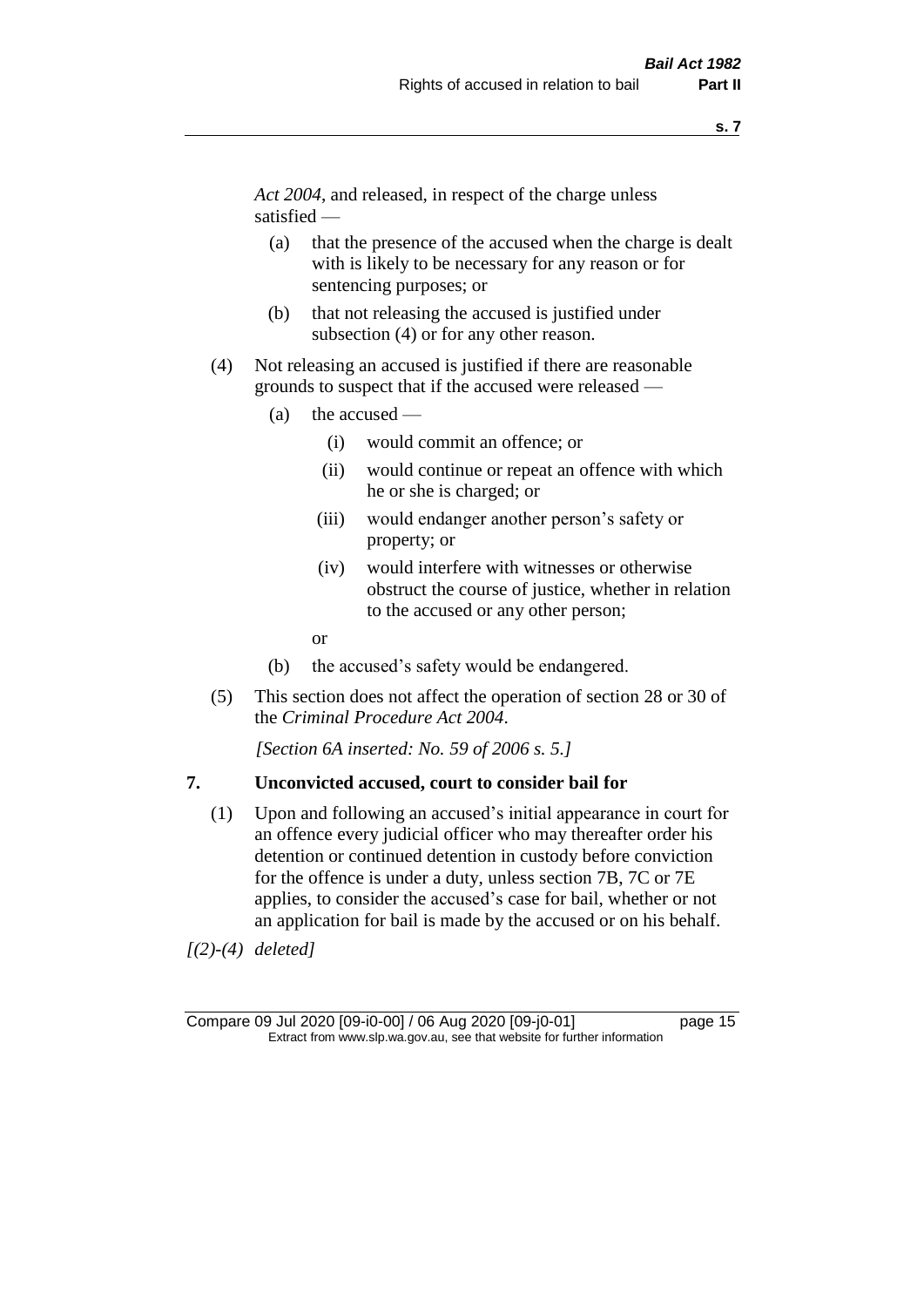**s. 7A**

(5) The operation of this section is subject to the exercise of the powers conferred by sections 7A and 9 and to the provisions of sections 10, 12 and 16(2) and Schedule 1 Part C clauses 3A, 3D and 3E.

*[Section 7 amended: No. 74 of 1984 s. 5; No. 49 of 1988 s. 80; No. 45 of 1993 s. 6; No. 84 of 2004 s. 82; No. 59 of 2006 s. 4(2); No. 6 of 2008 s. 8; No. 21 of 2017 s. 5; No. 15 of 2019 s. 6.]* 

## **7A. Bail may be dispensed with by court**

- (1) A judicial officer referred to in section 7(1) may, instead of discharging the duty imposed by that subsection, dispense with the requirement for bail for an appearance in court for an offence by an accused if the judicial officer —
	- (a) has jurisdiction to do so under section 13A(1); and
	- (b) may properly do so under section 13A(2).
- (2) Where the requirement for bail is dispensed with under this section, the accused has a right to be at liberty until the accused is required to appear before a court for the offence, but subject  $to -$ 
	- (a) section 59A; and
	- (b) any requirement that the accused be in custody for some other offence or reason.

*[Section 7A inserted: No. 6 of 2008 s. 9(1).]*

#### **7B. Adult accused of murder**

 $(1)$  In this section —

*judge* means a judge of the Supreme Court.

- (2) This section applies where
	- (a) an accused is in custody for an offence of murder so that under section 15 only a judge has power to grant bail; and

page 16 Compare 09 Jul 2020 [09-i0-00] / 06 Aug 2020 [09-j0-01] Extract from www.slp.wa.gov.au, see that website for further information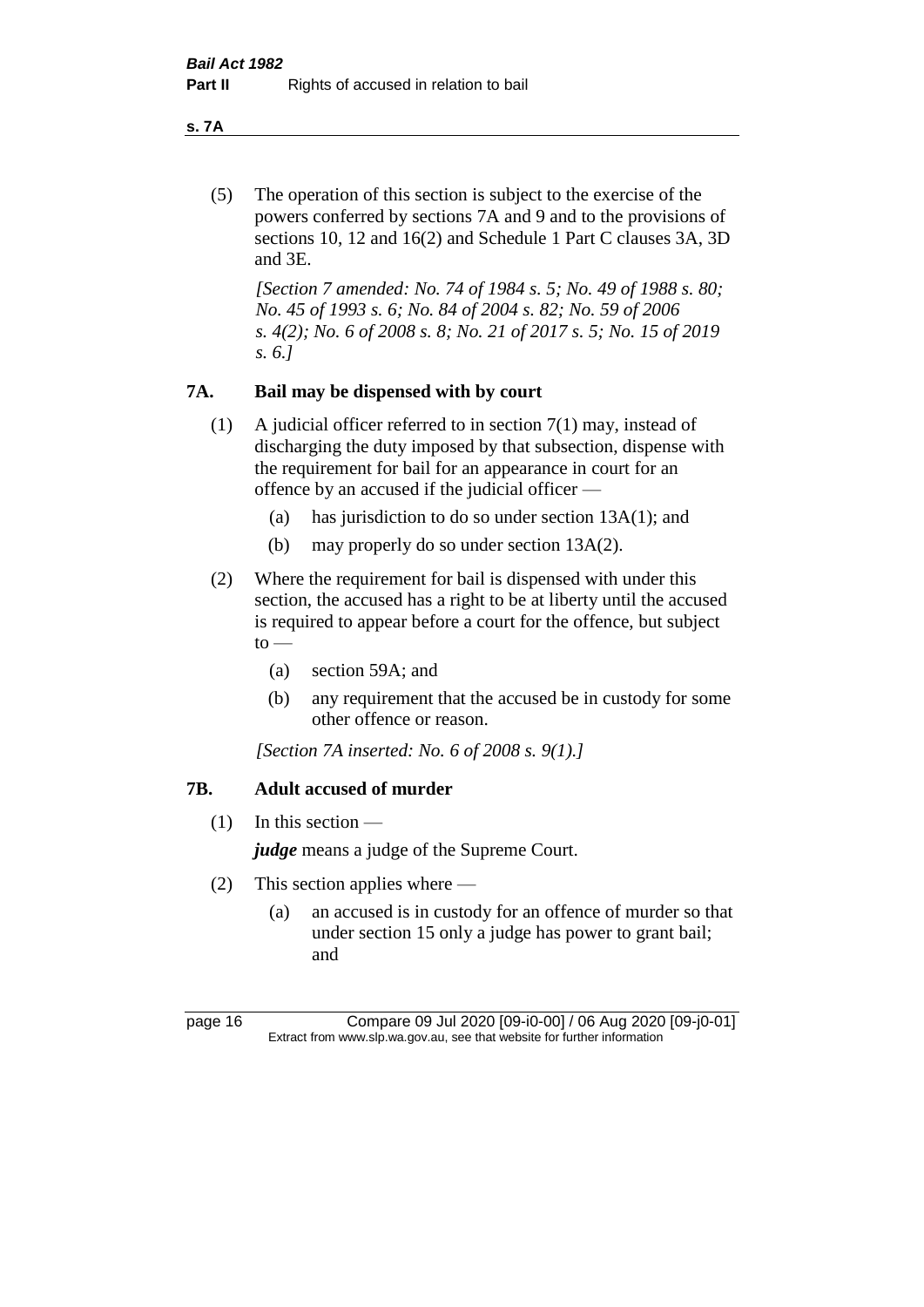- (b) the accused is not a child.
- (3) Where this section applies the accused, or a person on the accused's behalf, may make an application to a judge for bail at any time before conviction for the offence.
- (4) Upon an accused's initial appearance in court for an offence of murder, the judicial officer who may order the accused's detention in custody is under a duty to inform the accused of the right conferred by subsection (3).
- $(5)$  Where
	- (a) an accused's case for bail has been considered by a judge on an application under subsection (3); and
	- (b) bail has been refused,

the accused's case for bail shall not be considered on any subsequent occasion in the same case when the accused's continued detention may be ordered unless subsection (6) applies.

- (6) The accused's case for bail shall again be considered by a judge if the accused, or a person on the accused's behalf, applies to a judge and satisfies the judge that —
	- (a) new facts have been discovered, new circumstances have arisen or the circumstances have changed since bail was refused; or
	- (b) the accused failed to adequately present the accused's case for bail on the previous occasion.
- $(7)$  Where
	- (a) an accused's case for bail has been considered by a judge on an application under subsection (3); and
	- (b) bail has been granted,

on any subsequent appearance in the same case a judicial officer may order, notwithstanding section 15, that bail is to continue on the same terms and conditions.

Compare 09 Jul 2020 [09-i0-00] / 06 Aug 2020 [09-j0-01] page 17 Extract from www.slp.wa.gov.au, see that website for further information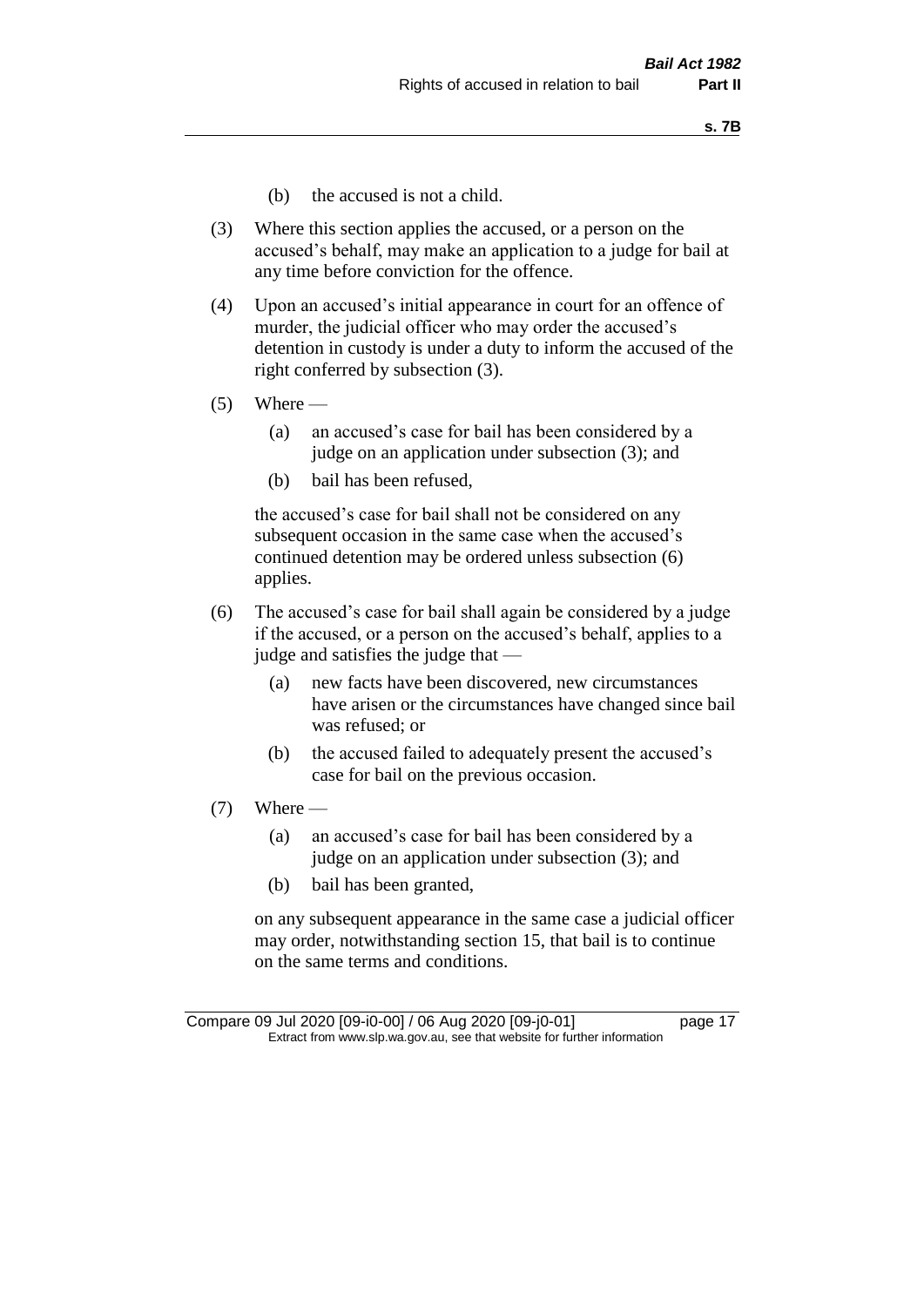#### **s. 7C**

(8) The accused is to be taken before a judge for the purposes of an application under this section only if the judge so orders.

*[Section 7B inserted: No. 6 of 2008 s. 9(1); amended: No. 29 of 2008 s. 24(2) and (3).]*

#### **7C. Child accused of murder**

- (1) This section applies where a child accused is in custody for an offence of murder so that under section 15 only a judge of the Children's Court has power to grant bail.
- (2) Where this section applies, the judicial officer referred to in section 7(1) other than a judge of the Children's Court, shall, whether or not an application for bail is made by the accused or on the accused's behalf, cause the accused to be taken as soon as is practicable before a judge of the Children's Court for the purpose of having the accused's case for bail considered by the judge.
- (3) Notwithstanding subsection (2), where
	- (a) the duty described in that subsection has been discharged once in relation to a child accused's case for bail; and
	- (b) bail has on that occasion been refused by a judge of the Children's Court,

the accused's case for bail need not be considered on any subsequent occasion in the same case when the accused's continued detention may be ordered unless subsection (4) applies.

- (4) On a subsequent occasion the accused may apply to the judicial officer who may order the accused's continued detention for a reconsideration of the accused's case for bail on the ground that —
	- (a) new facts have been discovered, new circumstances have arisen or the circumstances have changed since bail was refused on the occasion mentioned in subsection (3); or

page 18 Compare 09 Jul 2020 [09-i0-00] / 06 Aug 2020 [09-j0-01] Extract from www.slp.wa.gov.au, see that website for further information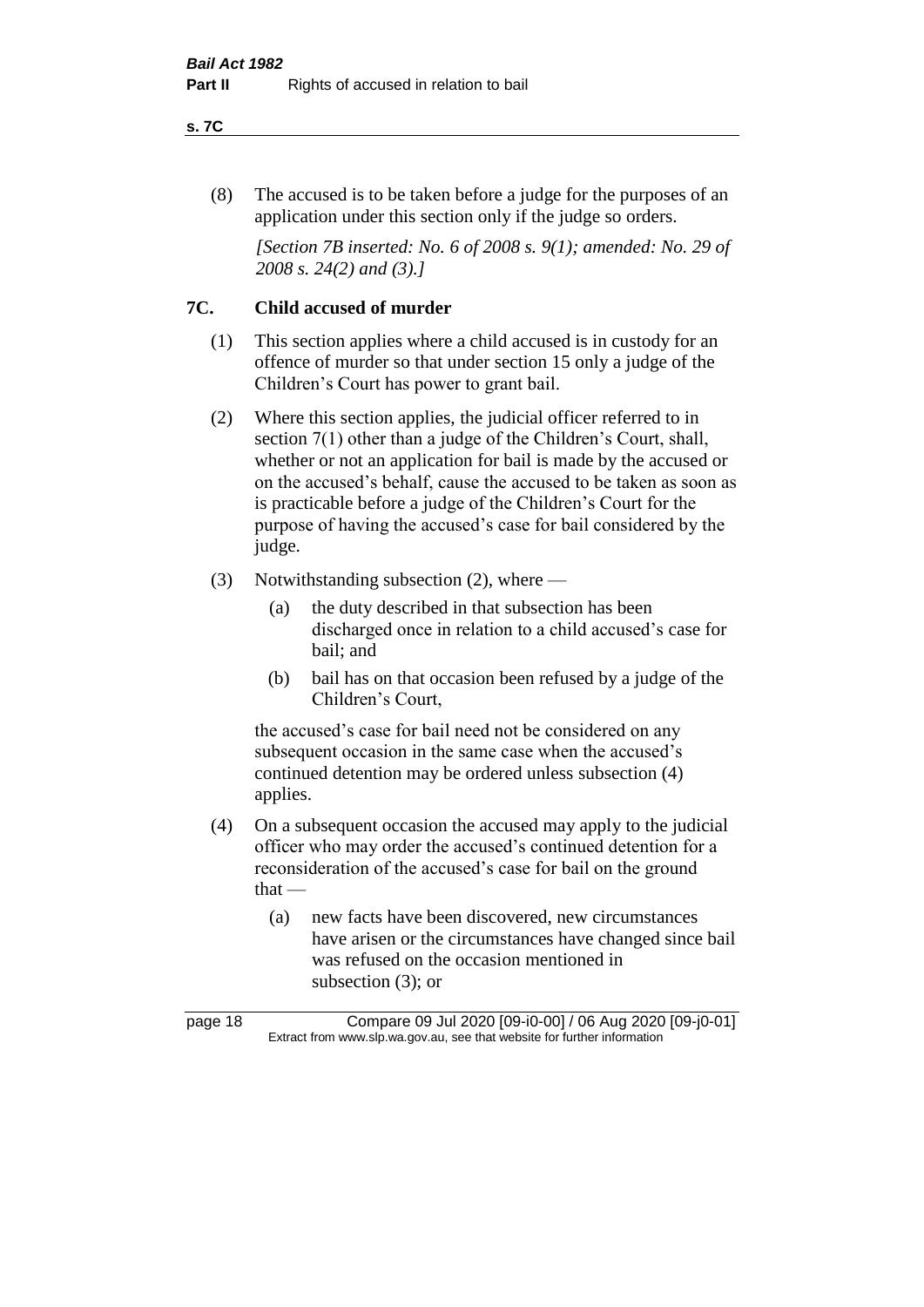- (b) the accused failed to adequately present the accused's case for bail on that occasion.
- (5) If the judicial officer is satisfied as to one or more of those grounds the judicial officer shall cause the accused to be taken as soon as is practicable before a judge of the Children's Court for the purpose of having the accused's case for bail considered by the judge.

*[Section 7C inserted: No. 6 of 2008 s. 9(1); amended: No. 29 of 2008 s. 24(4).]*

#### **7D. Bail after initial decision by court, court's duty as to**

- (1) Notwithstanding section 7(1), after
	- (a) the duty described in that subsection has been discharged once in relation to an accused's case for bail; or
	- (b) a judge of the Children's Court has considered the case under section 15,

it is sufficient on any subsequent consideration of bail in the same case for a judicial officer, including a judge of the Children's Court acting under section 15, to make inquiry of the accused in terms of subsection (2).

- (2) The inquiry to be so made is  $-$ 
	- (a) whether any new fact has been discovered or new circumstance has arisen, or whether the circumstances have changed, since bail was previously granted or refused; and
	- (b) whether the accused considers that the accused failed to adequately present the accused's case for bail on a previous occasion.

Compare 09 Jul 2020 [09-i0-00] / 06 Aug 2020 [09-j0-01] page 19 Extract from www.slp.wa.gov.au, see that website for further information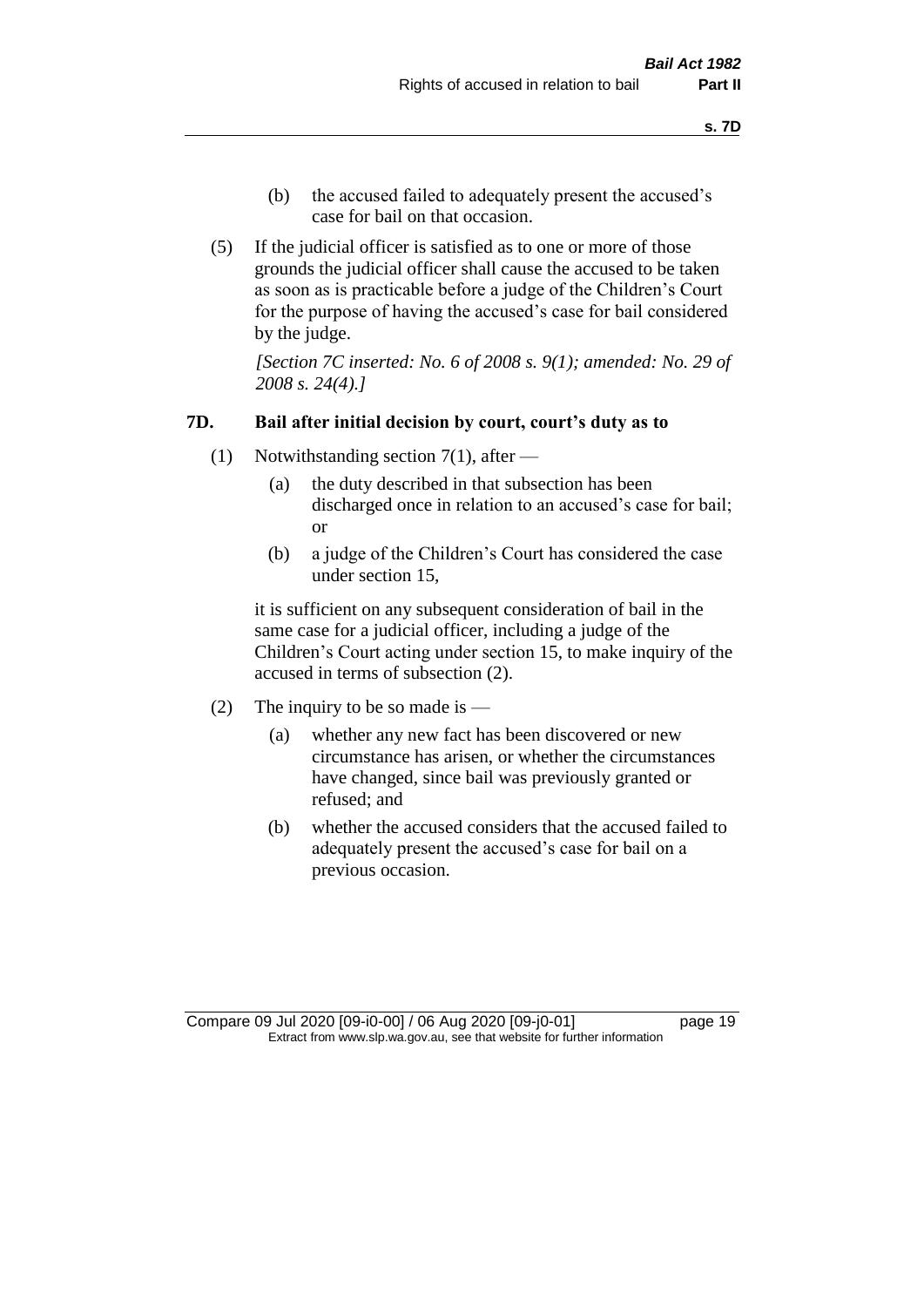**s. 7E**

(3) Unless the judicial officer is satisfied that there is any reason of the kind mentioned in subsection (2) for not doing so, the judicial officer may adopt the decision previously made in the case, but with power to make such variations of the terms and conditions of bail as the judicial officer thinks fit.

*[Section 7D inserted: No. 6 of 2008 s. 9(1).]*

## **7E. Bail refused for trial, court's duty during trial**

- $(1)$  Where
	- (a) an accused has been refused bail for the accused's appearance for trial for an offence; and
	- (b) the trial extends beyond one day,

a judicial officer referred to in section 7(1) need not comply with that subsection unless the accused, or a person on the accused's behalf, applies for bail.

(2) In subsection  $(1)$  —

*trial* means that part of proceedings for an offence when evidence is being received by the court in respect of the offence and also extends to any time when —

- (a) legal argument is being heard; or
- (b) a judicial officer or a jury is deliberating.

*[Section 7E inserted: No. 6 of 2008 s. 9(1).]*

## **7F. Appeal from court of summary jurisdiction, bail in case of**

- (1) If a person is in custody and an appeal has been commenced under the *Criminal Appeals Act 2004* Part 2 in connection with the decision by virtue of which the person is in custody, the person may apply for bail —
	- (a) if the appeal is to be heard and determined by the Court of Appeal or if an application has been made to the Court of Appeal for leave to appeal to the Court of Appeal — to a judge of appeal; or

page 20 Compare 09 Jul 2020 [09-i0-00] / 06 Aug 2020 [09-j0-01] Extract from www.slp.wa.gov.au, see that website for further information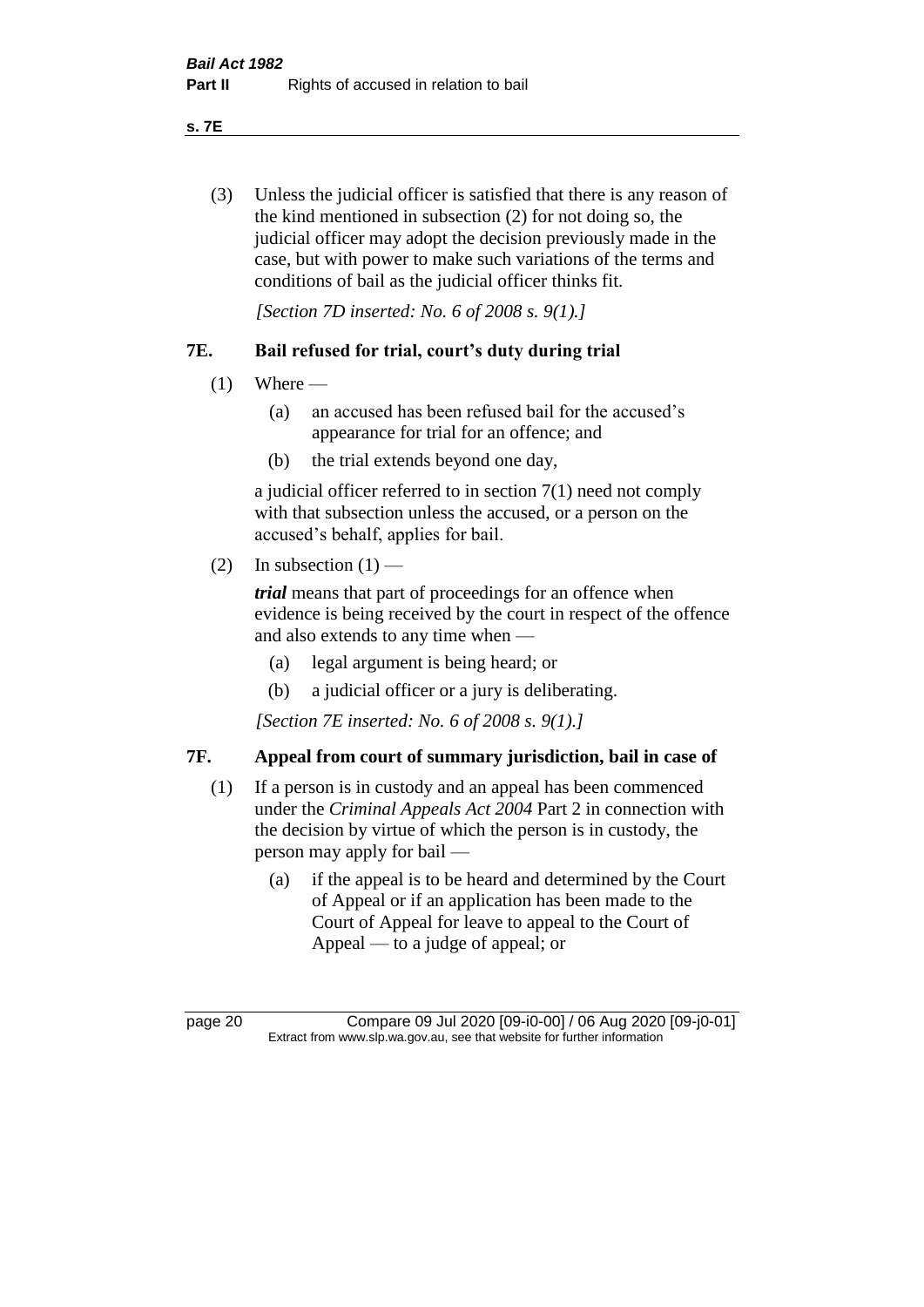- (b) in any other case to a judge of the Supreme Court.
- (2) Bail shall not be granted to an applicant for bail under subsection (1) unless —
	- (a) the applicant has given notice of the application for bail  $to -$ 
		- (i) the Director of Public Prosecutions; or
		- (ii) the State Solicitor,

as the case may require; and

(b) that official has been given an opportunity to be heard on the application.

*[Section 7F inserted: No. 6 of 2008 s. 9(1).]*

#### **8. Accused to be given information, approved forms etc.**

- (1) Subject to subsection (4), a judicial officer or authorised officer who is called upon to consider an accused's case for bail, on the first occasion when it arises in relation to an offence or group of offences for which an accused is required to appear, shall ensure that the accused is, or has been, given —
	- (a) such information in writing as to the effect of this Act as is prescribed for the purposes of this paragraph; and
	- (b) an approved form for completion, designed to disclose to the judicial officer or authorised officer all information relevant to the decision; and
	- (c) where the accused is unable or insufficiently able, to read, speak or write English, such assistance as he may reasonably require in order to have communicated to him the information mentioned in paragraph (a) and complete the form referred to in paragraph (b).

Compare 09 Jul 2020 [09-i0-00] / 06 Aug 2020 [09-j0-01] page 21 Extract from www.slp.wa.gov.au, see that website for further information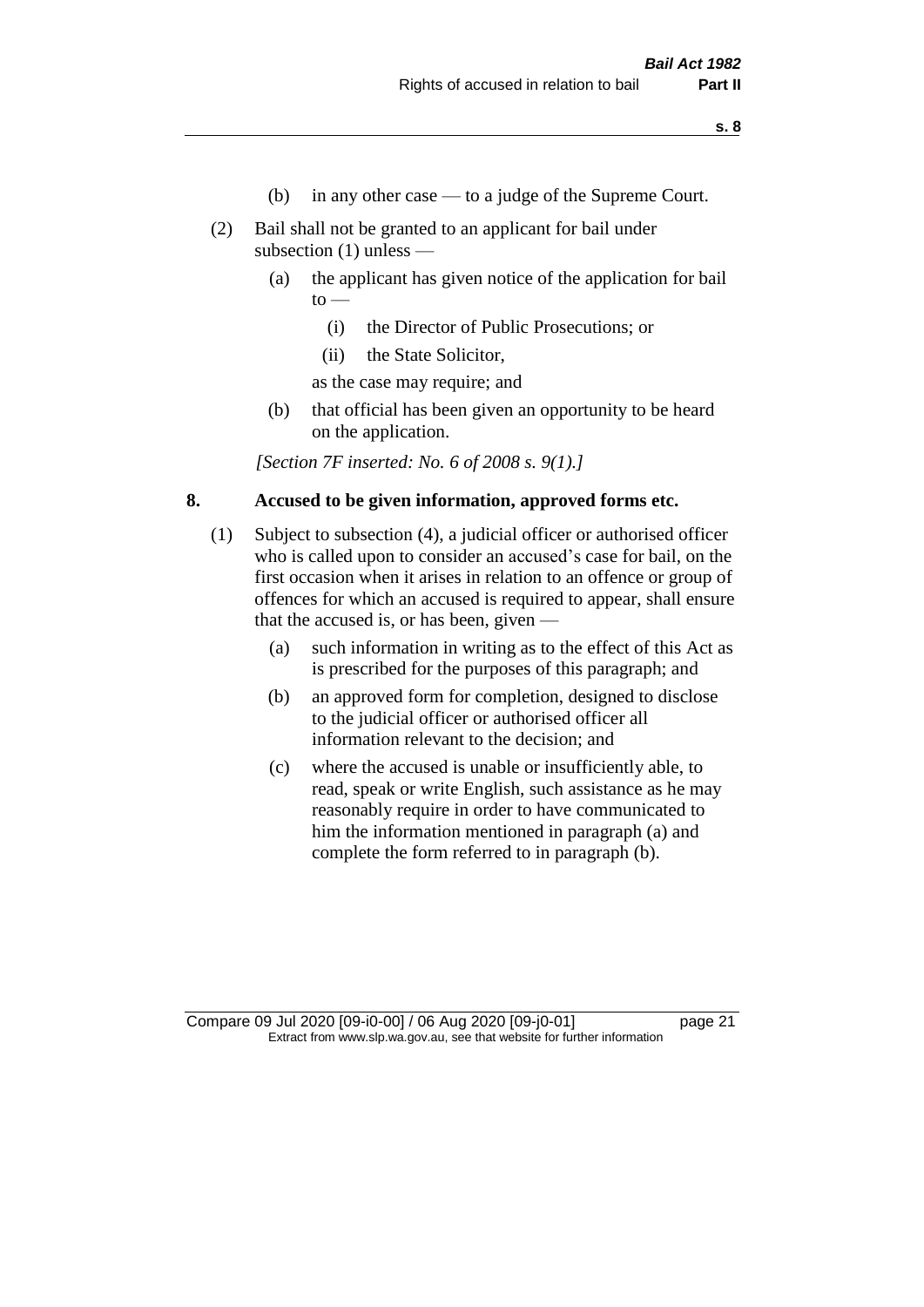- (2) After an accused case for bail has been considered once, a judicial officer or authorised officer on any subsequent consideration of bail in the same case shall —
	- (a) comply with subsection  $(1)(a)$ ; and
	- (b) either comply with subsection  $(1)(b)$  or obtain the form previously completed for the purposes of that paragraph, if any, and ensure that —
		- (i) the form is revised in order to show any changes which he is informed have occurred since it was completed; and
		- (ii) any assistance, of the kind referred to in subsection  $(1)(c)$  is given to the accused for the purpose of completing or revising the form, as the case may be.
- (3) Nothing in this section shall be read as limiting section 23.
- (3a) Notwithstanding subsection  $(1)(a)$  or  $(2)(a)$  a judicial officer or authorised officer need not comply with that paragraph if it appears to him that the accused's case for bail is such that bail is likely to be granted to him in accordance with this Act; but if it subsequently appears to him that bail will not be granted or that the accused is dissatisfied with any condition imposed on the grant of bail he shall then comply with that paragraph.
- (4) Notwithstanding subsection (1)(b) or (2)(b), a judicial officer or an authorised officer may dispense with completion or revision of the form referred to in those paragraphs if it appears to him  $that -$ 
	- (a) the accused's case for bail is such that bail is likely to be granted to him in accordance with this Act; and
	- (b) the information in the possession of the judicial officer or authorised officer is sufficient for his consideration of the case.
- (5) Where a person has applied for bail for an appeal as mentioned in section 7F(1), this section applies as if the consideration of

page 22 Compare 09 Jul 2020 [09-i0-00] / 06 Aug 2020 [09-j0-01] Extract from www.slp.wa.gov.au, see that website for further information

**s. 8**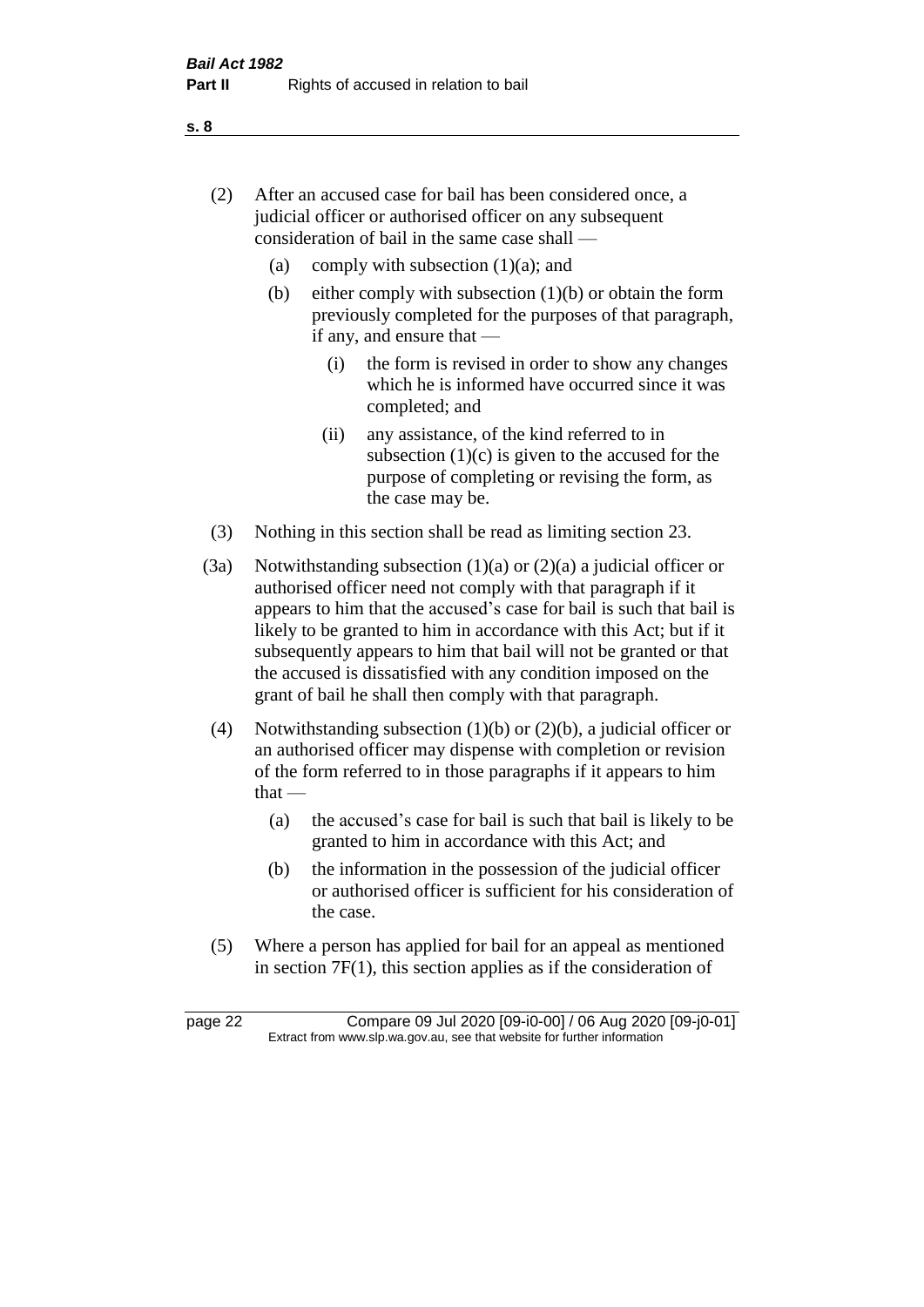bail for the appeal were a first consideration of bail for an offence.

*[Section 8 amended: No. 74 of 1984 s. 6; No. 15 of 1988 s. 6; No. 33 of 1989 s. 18; No. 84 of 2004 s. 82; No. 6 of 2008 s. 9(2) and 43(1).]* 

#### **9. Bail decision may be deferred until more information obtained**

- (1) Subject to section 26(2) of the *Young Offenders Act 1994*, a judicial officer or authorised officer who is called upon to consider a case for bail may defer consideration of the case for a period not exceeding 30 days if he thinks it is necessary —
	- (a) to obtain more information for the purpose of making a decision in accordance with this Act; or
	- (b) to take any step authorised by section  $24(1)$  or  $24A(1)$ or  $(2)$ ; or
- (c) without limiting paragraph (a) or (b), in the case of an accused charged with an offence where the accused and an alleged victim of the offence are, or are reasonably believed by the judicial officer or authorised officer to be, in a family relationship — to consider what, if any, conditions should be imposed to enhance the protection of the alleged victim.
- (2) Nothing in this section shall be taken to limit the right of an accused to be brought before a court as soon as is practicable if he is not released on bail.

*[Section 9 amended: No. 57 of 1997 s. 21(2); No. 84 of 2004 s. 82; No. 6 of 2008 s. 10(1).]); No. 30 of 2020 s. 42.]*

#### **10. Sections 5, 6 and 7 do not apply if accused imprisoned for other cause**

Notwithstanding sections 5, 6 and 7, the rights conferred on an accused and the duties imposed on police officers, authorised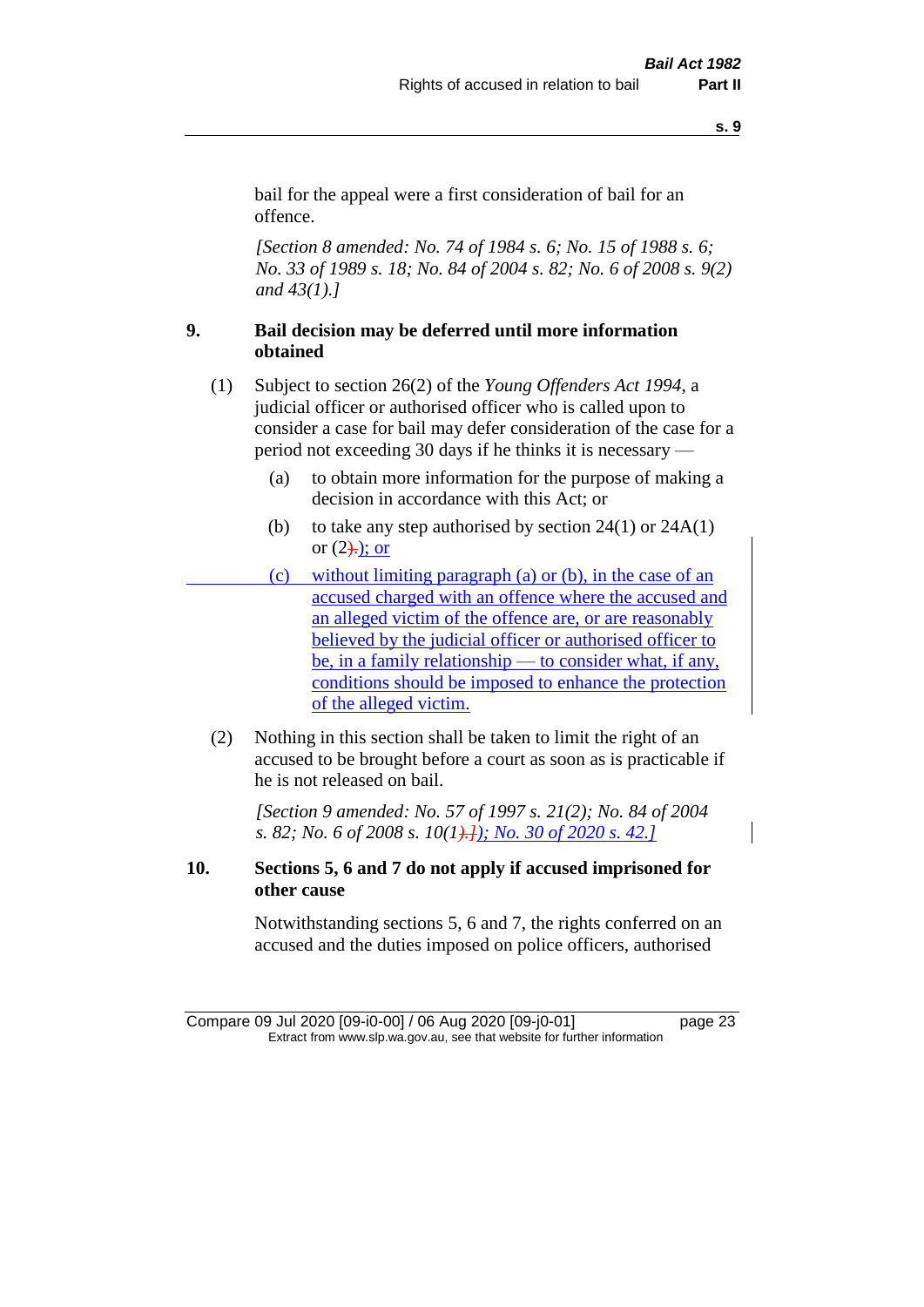officers and judicial officers by those sections in respect of an appearance in court for an offence do not arise where —

- (a) the accused is in custody for some other offence or reason (including the non-payment of a sum of money); and
- (b) the police officer, authorised officer or judicial officer is satisfied that the accused is likely to remain in custody for that other offence or reason until or beyond the time for the appearance for the first-mentioned offence.

*[Section 10 amended: No. 84 of 2004 s. 82.]*

#### **11. Accused's rights following grant of bail**

- $(1)$  When
	- (a) bail has been granted to an accused for an appearance in court; and
	- (b) all conditions which are to be complied with before the release of the accused have been complied with; and
	- (c) he has entered into a bail undertaking for that appearance or his bail undertaking is deemed to be amended under section 31(3),

the accused has a right to be at liberty until he is required to appear, or to next appear, before a court, but subject to —

- (d) any requirement that he be in custody for some other reason; and
- (e) the exercise of the powers in sections 14(3), 17A, 46, 50F, 54 and 55; and
- (f) the limitation mentioned in section 12.
- (2) Where the accused is in custody in a lock-up, court custody centre or prison, the right conferred by subsection (1) is also subject to the person in charge of the lock-up, court custody centre or prison either —
	- (a) signing a certificate under subsection (3); or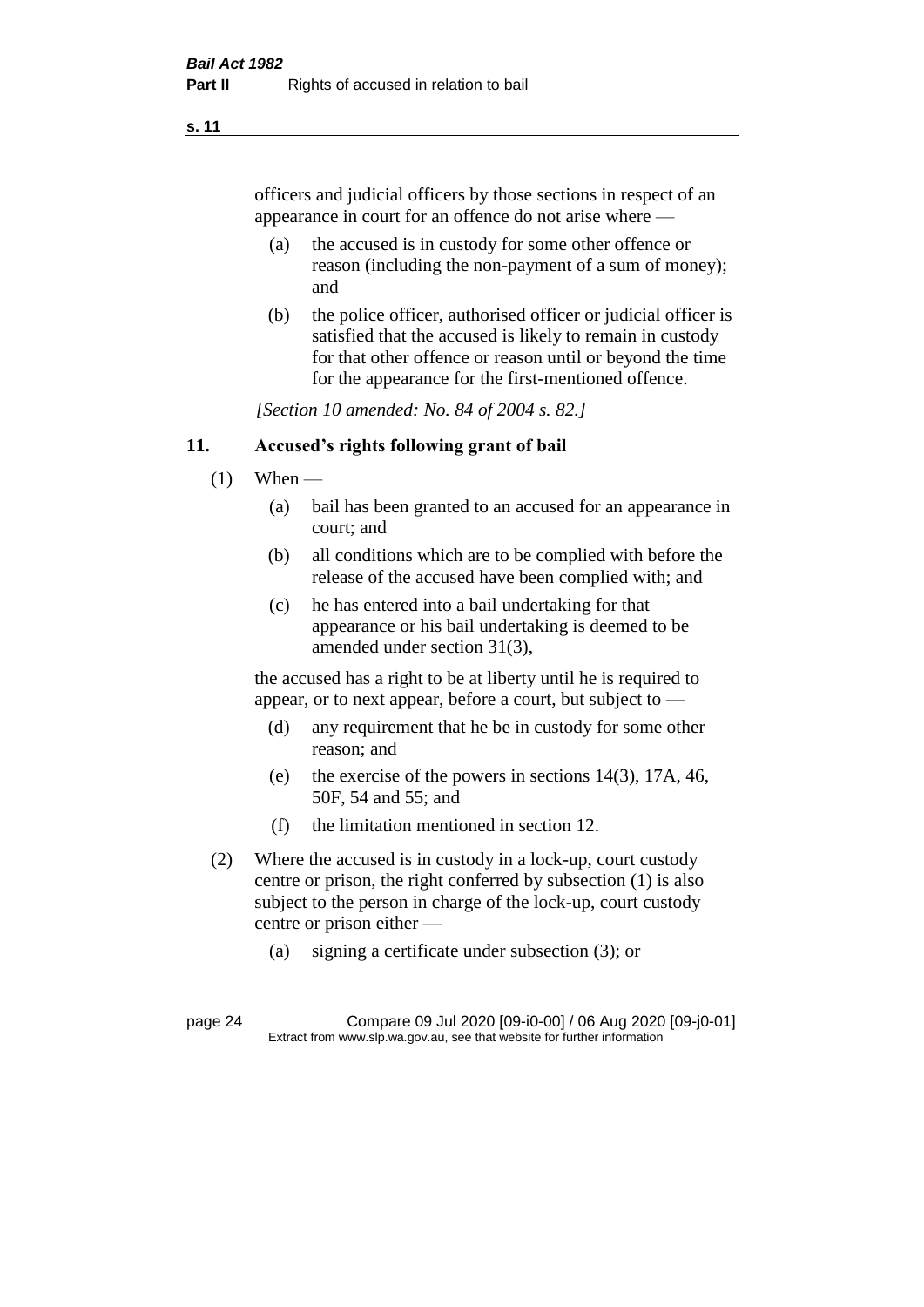- (b) receiving notice that a certificate has been signed by another person under that subsection.
- (3) After an accused becomes entitled to be at liberty as provided in subsection (1), a person referred to in section 29 may sign a certificate to that effect in the prescribed form.
- (4) The person in charge of a lock-up, court custody centre or prison in which the accused is in custody shall release the accused from custody as soon as is practicable after —
	- (a) the person in charge signs the certificate; or
	- (b) if the certificate is signed by a person other than the person in charge, the person in charge receives notice as described in subsection (2)(b).

*[Section 11 amended: No. 74 of 1984 s. 7; No. 15 of 1988 s. 7; No. 49 of 1988 s. 81; No. 45 of 1993 s. 7; No. 47 of 1999 s. 8; No. 59 of 2004 s. 141; No. 84 of 2004 s. 82; No. 6 of 2008 s. 11(1) and (2).]* 

#### **12. Rights in s. 7A(2) and 11, limitations on**

The right of an accused to have his case for bail considered as soon as is practicable, his right to be at liberty as mentioned in sections 7A(2) and 11(1), and the corresponding duties created by this Part, are limited so far as is reasonably necessary for the exercise or performance by a person of any statutory power or function vested in him which requires or permits the continued custody of the accused, including the exercise of the powers set out in Part 12 of the *Criminal Investigation Act 2006* and Parts 6 and 7 of the *Criminal Investigation (Identifying People) Act 2002*.

*[Section 12 amended: No. 6 of 2002 Sch. 2 cl. 1; No. 84 of 2004 s. 82; No. 59 of 2006 s. 6; No. 6 of 2008 s. 12.]*

Compare 09 Jul 2020 [09-i0-00] / 06 Aug 2020 [09-j0-01] page 25 Extract from www.slp.wa.gov.au, see that website for further information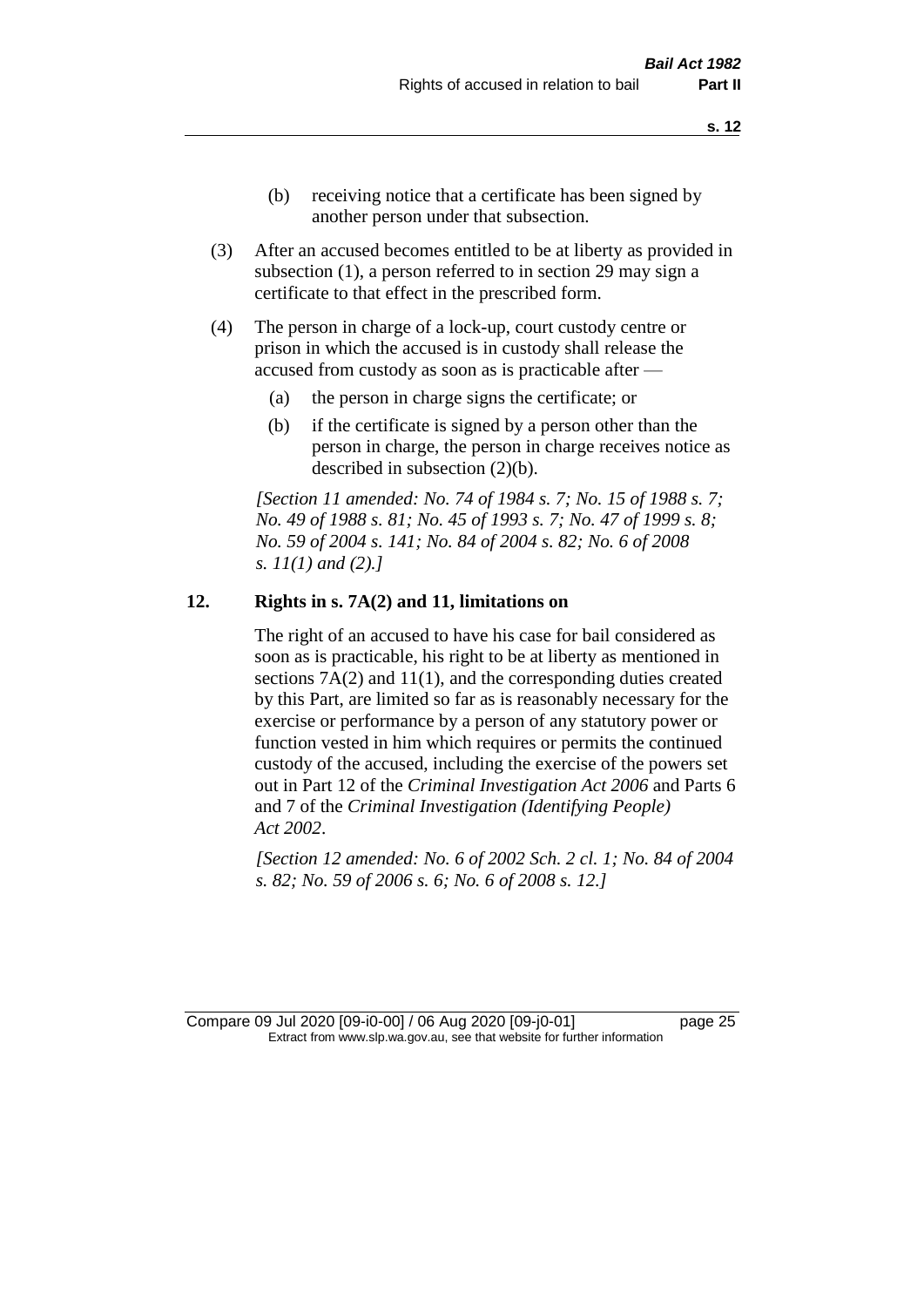# **Part III — Jurisdiction relating to bail**

*[Heading inserted: No. 6 of 2008 s. 13.]*

#### **13. Jurisdiction to grant bail, who has and exercise of (Sch. 1)**

- (1) Jurisdiction to grant bail for any appearance described in the first column of Part A of Schedule 1 is vested in the judicial officer or authorised officer specified in the second column of that Part opposite thereto and shall be exercised subject to and in accordance with this Part and the further provisions in Parts B, C and D of Schedule 1.
- (2) A home detention condition shall not be imposed as a condition of bail except by a judicial officer.

*[Section 13 amended: No. 61 of 1990 s. 5; No. 45 of 1993 s. 12.]* 

#### **13A. Jurisdiction in s. 7A to dispense with bail, who has and exercise of**

- (1) Jurisdiction to dispense with the requirement for bail under section 7A for any appearance described in the first column of Schedule 1 Part A clause 2 or 3 is vested, subject to Schedule 1 Part B, in the judicial officer specified in the second column of that clause opposite that description, but Schedule 1 Part A clause 7 does not apply for the purposes of this subsection.
- (2) The jurisdiction referred to in subsection (1) is exercisable  $only$ —
	- (a) in respect of an appearance in court before conviction for an offence; and
	- (b) if it appears to the judicial officer that bail would be granted in accordance with Schedule 1 Part C clause 1 or 2 but that in the circumstances the completion of bail papers is an unnecessary imposition.
- (3) Where a judicial officer dispenses with the requirement for bail for an appearance by an accused the registrar of the court shall,

page 26 Compare 09 Jul 2020 [09-i0-00] / 06 Aug 2020 [09-j0-01] Extract from www.slp.wa.gov.au, see that website for further information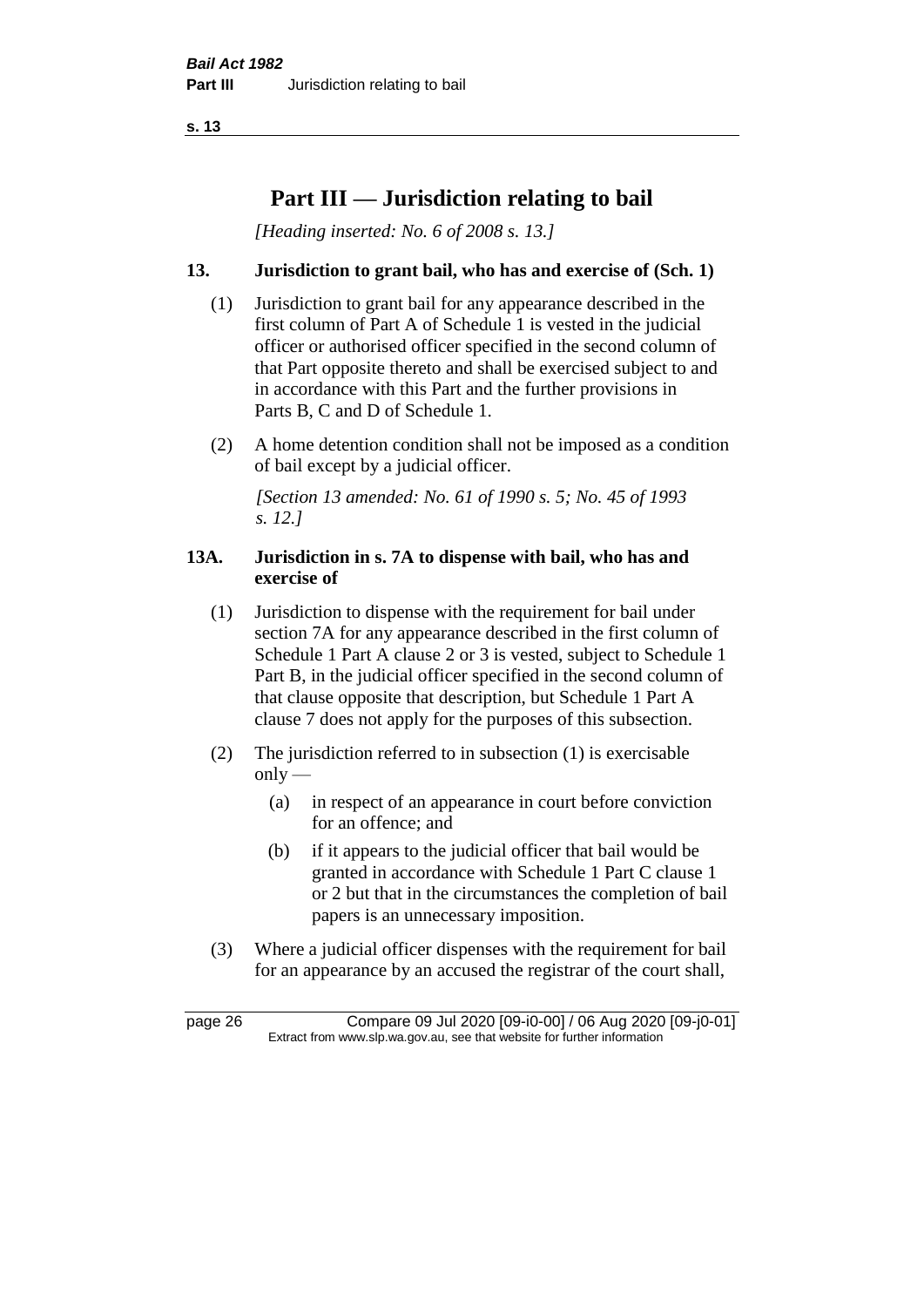in accordance with section 13B, give written notice to the accused of the time and place for the appearance.

*[Section 13A inserted: No. 6 of 2008 s. 14.]*

#### **13B. Notices under s. 13A(3), service and proof of**

- (1) A written notice to an accused under section  $13A(3)$  shall be
	- (a) given to the accused personally; or
	- (b) sent to the accused by post to the accused's address appearing in the records of the court; or
	- (c) in urgent cases or with the accused's consent, provided to the accused by electronic means in accordance with the regulations.
- (2) A person who gives, sends or provides a notice in accordance with subsection (1) shall endorse on a file copy of the notice a certificate showing —
	- (a) that the person has done so; and
	- (b) the time of doing so.
- (3) If a notice is sent by post under subsection  $(1)(b)$ , the notice is to be presumed, unless the contrary is shown, to have been received at the time when, in the ordinary course of events, it would have been delivered.
- (4) In any proceedings
	- (a) a document purporting to be a copy of a notice referred to in subsection (1) is evidence of the terms of the notice; and
	- (b) an endorsement on a copy of a notice referred to in subsection (2) purporting to be a certificate referred to in that subsection is evidence of the matters appearing in the certificate without proof of the signature of the person who made the endorsement.

*[Section 13B inserted: No. 6 of 2008 s. 14; amended: No. 20 of 2013 s. 25.]*

Compare 09 Jul 2020 [09-i0-00] / 06 Aug 2020 [09-j0-01] page 27 Extract from www.slp.wa.gov.au, see that website for further information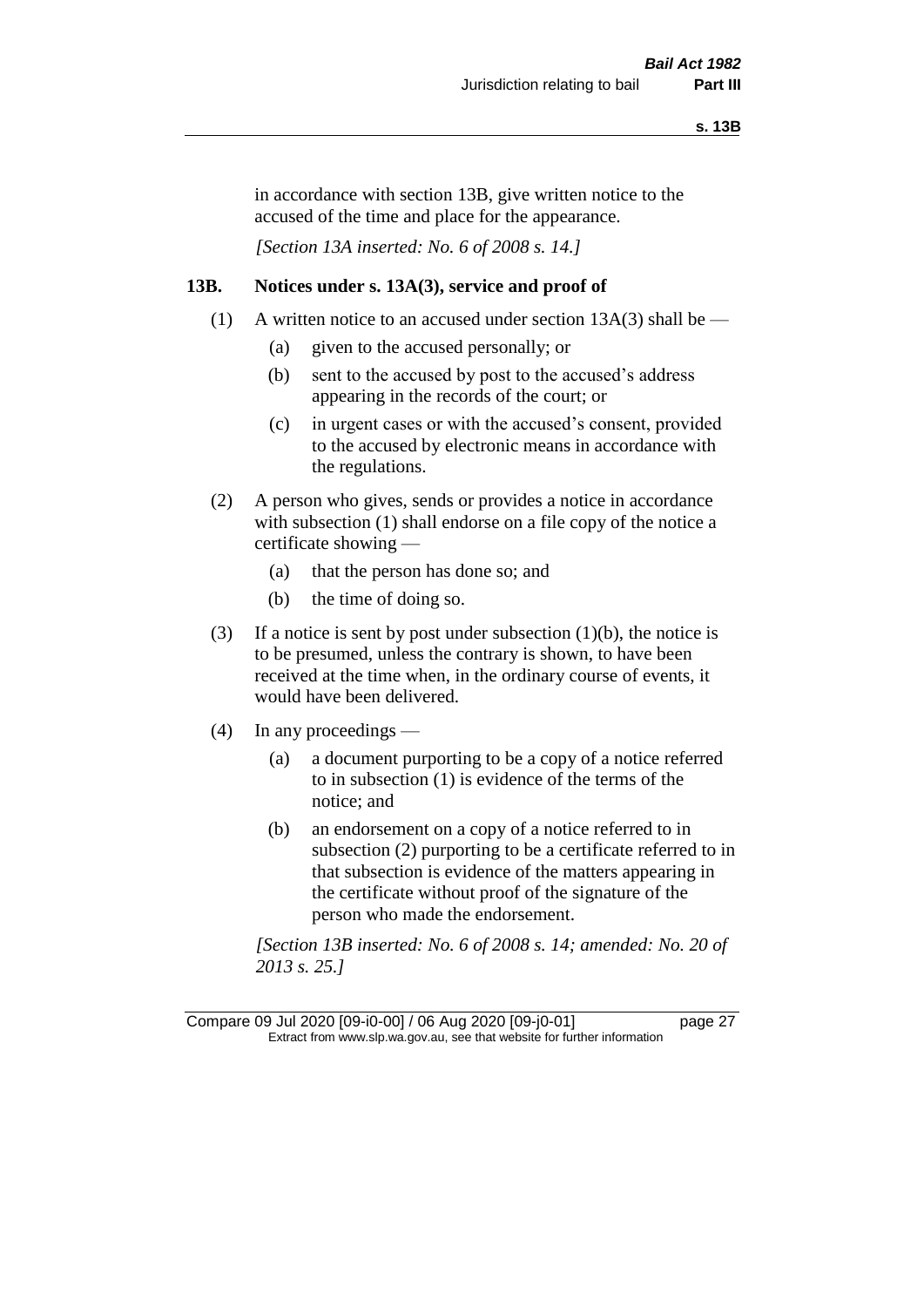#### **14. Judges, jurisdiction of**

- (1) A judge may, in accordance with this Act
	- (a) exercise a power to grant bail which is conferred upon any other judicial officer or any authorised officer by this Act; and
	- (b) revoke or vary any bail previously granted by any other such officer; and
	- (c) under section 7A dispense with the requirement for bail or revoke an existing dispensation.
- (2) Subject to subsection (2a), the jurisdiction of a judge under subsection (1) in respect of an appearance by an accused may be invoked by application made by either the prosecutor or the accused, and whether or not any other judicial officer has —
	- (a) previously granted, refused or dispensed with bail; or
	- (b) exercised any power conferred on him by section 55,

in respect of that appearance.

- (2a) After the jurisdiction under subsection (1) has been invoked once by an accused in relation to an offence or group of offences for which he is required to appear, it may not be further invoked by that accused in relation to that offence or group of offences unless the accused satisfies a judge that —
	- (a) new facts have been discovered, new circumstances have arisen or the circumstances have changed since the occasion when the jurisdiction was invoked; or
	- (b) he failed to adequately present his case for bail on that occasion.
- (3) Where under subsection (1) a judge
	- (a) revokes the bail of an accused who is at liberty, he may order that the accused be returned to custody to await the appearance for which the bail was granted;

page 28 Compare 09 Jul 2020 [09-i0-00] / 06 Aug 2020 [09-j0-01] Extract from www.slp.wa.gov.au, see that website for further information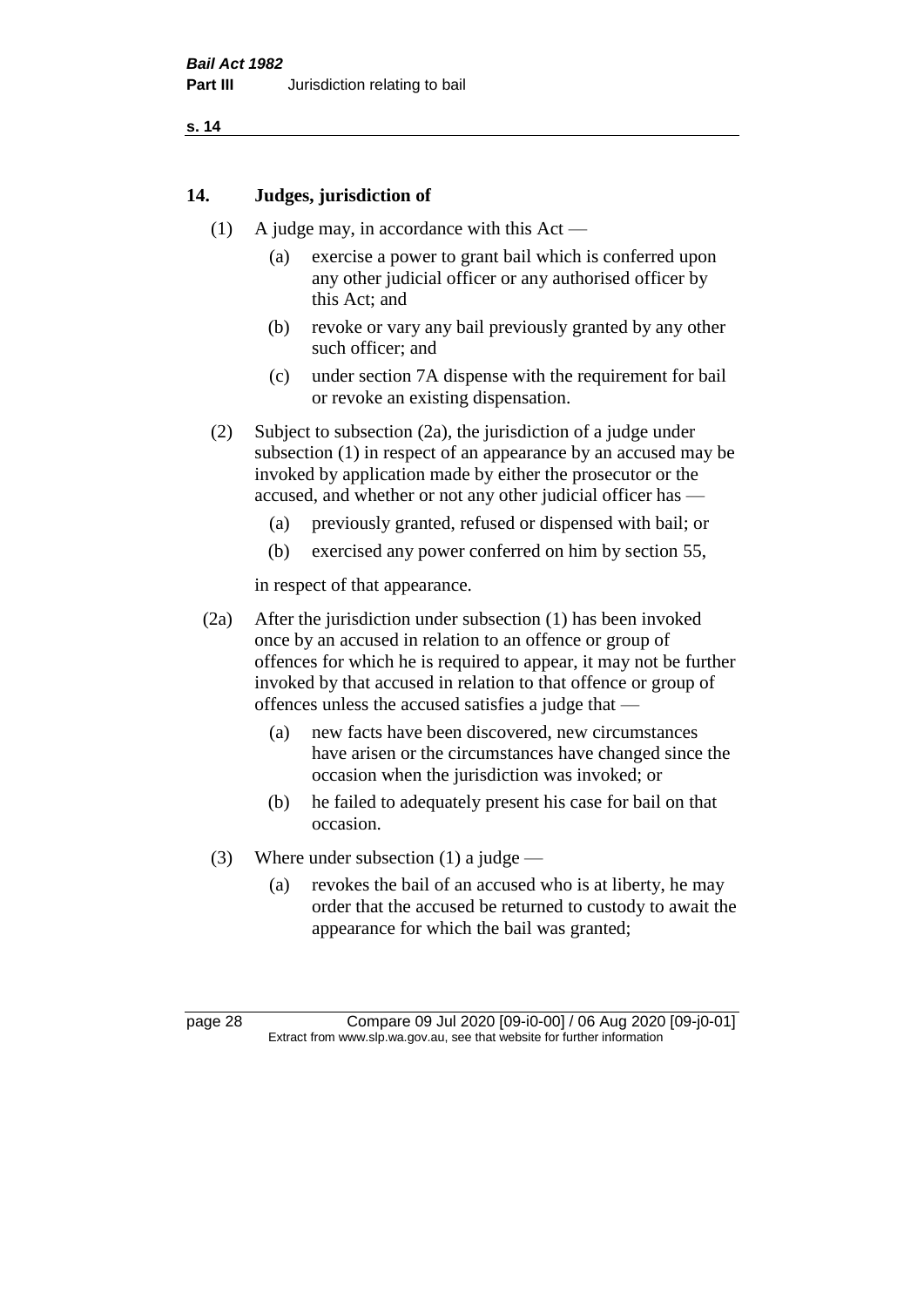and the judge may issue any warrant which may be necessary to carry such an order into effect.

- (4) In this section
	- (a) references to a judge are references
		- (i) in the case of a child charged with an offence before the Children's Court, to a judge of that Court; and
		- (ii) in the case of an accused committed for trial or sentence to the District Court, to a judge of that Court; and
		- (iii) in any other case, to a judge of the Supreme Court;
		- and
	- (b) references to any other judicial officer
		- (i) in relation to the exercise of powers under this section by a judge, are references to any judicial officer whose jurisdiction is inferior to that of the judge; but
		- (ii) in relation to the exercise of powers under this section by a judge of the Supreme Court, do not include a judge of the Children's Court or a judge of the District Court.

*[Section 14 amended: No. 74 of 1984 s. 8; No. 49 of 1988 s. 82; No. 84 of 2004 s. 82; No. 6 of 2008 s. 15(1)-(4).]* 

## **15. Accused charged with murder, jurisdiction as to bail for**

- (1) Where an accused is in custody for murder, the power to grant bail shall be exercised only by a judge of the Supreme Court, or in the case of an accused who is a child by a judge of the Children's Court, except —
	- (a) where section  $31(2)(d)$  applies; or

Compare 09 Jul 2020 [09-i0-00] / 06 Aug 2020 [09-j0-01] page 29 Extract from www.slp.wa.gov.au, see that website for further information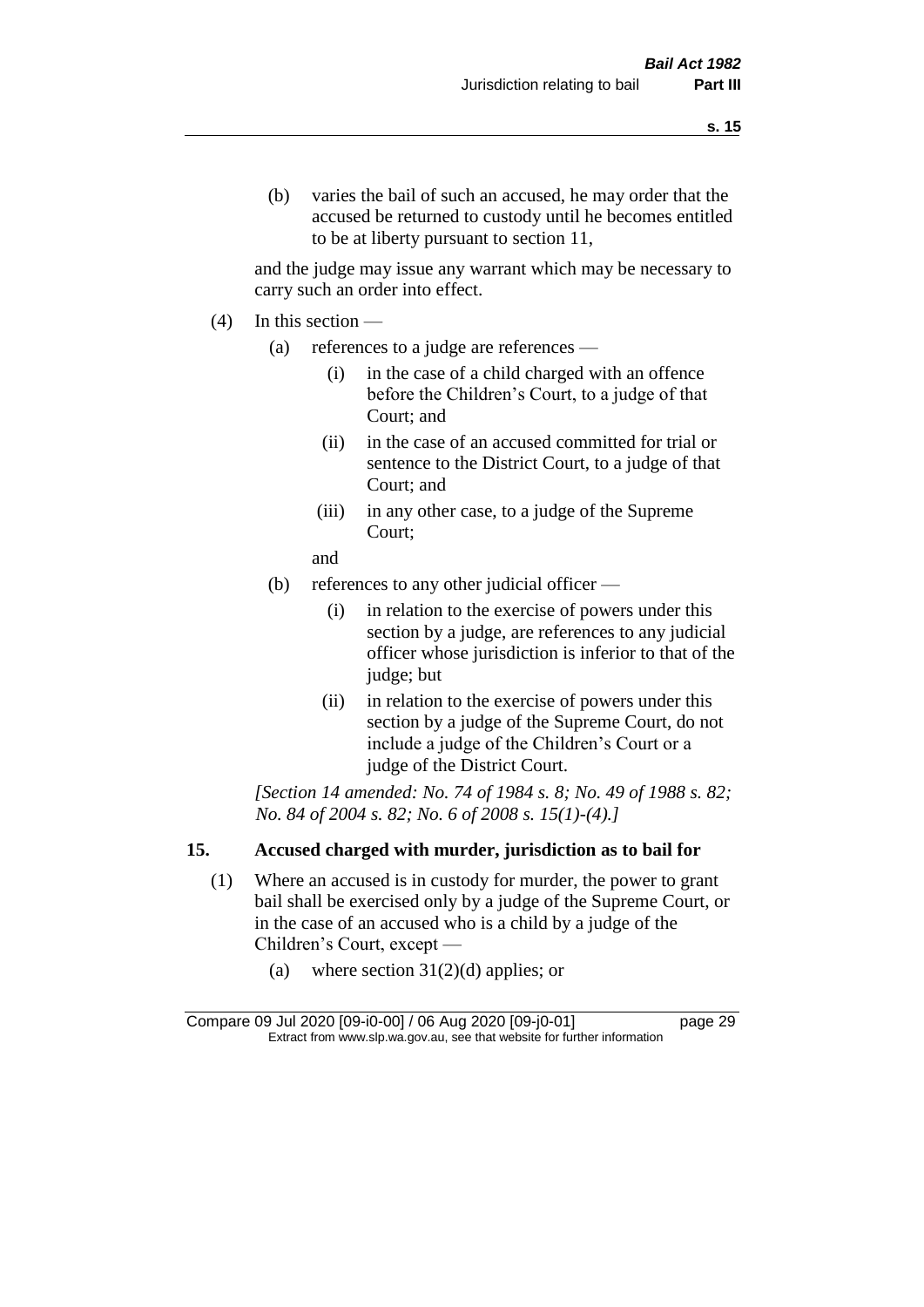**s. 15A**

- (b) to the extent that the Court of Appeal exercises its powers under Part A of Schedule 1.
- *[(2) deleted]*

*[Section 15 amended: No. 52 of 1984 s. 35; No. 74 of 1984 s. 9; No. 49 of 1988 s. 83; No. 70 of 1988 s. 45; No. 45 of 1993 s. 12; No. 45 of 2004 s. 28(4); No. 84 of 2004 s. 82; No. 29 of 2008 s. 24(5).]* 

#### **15A. Appeal against judge's decision on bail, commencement and conduct**

 $(1)$  In this section —

*bail decision* means a decision —

- (a) to grant or refuse bail; or
- (b) to vary or revoke bail; or
- (c) to dispense with the requirement for bail; or
- (d) to impose any condition on a grant of bail,

and includes a decision under section 55 or 59A(4).

- (2) The prosecutor or the accused may appeal to the Court of Appeal against a bail decision of —
	- (a) a judge of the Children's Court; or
	- (b) a judge of the District Court; or
	- (c) a judge of the Supreme Court.
- (3) The leave of the Court of Appeal is required for each ground of appeal in an appeal under this section.
- (4) The *Criminal Appeals Act 2004* section 27(2), (3) and (4) apply, with necessary modifications, as if an appeal under this section were an appeal under Part 3 of that Act.
- (5) An appeal under this section shall be commenced and conducted in accordance with this section, section 15B and rules of court made by the Supreme Court.

page 30 Compare 09 Jul 2020 [09-i0-00] / 06 Aug 2020 [09-j0-01] Extract from www.slp.wa.gov.au, see that website for further information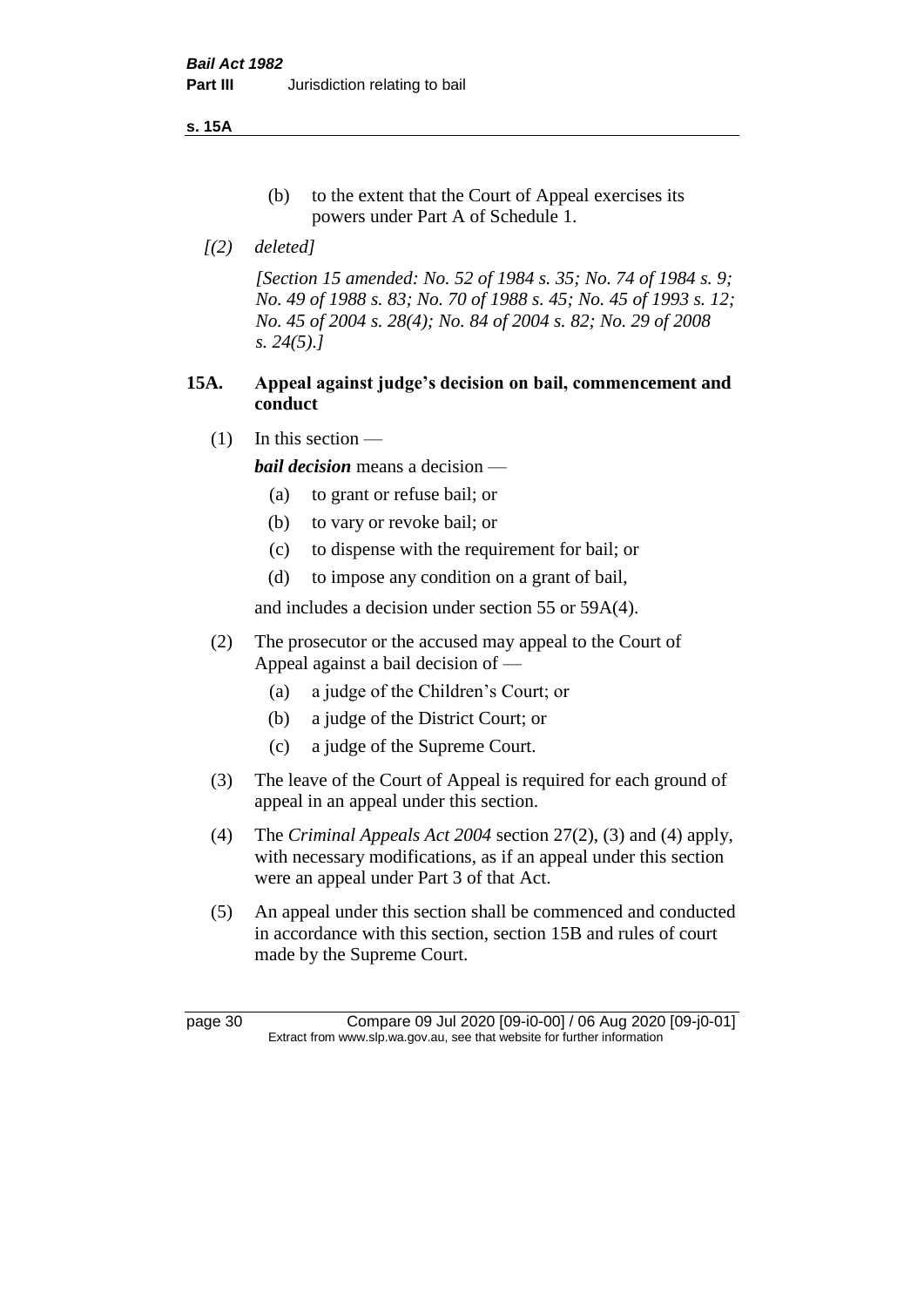- (6) An appeal under this section shall be commenced by lodging with the Court of Appeal an application for leave to appeal that sets out the grounds of the appeal.
- (7) An appeal under this section cannot be commenced later than 21 days after the date of the bail decision unless the Court of Appeal orders otherwise.
- (8) An accused who is a party to an appeal under this section and who is in custody is entitled to be present at the hearing of the appeal if the accused so requests, and any official responsible for that custody who is informed of such a request shall do what is necessary to give effect to it.
- (9) For the purposes of giving effect to a request referred to in subsection (8), arrangements may be made for the accused to appear before the Court of Appeal by means of a video link or an audio link in accordance with section 66B, unless the Court of Appeal has ordered that the accused appear before it in person.

*[Section 15A inserted: No. 6 of 2008 s. 16(1).]*

#### **15B. Appeal under s. 15A, determination**

- (1) The Court of Appeal has jurisdiction to hear and determine an appeal under section 15A.
- (2) The Court of Appeal shall determine an appeal on the material and evidence that was before the judge whose decision is the subject of the appeal.
- (3) Any decision of the Court of Appeal in relation to bail shall be made in accordance with the relevant provisions of sections 13A and 17 and Schedule 1.
- (4) Where in determining an appeal the Court of Appeal revokes the bail of an accused who is at liberty, it may order that the accused be returned to custody to await the appearance for which the bail was granted.

Compare 09 Jul 2020 [09-i0-00] / 06 Aug 2020 [09-j0-01] page 31 Extract from www.slp.wa.gov.au, see that website for further information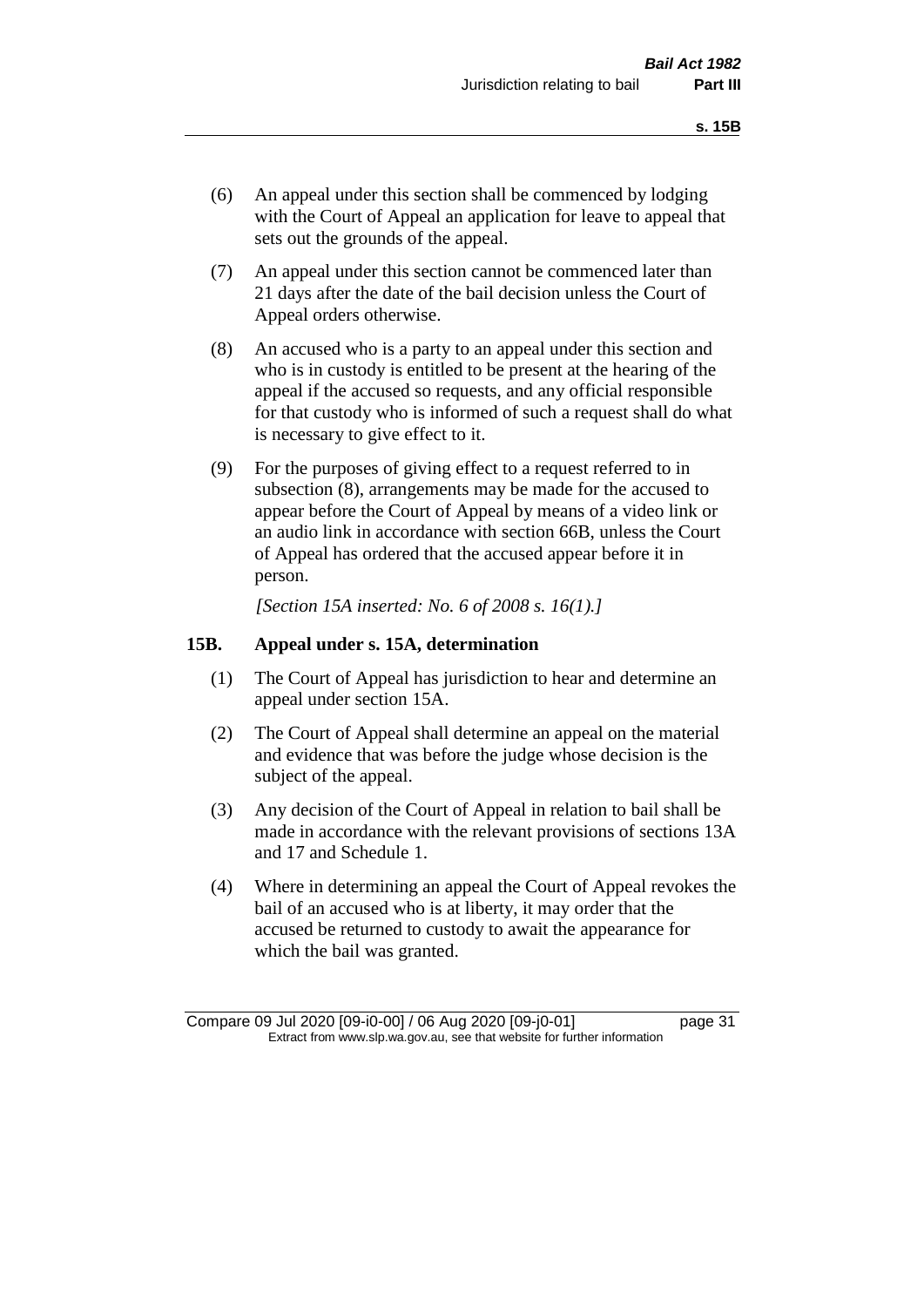- (5) Where in determining an appeal the Court of Appeal varies the bail of an accused who is at liberty, it may order that the accused be returned to custody until the accused becomes entitled to be again at liberty pursuant to section 11.
- (6) A judge of appeal may issue any warrant that may be necessary to carry into effect an order under subsection (4) or (5).

*[Section 15B inserted: No. 6 of 2008 s. 16(1).]*

#### **16. Person arrested on warrant, bail of**

- (1) Subject to sections 14, 15 and 16B where the arrest of an accused for an offence is made pursuant to a warrant he shall not be granted bail before he is brought before a court or judicial officer as commanded by the warrant, except by a justice acting in terms of section 6(9).
- (2) Notwithstanding subsection (1) or any other provision of this Act, an accused who has been arrested pursuant to a warrant —
	- (a) issued under section 59B; or
	- (b) issued under the *Criminal Procedure Act 2004* for an offence against section 51(1) or (2),

shall not have a right to have his case for bail considered, and shall not be granted bail, before he is brought before the court as commanded by the warrant.

*[Section 16 amended: No. 59 of 2004 s. 141; No. 84 of 2004 s. 11 and 82; No. 59 of 2006 s. 4(3); No. 6 of 2008 s. 36(2); No. 15 of 2019 s. 7.]*

#### **16A. Person arrested in urban area, restrictions on who can grant bail for in some cases**

- (1) Where this section applies to a person who has been arrested for an offence jurisdiction does not arise under section 13 until the person is brought before —
	- (a) a court constituted by or so as to include a magistrate; or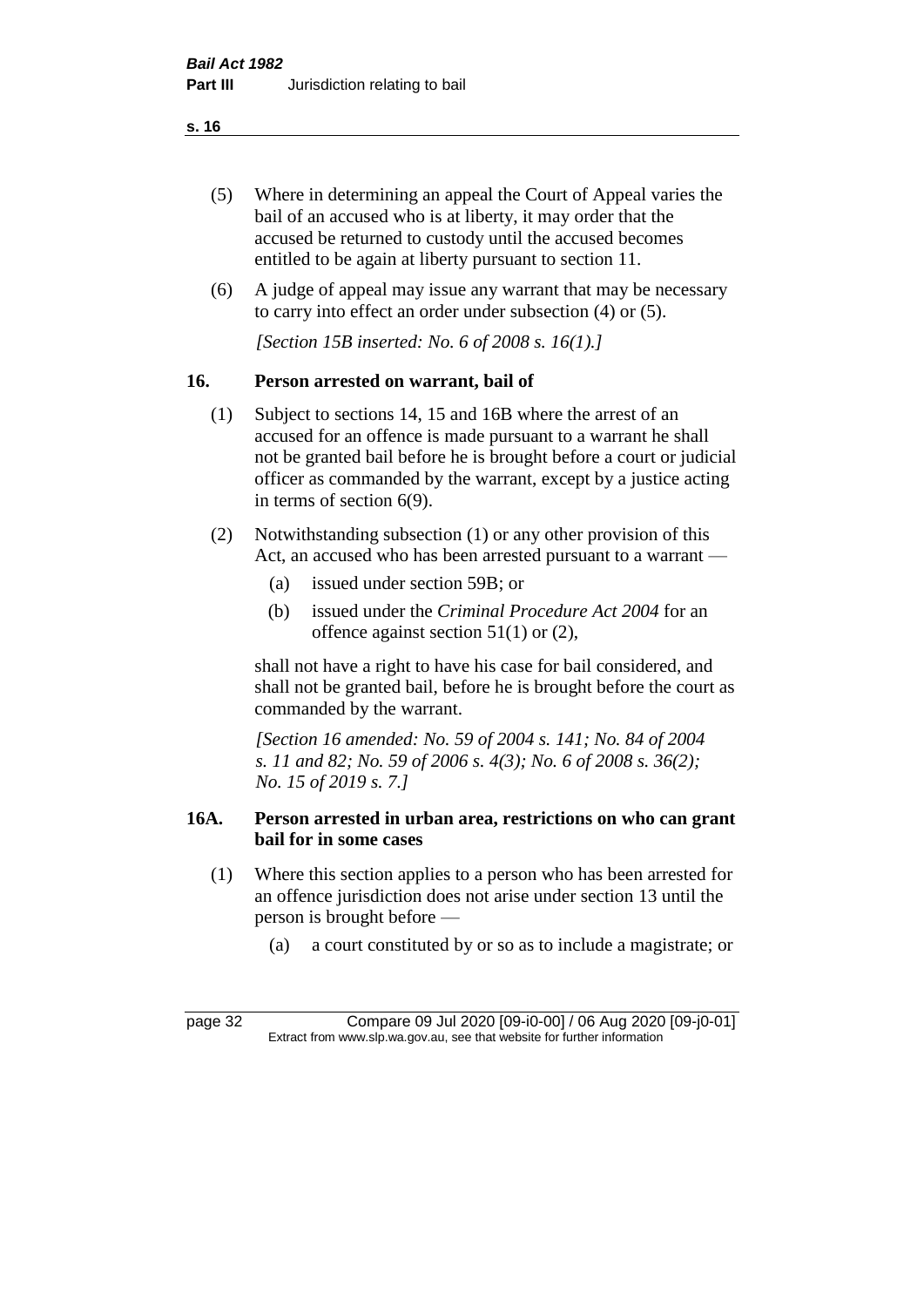- (b) where section 15 applies, a judge of the Supreme Court or a judge of the Children's Court as the case may require.
- (2) This section applies where
	- (a) a person has been arrested in an urban area for a serious offence; and
	- (b) the serious offence is alleged to have been committed while the accused was —
		- (i) on bail for; or
		- (ii) at liberty under an early release order made in respect of,

another serious offence.

- *[(3) deleted.]*
- (4) In this section —

*urban area* means —

- (a) the metropolitan region as defined in the *Planning and Development Act 2005* and any prescribed area that adjoins that region; and
- (b) any other prescribed area of the State, being the whole or part of, or an area adjoining, a local government district under the *Local Government Act 1995* that is designated under that Act as a city or a town.

*[Section 16A inserted: No. 54 of 1998 s. 6(1); amended: No. 38 of 2004 s. 59; No. 84 of 2004 s. 82; No. 38 of 2005 s. 15; No. 49 of 2016 s. 88; No. 13 of 2020 s. 23.]*

#### **16B. Person linked to terrorism**

- (1) This section applies if a person linked to terrorism is in custody —
	- (a) awaiting an appearance in court before conviction for an offence; or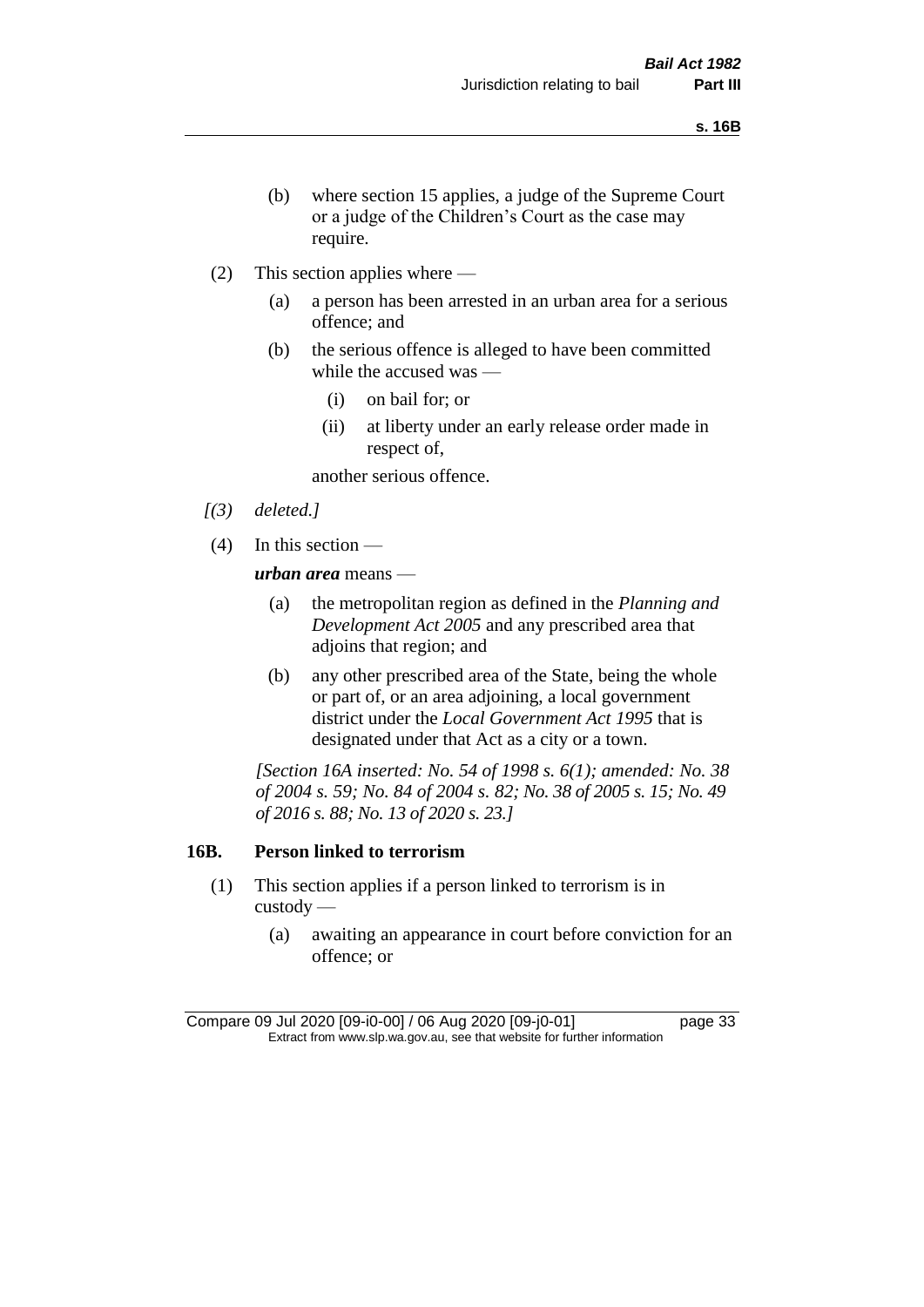- (b) waiting to be sentenced or otherwise dealt with for an offence of which the person has been convicted.
- (2) The power to grant bail to the person can be exercised only by a court constituted by a judicial officer other than a justice.

*[Section 16B inserted: No. 15 of 2019 s. 8.]*

#### **17. Conditions on bail which may be imposed**

- (1) A judicial officer or authorised officer may impose conditions on a grant of bail only to the extent that he is authorised to do so by clause 2(3)(c) of Part C and Part D of Schedule 1.
- (2) Conditions imposed on a grant of bail shall not be any more onerous on the accused than the judicial officer or authorised officer considers is required in the public interest having regard to the nature of the offence for which the accused is in custody and the circumstances of the accused.

*[Section 17 amended: No. 45 of 1993 s. 8 and 12; No. 84 of 2004 s. 82.]* 

## **17A. Child on bail, changing responsible person for (Sch. 1 Pt. C cl. 2)**

- (1) Where this section applies, an authorised police officer may
	- (a) cancel an undertaking of the kind described in clause 2(3)(c) of Part C of Schedule 1; and
	- (b) approve of another person as a responsible person within the meaning in that clause; and
	- (c) detain the accused or order his detention until the person so approved enters into an undertaking of the kind mentioned in paragraph (a).
- (2) Subsection (1) applies where
	- (a) a person has entered into an undertaking referred to in paragraph (a) of that subsection; and

page 34 Compare 09 Jul 2020 [09-i0-00] / 06 Aug 2020 [09-j0-01] Extract from www.slp.wa.gov.au, see that website for further information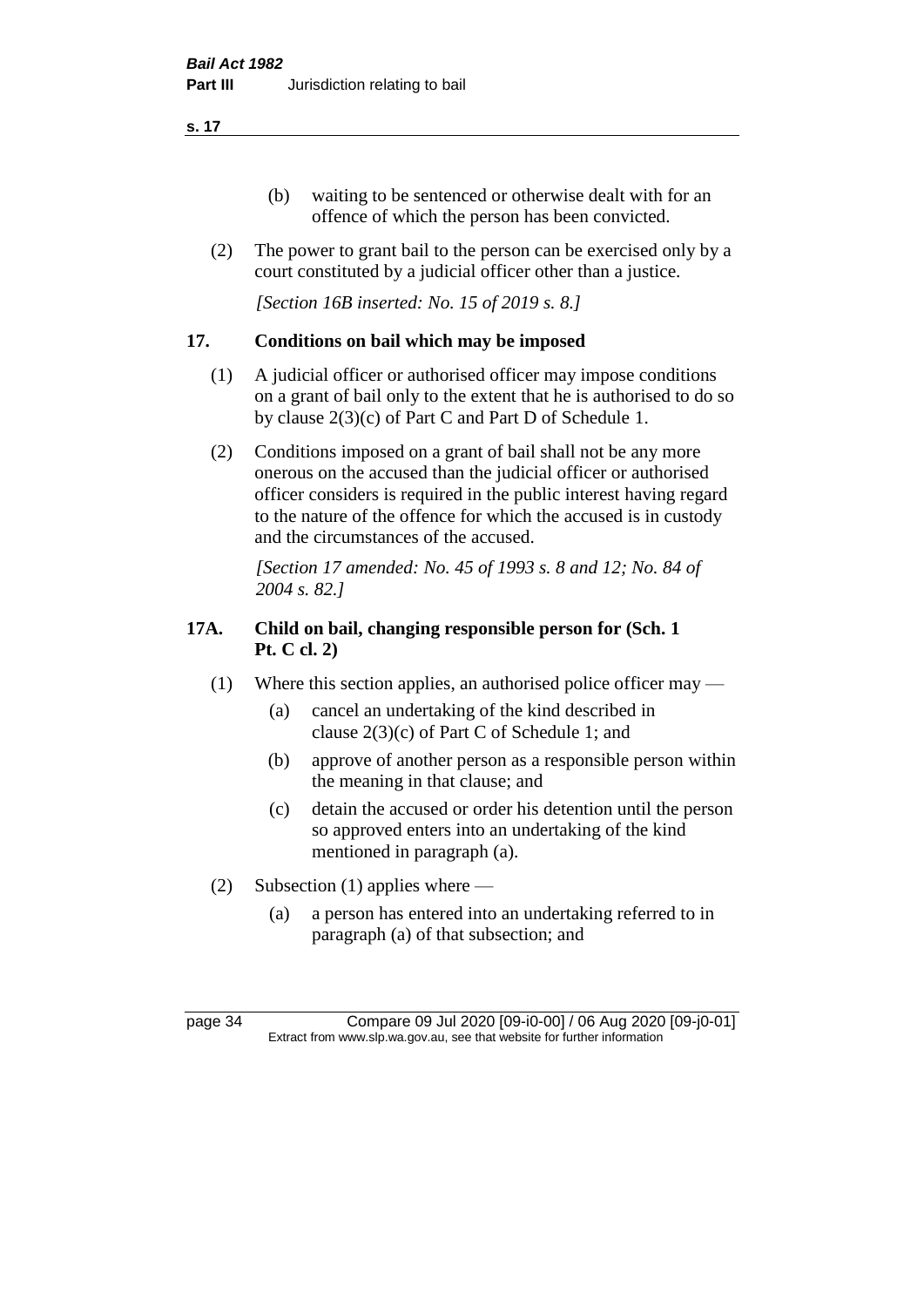- (b) a judicial officer when granting bail ordered that the person may under this section be released from the undertaking by an authorised police officer; and
- (c) the person wishes to be so released.
- (3) A police officer may, for the purpose of the exercise of the powers in subsection (1), take into custody a child accused who has been released on bail.
- (4) If the police officer is not an authorised police officer he shall, as soon as is practicable, bring the accused before an authorised police officer for the purpose referred to in subsection (3).
- (5) After an undertaking has been entered into as mentioned in subsection  $(1)(c)$ , the accused, subject to this Act, has a right to be at liberty until he is required to appear before a court.

*[Section 17A inserted: No. 45 of 1993 s. 9; amended: No. 84 of 2004 s. 82.]* 

*[18-19. Deleted: No. 59 of 2006 s. 7(1).]*

Compare 09 Jul 2020 [09-i0-00] / 06 Aug 2020 [09-j0-01] page 35 Extract from www.slp.wa.gov.au, see that website for further information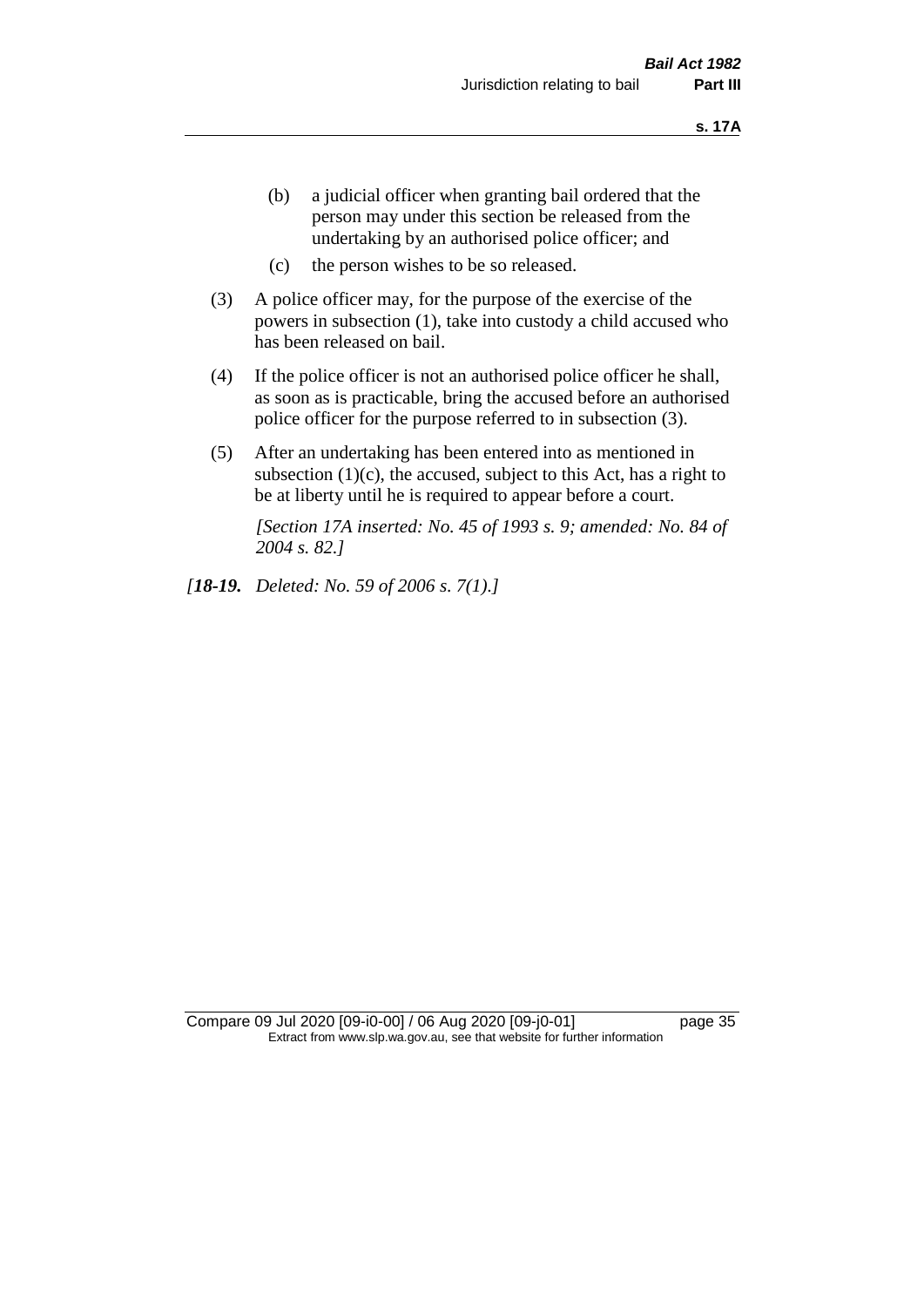# **Part IV — Hearing of case for bail, parties, and evidence**

# **20. Bail hearing for indictable offence, court may restrict publication or hold in private**

- (1) On the consideration by a judicial officer of a case for bail of an accused who is charged with an offence triable by jury, the judicial officer may, to avoid prejudice to either party, exercise the powers described in subsection (2), but shall only exercise the power in paragraph (b) thereof if he considers that the exercise of the power in paragraph (a) is not, on its own, likely to be sufficient to avoid prejudice.
- (2) The powers referred to in subsection (1) are to order
	- (a) that no report, or summary, of any statement, or of any specified statement, made or furnished at the hearing shall be published by any means;
	- (b) that the bail application be heard *in camera*.
- (3) Where an order is made under subsection (2)(a), no report, or summary, of any statement referred to in that paragraph shall be published by any means —
	- (a) if the offence is one that may be tried on indictment, before a court decides that it is to be tried on indictment; or
	- (b) if the accused is discharged from further proceedings upon the prosecution notice or indictment brought against him for the offence, before he is so discharged; or
	- (c) if the accused is tried on indictment for the offence, before the trial is ended.
- (4) A person who, except with lawful excuse, fails to comply with an order made under this section commits an offence.

Penalty: \$1 000.

*[Section 20 amended: No. 50 of 2003 s. 37(2); No. 4 of 2004 s. 58; No. 84 of 2004 s. 11 and 82.]*

page 36 Compare 09 Jul 2020 [09-i0-00] / 06 Aug 2020 [09-j0-01] Extract from www.slp.wa.gov.au, see that website for further information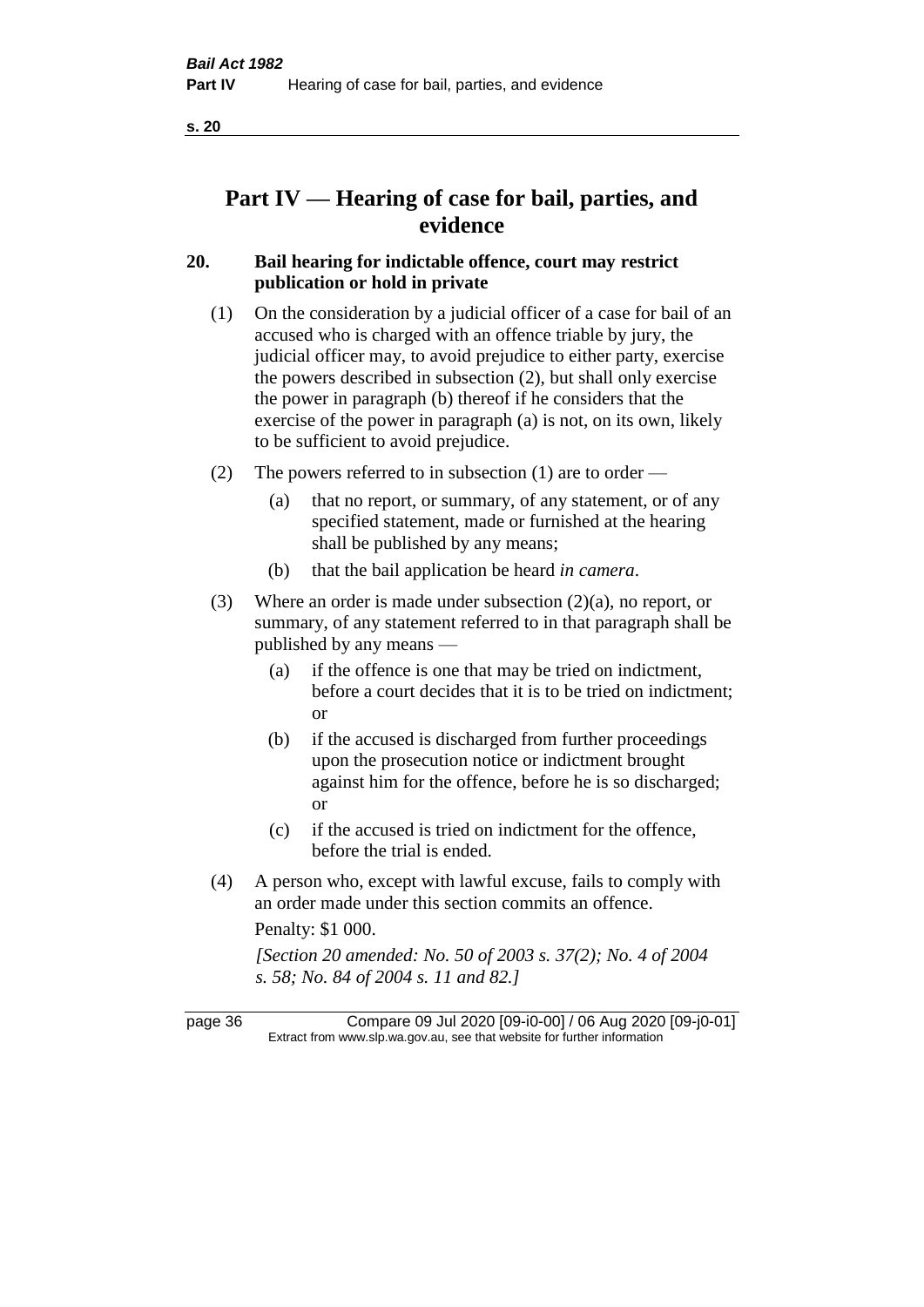### **21. Parties to bail proceedings**

- (1) The parties to proceedings on a case for bail are the prosecutor and the accused and, subject to subsection (2), no other person shall be a party to, or be represented at, the proceedings.
- (2) Nothing in subsection (1) affects the right of
	- (a) the Attorney General to apply for leave, or be an appellant, under Part 2 of the *Criminal Appeals Act 2004*; or
	- (b) the Director of Public Prosecutions or the State Solicitor to receive notice and be heard under section 7F(2); or
	- (c) an officer referred to in section 33 of the *Children's Court of Western Australia Act 1988* to be present at and participate in proceedings concerning a child under that section.

*[Section 21 amended: No. 15 of 1988 s. 9; No. 49 of 1988 s. 84; No. 33 of 1989 s. 18; No. 31 of 1993 s. 7; No. 65 of 2003 s. 88(3); No. 59 of 2004 s. 141; No. 84 of 2004 s. 11 and 82; No. 6 of 2008 s. 9(3).]* 

#### **22. Evidence at bail hearings**

A judicial officer or authorised person may in considering any case for bail receive and take into account such information as he thinks fit whether or not the same would normally be admissible in a court of law.

#### **23. Accused not bound to supply information**

An accused is not obliged to complete, or furnish information for, the form referred to in section  $8(1)(b)$ , or for any revision thereof, or to furnish any information, whether on oath or otherwise, for the purpose of having his case for bail considered.

*[Section 23 amended: No. 84 of 2004 s. 82; No. 6 of 2008 s. 43(2).]* 

Compare 09 Jul 2020 [09-i0-00] / 06 Aug 2020 [09-j0-01] page 37 Extract from www.slp.wa.gov.au, see that website for further information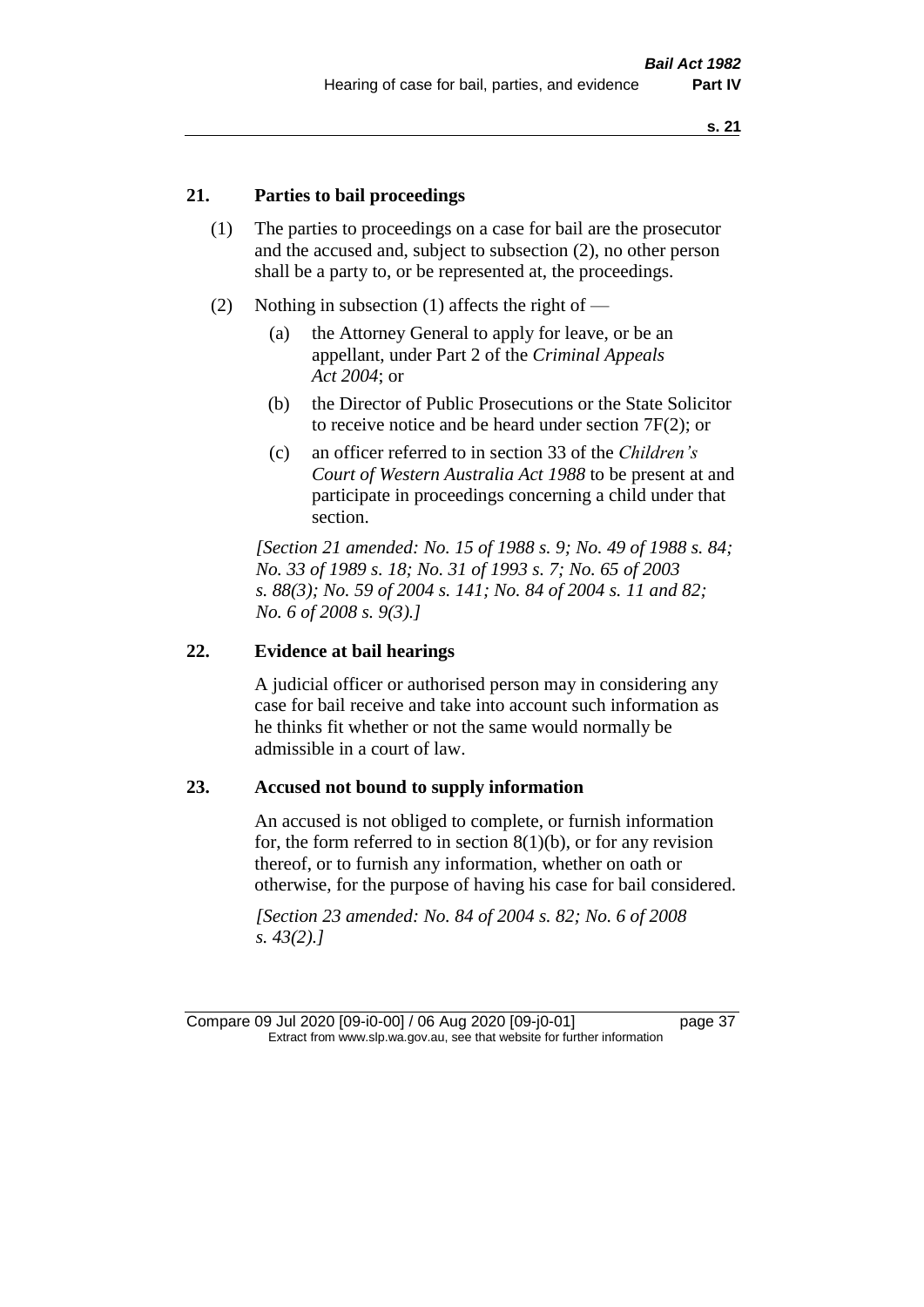#### **24. Court or authorised officer may ask police to verify accused's information or make report**

- (1) A judicial officer or authorised officer who is called upon to consider a case for bail may —
	- (a) request that any information placed before the judicial officer or authorised officer by the accused for the purposes of the case be verified by a police officer, and to that end may refer to a police officer the form mentioned in section 8(1)(b), after it has been completed or revised;
	- (b) request that a report on any matter mentioned in Part C of Schedule 1, so far as it applies to an accused whose case is being or to be considered, be made by a police officer.
- (2) Where a reference or request is made under subsection (1) a police officer shall, as soon as is practicable —
	- (a) make a report to the judicial officer or the authorised officer accordingly; and
	- (b) furnish a copy of the report to the accused or his solicitor or counsel.

*[Section 24 inserted: No. 61 of 1990 s. 6; amended: No. 45 of 1993 s. 12; No. 84 of 2004 s. 82; No. 6 of 2008 s. 43(2).]* 

# **24A. Court may ask community corrections officer to verify accused's information or make report**

- (1) A judicial officer who is called upon to consider a case for bail may refer to a community corrections officer any matter referred to in section 24(1) and may request a community corrections officer to do any matter referred to in that section.
- (2) A judicial officer who is called upon to consider a case for bail and who desires to impose a home detention condition as a condition on a grant of bail, shall request that a report be made by a community corrections officer about the suitability of the accused to be subject to a home detention condition.

| page 38 | Compare 09 Jul 2020 [09-i0-00] / 06 Aug 2020 [09-j0-01]                  |
|---------|--------------------------------------------------------------------------|
|         | Extract from www.slp.wa.gov.au, see that website for further information |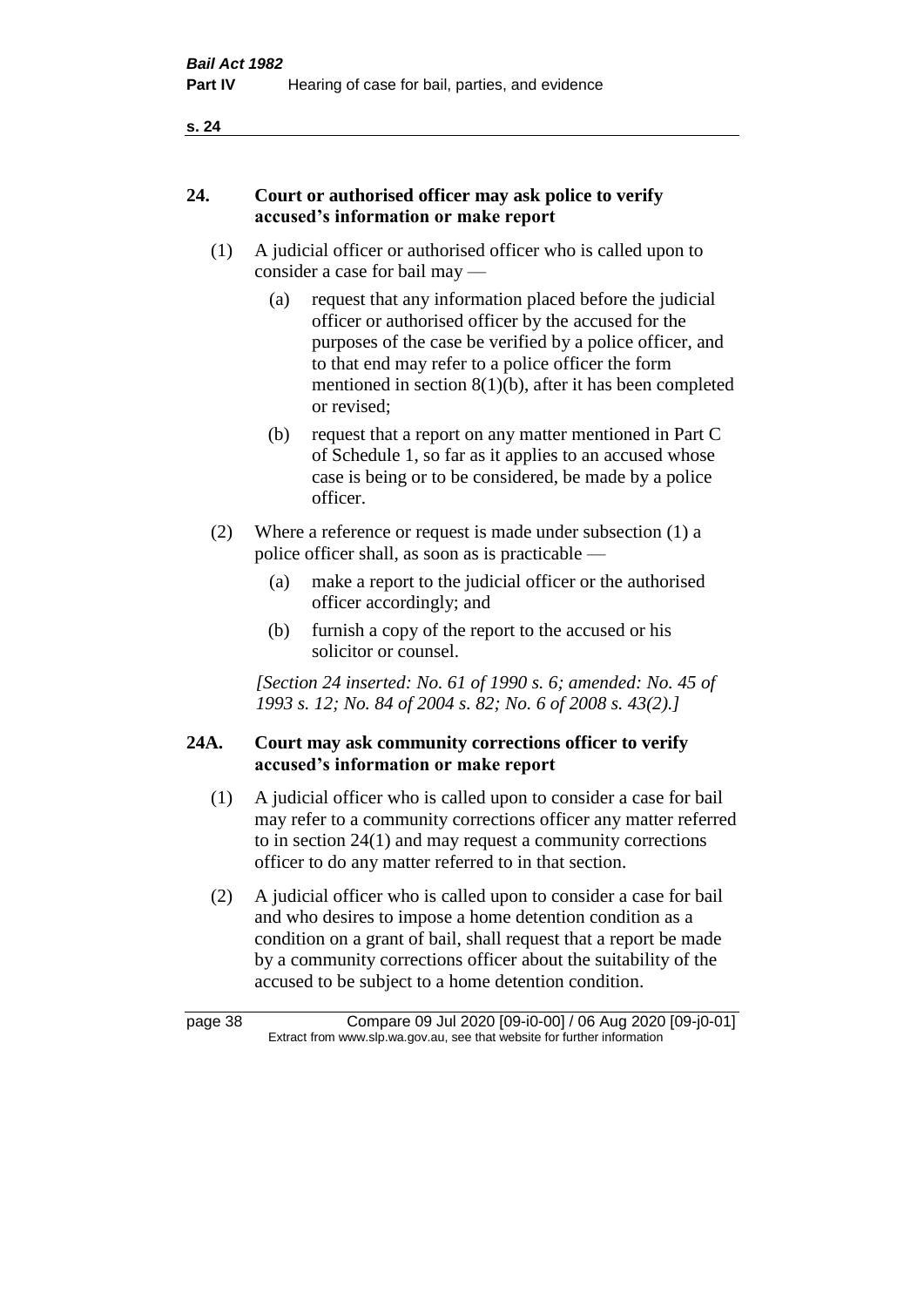- (3) Where a reference or a request is made under subsection (1) or a report is requested under subsection (2) a community corrections officer shall, as soon as is practicable, make a report to the judicial officer and, at the discretion of the judicial officer, copies may be made available to the prosecution or to the accused or his solicitor or counsel.
- (4) Where a community corrections officer makes a report that an accused is suitable to be subject to a home detention condition, the officer must —
	- (a) include in the report a recommendation as to whether or not the accused is suitable for electronic monitoring while the accused is subject to the home detention condition; and
	- (b) annex to the report, and provide to the accused or the accused's solicitor or counsel, a list of those conditions in rules made under section 50L that may be applied to the accused by the CEO (corrections) while the accused is subject to the home detention condition.

*[Section 24A inserted: No. 61 of 1990 s. 7; amended: No. 31 of 1993 s. 9; No. 84 of 2004 s. 82; No. 65 of 2006 s. 53; No. 13 of 2020 s. 24.]* 

# **25. Information given by accused for bail purposes not admissible at trial**

A statement made by an accused to a judicial officer or authorised officer for the purpose of a decision whether bail should be granted to him for any appearance in court for an offence shall not be admissible in evidence against him at his trial for that offence.

*[Section 25 amended: No. 84 of 2004 s. 82.]* 

Compare 09 Jul 2020 [09-i0-00] / 06 Aug 2020 [09-j0-01] page 39 Extract from www.slp.wa.gov.au, see that website for further information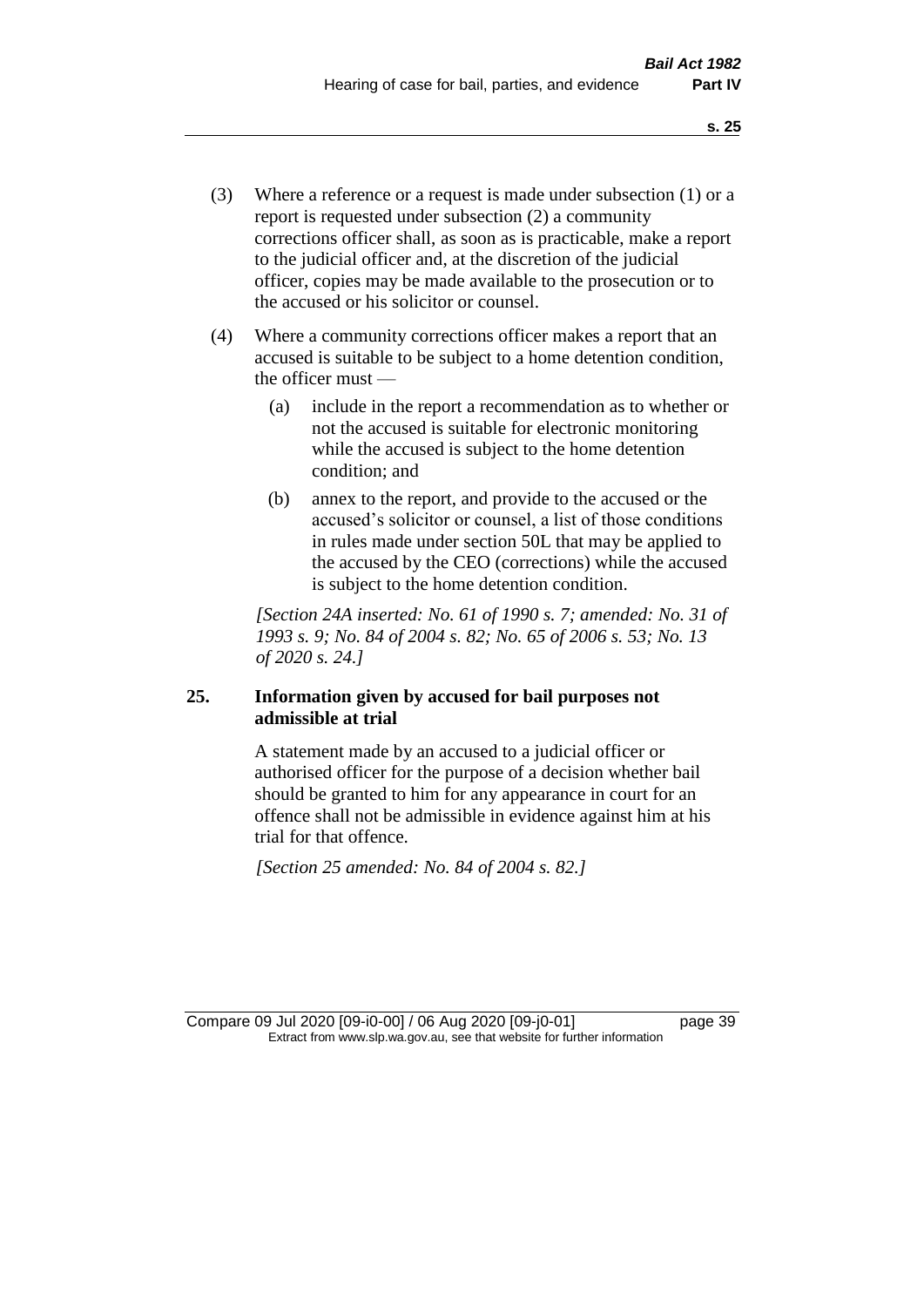#### **26. Record of bail decision and reasons**

- (1) A bail record form shall be completed by an authorised officer or a justice if he —
	- (a) refuses to grant bail to an accused; or
	- (b) grants bail to an accused in the circumstances referred to in clause 3 of Part B of Schedule 1; or
	- (ba) grants bail to an accused for an offence to which Schedule 1 Part C clause 3A or 3D applies; or
	- (c) imposes any condition on a grant of bail and it appears to him that the accused is dissatisfied with the condition.
- (2) Where a judicial officer, other than a justice
	- (a) refuses to grant bail to an accused; or
	- (aa) grants bail to an accused for an offence to which Schedule 1 Part C clause 3A, 3D or 3E applies; or
	- (b) imposes any condition on a grant of bail and it appears to him that the accused is dissatisfied with the condition,

a record of the decision and of the reasons therefor shall be made.

- (3) The accused, the prosecutor or an intending prosecutor shall be entitled, upon request, to be furnished with a copy of the bail record form or, where subsection (2) applies, of the record made.
- (4) For the purposes of this section
	- (a) references to a justice do not include a magistrate or a judge of the District Court or the Supreme Court or the Children's Court who is a justice; and
	- (b) a bail record form is an approved form designed to contain a summary of the matters relevant to the decision as to the bail of an accused, including those matters set out in Part C of Schedule 1, the decision made, and the reasons for the decision.

page 40 Compare 09 Jul 2020 [09-i0-00] / 06 Aug 2020 [09-j0-01] Extract from www.slp.wa.gov.au, see that website for further information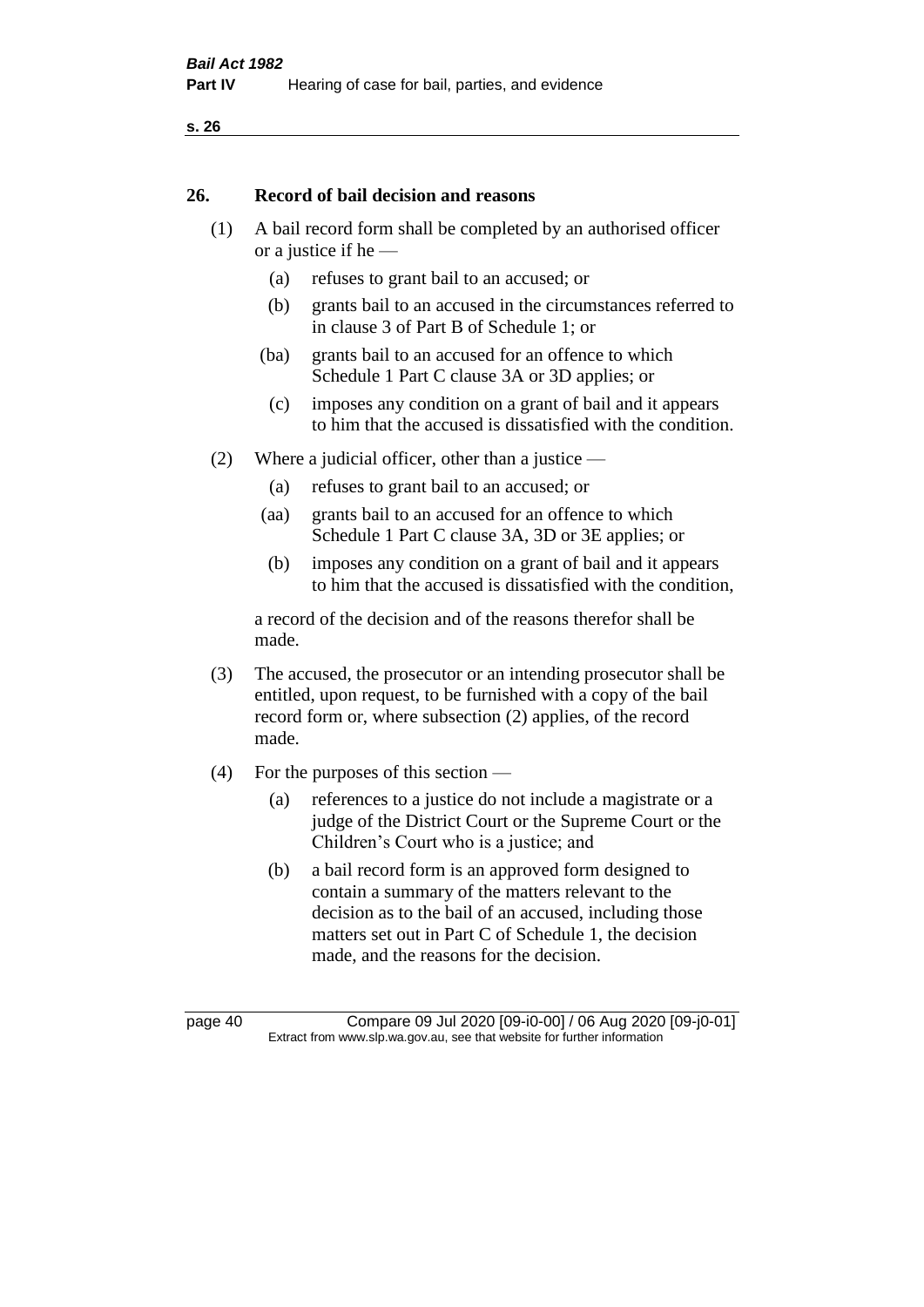(5) A bail record form, or the record of a decision and reasons for it, must not include information that is terrorist intelligence information.

*[Section 26 inserted: No. 15 of 1988 s. 10; amended: No. 49 of 1988 s. 85; No. 45 of 1993 s. 12; No. 59 of 2004 s. 141; No. 84 of 2004 s. 82; No. 6 of 2008 s. 17 and 43(1); No. 21 of 2017 s. 6; No. 15 of 2019 s. 9.]* 

# **27. Relevant papers to be made available to court where accused to appear**

- (1) An authorised officer and a judicial officer who consider an accused's case for bail for an appearance for an offence and a person before whom a bail undertaking or a surety undertaking is entered into shall ensure that the relevant papers are made available as soon as is practicable, to the court before which the accused is required to appear.
- (2) In subsection (1) the *relevant papers* in relation to any particular officer or person means such papers as are prescribed to be made available by that officer or person.

*[Section 27 amended: No. 84 of 2004 s. 82; No. 59 of 2006 s. 7(2); No. 20 of 2013 s. 26.]* 

# **27A. Bail with home detention, papers to be sent to CEO (corrections)**

A judicial officer who grants bail subject to a home detention condition shall ensure that a copy of the bail record form and of the bail undertaking are sent as soon as is practicable to the CEO (corrections).

*[Section 27A inserted: No. 61 of 1990 s. 8; amended: No. 31 of 1993 s. 9; No. 65 of 2006 s. 53.]* 

Compare 09 Jul 2020 [09-i0-00] / 06 Aug 2020 [09-j0-01] page 41 Extract from www.slp.wa.gov.au, see that website for further information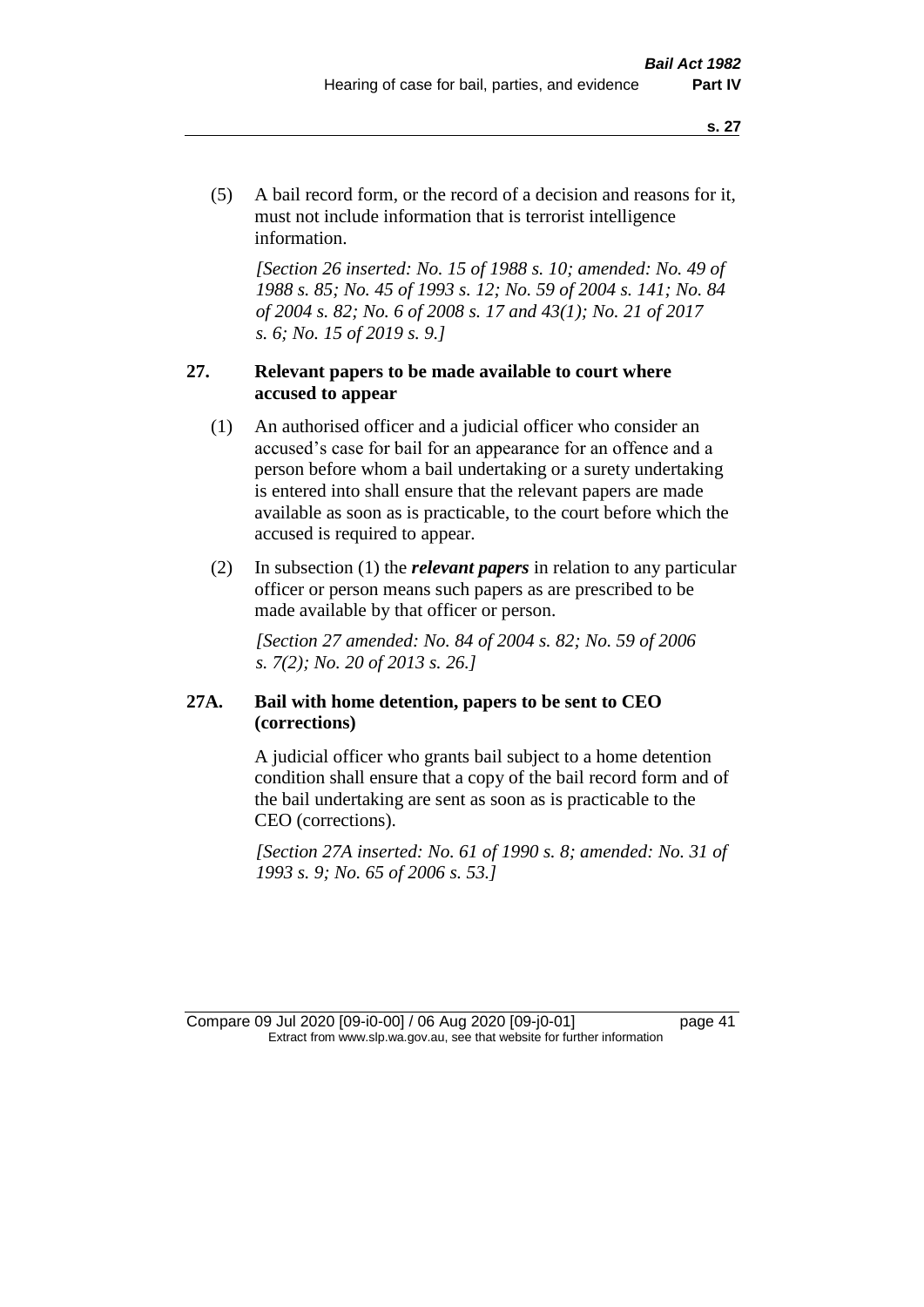# **Part V — Bail undertakings**

#### **28. Bail undertaking, when required and nature of**

- (1) A person shall not be released on bail for an appearance in court unless he has entered into a bail undertaking for that appearance or is deemed to have done so under section 31(3).
- (2) A bail undertaking is an undertaking in writing by an accused in the prescribed form —
	- (a) that he will appear at a time and place specified, or deemed by section 31(3) to be specified, in the undertaking; and
	- (b) that if the accused fails to appear at that time and place the accused will, as soon as is practicable, appear at the court at which the accused was required to appear, when that court is sitting; and
	- (c) that he will comply with such conditions as may be imposed on him under clause 2 of Part D of Schedule 1; and
	- (d) that he will comply with any home detention condition which may be imposed as a condition on a grant of bail to him pursuant to clause 3 of Part D of Schedule 1,

and containing any agreement as to forfeiture of money by the accused which may be required pursuant to clause 1 of that Part.

- (3) A bail undertaking for any appearance may be entered into in respect of more than one offence.
- (4) The undertakings mentioned in subsection (2)(a) and (b) are, subject to section 34, enforceable under sections 51, 57 and 58.

*[Section 28 amended: No. 61 of 1990 s. 9; No. 45 of 1993 s. 12; No. 59 of 2004 s. 141; No. 84 of 2004 s. 82; No. 6 of 2008 s. 18(1).]* 

page 42 Compare 09 Jul 2020 [09-i0-00] / 06 Aug 2020 [09-j0-01] Extract from www.slp.wa.gov.au, see that website for further information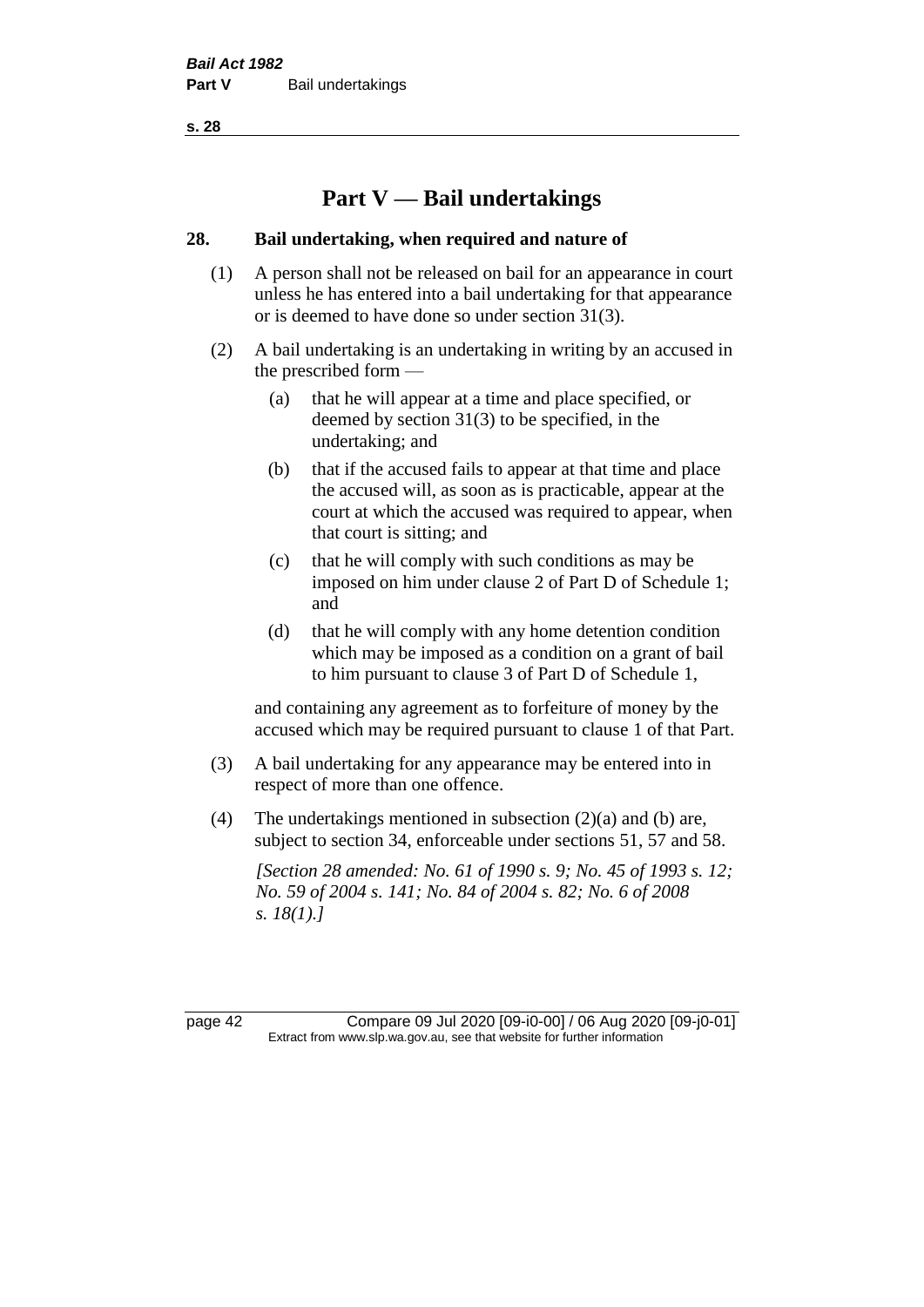#### **29. Before whom bail undertaking may be entered into**

A bail undertaking need not be entered into before the judicial officer or authorised officer who granted bail but may be entered into before any of the following persons —

- (a) a judicial officer;
- (b) a registrar of a court, other than a deputy registrar of the Magistrates Court or the Children's Court;
- (c) an authorised police officer;
- (d) an associate of a judge of the Supreme Court, the District Court or the Children's Court;
- (e) where the accused is in a lock-up or prison, any person for the time being in charge of the lock-up or prison;
- (f) where the accused is in a court custody centre, any person for the time being in charge of the centre who is approved for the purposes of this paragraph by the chief executive officer of the department of the Public Service principally assisting in the administration of the *Court Security and Custodial Services Act 1999*;
- (g) where the accused is a child, any authorised community services officer.

*[Section 29 amended: No. 15 of 1988 s. 11; No. 49 of 1988 s. 86; No. 2 of 1996 s. 61; No. 59 of 2004 s. 141; No. 84 of 2004 s. 82; No. 6 of 2008 s. 19.]* 

#### **30. Duties of person before whom bail undertaking is entered into**

- (1) The person before whom a bail undertaking is to be entered into by an accused shall before it is entered into —
	- $(a)$  either
		- (i) read it to the accused; or
		- (ii) be informed by the accused that the accused has read it; or
		- (iii) if necessary, have it translated to the accused; and

Compare 09 Jul 2020 [09-i0-00] / 06 Aug 2020 [09-j0-01] page 43 Extract from www.slp.wa.gov.au, see that website for further information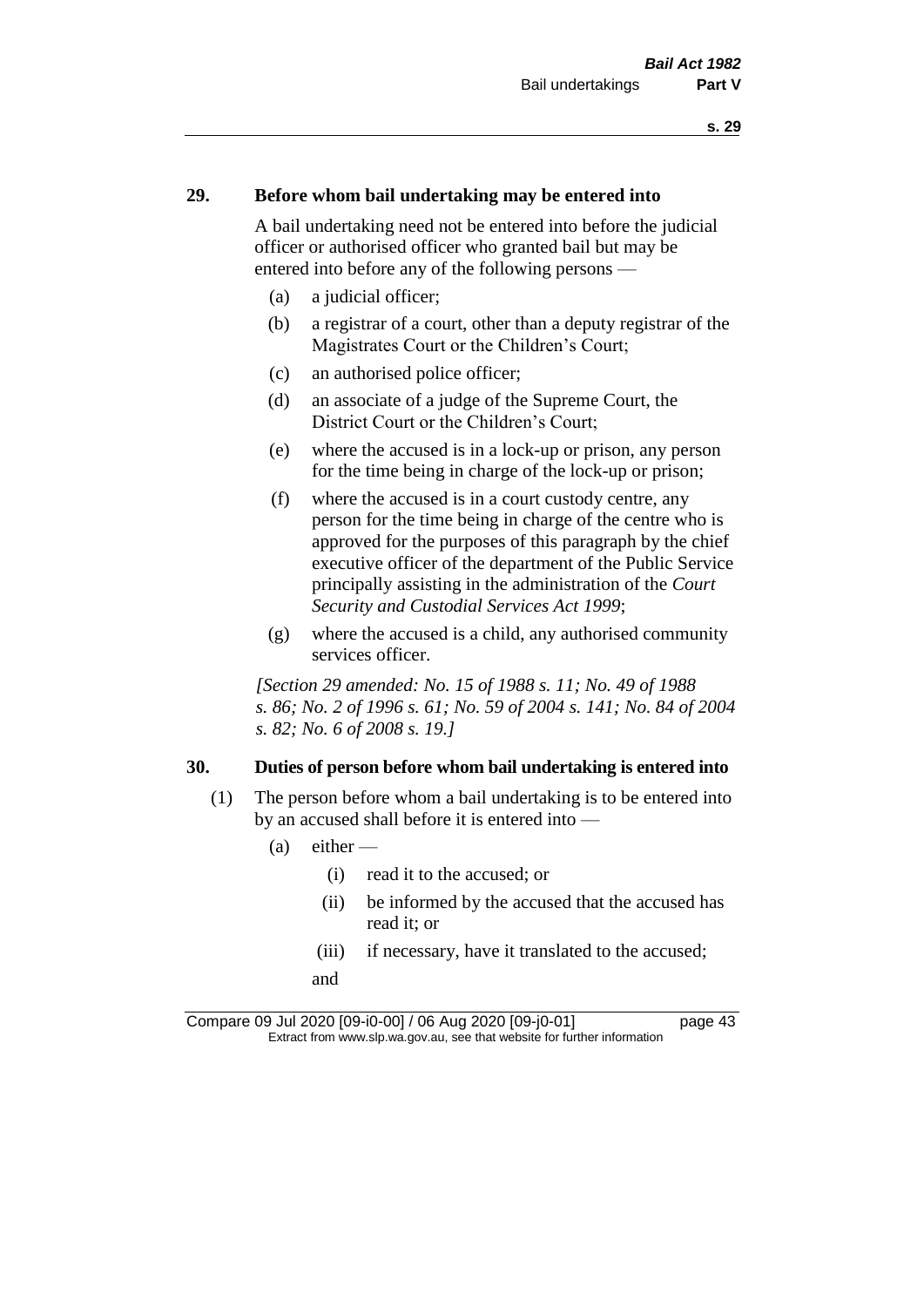(b) ensure that all conditions which are to be complied with before the release of the accused have been complied with.

- (2) The person before whom a bail undertaking is entered into by an accused shall give to him, or cause to be given to him —
	- (a) a copy of the bail undertaking as duly completed; and
	- (b) a notice in writing in the approved form showing
		- (i) his obligations pursuant to the undertaking; and
		- (ii) the consequences of his failure to comply with them.
- (3) The person before whom a bail undertaking is entered into by an accused shall enquire of the accused whether he requires the notice referred to in subsection (2)(b) to be read or translated to him and shall take such steps as are necessary to comply with any such requirement of the accused.

*[Section 30 inserted: No. 15 of 1988 s. 12; amended: No. 84 of 2004 s. 82; No. 6 of 2008 s. 20 and 43(3).]* 

# **31. Different time and place for appearance, substituting**

- (1) A different time or a different time and place may be substituted in accordance with this section for the time and place for appearance specified, or deemed by this section to be specified, in a bail undertaking.
- (2) A different time, or a different time and place, for the appearance by the accused may be substituted as mentioned in subsection  $(1)$  —
	- (a) upon an adjournment of proceedings at which the accused is present, by the judicial officer, if he has power to grant bail for that appearance, fixing a time and place for the resumed proceedings and notifying the accused orally thereof;
	- (b) upon an adjournment of proceedings from which the accused is absent for reasonable cause, by the judicial

page 44 Compare 09 Jul 2020 [09-i0-00] / 06 Aug 2020 [09-j0-01] Extract from www.slp.wa.gov.au, see that website for further information

**s. 31**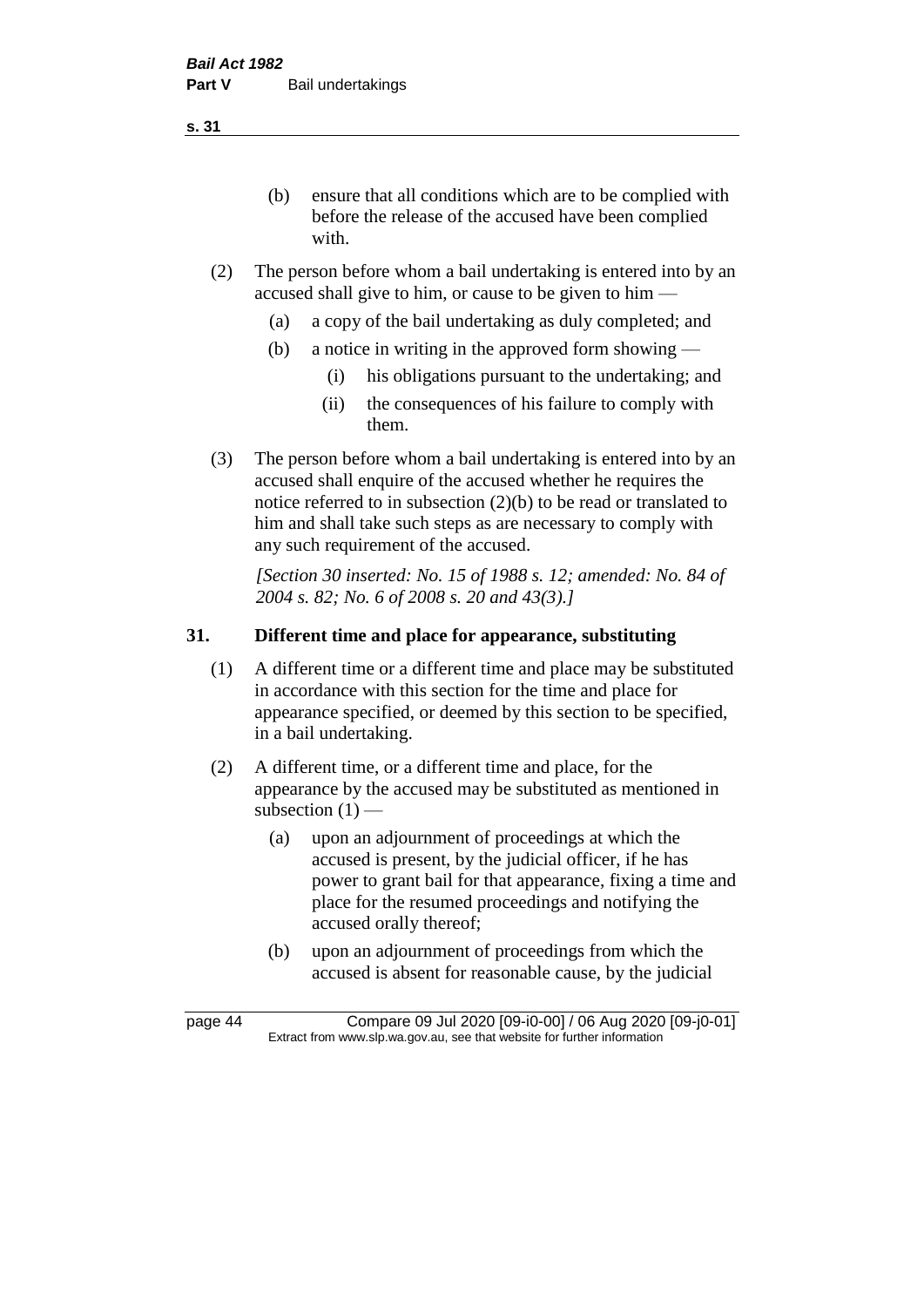officer, if he has power to grant bail for that appearance, fixing a time and place for the resumed proceedings and directing the registrar of the court to cause written notice of the time and place to be given to the accused;

- $(c)$  where
	- (i) a judge of the Supreme Court or a judge of the Children's Court has granted bail to an accused under section 15; and
	- (ii) a judicial officer, other than such a judge, has committed the accused to the Supreme Court,

by a judge of the Supreme Court or a judge of the Children's Court, as the case may require, notifying the accused orally, or directing the registrar of the court to cause written notice to be given to the accused of the time or time and place for the proceedings;

- $(d)$  where
	- (i) a judge of the Supreme Court or a judge of the Children's Court has granted bail to an accused under section 15;
	- *[(ii) deleted]*
	- (iii) the judicial officer is satisfied that there has been no material change in the facts or circumstances which applied on the grant of bail,

by the judicial officer notifying the accused orally, or directing the registrar of the court to cause written notice to be given to the accused, of the time or time and place for the resumed proceedings;

(e) upon a committal to the Supreme Court or District Court, by a judicial officer, if he has power to grant bail for that appearance, fixing a specified day in a specified sitting or session of that court and directing the registrar of the court to cause written notice of the day to be given to the accused;

Compare 09 Jul 2020 [09-i0-00] / 06 Aug 2020 [09-j0-01] page 45 Extract from www.slp.wa.gov.au, see that website for further information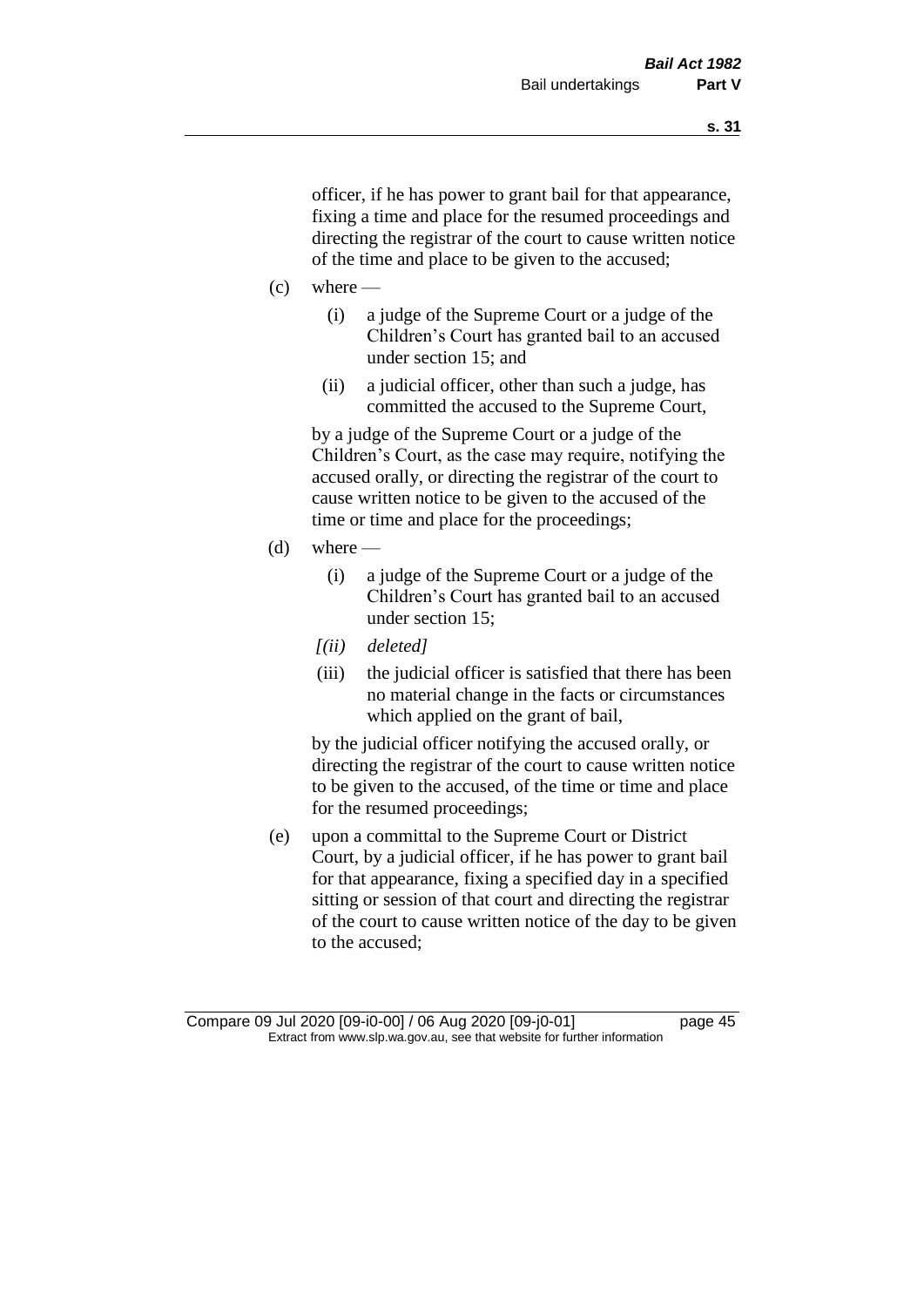(f) where an accused has been committed for trial in the Supreme Court or the District Court in a specified sitting or session thereof or on a specified day in a specified sitting or session thereof, by an officer of the court, or a person authorised under subsection (5), fixing a time for the trial in that sitting or session and causing written notice of the time to be given to the accused;

- (g) if the parties agree to a different time or a different time and place for the proceedings, by an officer of the court giving written notice thereof to the accused.
- (3) Where a different time or a different time and place is notified to an accused pursuant to subsection (2) the bail undertaking shall be deemed to be amended to specify that time or that time and place for appearance, and the terms and conditions thereof shall continue to apply as so amended as if the accused had entered into the bail undertaking in that form.
- (4) Where the power in subsection (2)(b) is exercised upon an adjournment of proceedings the right of the accused to be at liberty under section 11(1) does not lapse by reason only that there is an interval between the adjournment of the proceedings and the time when he is notified of the time and place for the resumed proceedings.
- (5) The Chief Justice, in respect of committals to the Supreme Court, and the Chief Judge, in respect of committals to the District Court, may authorise a person or persons, by name or office, to perform the functions referred to in subsection (2)(f).

*[Section 31 amended: No. 15 of 1988 s. 13; No. 49 of 1988 s. 87; No. 27 of 2002 s. 21; No. 59 of 2004 s. 141; No. 84 of 2004 s. 82; No. 6 of 2008 s. 21(1) and (2).]* 

#### **31A. Conditions on bail, amending during trial**

 $(1)$  In this section —

*amendment* means an addition, variation or cancellation under subsection (2);

page 46 Compare 09 Jul 2020 [09-i0-00] / 06 Aug 2020 [09-j0-01] Extract from www.slp.wa.gov.au, see that website for further information

**s. 31A**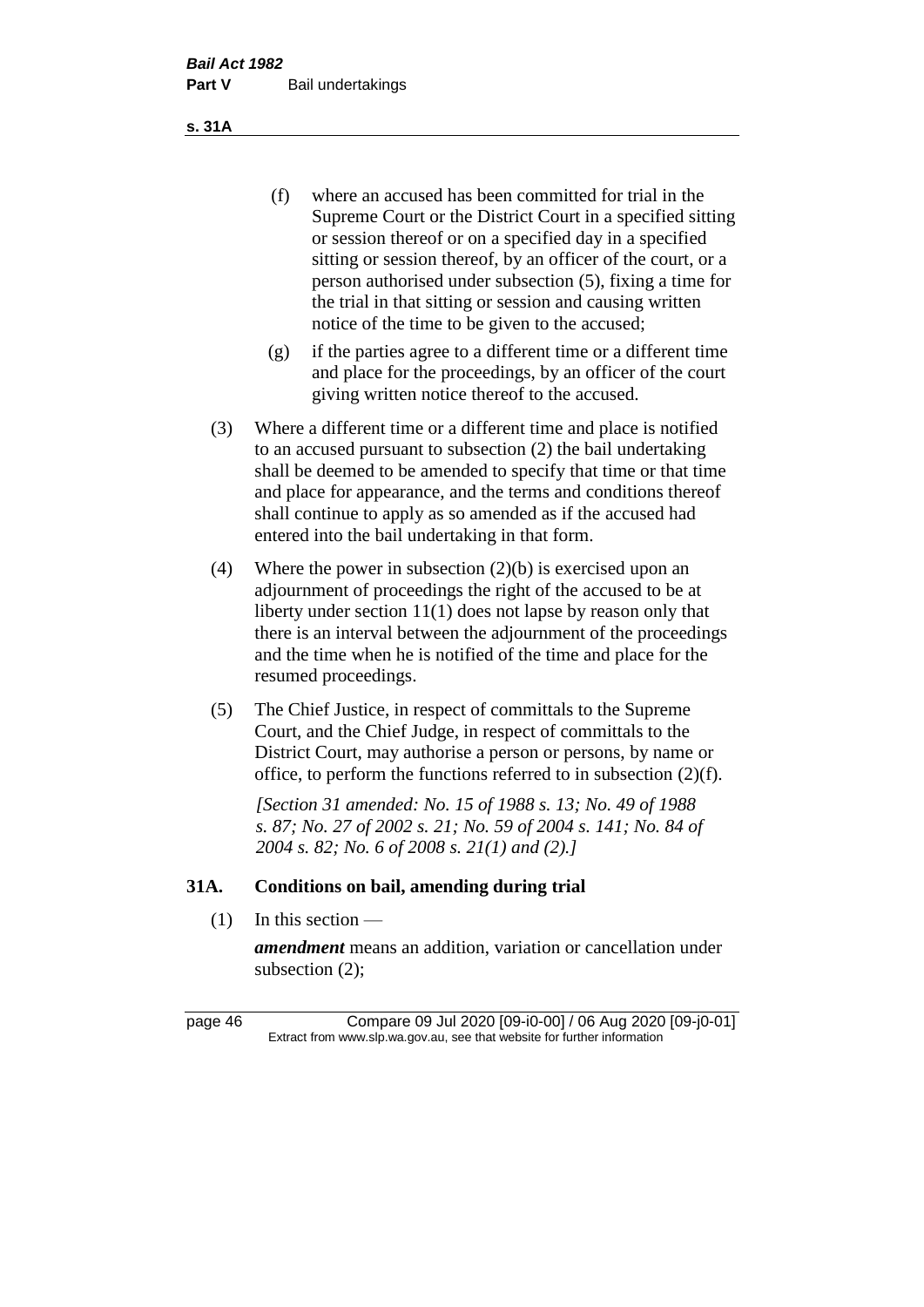*trial* means that part of proceedings for an offence when evidence is being received by the court in respect of the offence and also extends to any time when —

- (a) legal argument is being heard; or
- (b) a judicial officer or a jury is deliberating.

#### $(2)$  Where —

- (a) an accused has been granted bail for the accused's appearance for trial for an offence; and
- (b) the trial extends beyond one day,

a judicial officer who grants bail for the next appearance by exercising the power in section  $31(2)(a)$  may also do one or more of the following —

- (c) add any condition to the extent that is authorised by clause 2 or 3 of Part D of Schedule 1;
- (d) vary a condition to that extent;
- (e) cancel a condition.
- (3) A judicial officer who adds, varies or cancels a condition under subsection (2) shall cause an officer of the court —
	- (a) to endorse the amendment on the accused's copy of the bail undertaking or, if that copy is not available for endorsement, to give written notice of the amendment to the accused; and
	- (b) to endorse on a file copy of the undertaking a certificate as to the amendment and the action taken under paragraph (a).
- (4) If the judicial officer considers that the amendment is of a minor nature, the judicial officer may, for the purposes of section 44(4), cause the officer of the court to include a statement to that effect in the endorsement or notice under subsection (3)(a) and the certificate under subsection (3)(b).

Compare 09 Jul 2020 [09-i0-00] / 06 Aug 2020 [09-j0-01] page 47 Extract from www.slp.wa.gov.au, see that website for further information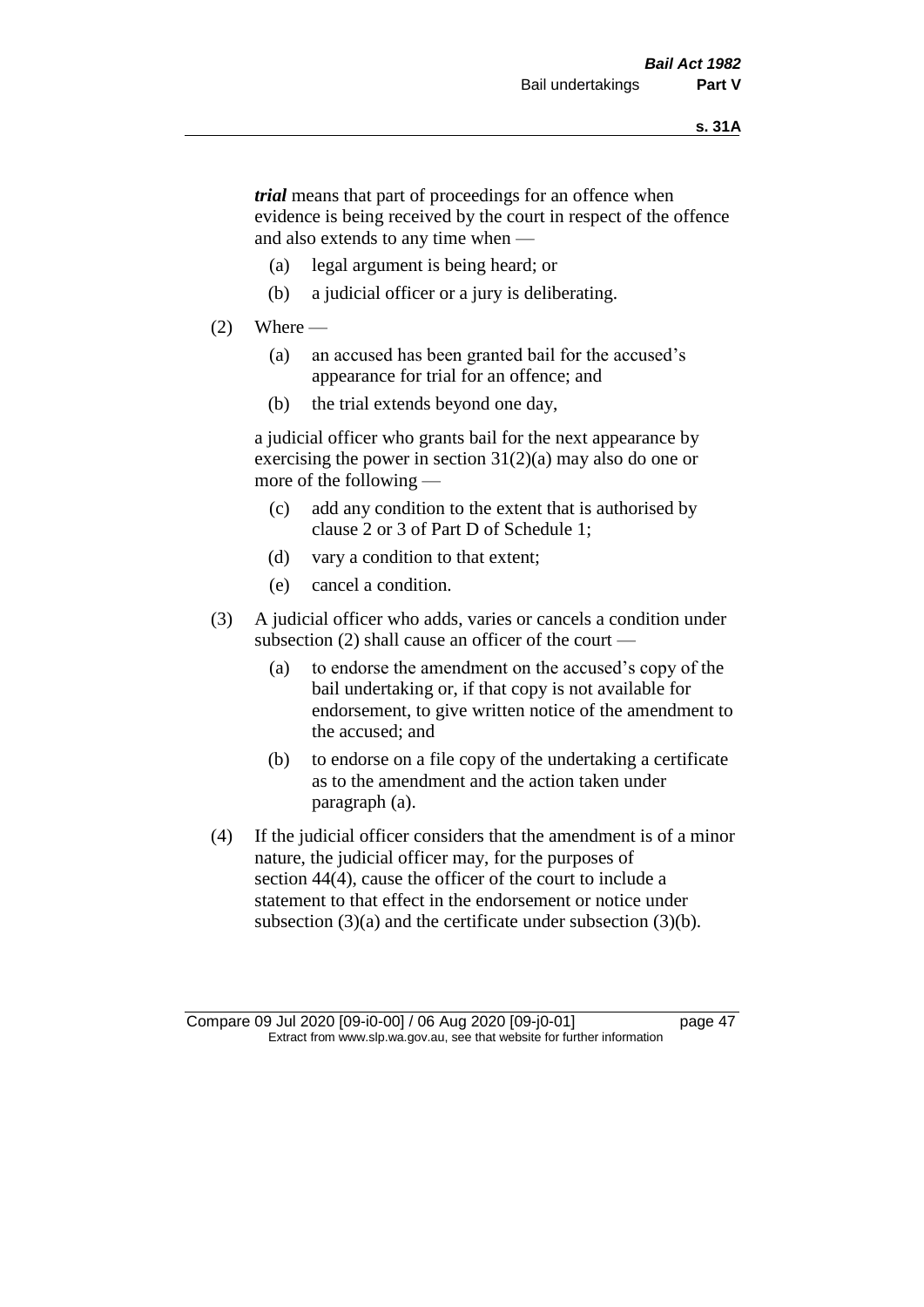- (5) When action is taken under subsection  $(3)(a)$ 
	- (a) the bail undertaking is to be regarded as having been amended as provided in the endorsement or notice, as the case requires; and
	- (b) the terms and conditions of the bail undertaking continue to apply as so amended as if the accused had entered into the bail undertaking in that form.
- (6) In any proceedings an endorsement on a copy of a bail undertaking referred to in subsection (3)(b) purporting to be a certificate referred to in that paragraph is evidence of the matters appearing in it without proof of the signature of the person who made the endorsement.

*[Section 31A inserted: No. 6 of 2008 s. 22(1).]*

### **32. Notices under s. 31, service and proof of**

- (1) A written notice to an accused under section  $31(2)$ 
	- (a) shall be given to the accused personally; or
	- (b) shall be sent to the accused by post to the accused's address appearing in the records of the court; or
	- (c) in urgent cases or with the accused's consent, shall be provided to the accused by electronic means in accordance with the regulations.
- (2) A person who gives, sends or provides a notice in accordance with subsection (1) shall endorse on a file copy of the notice a certificate showing —
	- (a) that the person has done so; and
	- (b) the time of doing so.
- (3) If a notice is sent by post under subsection  $(1)(b)$ , the notice is to be presumed, unless the contrary is shown, to have been received at the time when, in the ordinary course of events, it would have been delivered.

page 48 Compare 09 Jul 2020 [09-i0-00] / 06 Aug 2020 [09-j0-01] Extract from www.slp.wa.gov.au, see that website for further information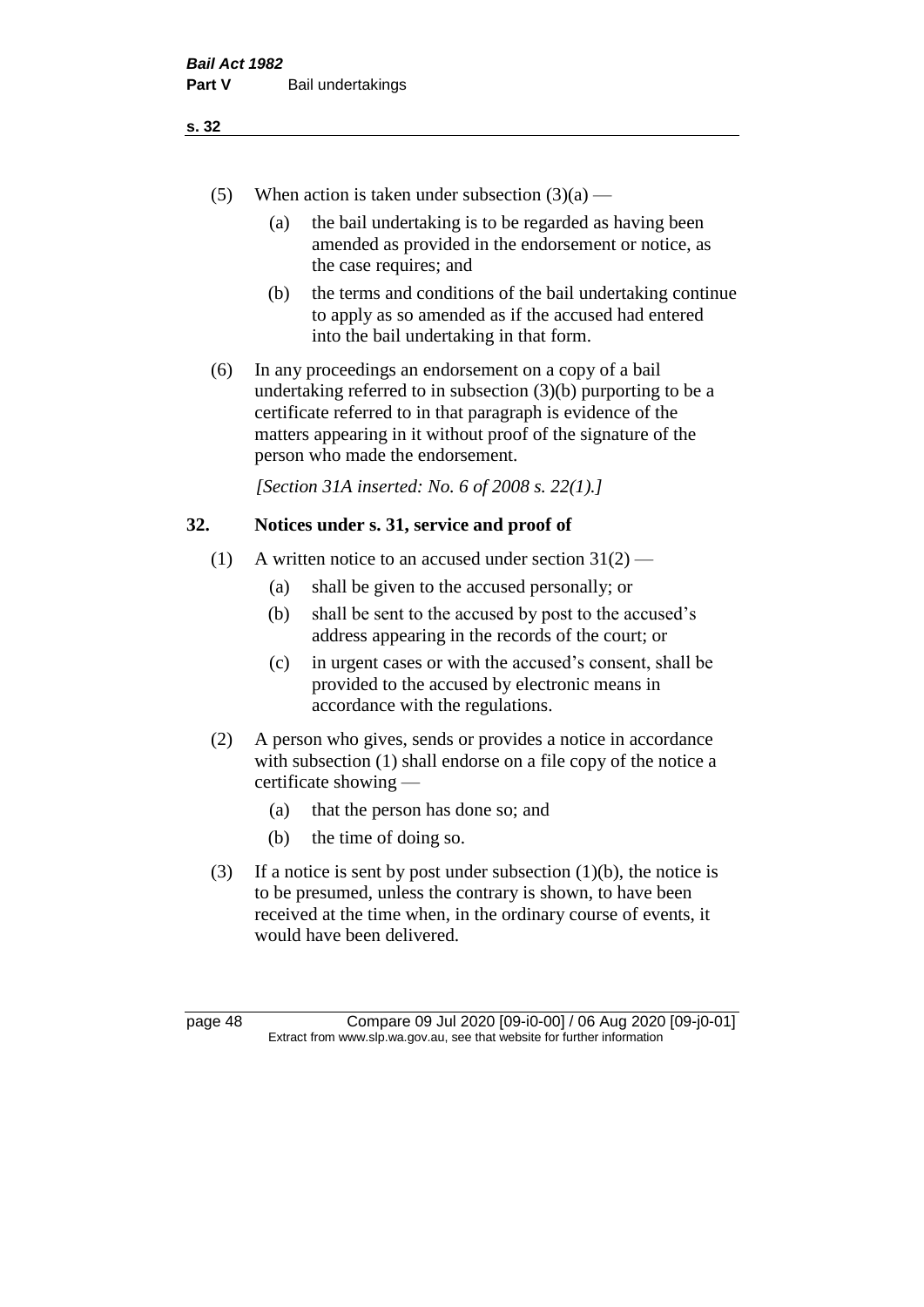- (4) The judicial officer who under section  $31(2)(a)$  notifies an accused of the time and place for resumed proceedings shall cause to be endorsed on the accused's bail undertaking a certificate showing details of such time and place and that the accused has been notified of them.
- (5) In any proceedings
	- (a) a document purporting to be a copy of a notice referred to in subsection (1) shall be evidence of the terms of the notice; and
	- (b) an endorsement
		- (i) on a copy of a notice referred to in subsection (2); or
		- (ii) on a bail undertaking,

purporting to be a certificate referred to in subsection (2) or (4) is evidence of the matters appearing in it without proof of the signature of the person who made the endorsement.

*[Section 32 amended: No. 74 of 1984 s. 12; No. 84 of 2004 s. 82; No. 6 of 2008 s. 23(1)-(3); No. 20 of 2013 s. 27.]* 

# **33. Judicial officer may order accused to enter into bail undertaking**

- (1) Where bail is granted to an accused by a judicial officer, whether with or without any condition being attached thereto, and the accused fails or refuses to enter into a bail undertaking in terms of the grant, the judicial officer who granted bail may, subject to subsection (3), order that the accused enter into the bail undertaking within such time as he may specify.
- (2) If an accused does not comply with an order under subsection (1), the judicial officer may, subject to subsection (3), further order that a bail undertaking, in such form as the judicial officer may approve, shall be deemed to have been entered into by the accused on the date of such further order, and thereupon that undertaking shall be treated as

Compare 09 Jul 2020 [09-i0-00] / 06 Aug 2020 [09-j0-01] page 49 Extract from www.slp.wa.gov.au, see that website for further information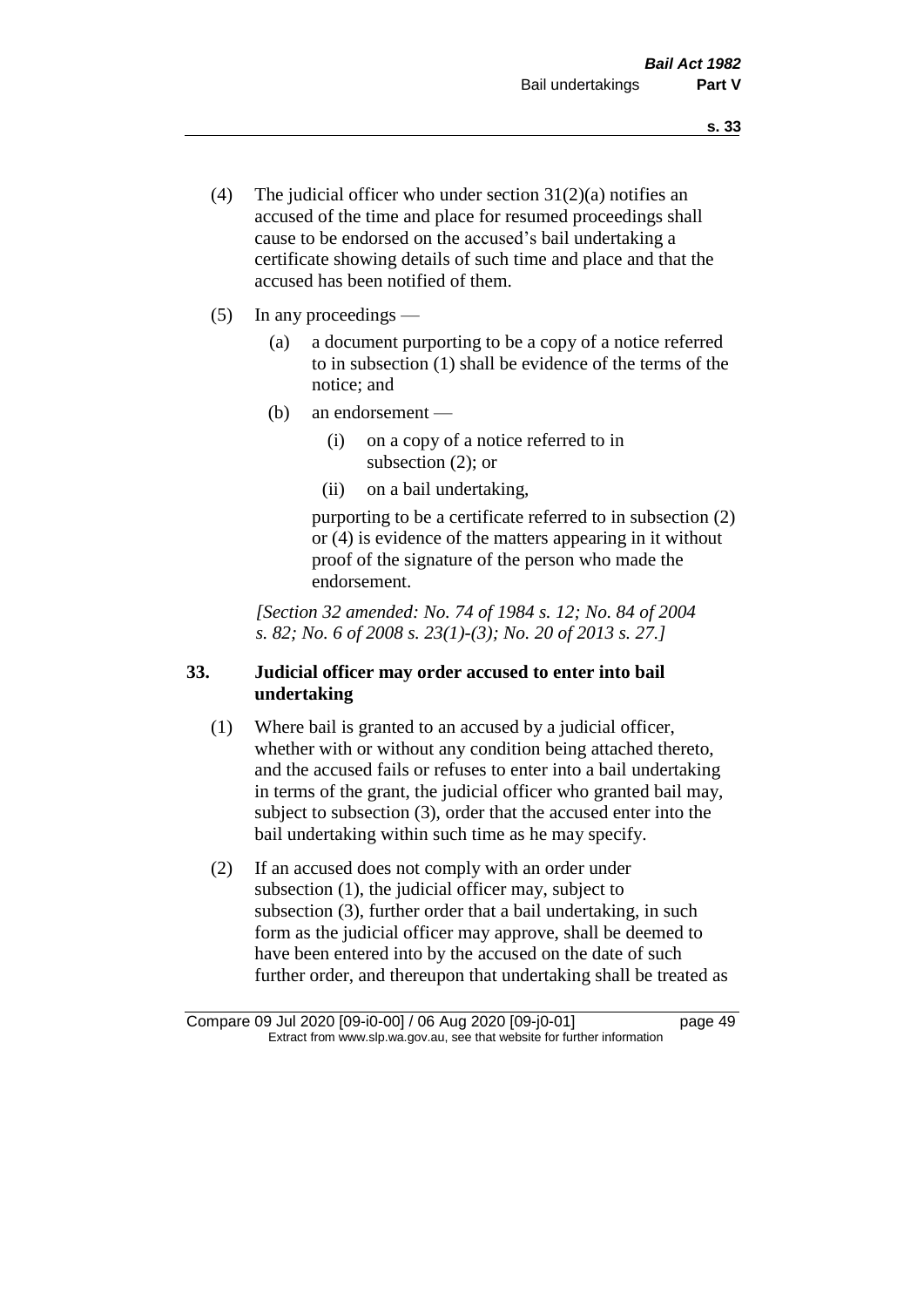if it had been duly entered into by the accused for the purposes of this Act.

- (3) A judicial officer shall not
	- (a) make an order under subsection (2) unless he has personally informed the accused of the terms and effect of the order made under subsection (1);
	- (b) exercise any of the powers conferred on him by this section unless he is satisfied that the accused has the capacity to enter into and comply with the undertaking.

*[Section 33 amended: No. 84 of 2004 s. 82.]* 

#### **34. When bail undertaking ceases to have effect**

A bail undertaking ceases to have effect —

- (a) upon the revocation of bail under section 55;
- (b) upon the death of the accused, but only if no order has been made under section 57;
- (c) subject to section 31, upon the appearance in court by the accused as required by his bail undertaking;
- (d) upon the discharge of the accused according to law from any further proceedings for the offence, or all of the offences, to which the bail undertaking relates;
- (e) during any period before the time at which the accused is required to appear in court when he is in custody for any other offence or reason.

*[Section 34 amended: No. 84 of 2004 s. 82.]* 

page 50 Compare 09 Jul 2020 [09-i0-00] / 06 Aug 2020 [09-j0-01] Extract from www.slp.wa.gov.au, see that website for further information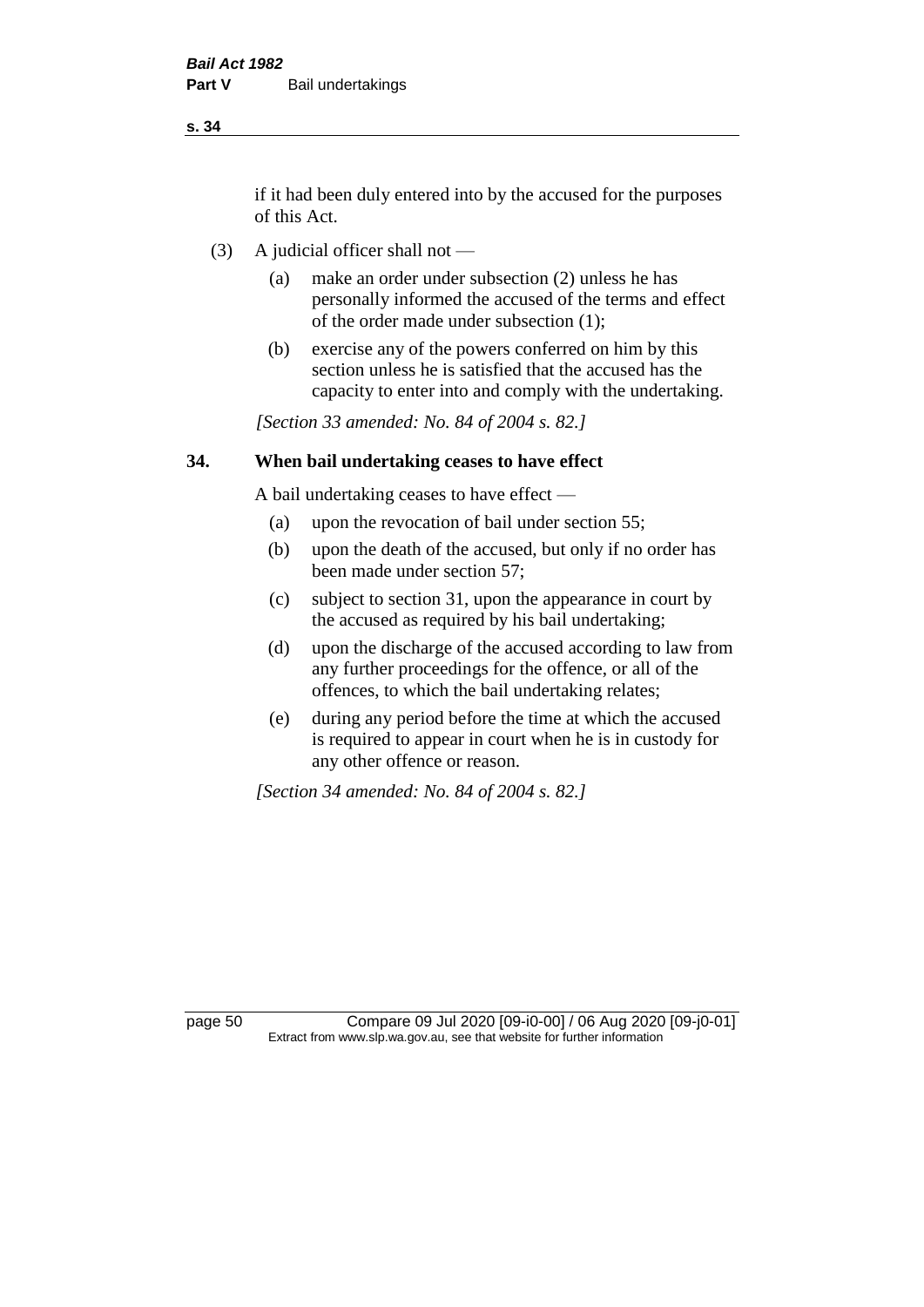# **Part VI — Sureties and surety undertakings**

#### **35. Surety and surety undertaking**

- (1) A surety is a person who, as a condition of the grant of bail to an accused, enters into a surety undertaking, that is to say, undertakes in writing that he will, subject to this Act, forfeit a specified amount of money if the accused fails to comply with any requirement of his bail undertaking mentioned in section  $28(2)(a)$  and (b).
- (2) A surety is required to be approved under section 40.
- (3) A forfeiture of money by a surety as mentioned in subsection (1) is enforceable as provided in section 49 but not otherwise.

*[Section 35 amended: No. 84 of 2004 s. 82; No. 6 of 2008 s. 18(3).]* 

#### **36. Sureties, who may approve**

- (1) The decision whether an applicant should be approved as a surety in any case is to be made —
	- (a) by a person referred to in section 29(a) to (d); or
	- (b) where the accused to whom bail has been granted is in prison, by a person for the time being in charge of the prison; or
	- (c) where the accused to whom bail has been granted is a child, by an authorised community services officer.
- (2) A judicial officer when granting bail to an accused subject to a requirement for a surety or sureties may make an order as to -
	- (a) the giving of notice to the prosecutor of an application for approval of any surety; or
	- (b) the person or persons who are to, or may, approve any surety,

and subsection (1) has effect subject to any such order. *[Section 36 inserted: No. 6 of 2008 s. 24(1).]*

Compare 09 Jul 2020 [09-i0-00] / 06 Aug 2020 [09-j0-01] page 51 Extract from www.slp.wa.gov.au, see that website for further information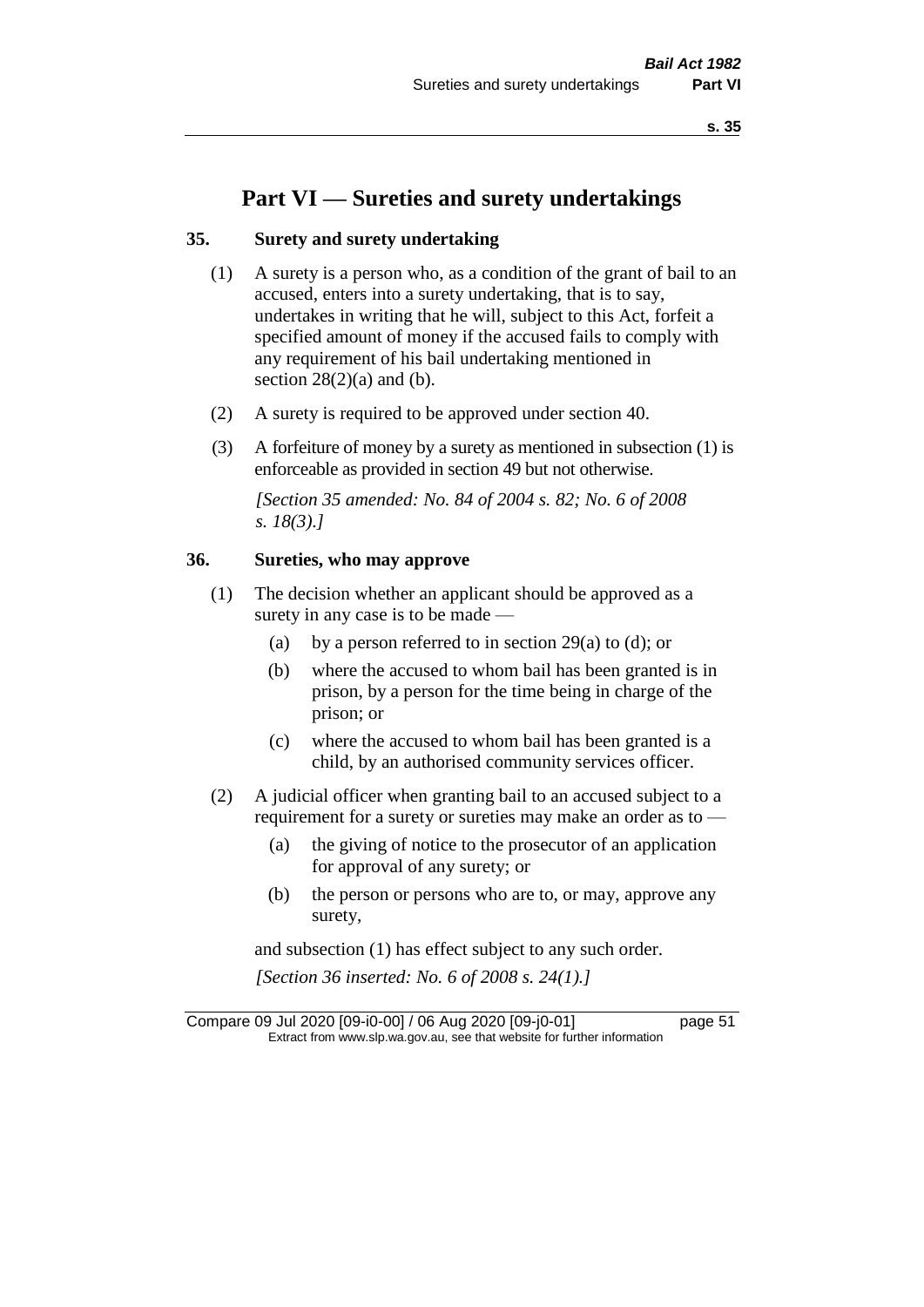#### **37. Proposed surety to receive certain information and form**

- (1) Whenever a surety approval officer is called upon to decide whether an applicant should be approved as a surety, he shall ensure that the applicant is, or has been, given —
	- (a) a duly completed notice in the prescribed form showing details of the terms and conditions on which bail has been granted to the accused in whose case the surety is required; and
	- (b) such information in writing as to the effect of this Act in relation to the rights, obligations and liabilities of sureties as is prescribed for the purposes of this paragraph; and
	- (c) a prescribed form of declaration for completion designed to disclose to the surety approval officer all information relevant to the decision.
- (2) Before he makes his decision, the surety approval officer shall ensure that the applicant furnishes to him the declaration referred to in subsection (1)(c) duly completed.

*[Section 37 amended: No. 84 of 2004 s. 82; No. 6 of 2008 s. 24(4), (5) and 25; No. 20 of 2013 s. 28.]* 

#### **38. Persons disqualified from being sureties**

- (1) A person is not qualified to be approved as a surety if  $-$ 
	- (a) hethe person is under 18 years of age; or
	- (b) subject to subsection  $(2)$ , the value of histhe person's assets, after provision is made for **histhe person**'s debts and liabilities, is less than the amount which hethe person might become liable to forfeit under histhe person's proposed surety undertaking; or
	- (c) there are reasonable grounds for believing that hethe person has been, or will be, indemnified by any person against any forfeiture referred to in paragraph  $(b)$ .); or

page 52 Compare 09 Jul 2020 [09-i0-00] / 06 Aug 2020 [09-j0-01] Extract from www.slp.wa.gov.au, see that website for further information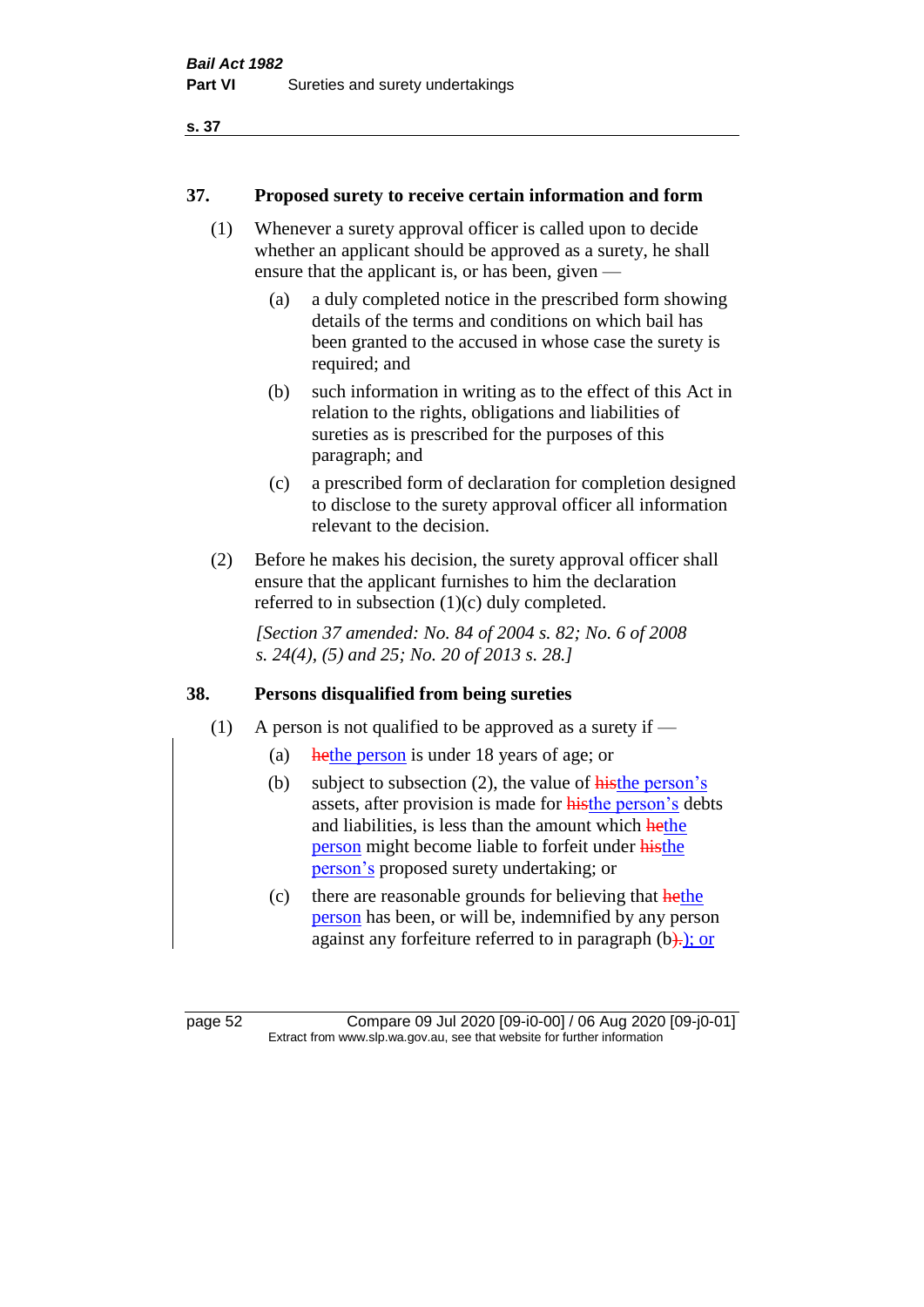|                            | (d)                                                                 |               | the surety approval officer knows, or has reasonable                                                               |  |
|----------------------------|---------------------------------------------------------------------|---------------|--------------------------------------------------------------------------------------------------------------------|--|
| grounds to believe, that — |                                                                     |               |                                                                                                                    |  |
|                            |                                                                     | (i)           | there is a current restraining order between the                                                                   |  |
|                            |                                                                     |               | person and the accused under the Restraining<br>Orders Act 1997; or                                                |  |
|                            |                                                                     |               |                                                                                                                    |  |
|                            |                                                                     | (ii)          | the person is in a family relationship with the<br>accused and was a victim of an offence for which                |  |
|                            |                                                                     |               | the accused has been convicted within the last                                                                     |  |
|                            |                                                                     |               | 10 years; or                                                                                                       |  |
|                            |                                                                     | (iii)         | the person is the alleged victim of the offence of                                                                 |  |
|                            |                                                                     |               | which the accused has been charged and is in a                                                                     |  |
|                            |                                                                     |               | family relationship with the accused.                                                                              |  |
| (2)                        | Subsection $(1)(b)$ does not apply where the applicant for          |               |                                                                                                                    |  |
|                            |                                                                     |               | approval is required to give security sufficient to cover the                                                      |  |
|                            |                                                                     |               | amount which he might become liable to forfeit.                                                                    |  |
| (3)                        |                                                                     |               | A surety approval officer must not ask an applicant questions                                                      |  |
|                            | that relate to a matter under subsection $(1)(d)$ but rather should |               |                                                                                                                    |  |
|                            | rely on any information that is reasonably available from the       |               |                                                                                                                    |  |
|                            |                                                                     |               | details of the offence, records or similar sources of information.                                                 |  |
| (4)                        | Subsection $(1)(d)$ does not apply where the accused is a child.    |               |                                                                                                                    |  |
|                            | <i>Section 38 amended: No. 30 of 2020 s. 44.]</i>                   |               |                                                                                                                    |  |
| 39.                        | Matters to be regarded when approving sureties                      |               |                                                                                                                    |  |
|                            | In determining whether an applicant is suitable to be a surety a    |               |                                                                                                                    |  |
|                            | surety approval officer shall have regard to all matters which      |               |                                                                                                                    |  |
|                            | appear to him to be relevant including, as well as any others, the  |               |                                                                                                                    |  |
|                            |                                                                     | $following -$ |                                                                                                                    |  |
|                            | (a)                                                                 |               | the character and antecedents of the applicant; and                                                                |  |
|                            | (b)                                                                 |               | his proximity to or connection with the accused, whether<br>by kinship, place of residence or otherwise; and       |  |
|                            | (c)                                                                 |               | his ability to pay, or give security for, the amount which<br>he might become liable to forfeit under his proposed |  |

Compare 09 Jul 2020 [09-i0-00] / 06 Aug 2020 [09-j0-01] page 53 Extract from www.slp.wa.gov.au, see that website for further information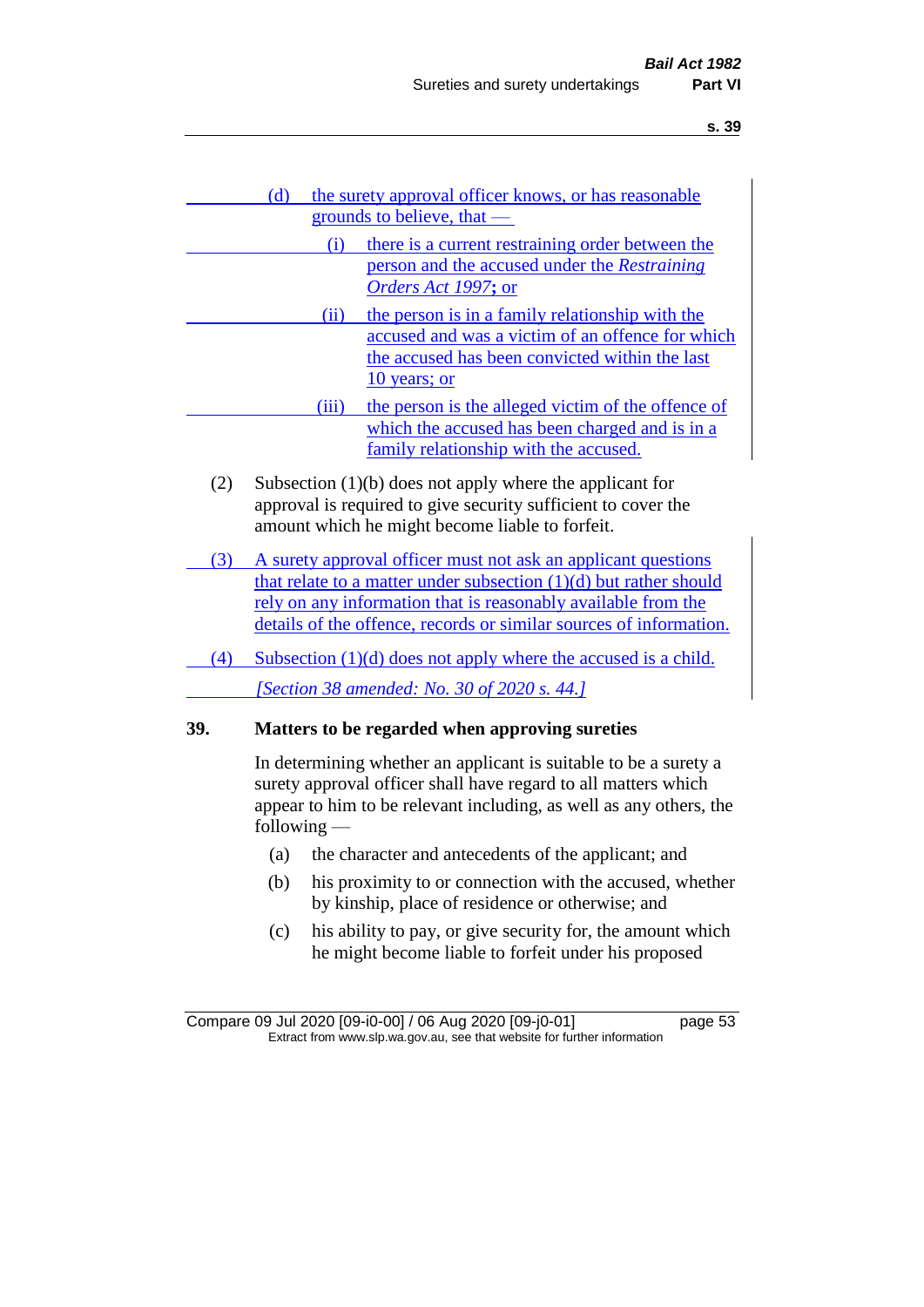surety undertaking, without excessive hardship to himself or his dependants.

*[Section 39 amended: No. 84 of 2004 s. 82; No. 6 of 2008 s. 24(4).]* 

#### **40. Decision on application by proposed surety**

- (1) Upon receipt of the duly completed declaration referred to in section  $37(1)(c)$ , the surety approval officer shall, after making any enquiries which he thinks desirable, make a decision, as soon as is practicable, either to approve or not to approve of the applicant as a surety in that case.
- (2) If the surety approval officer does not approve of the applicant as a surety he shall record the reasons for his doing so and inform the applicant and the accused thereof, or cause them to be so informed.
- (3) The surety approval officer must not include reasons under subsection (2) to the extent that to do so would disclose that the surety approval officer has acted under section 38(1)(d) (but must still make a record of these reasons).

*[Section 40 amended: No. 15 of 1988 s. 15; No. 84 of 2004 s. 82; No. 6 of 2008 s. 24(5).]); No. 30 of 2020 s. 45.]*

#### **41. Finality of decision to refuse approval of surety**

- (1) A decision by a surety approval officer not to approve of the applicant as a surety is final unless the applicant becomes entitled to re-apply under subsection (2).
- (2) An applicant who is refused approval as a surety may re-apply for approval to the surety approval officer who made that decision, or if that officer is absent or unavailable to another surety approval officer, on the ground that —
	- (a) new facts have been discovered, new circumstances have arisen or the circumstances have changed since he was refused approval; or

page 54 Compare 09 Jul 2020 [09-i0-00] / 06 Aug 2020 [09-j0-01] Extract from www.slp.wa.gov.au, see that website for further information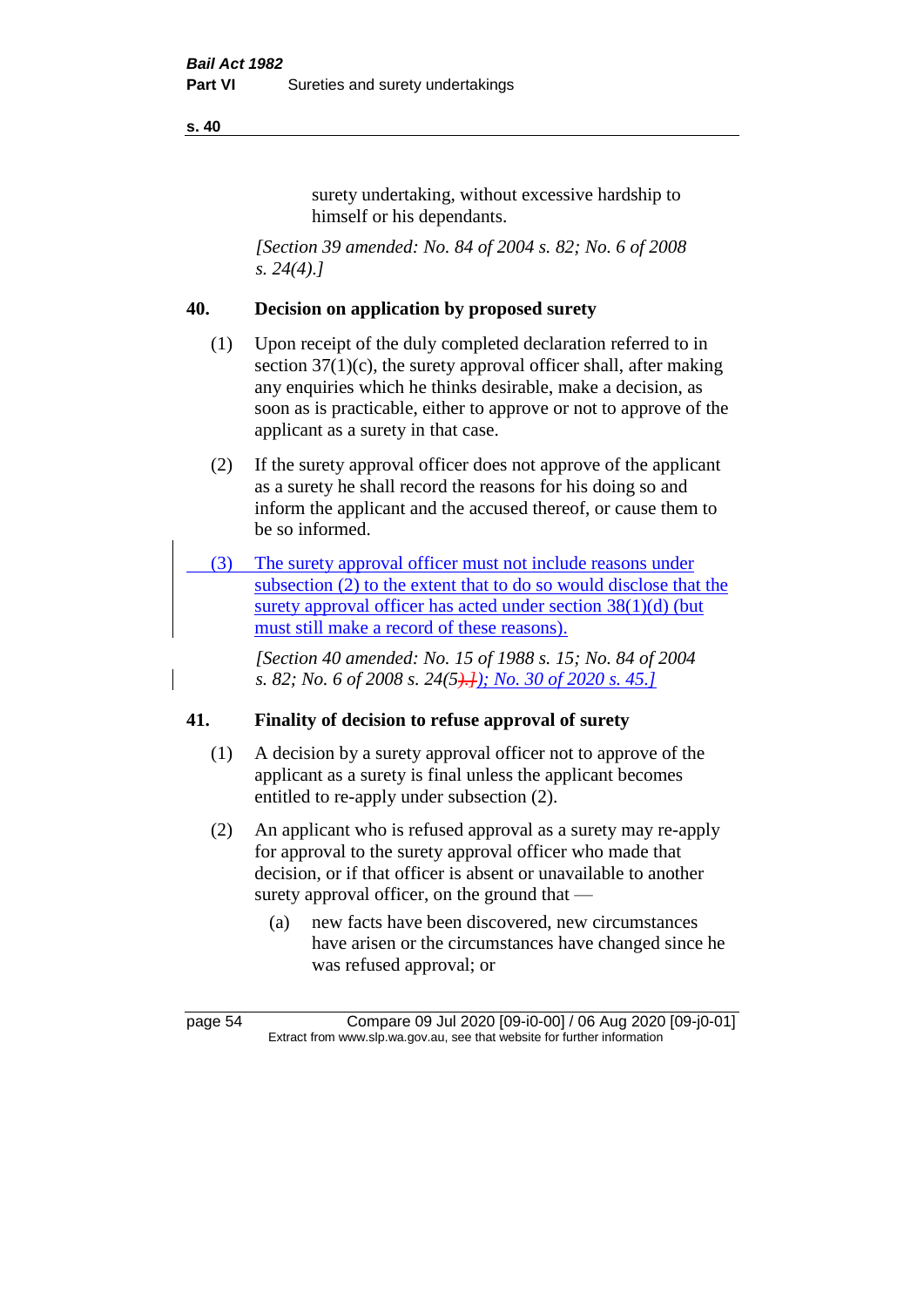(b) he failed to adequately present his case for approval on his previous application,

and the provisions of this Act, except section 37, shall, with necessary modifications, apply to any such further application and the decision thereon.

*[Section 41 amended: No. 6 of 2008 s. 24(3) and (4).]*

#### **42. Before whom surety undertaking may be entered into**

A surety undertaking need not be entered into before the surety approval officer who approved the surety but may be entered into before any person before whom the accused for whose appearance the surety is approved might enter into his bail undertaking under section 29.

*[Section 42 amended: No. 84 of 2004 s. 82; No. 6 of 2008 s. 24(5).]* 

# **43. Duties of person before whom surety undertaking is entered into**

A person before whom a surety undertaking is to be entered into —

- $(a)$  shall
	- (i) read to the surety; or
	- (ii) be informed by the surety that he has read; or
	- (iii) if necessary, have translated to the surety,

the documents described in section  $37(1)(a)$  and (b), and the surety undertaking, before the surety enters into the undertaking; and

- (b) shall ensure that all conditions which are to be complied with by the surety have been complied with before the surety enters into his undertaking; and
- (c) shall give to the surety a copy of his surety undertaking as duly completed.

*[Section 43 amended: No. 74 of 1984 s. 13.]* 

Compare 09 Jul 2020 [09-i0-00] / 06 Aug 2020 [09-j0-01] page 55 Extract from www.slp.wa.gov.au, see that website for further information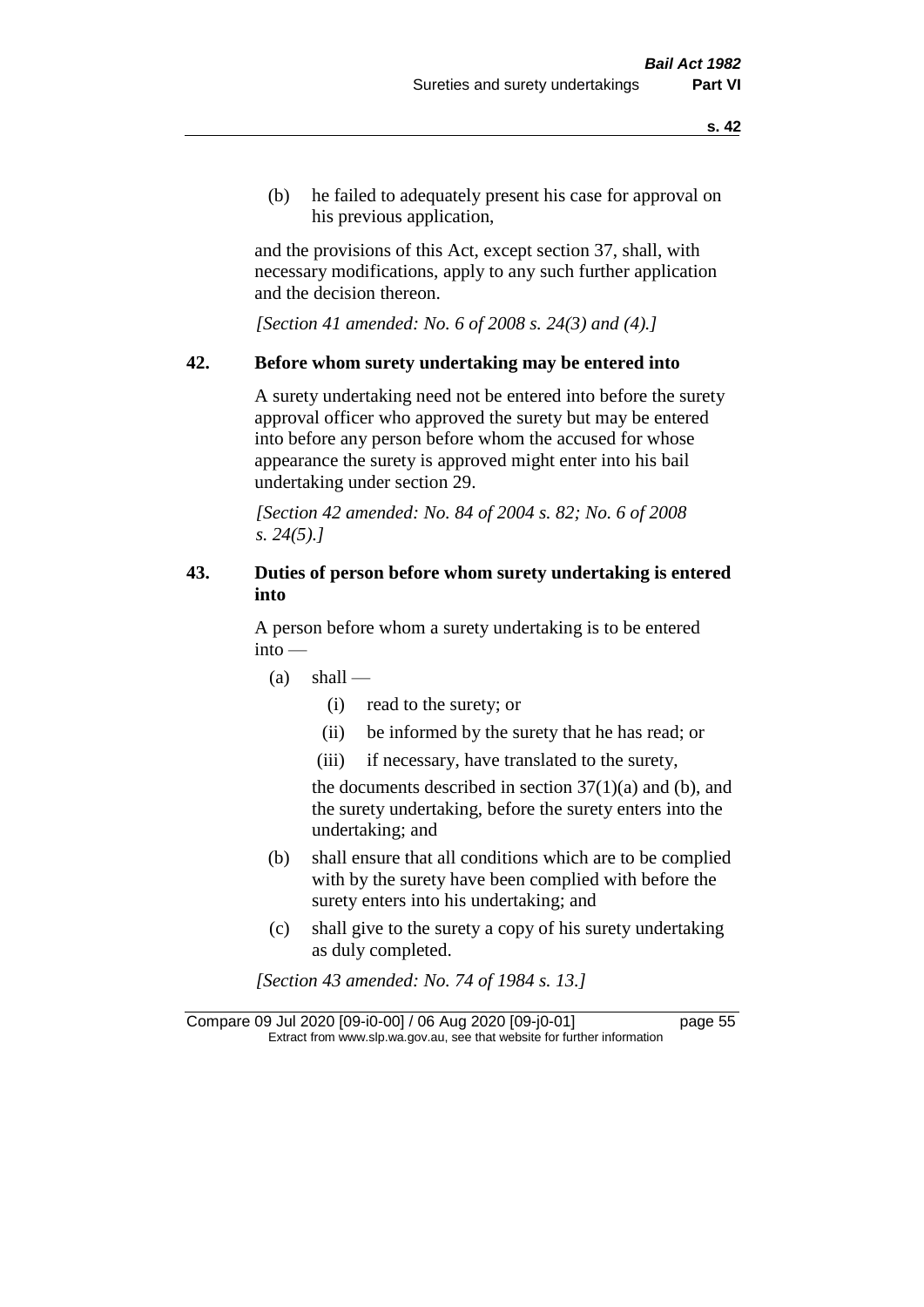**s. 43A**

#### **43A. Entering into surety undertaking where proposed surety interstate**

(1) In this section —

*proposed surety* means a person who is to enter into a surety undertaking;

*relevant official* means the person before whom the surety undertaking is to be entered into or was entered into, as the case requires;

*video link* means facilities (including closed circuit television) that enable, at the same time —

- (a) the relevant official to see and hear the proposed surety; and
- (b) the proposed surety to see and hear the relevant official.
- (2) This section applies if a proposed surety is in another State or a Territory.
- (3) The relevant official may comply with section 43(a) and (b) by means of a video link.
- (4) The relevant official may provide the surety undertaking to the proposed surety for completion by providing it by electronic means in accordance with the regulations.
- (5) The proposed surety may enter into the surety undertaking by providing the completed surety undertaking to the relevant official by electronic means in accordance with the regulations.
- (6) If the surety undertaking is provided by electronic means under subsection (4) or (5), any requirement for the proposed surety or the relevant official to sign it is to be taken to have been complied with if the full name of the proposed surety or the relevant official, as the case requires, appears in the appropriate place in the undertaking.
- (7) The relevant official may comply with section 43(c) by providing a copy of the surety undertaking (as duly completed)

page 56 Compare 09 Jul 2020 [09-i0-00] / 06 Aug 2020 [09-j0-01] Extract from www.slp.wa.gov.au, see that website for further information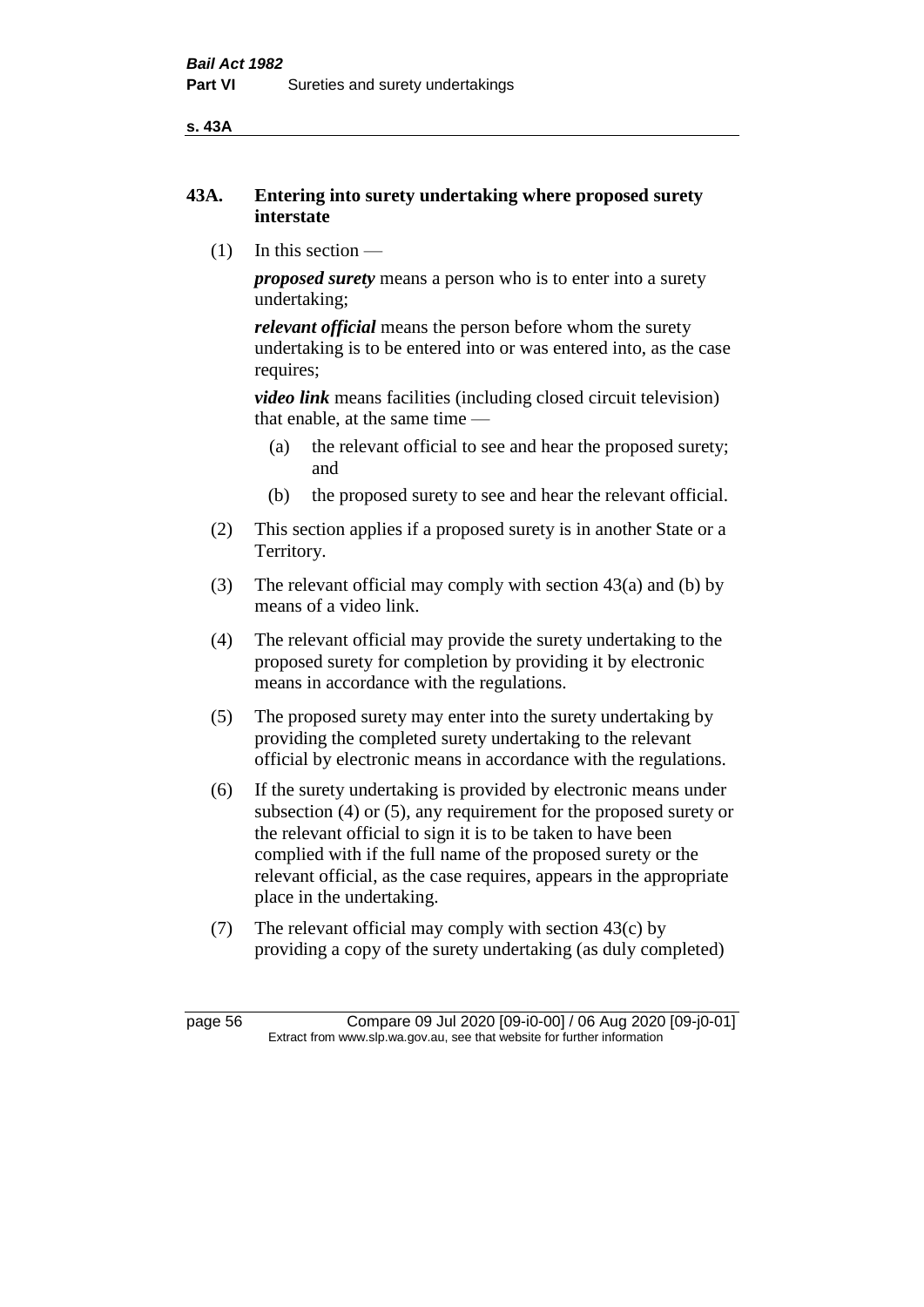to the surety by electronic means in accordance with the regulations.

- (8) A surety undertaking that is entered into in accordance with this section is to be taken to have been entered into before the relevant official.
- (9) In any proceedings a document purporting to be a copy of a surety undertaking and purporting to be certified by the relevant official to be a copy of a surety undertaking entered into in accordance with this section is evidence of the surety undertaking without proof of the signature of the relevant official.

*[Section 43A inserted: No. 6 of 2008 s. 26; amended: No. 20 of 2013 s. 29.]*

# **44. When surety undertaking extends to different time or different time and place substituted under s. 31**

- (1) A surety undertaking does not extend to the failure by the accused to appear at a different time or a different time and place substituted pursuant to section 31 unless —
	- (a) the surety undertaking contains a provision stating that it does so extend and, where applicable under subsection (5), the surety has received notice as mentioned in that subsection; or
	- (b) subsection (2) applies.
- (2) A surety undertaking extends to the failure by the accused to appear at a different time substituted pursuant to section 31 during a trial if, at the option of the surety, the undertaking contains a provision stating —
	- (a) that it does so extend; and
	- (b) the effect of subsection (4).

Compare 09 Jul 2020 [09-i0-00] / 06 Aug 2020 [09-j0-01] page 57 Extract from www.slp.wa.gov.au, see that website for further information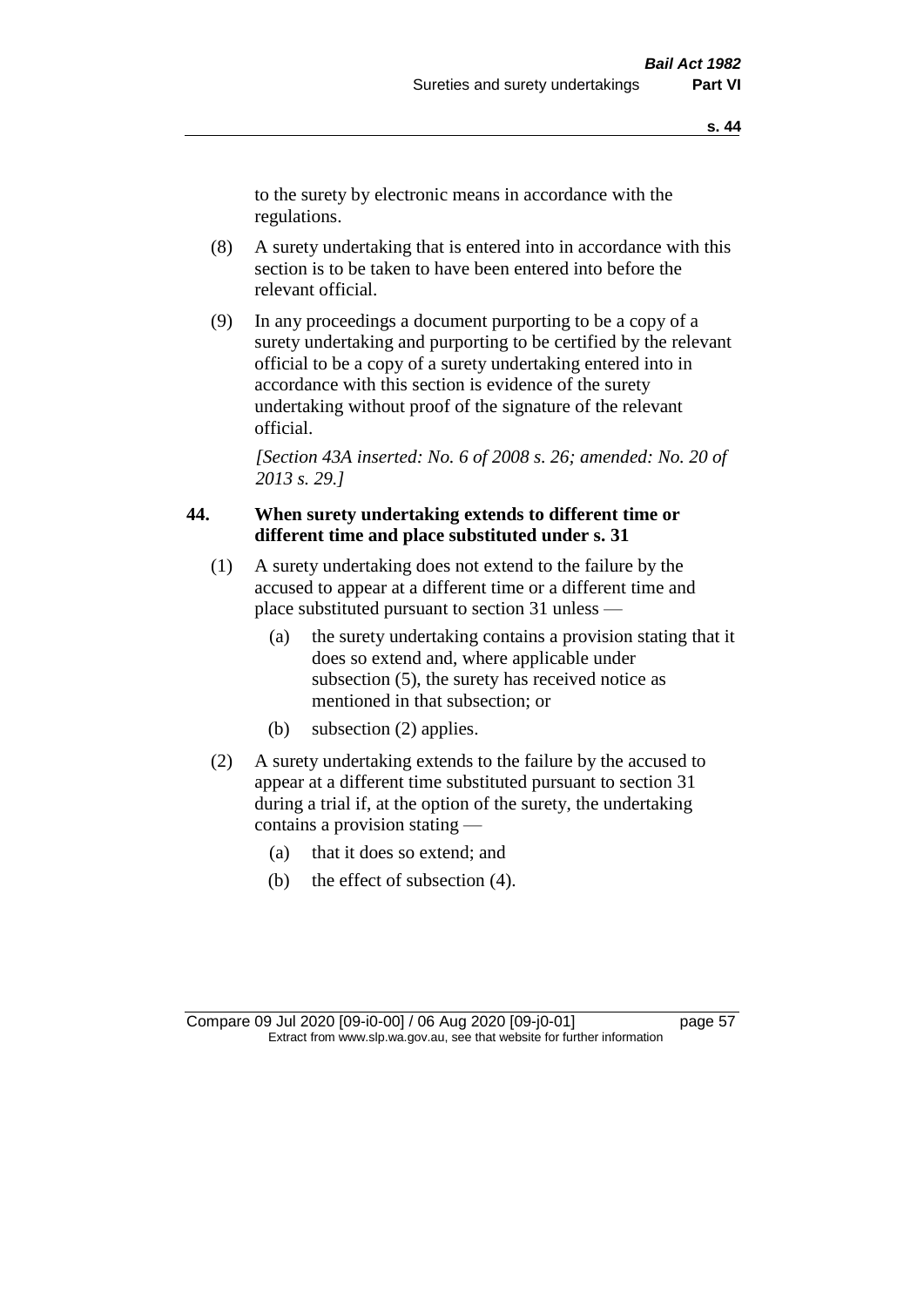(3) In subsection  $(2)$  —

*trial* means that part of proceedings for an offence when evidence is being received by the court in respect of the offence and also extends to any time when —

- (a) legal argument is being heard; or
- (b) a judicial officer or a jury is deliberating.
- (4) Subsection (2) applies despite any amendment as defined in section 31A(1) if the endorsement or notice under section  $31A(3)(a)$  in respect of the amendment includes a statement referred to in section 31A(4).
- (5) A surety undertaking may, at the option of the surety, also contain a provision stating that where —
	- (a) a different time or a different time and place for the accused's appearance is substituted pursuant to section 31; and
	- (b) subsection (2) does not apply,

the surety's liability only arises if the surety is given notice, as soon as is practicable, of the different time or the different time and place.

(6) Where, by operation of this section, a surety undertaking would extend to the failure by the accused to appear at a different time or a different time and place substituted pursuant to section 31, that extension is not affected by a reduction in the number of offences to which the accused's bail undertaking relates.

*[Section 44 inserted: No. 6 of 2008 s. 27(1).]*

#### **45. Notices under s. 44, service and proof of**

- (1) For the purposes of section 44(5) notice to a surety may be given —
	- (a) orally to the surety by the judicial officer when he fixes a time and place for the proceedings or the resumed proceedings; or

page 58 Compare 09 Jul 2020 [09-i0-00] / 06 Aug 2020 [09-j0-01] Extract from www.slp.wa.gov.au, see that website for further information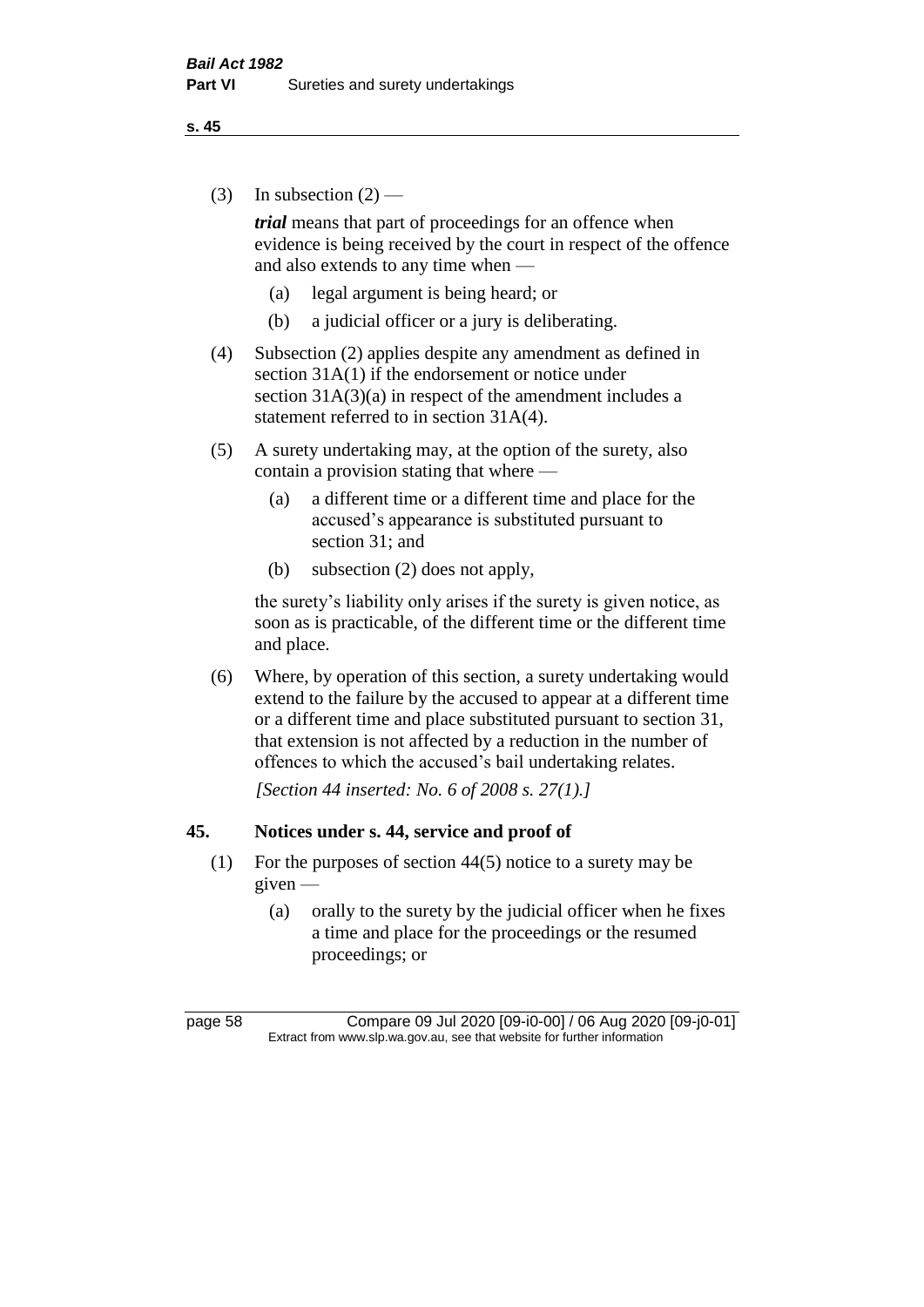- (b) in the approved form to the surety personally; or
- (c) by a person authorised under subsection  $(5)$ 
	- (i) sending or causing to be sent the approved form to the surety by post to the surety's address appearing in the records of the court; or
	- (ii) in urgent cases or with the surety's consent, providing or causing to be provided the approved form to the surety by electronic means in accordance with the regulations.
- (2) A person who gives a notice in accordance with subsection  $(1)(b)$  or  $(c)$  shall endorse on a file copy of the notice a certificate showing —
	- (a) that the person has done so; and
	- (b) the time of doing so.
- (2a) If a notice is sent by post under subsection  $(1)(c)$ , the notice is to be presumed, unless the contrary is shown, to have been received at the time when, in the ordinary course of events, it would have been delivered.
- (3) A judicial officer who, under subsection  $(1)(a)$ , notifies a surety of the time and place for the proceedings or the resumed proceedings shall cause to be endorsed on a file copy of the surety's undertaking a certificate showing details of such time and place and that the surety has been notified of them.
- (4) In any proceedings
	- (a) a document purporting to be a copy of a notice referred to in section 44(5) shall be evidence of the terms of the notice; and
	- (b) an endorsement
		- (i) on a file copy of a notice given under subsection  $(1)(b)$  or  $(c)$  purporting to be a certificate referred to in subsection (2); or
		- (ii) on a file copy of a surety undertaking purporting to be a certificate referred to in subsection (3),

Compare 09 Jul 2020 [09-i0-00] / 06 Aug 2020 [09-j0-01] page 59 Extract from www.slp.wa.gov.au, see that website for further information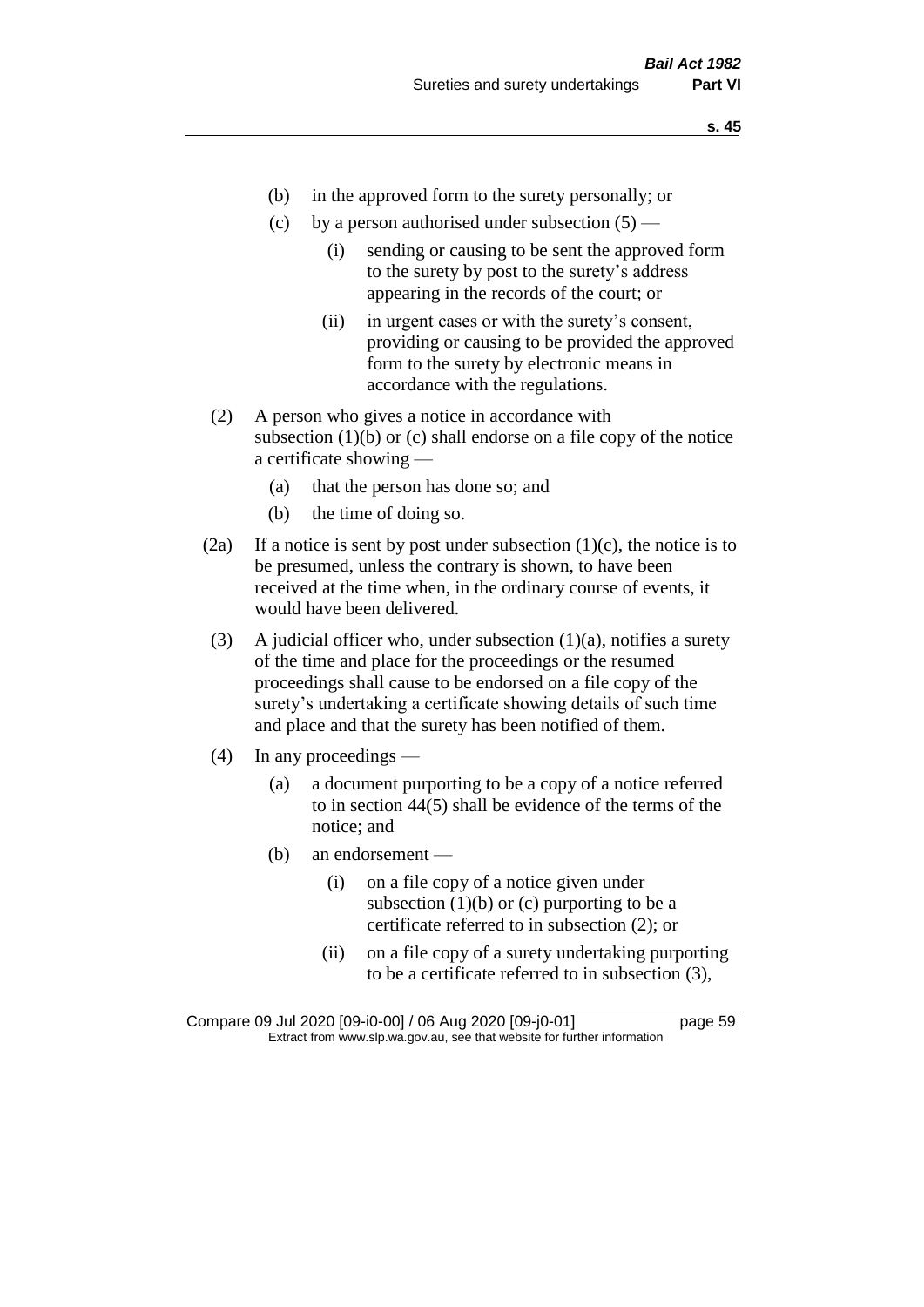is evidence of the matters appearing in the certificate without proof of the signature of the person who made the endorsement.

- (5) A registrar of the court, other than a deputy registrar of the Magistrates Court or the Children's Court, is an authorised person for the purposes of subsection  $(1)(c)$  and in addition —
	- (a) in respect of committals to the Supreme Court, the Chief Justice; and
	- (b) in respect of committals to the District Court, the Chief Judge,

may authorise a person or persons, by name or office, to perform the function referred to in subsection  $(1)(c)$ .

*[Section 45 amended: No. 74 of 1984 s. 15; No. 59 of 2004 s. 141; No. 6 of 2008 s. 28(1)-(5); No. 20 of 2013 s. 30.]* 

# **46. Surety's power to arrest accused**

- (1) A surety may arrest an accused for whose appearance in court he has entered into a surety undertaking if the surety has reasonable grounds to believe that —
	- (a) the accused
		- (i) is not likely to comply with the requirements of his bail undertaking mentioned in section  $28(2)(a)$  or (b); or
		- (ii) is, or has been, in breach of any condition of his bail undertaking mentioned in section 28(2)(c); or
		- (iii) is, or has been, in breach of a home detention condition mentioned in section 28(2)(d);

and

(b) it is not expedient to invoke the assistance of the relevant officer under section 54(1) because the delay occasioned by doing so would defeat the purpose of that section.

page 60 Compare 09 Jul 2020 [09-i0-00] / 06 Aug 2020 [09-j0-01] Extract from www.slp.wa.gov.au, see that website for further information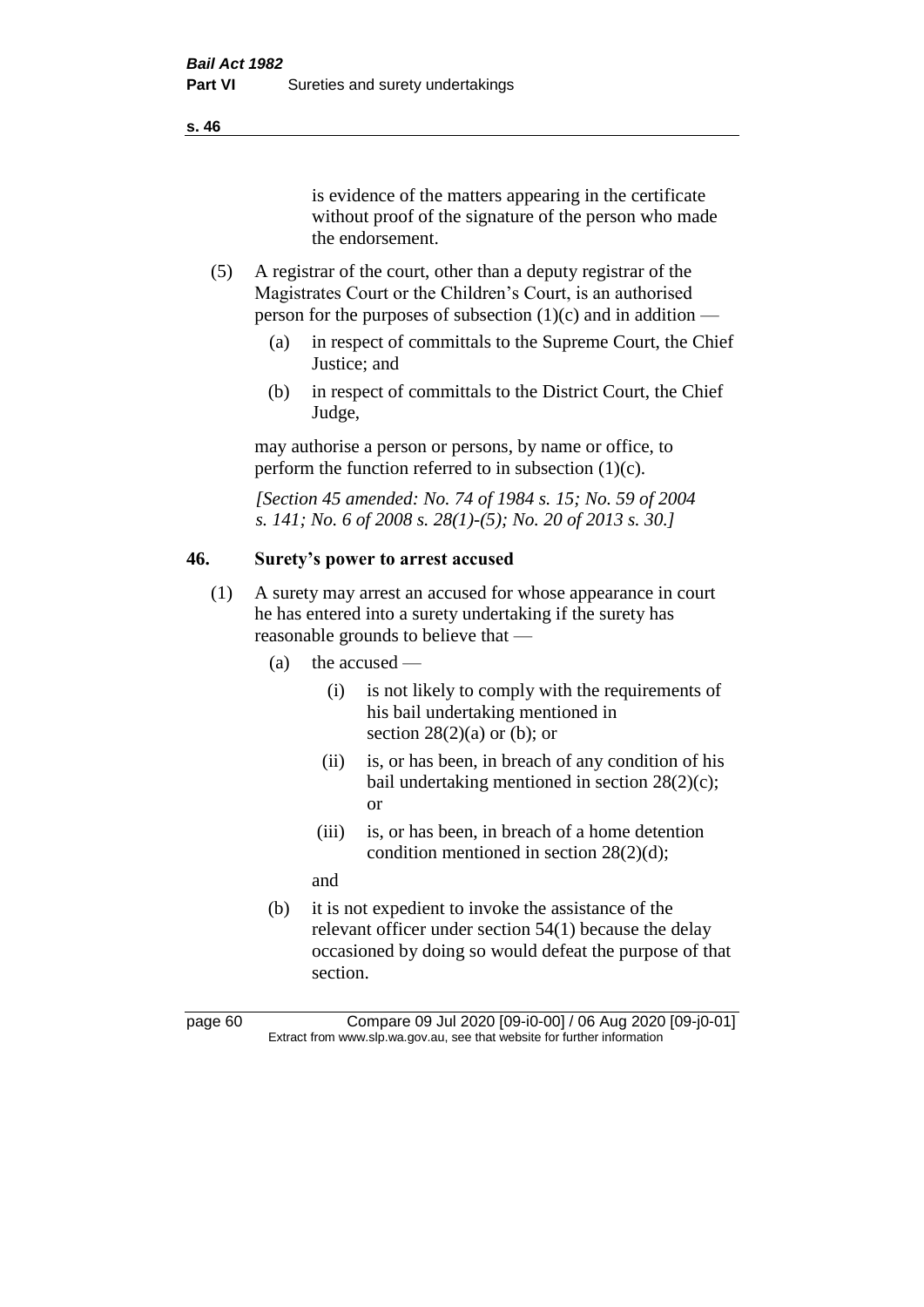(2) A surety who arrests an accused under subsection (1) shall, as soon as is practicable, deliver him into the custody of a police officer and thereafter he shall be dealt with under section 54(4) and section 55, and those provisions shall apply, as if he had been arrested by a police officer under section 54(2).

*[Section 46 amended: No. 74 of 1984 s. 16; No. 61 of 1990 s. 10; No. 84 of 2004 s. 82; No. 6 of 2008 s. 33(5).]* 

#### **47. When surety undertaking ceases to have effect**

A surety undertaking ceases to have effect —

- (a) upon the revocation of bail under section 55(1); or
- (b) upon the release of an accused under section 55(2) if the surety does not consent to the continuance in force of his surety undertaking; or
- (c) upon its being cancelled under section 48(4) (and as from the time fixed therefor) by an appropriate judicial officer; or
- (d) upon the death of the surety, but only if no order under section 49(1) has been made before then; or
- (e) subject to sections 31 and 44, upon the appearance in court by the accused as required by his bail undertaking; or
- (f) upon the discharge of the accused according to law from any further proceedings for the offence, or all of the offences, to which the surety undertaking relates; or
- (g) during any period before the time at which the accused is required to appear in court when he is in custody for any other offence or reason.

*[Section 47 amended: No. 84 of 2004 s. 82.]* 

#### **48. Surety may apply for cancellation of his undertaking**

(1) A surety may apply to an appropriate judicial officer for cancellation of his undertaking.

Compare 09 Jul 2020 [09-i0-00] / 06 Aug 2020 [09-j0-01] page 61 Extract from www.slp.wa.gov.au, see that website for further information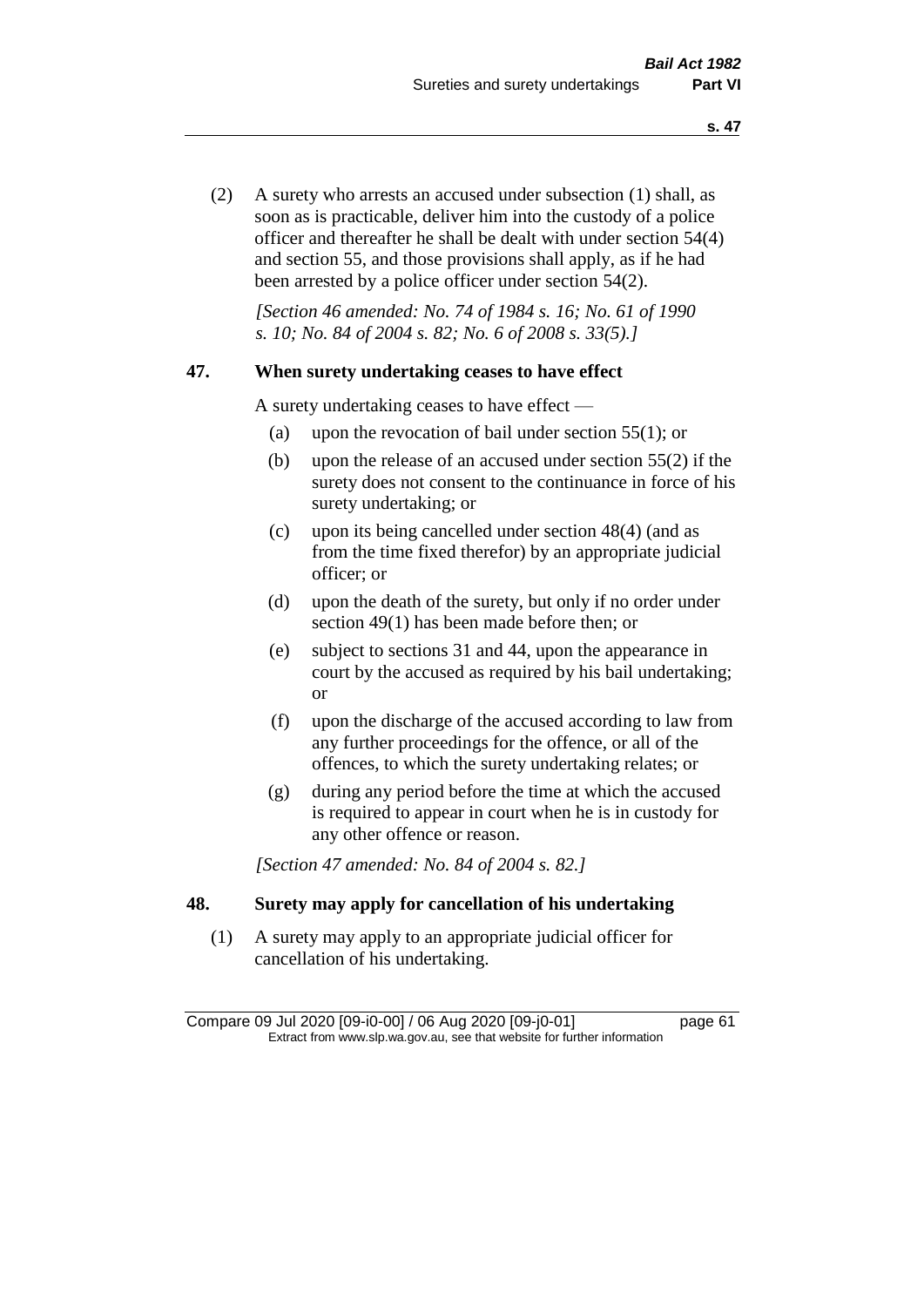- (2) An application under subsection (1) may be made at any time before that specified, or deemed by section 31(3) to be specified, in the accused's bail undertaking for his appearance in court.
- (3) Upon an application being made under subsection (1) an appropriate judicial officer shall cause the accused to appear before him or another such officer and may issue a warrant or summons for that purpose.
- (4) Upon the appearance of the accused before the time mentioned in subsection (2) an appropriate judicial officer shall —
	- (a) cancel the surety undertaking; and
	- (b) exercise one of the powers set out in section  $55(1)(d)$ or (e).
- (5) An application under subsection (1) must be made, and proceedings on it are to be conducted —
	- (a) in a court of summary jurisdiction in accordance with the regulations;
	- (b) in the Supreme Court or the District Court in accordance with rules of court.

*[Section 48 amended: No. 59 of 2004 s. 141; No. 84 of 2004 s. 7 and 82; No. 6 of 2008 s. 29.]* 

# **49. Surety's undertaking to pay money, enforcing**

- (1) Where an accused has failed to comply with any requirement of his bail undertaking mentioned in section 28(2)(a) or (b) the following provisions of this section apply for the purpose of enforcing payment to the State of any sum thereupon payable by a surety in terms of his surety undertaking —
	- (a) an application for an order that the sum be paid may be made to an appropriate judicial officer —
		- (i) by the Director of Public Prosecutions where the court before which the accused failed to appear was —

page 62 Compare 09 Jul 2020 [09-i0-00] / 06 Aug 2020 [09-j0-01] Extract from www.slp.wa.gov.au, see that website for further information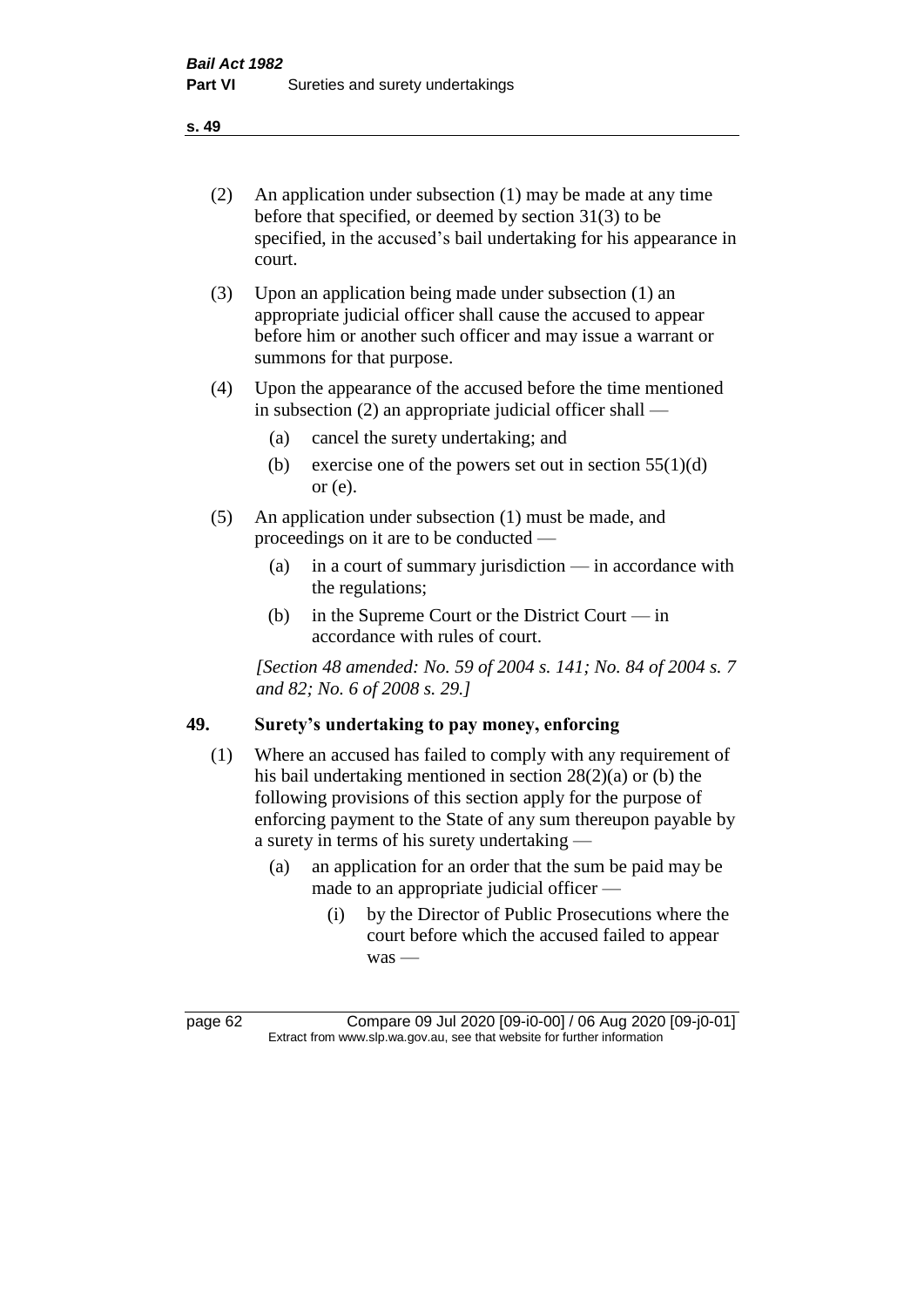- (I) the District Court, the Supreme Court or the Court of Appeal; or
- (II) another court, if the Director of Public Prosecutions is the prosecutor in that court of the case against the accused;

or

- (ii) in other cases, by the State Solicitor or the registrar of the court before which the accused failed to appear;
- *[(b) deleted]*
	- (c) on the hearing of the application and upon proof of the surety's liability in terms of his undertaking, the judicial officer shall order forfeiture of the full amount specified in the undertaking unless the surety attends at the hearing and shows to the satisfaction of the judicial officer that there was reasonable cause for the failure of the accused to comply with the requirement to which the application relates;
	- (d) notwithstanding paragraph (c), the judicial officer may decline to make an order under that paragraph or may order forfeiture in part only where the surety attends and shows to the satisfaction of the judicial officer —
		- (i) that, by reason of a change of circumstances since the undertaking was entered into, an order for forfeiture, or for forfeiture in full (as the case may be), would cause excessive hardship to the surety or his dependants; and
		- (ii) that such hardship would not be relieved by the exercise of one or more of the powers conferred by section 59;
	- (e) an order may be made under this section whether or not the accused has been convicted of an offence against section 51(1) or (2) but if, after an order has been made, the surety satisfies the Governor that new facts have been discovered or new circumstances have arisen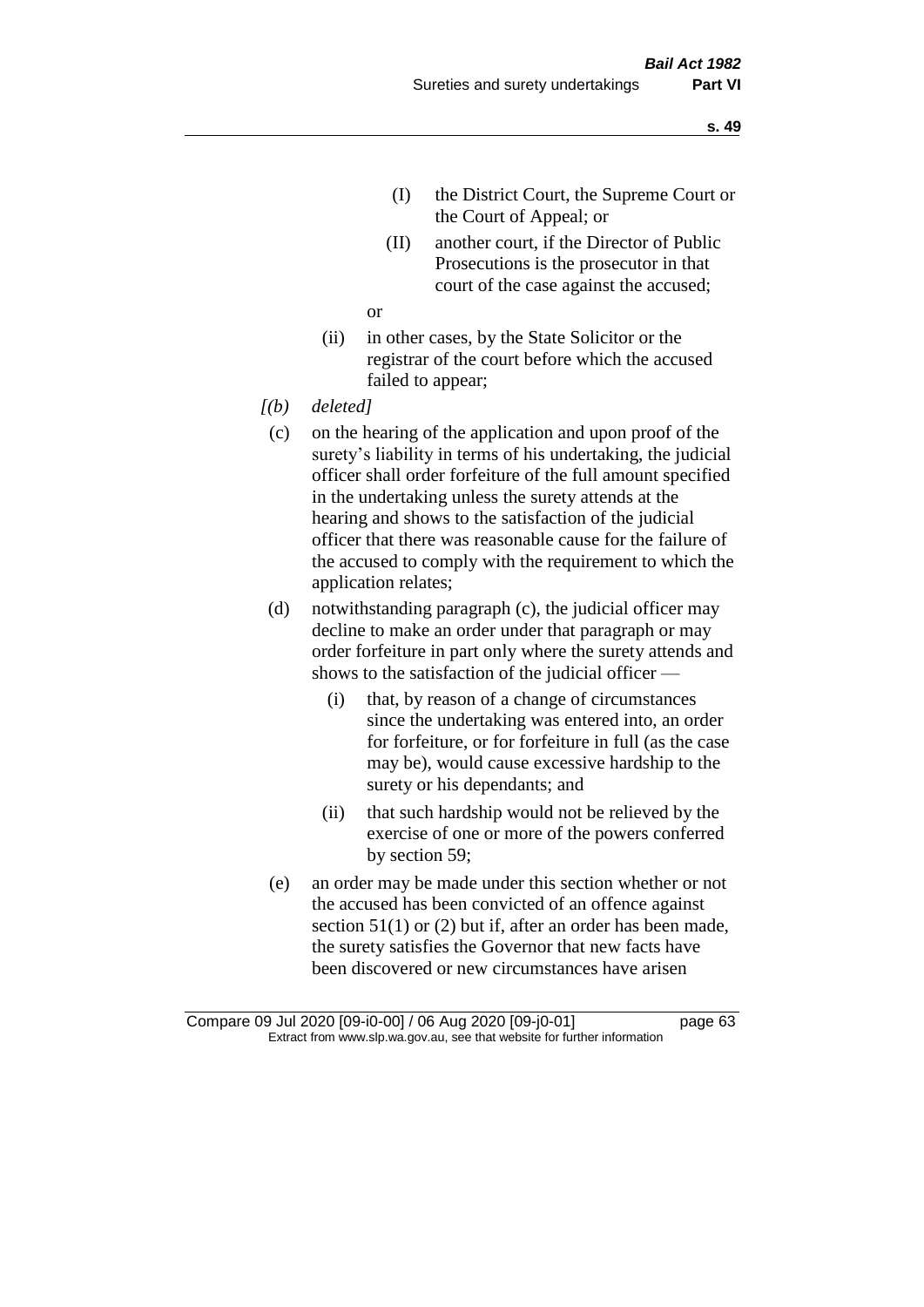which show that there was reasonable cause for the failure of the accused as mentioned in paragraph (c), the Governor may exercise the power in section 139 of the *Sentencing Act 1995* as if the forfeiture were one to which that section applied.

- (2) An application under subsection (1) must be made, and proceedings on it are to be conducted —
	- (a) in a court of summary jurisdiction in accordance with the regulations;
	- (b) in the Supreme Court or the District Court in accordance with rules of court.
- (3) Without prejudice to the recovery of such an amount as a civil debt due to the State, any amount to be paid under an order made under this section is to be paid, and its payment may be enforced under Part 5 of the *Fines, Penalties and Infringement Notices Enforcement Act 1994*, unless an order has been made under subsection (4).
- (4) If under this section the Supreme Court or the District Court makes an order requiring the payment of money, the court may make an order under section 59 of the *Sentencing Act 1995* in respect of the amount payable and for that purpose that section, with any necessary changes, applies as if the amount were a fine imposed on the surety.

*[Section 49 amended: No. 74 of 1984 s. 17; No. 92 of 1994 s. 5; No. 78 of 1995 s. 8; No. 65 of 2003 s. 121(3); No. 74 of 2003 s. 29; No. 59 of 2004 s. 141; No. 84 of 2004 s. 8, 11 and 82; No. 6 of 2008 s. 18(2) and 30(1) and (2).]* 

#### **50. Indemnifying surety, offence**

(1) If a person indemnifies, or agrees to indemnify, a surety or proposed surety against any liability which the surety or proposed surety may incur under this Act (including this section) he and the surety or proposed surety and any person with whom he agrees as aforesaid each commits an offence.

page 64 Compare 09 Jul 2020 [09-i0-00] / 06 Aug 2020 [09-j0-01] Extract from www.slp.wa.gov.au, see that website for further information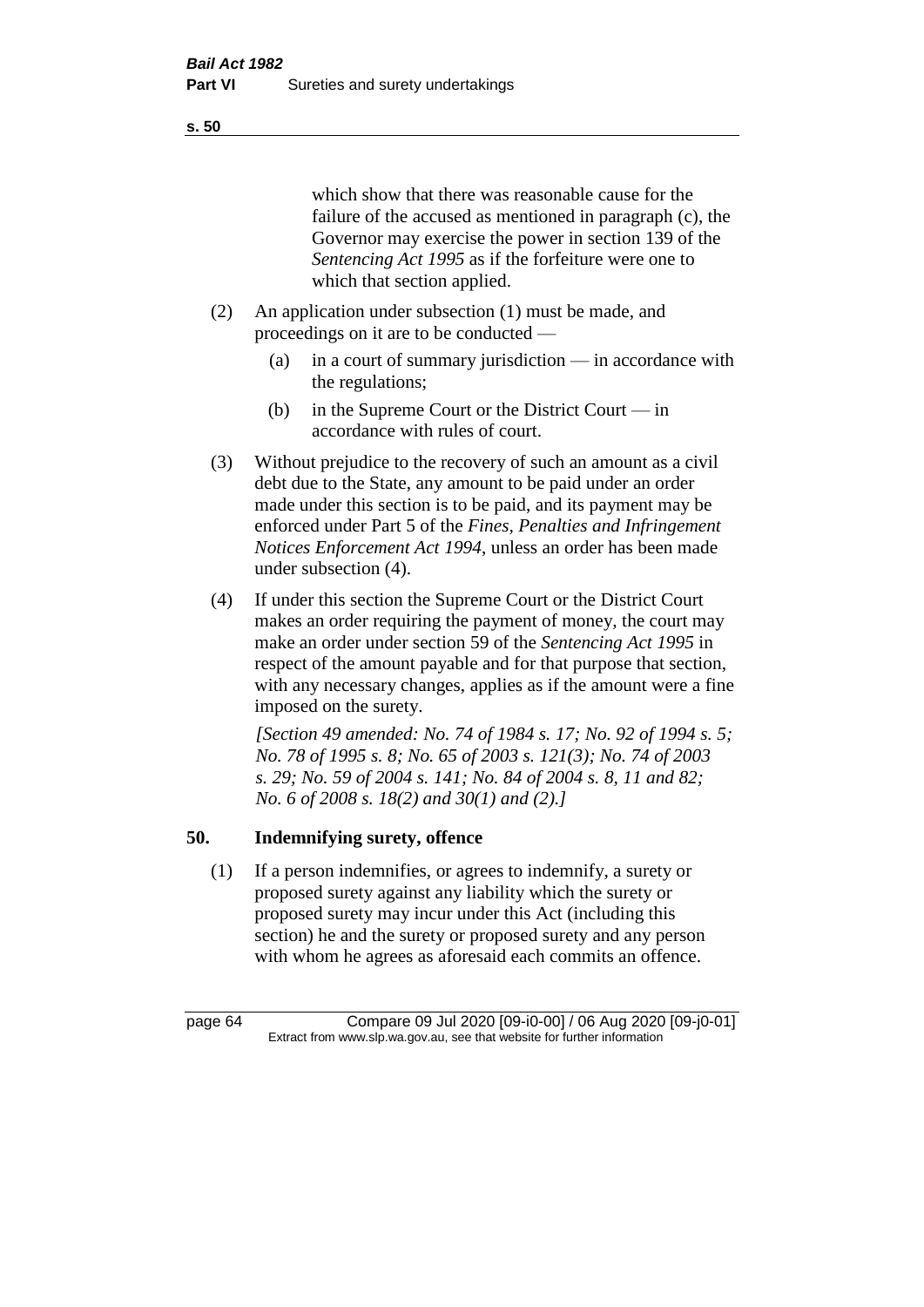Penalty: \$1 000 or imprisonment for 12 months or both.

- (2) An offence is committed under subsection  $(1)$ 
	- (a) whether the agreement is made before or after the surety undertaking is entered into and whether or not a proposed surety actually becomes a surety; and
	- (b) whether the compensation is to be in money or in money's worth.
- (3) An offence is not committed under subsection (1) by a surety or proposed surety if he shows —
	- (a) that he had no knowledge of an agreement within the meaning of subsection (1) proposed to be entered into between 2 other persons; or
	- (b) that having such knowledge he took all steps reasonably available to him to prevent the agreement being entered into.

*[Section 50 amended: No. 74 of 1984 s. 18.]*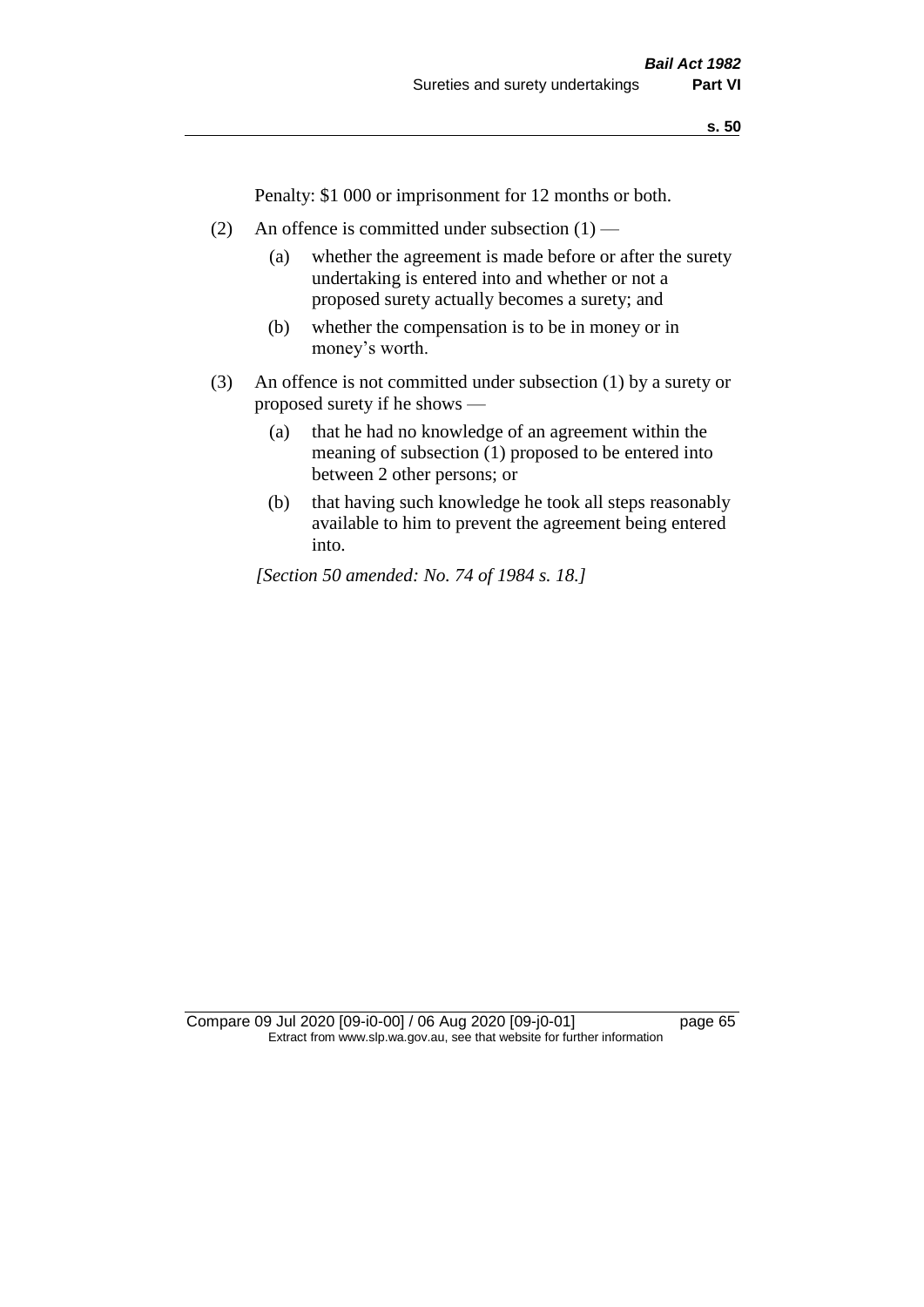**s. 50A**

# **Part VIA — Administration of home detention conditions**

*[Heading inserted: No. 61 of 1990 s. 11.]* 

#### **50A. Powers of CEO (corrections)**

The CEO (corrections) has all of the powers conferred under this Act on a community corrections officer and may review, vary, or rescind a direction given by a community corrections officer.

*[Section 50A inserted: No. 61 of 1990 s. 11; amended: No. 31 of 1993 s. 9; No. 65 of 2006 s. 53.]* 

*[50B. Deleted: No. 78 of 1995 s. 8.]* 

# **50C. Powers and duties of community corrections officers**

- (1) A community corrections officer may give such reasonable directions to an accused subject to a home detention condition as are necessary for the proper administration of the condition and any other condition imposed on the grant of bail to the accused including, without limiting the generality of the foregoing, directions as to —
	- (a) when the accused may leave the place where he is required by the home detention condition to remain; and
	- (b) the period of any authorised absence from the place where he is required by the home detention condition to remain; and
	- (c) when the accused shall return to the place where he is required by the home detention condition to remain; and
	- (d) the method of travel to be used by the accused during any absence from the place where he is required by the home detention condition to remain; and
	- (e) the manner in which the accused shall report his whereabouts.

page 66 Compare 09 Jul 2020 [09-i0-00] / 06 Aug 2020 [09-j0-01] Extract from www.slp.wa.gov.au, see that website for further information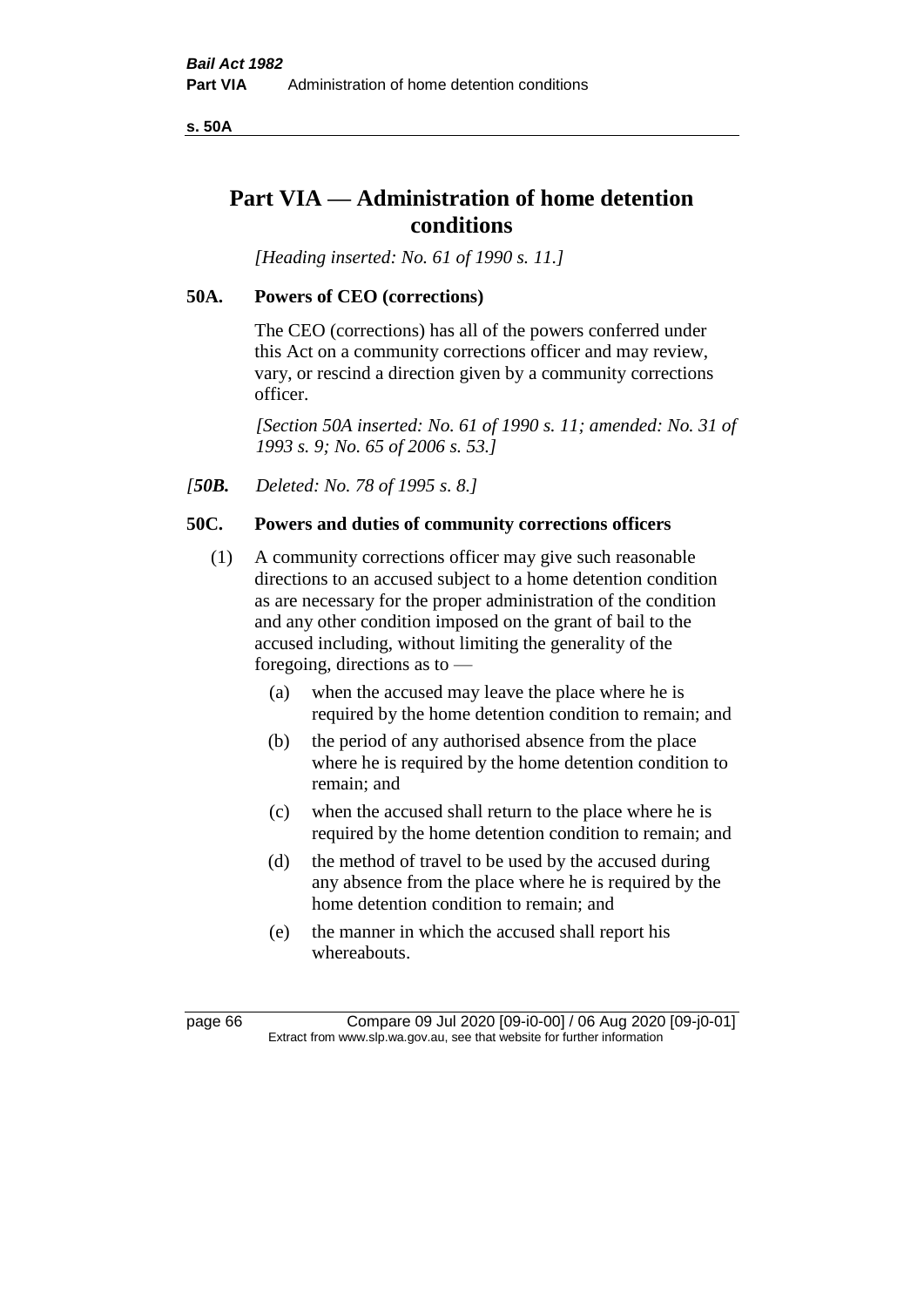- (2) For the purpose of ascertaining whether or not an accused is complying with a home detention condition or any direction given pursuant to subsection (1), a community corrections officer may, at any time —
	- (a) enter or telephone the place where the accused is required by a home detention condition to remain; or
	- (b) enter or telephone the accused's place of employment or any other place where the accused is permitted or required to attend; or
	- (c) question any person at any place referred to in paragraph (a) or (b).
- (3) A person who
	- (a) hinders a person exercising powers under subsection (2); or
	- (b) fails to answer a question put pursuant to subsection  $(2)(c)$  or gives an answer that the person knows is false or misleading in a material particular,

commits an offence.

Penalty: \$2 000 and imprisonment for 12 months.

- (4) A community corrections officer
	- (a) shall keep such records and make such returns and reports in relation to accused persons subject to home detention conditions as the CEO (corrections) directs; and
	- (b) shall make any records relating to an accused subject to a home detention condition available on the request of the CEO (corrections) to him.

*[Section 50C inserted: No. 61 of 1990 s. 11; amended: No. 31 of 1993 s. 9; No. 50 of 2003 s. 37(3); No. 84 of 2004 s. 82 and 83(3); No. 65 of 2006 s. 53; No. 2 of 2008 s. 56(2).]*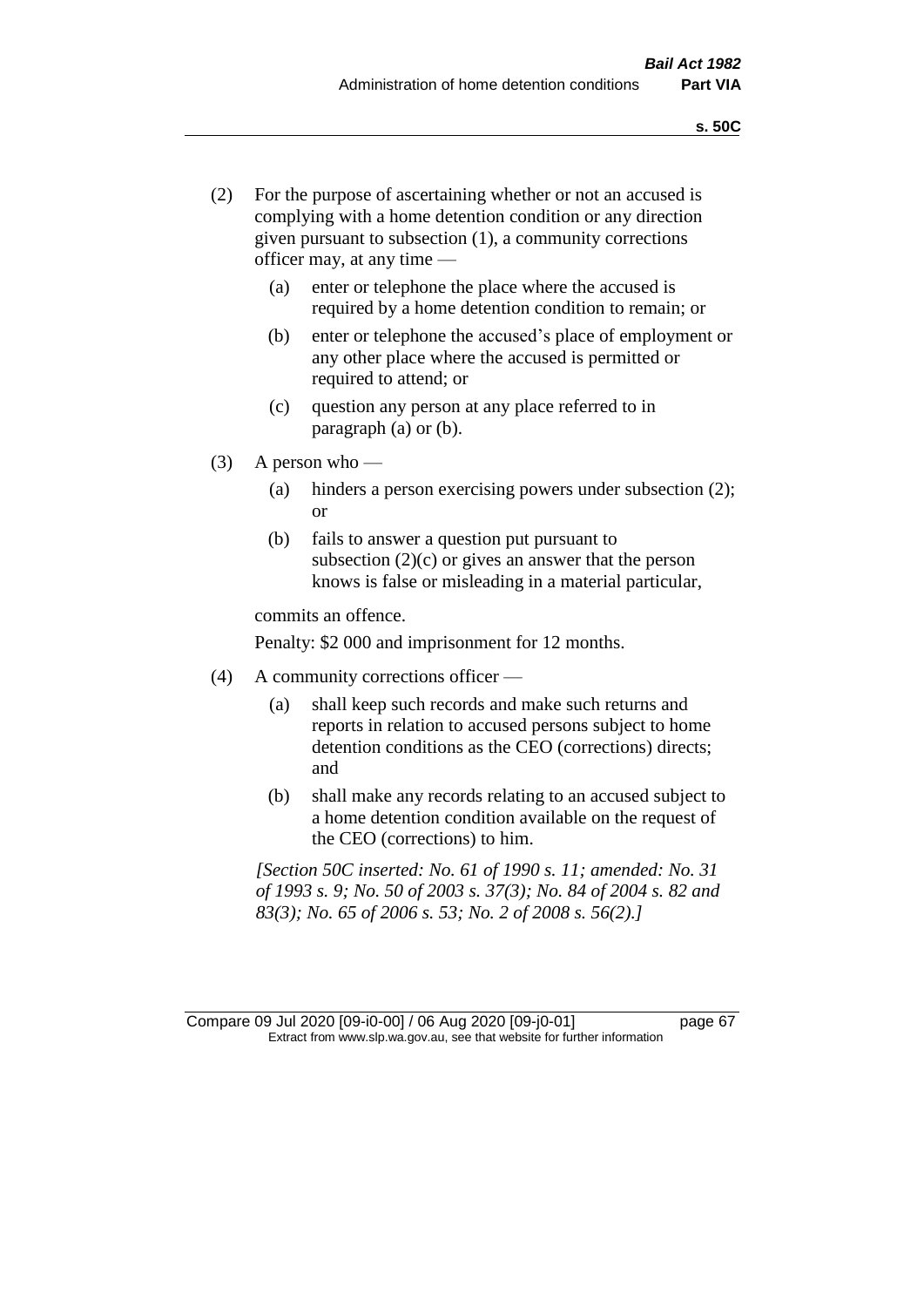**s. 50D**

#### **50D. Powers of members of Police Force**

- (1) For the purpose of ascertaining whether or not an accused is complying with a home detention condition, a member of the Police Force may —
	- (a) require the accused to produce a copy of his bail undertaking and any notice by the CEO (corrections) under section 50E(a) for inspection; and
	- (b) require the accused to explain why he is absent from the place where he is required by the home detention condition to remain.
- (2) An accused who fails to comply with subsection  $(1)(a)$  or who fails to explain when required to do so under subsection (1)(b) or who gives an explanation that the accused knows is false or misleading in a material particular, commits an offence.

Penalty: \$2 000.

*[Section 50D inserted: No. 61 of 1990 s. 11; amended: No. 31 of 1993 s. 9; No. 50 of 2003 s. 37(4); No. 84 of 2004 s. 82; No. 65 of 2006 s. 53.]* 

#### **50E. CEO (corrections) may substitute different place of detention and apply conditions**

The CEO (corrections) may, at any time, by notice in writing given to an accused granted bail subject to a home detention condition —

- (a) substitute a different place for the place where an accused is required by a home detention condition to remain;
- (b) require the accused to comply with such of the conditions specified in the list provided to the accused under section 24A(4) as are specified in the notice.

*[Section 50E inserted: No. 61 of 1990 s. 11; amended: No. 31 of 1993 s. 9; No. 84 of 2004 s. 82; No. 65 of 2006 s. 53.]* 

page 68 Compare 09 Jul 2020 [09-i0-00] / 06 Aug 2020 [09-j0-01] Extract from www.slp.wa.gov.au, see that website for further information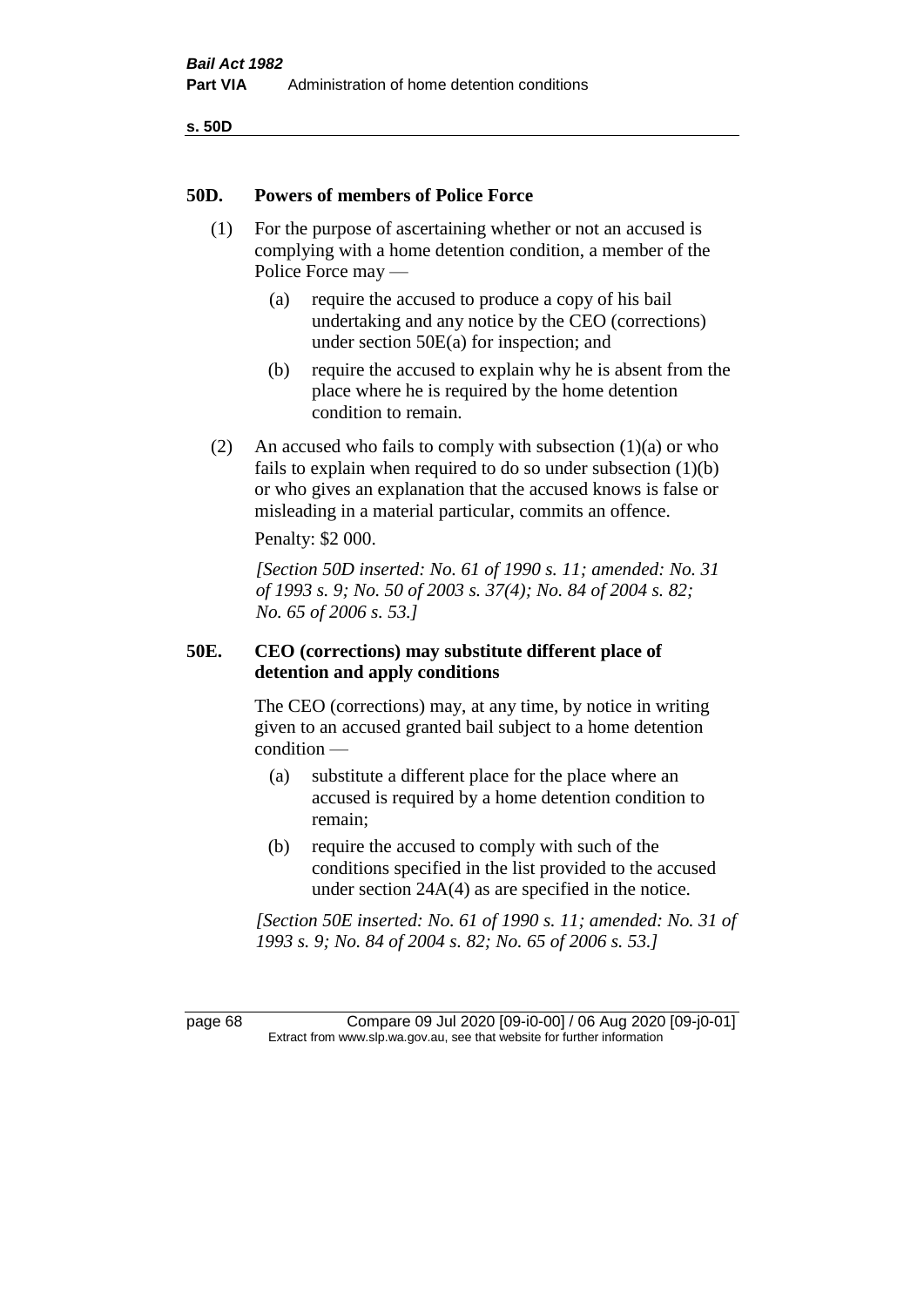#### **50F. CEO (corrections) may revoke bail**

- (1) Where a home detention condition has been imposed as a condition on a grant of bail to an accused the CEO (corrections) may, in his absolute discretion, by instrument signed by him and if practicable, given to the accused, revoke the bail.
- (2) Without limiting the generality of subsection (1), the power to revoke bail may be exercised where the accused —
	- (a) is not likely to comply with any requirement of his bail undertaking mentioned in section 28(2)(a) or (b); or
	- (b) is, or has been, or is likely to be in breach of any condition of his bail undertaking mentioned in section  $28(2)(c)$ .
- (3) Subject to subsection (4), where the CEO (corrections) revokes bail he shall include a statement of his reasons for the cancellation in the instrument cancelling the bail.
- (4) Where the CEO (corrections) is of the opinion that it would be in the interest of the accused or any other person, or the public, to withhold from the accused any or all of the reasons referred to in subsection (3), the CEO (corrections) may so withhold the reason or reasons.
- (5) Where the CEO (corrections) revokes bail, he may, whenever necessary, issue a warrant directed to all members of the Police Force to have the accused arrested and brought before an appropriate judicial officer.

*[Section 50F inserted: No. 61 of 1990 s. 11; amended: No. 31 of 1993 s. 9; No. 84 of 2004 s. 82; No. 65 of 2006 s. 53.]* 

#### **50G. Procedure on arrest after revocation under s. 50F**

(1) An accused arrested pursuant to a warrant issued under section 50F shall be taken as soon as is practicable before an appropriate judicial officer unless he is arrested less than 24 hours before the time at which he is due to appear in accordance with his bail undertaking, in which case he shall be

Compare 09 Jul 2020 [09-i0-00] / 06 Aug 2020 [09-j0-01] page 69 Extract from www.slp.wa.gov.au, see that website for further information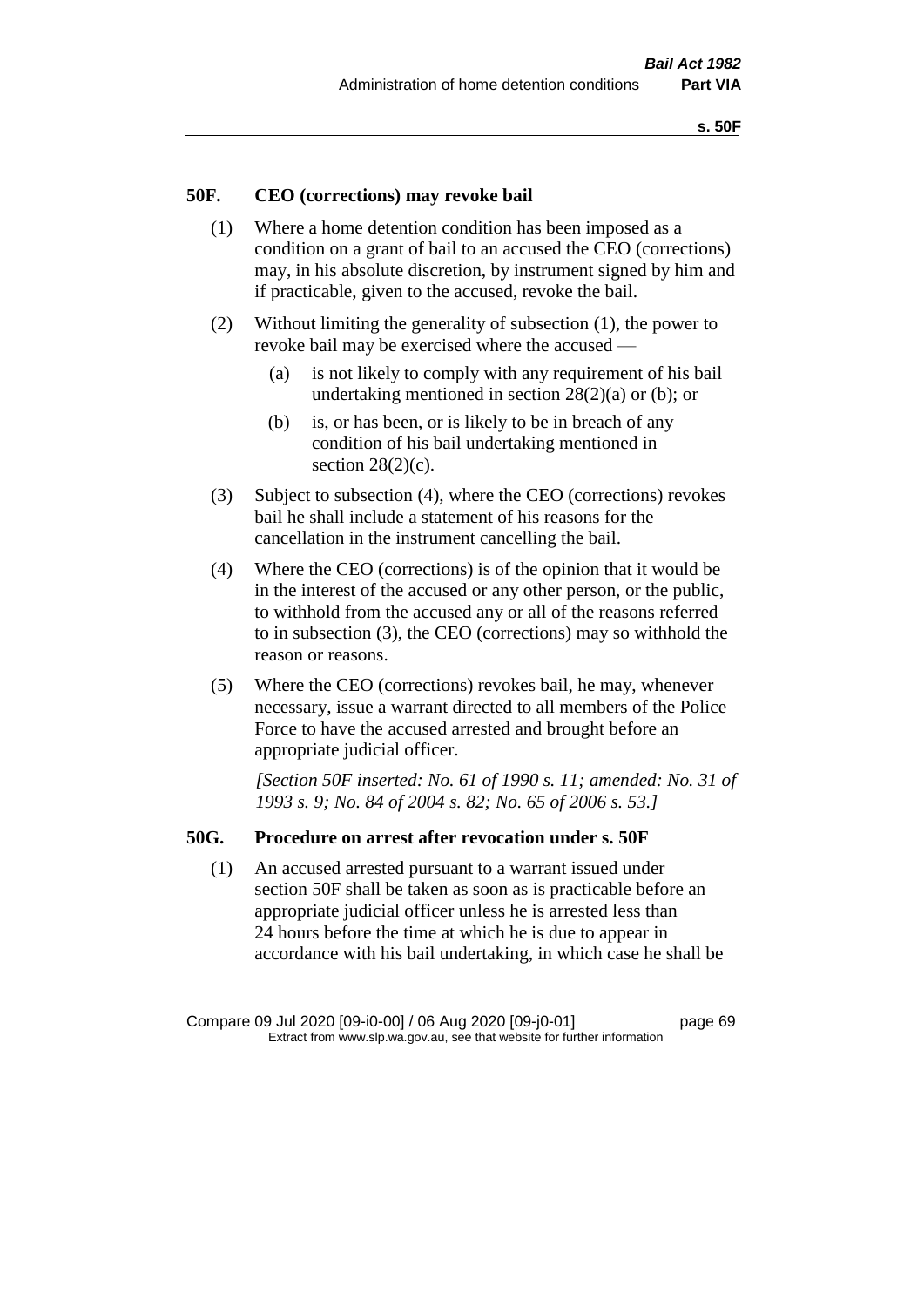**s. 50H**

held in custody and brought before an appropriate judicial officer at that time.

- (2) The judicial officer before whom an accused appears under this section may —
	- (a) remand the accused in custody to appear at the time and place specified, or deemed by section 31(3) to be specified, in his bail undertaking; or
	- (b) grant fresh bail to the accused in accordance with this Act, other than clause 2 of Part B of Schedule 1.

*[Section 50G inserted: No. 61 of 1990 s. 11; amended: No. 45 of 1993 s. 12; No. 84 of 2004 s. 82.]* 

#### **50H. Rules of natural justice excluded**

The rules known as the rules of natural justice (including any duty of procedural fairness) do not apply to or in relation to the doing or omission of any act, matter or thing under this Part by the CEO (corrections).

*[Section 50H inserted: No. 61 of 1990 s. 11; amended: No. 31 of 1993 s. 9; No. 65 of 2006 s. 53.]* 

#### **50J. Delegation by CEO (corrections)**

The CEO (corrections) may, either generally or as otherwise provided by the instrument of delegation, by writing signed by him, delegate to any person any power or duty under this Part, other than this power of delegation.

*[Section 50J inserted: No. 61 of 1990 s. 11; amended: No. 31 of 1993 s. 9; No. 65 of 2006 s. 53.]* 

*[50K. Deleted: No. 13 of 2020 s. 25.]*

# **50L. Rules for this Part**

(1) The CEO (corrections) may, with the approval of the Minister, make rules for the purposes of this Part which may provide for the manner of ensuring that accused persons are complying with home detention conditions and for conditions to be applied to

page 70 Compare 09 Jul 2020 [09-i0-00] / 06 Aug 2020 [09-j0-01] Extract from www.slp.wa.gov.au, see that website for further information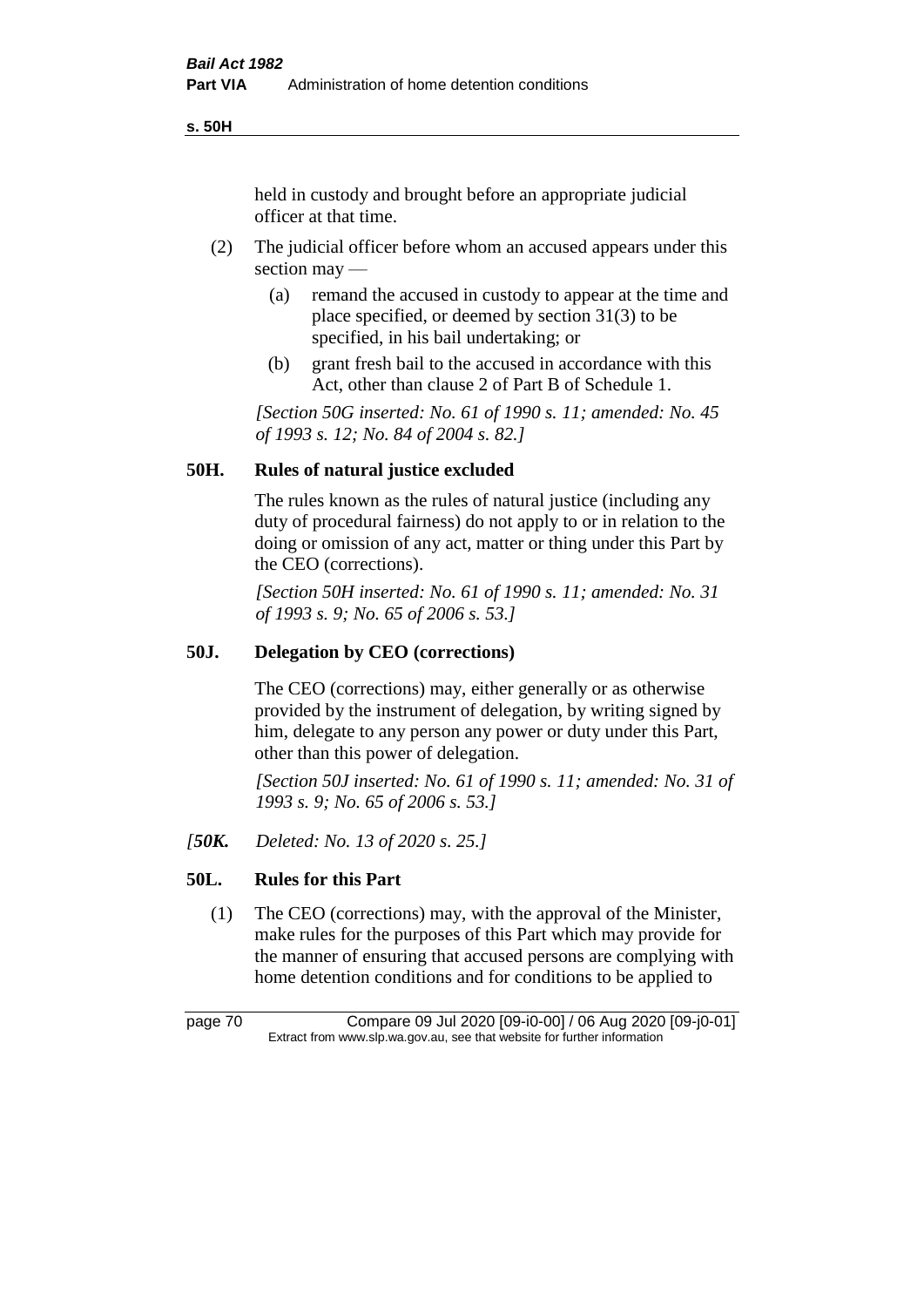accused persons granted bail subject to home detention conditions including conditions —

- (a) requiring an accused to wear an approved electronic monitoring device;
- (b) requiring an accused to permit the CEO (corrections) to install an approved electronic monitoring device at the place where the accused is required by a home detention condition to remain.
- (2) Rules made under this section may confer a discretionary authority on any person or class of persons.
- (3) Sections 41 and 42 of the *Interpretation Act 1984* do not apply to rules made under this section.

*[Section 50L inserted: No. 61 of 1990 s. 11; amended: No. 31 of 1993 s. 9; No. 84 of 2004 s. 82 and 83(3); No. 65 of 2006 s. 53; No. 2 of 2008 s. 56(3) and (4); No. 13 of 2020 s. 26.]* 

Compare 09 Jul 2020 [09-i0-00] / 06 Aug 2020 [09-j0-01] page 71 Extract from www.slp.wa.gov.au, see that website for further information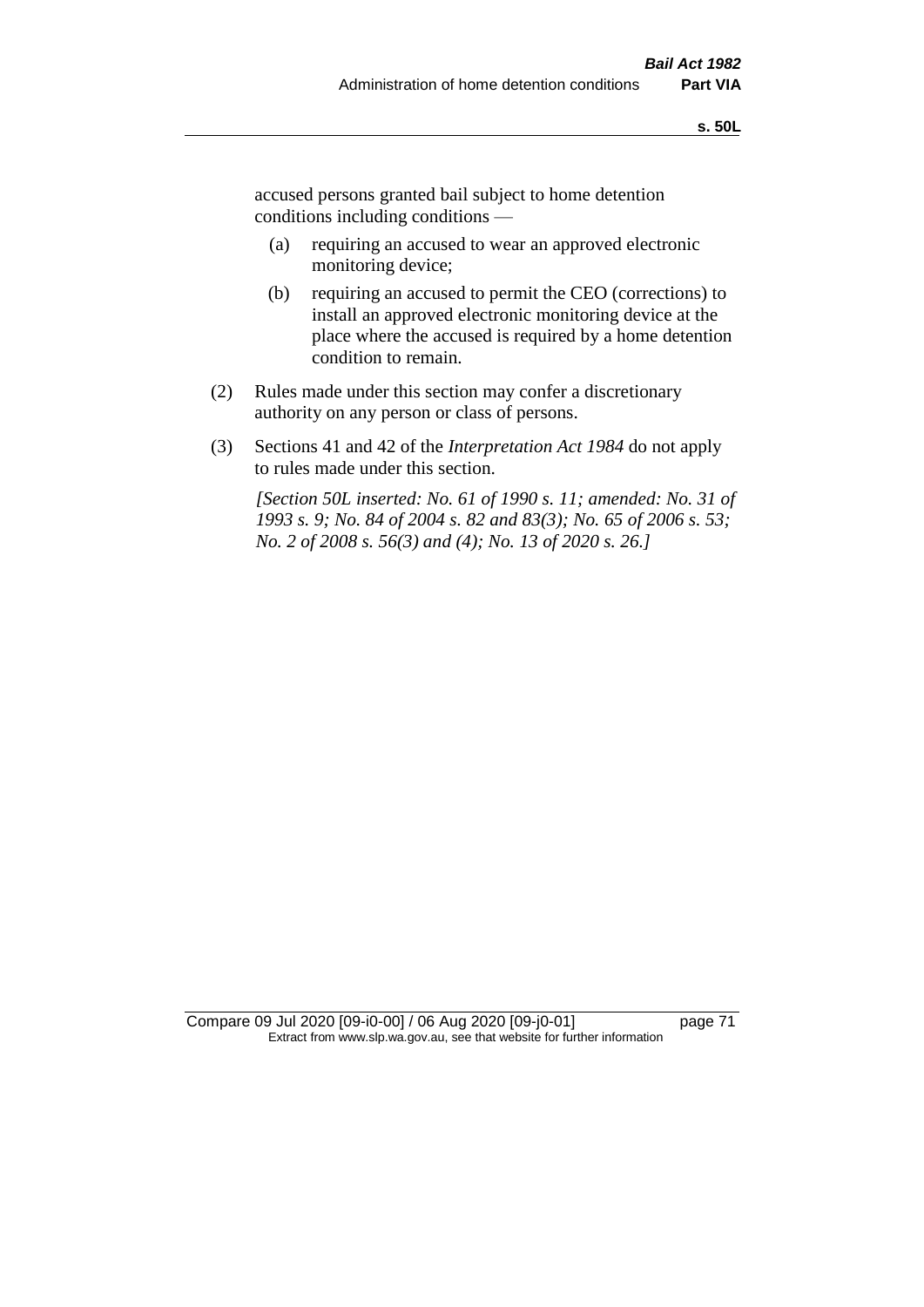**s. 51**

# **Part VII — Enforcement of bail undertakings**

# **51. Failing to comply with bail undertaking, offence**

- (1) An accused who, without reasonable cause, fails to comply with the requirement of his bail undertaking mentioned in section 28(2)(a) commits an offence.
- (2) An accused who fails to comply with the requirement of his bail undertaking mentioned in section 28(2)(b) commits an offence.
- $(2a)$  An accused
	- (a) whose bail undertaking includes any condition imposed for a purpose mentioned in clause  $2(2)(c)$  or (d) of Part D of Schedule 1; and
	- (b) who fails to comply with the condition,

commits an offence.

- (3) An accused shall not be convicted in his absence of an offence against this section.
- (4) An accused who is charged with an offence against subsection (1) or (2) may be convicted of the other of those offences if that other offence is proved by the evidence.
- (5) A prosecution for an offence against subsection (1), (2) or (2a) may be brought at any time.
- (6) A person who is convicted of an offence against subsection (1), (2) or (2a) is liable to a fine not exceeding \$10 000 or imprisonment for a term not exceeding 3 years, or both.
- (7) A court which convicts an accused of an offence against this section may, in addition to any penalty which it may impose, order that the accused pay such sum as it may fix in or towards defraying the costs and expenses of and consequent upon his apprehension following the failure to comply with his bail undertaking for which he was convicted.

page 72 Compare 09 Jul 2020 [09-i0-00] / 06 Aug 2020 [09-j0-01] Extract from www.slp.wa.gov.au, see that website for further information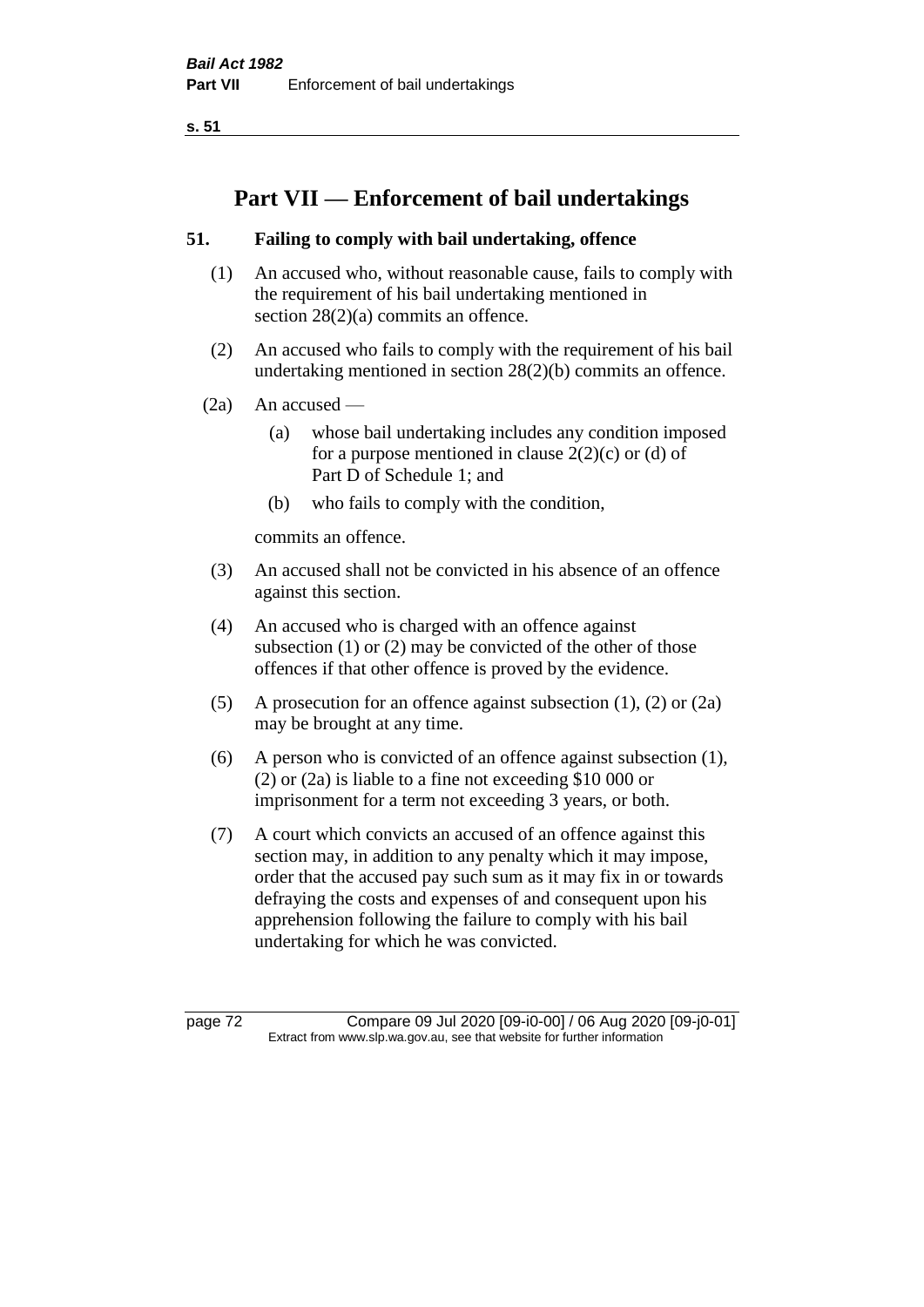- (8) An order made under subsection (7)
	- (a) shall specify to whom and in what manner the sum shall be paid; and
	- (b) may be enforced as though the sum were a penalty imposed under this section.

*[Section 51 amended: No. 54 of 1998 s. 9; No. 59 of 2004 s. 141; No. 84 of 2004 s. 11 and 82; No. 6 of 2008 s. 18(3).]*

## **51A. Prosecuting s. 51 offence for non-appearance in court of summary jurisdiction**

- (1) This section applies for the purpose of prosecuting an offence against section  $51(1)$ , (2) or (2a) where the court before which the accused is bound to appear at the time when the accused fails to comply with the accused's bail undertaking is a court of summary jurisdiction.
- (2) Where this section applies, the prosecution shall be commenced and conducted by the person who was conducting the proceedings in which the accused failed to comply with the accused's bail undertaking or by a police officer.
- (3) Where this section applies, the registrar of the court before which the accused was bound to appear shall cause to be issued to the Commissioner of Police a certificate under section 64 as to the accused's failure to appear.

*[Section 51A inserted: No. 6 of 2008 s. 31(1).]*

# **52. Prosecuting s. 51 offence for non-appearance in superior court**

(1) This section applies, notwithstanding any other Act, for the purpose of prosecuting an offence against section 51(1), (2) or (2a) where the court before which the accused is bound to appear at the time when he fails to comply with his bail undertaking is the Supreme Court or the District Court.

Compare 09 Jul 2020 [09-i0-00] / 06 Aug 2020 [09-j0-01] page 73 Extract from www.slp.wa.gov.au, see that website for further information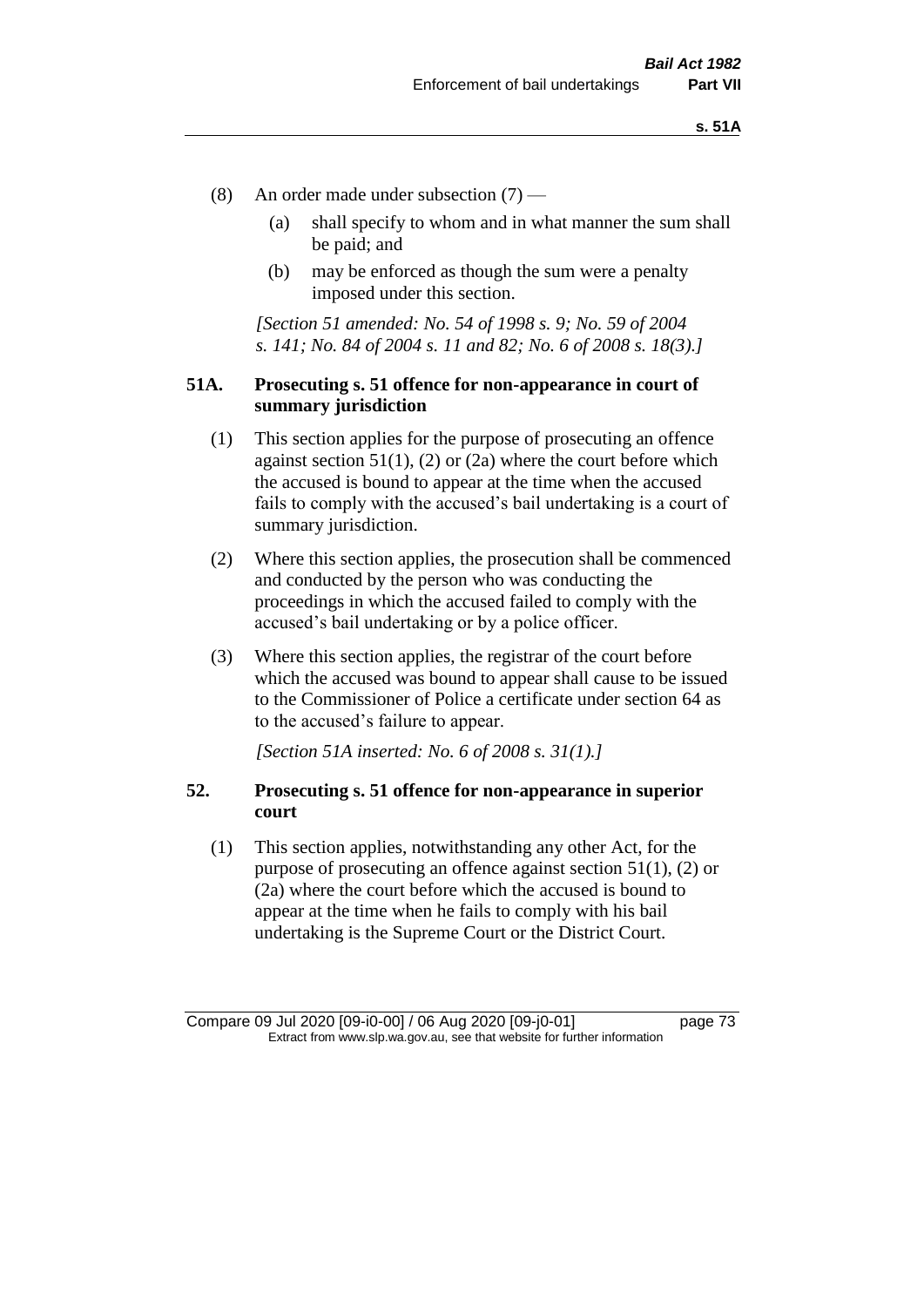- (2) Where this section applies, the accused shall be dealt with summarily for the offence and shall be so dealt with —
	- (a) by a judge of the Supreme Court in any case where the accused was bound to appear before the General Division of the Supreme Court;
	- (ab) by a judge of appeal in any case where the accused was bound to appear before the Court of Appeal;
	- (b) by a judge of the District Court in any case where the accused was bound to appear before that Court.
- (3) A prosecution for an offence which is to be dealt with under this section shall be commenced by the authorised officer (as defined in section 80 of the *Criminal Procedure Act 2004*) who was conducting the proceedings in which the accused failed to comply with his bail undertaking or by a police officer —
	- (a) where subsection  $(2)(a)$  or (ab) applies, in the Supreme Court; and
	- (b) where subsection (2)(b) applies, in the District Court.
- (3a) Where this section applies, a person authorised under subsection (3b) shall cause to be issued to the Commissioner of Police a certificate under section 64 as to the accused's failure to appear.
- (3b) The Chief Justice, in respect of cases where the court before which the accused was bound to appear is the Supreme Court, and the Chief Judge, in respect of cases where the court before which the accused was bound to appear is the District Court, may authorise a person or persons, by name or office, to perform the function referred to in subsection (3a).
- (3c) A prosecution that has been commenced under subsection (3) by a police officer shall be conducted by the Director of Public Prosecutions.
- (4) Subject to section 51(3) and (5), a prosecution for an offence which is to be dealt with under this section is to be commenced

**s. 52**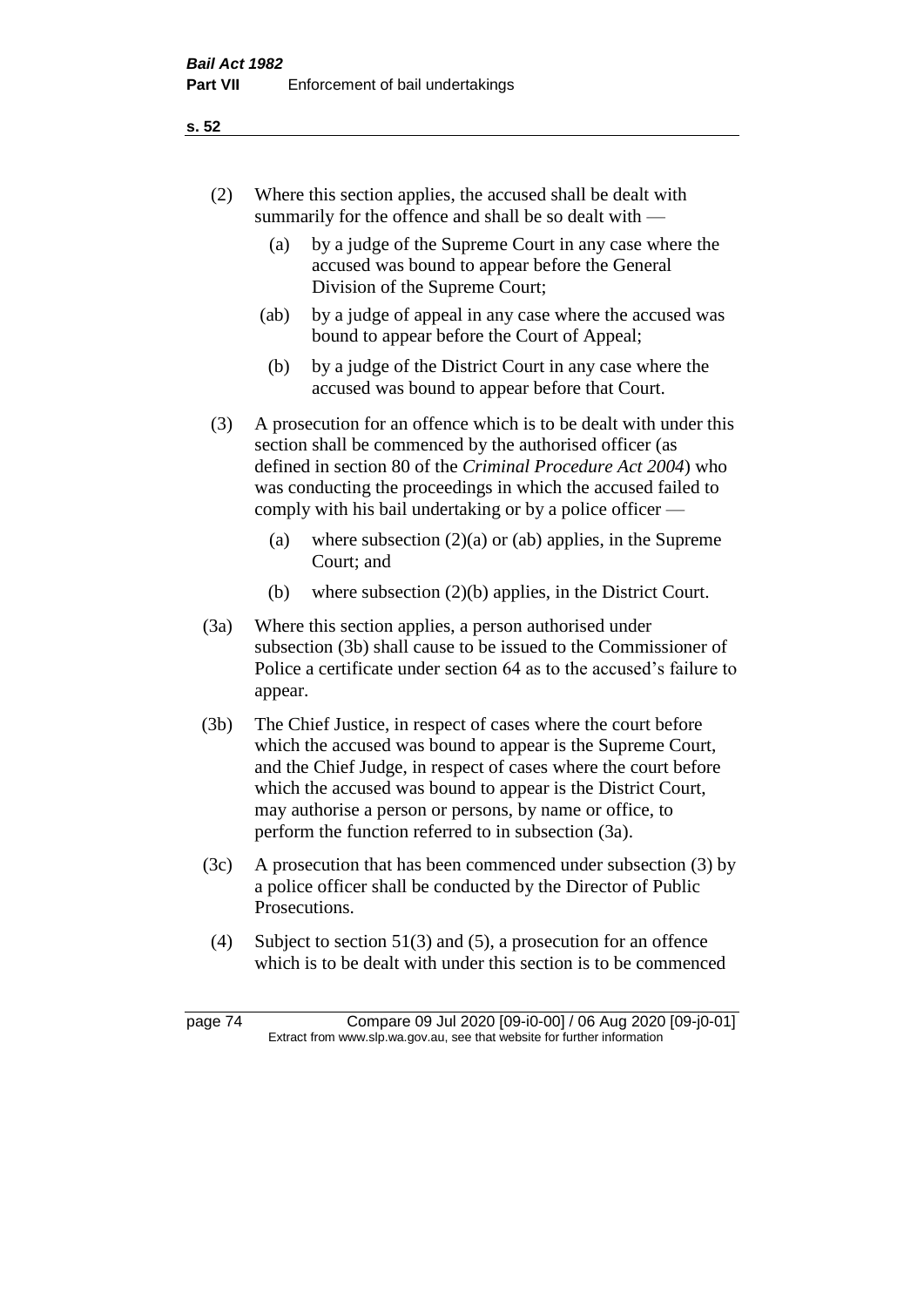and conducted under the *Criminal Procedure Act 2004* as if it were a prosecution of a simple offence in a court of summary jurisdiction, but —

- (a) no fees shall be charged by the Supreme Court or District Court for or in respect of any act or proceeding that relates to the prosecution; and
- (b) the Supreme Court or District Court cannot order a party to the prosecution to pay another party's costs of or relating to the prosecution, except under section 166(2) of the *Criminal Procedure Act 2004*.
- (5) If under section 51(6) or (7) the Supreme Court or the District Court imposes a pecuniary penalty the court may make an order under section 59 of the *Sentencing Act 1995* in respect of the amount payable.

*[Section 52 amended: No. 92 of 1994 s. 6; No. 78 of 1995 s. 8; No. 54 of 1998 s. 10; No. 45 of 2004 s. 28(2) and (4); No. 59 of 2004 s. 141; No. 84 of 2004 s. 11 and 82; No. 2 of 2008 s. 56(5); No. 6 of 2008 s. 32(1) and (2).]* 

#### **53. Appeal against decision made under s. 52**

- (1) A person who is dissatisfied with a decision (as defined in section 6 of the *Criminal Appeals Act 2004*) made under section 52 may, with the leave of the Court of Appeal, appeal against it.
- (2) For the purposes of subsection (1), Part 2 of the *Criminal Appeals Act 2004*, with any necessary changes, applies as if —
	- (a) the decision referred to in subsection (1) were a decision of a court of summary jurisdiction; and
	- (b) a reference in that Part to a court of summary jurisdiction were a reference to the court that made the decision referred to in subsection (1); and
	- (c) a reference in that Part to commencing an appeal were a reference to applying for leave to appeal.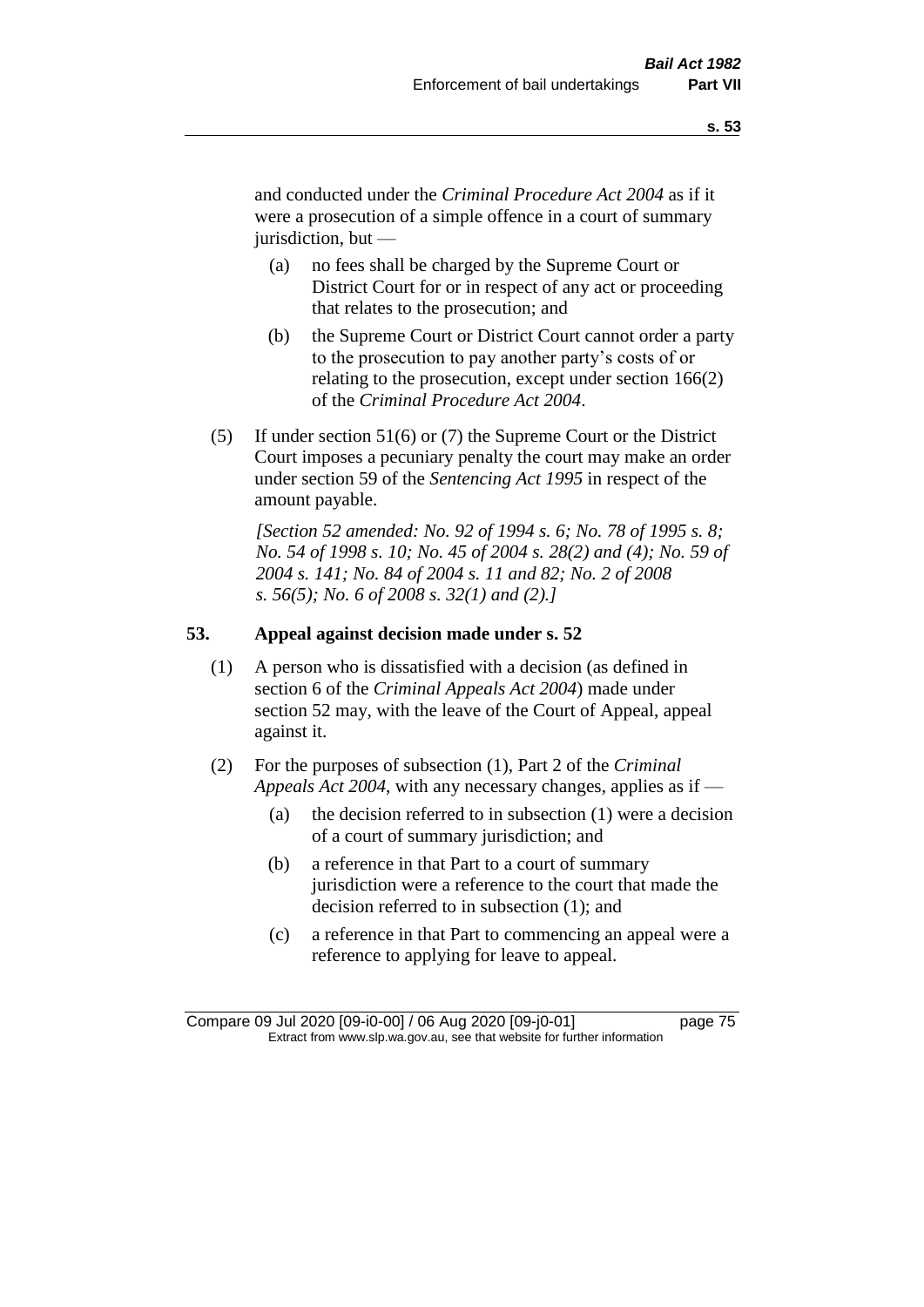#### **s. 54**

(3) Despite section 13(1) of the *Criminal Appeals Act 2004*, the appeal is to be dealt with by the Court of Appeal.

*[Section 53 inserted: No. 45 of 2004 s. 28(3); amended: No. 84 of 2004 s. 11 and 82.]*

# **54. Bailed accused may be taken before judicial officer to show cause against variation or revocation of bail**

 $(1a)$  In this section —

*relevant officer* means —

- (a) if the court before which the accused is required to appear is the District Court, the Supreme Court or the Court of Appeal — the prosecutor; or
- (b) in any other case the prosecutor or a police officer.
- (1) Where an accused has been released on bail the relevant officer may cause the accused to appear before an appropriate judicial officer to show cause why the accused's bail should not be varied or revoked if the relevant officer —
	- (a) has reasonable grounds to believe, or is notified in writing by a surety for the accused that the surety has reasonable grounds to believe, that the accused —
		- (i) is not likely to comply with any requirement of his bail undertaking mentioned in section  $28(2)(a)$  or (b); or
		- (ii) is, or has been, or is likely to be in breach of any condition of his bail undertaking mentioned in section  $28(2)(c)$ ; or
		- (iii) is, or has been, in breach of a home detention condition mentioned in section 28(2)(d);
	- (b) has reasonable grounds to believe that
		- (i) any surety for the accused's appearance is no longer suitable under section 39 to be a surety, or is dead; or

page 76 Compare 09 Jul 2020 [09-i0-00] / 06 Aug 2020 [09-j0-01] Extract from www.slp.wa.gov.au, see that website for further information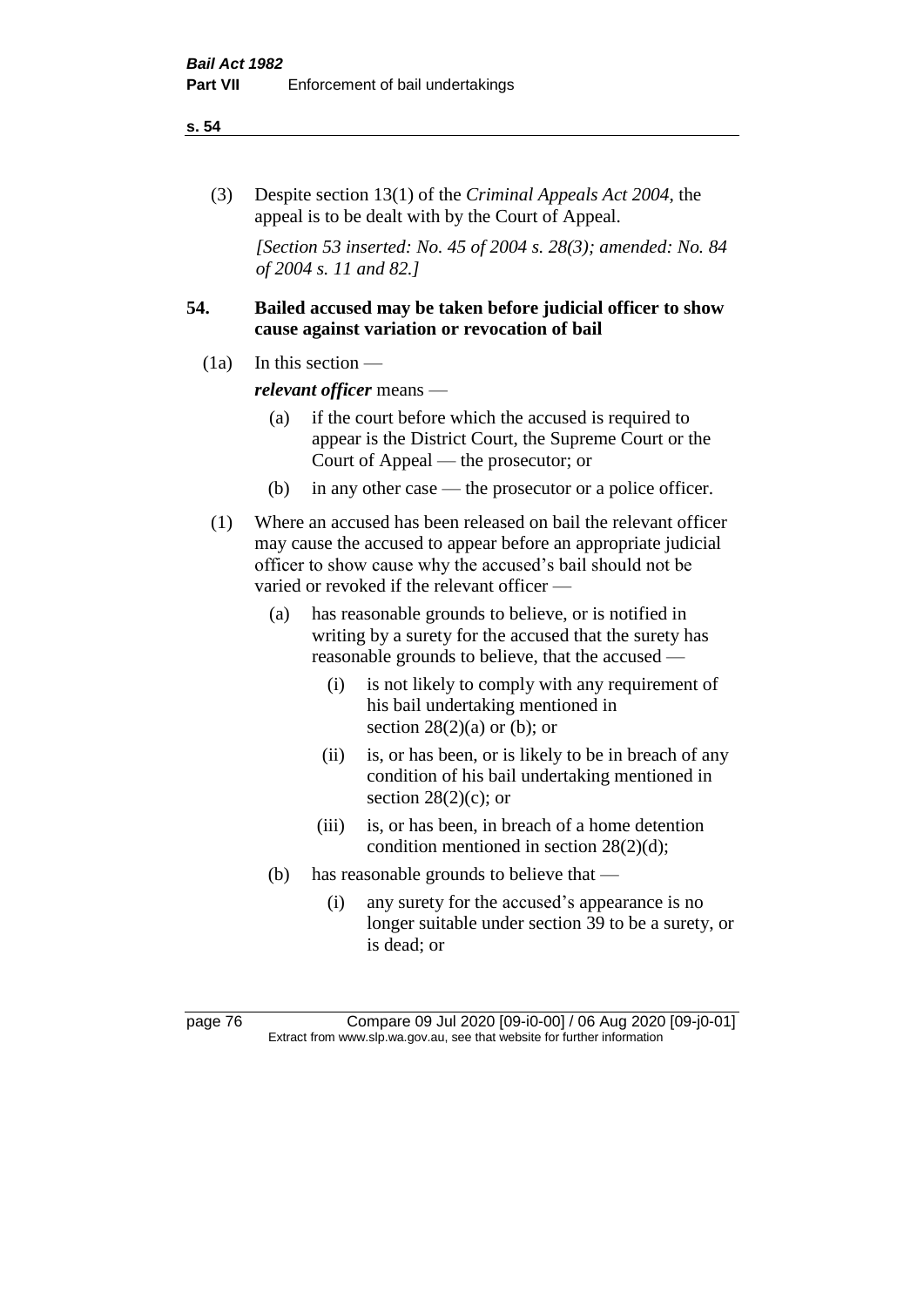- (ii) for any reason any security required under Part D of Schedule 1 is no longer sufficient; or
- (iii) in a case where the accused has been granted bail for the purposes of an appeal, the accused has discontinued the appeal or has not prosecuted it with all due diligence; or
- (iv) new facts have been discovered, new circumstances have arisen or the circumstances have changed since bail was granted (including that the accused is, or has become, a person linked to terrorism).
- (2) For the purposes of causing an accused to appear before an appropriate judicial officer as provided in subsection  $(1)$  —
	- (a) a police officer may arrest the accused without warrant and bring the accused before an appropriate judicial officer; or
	- (b) the relevant officer may apply to an appropriate judicial officer for a summons or warrant on any ground specified in subsection (1).
- (2a) A police officer shall not exercise the power conferred by subsection (2)(a) unless the police officer is the relevant officer or is requested in writing to do so by the relevant officer.
- (3) An application under subsection (2)(b) must be made, and proceedings on it are to be conducted —
	- (a) in a court of summary jurisdiction in accordance with regulations made under the *Criminal Procedure Act 2004*;
	- (b) in the Supreme Court or the District Court  $-\text{in}$ accordance with rules of court made under the *Criminal Procedure Act 2004*.
- (4) An accused arrested under this section shall be taken as soon as is practicable before an appropriate judicial officer unless he is arrested less than 24 hours before the time at which he is due to

Compare 09 Jul 2020 [09-i0-00] / 06 Aug 2020 [09-j0-01] page 77 Extract from www.slp.wa.gov.au, see that website for further information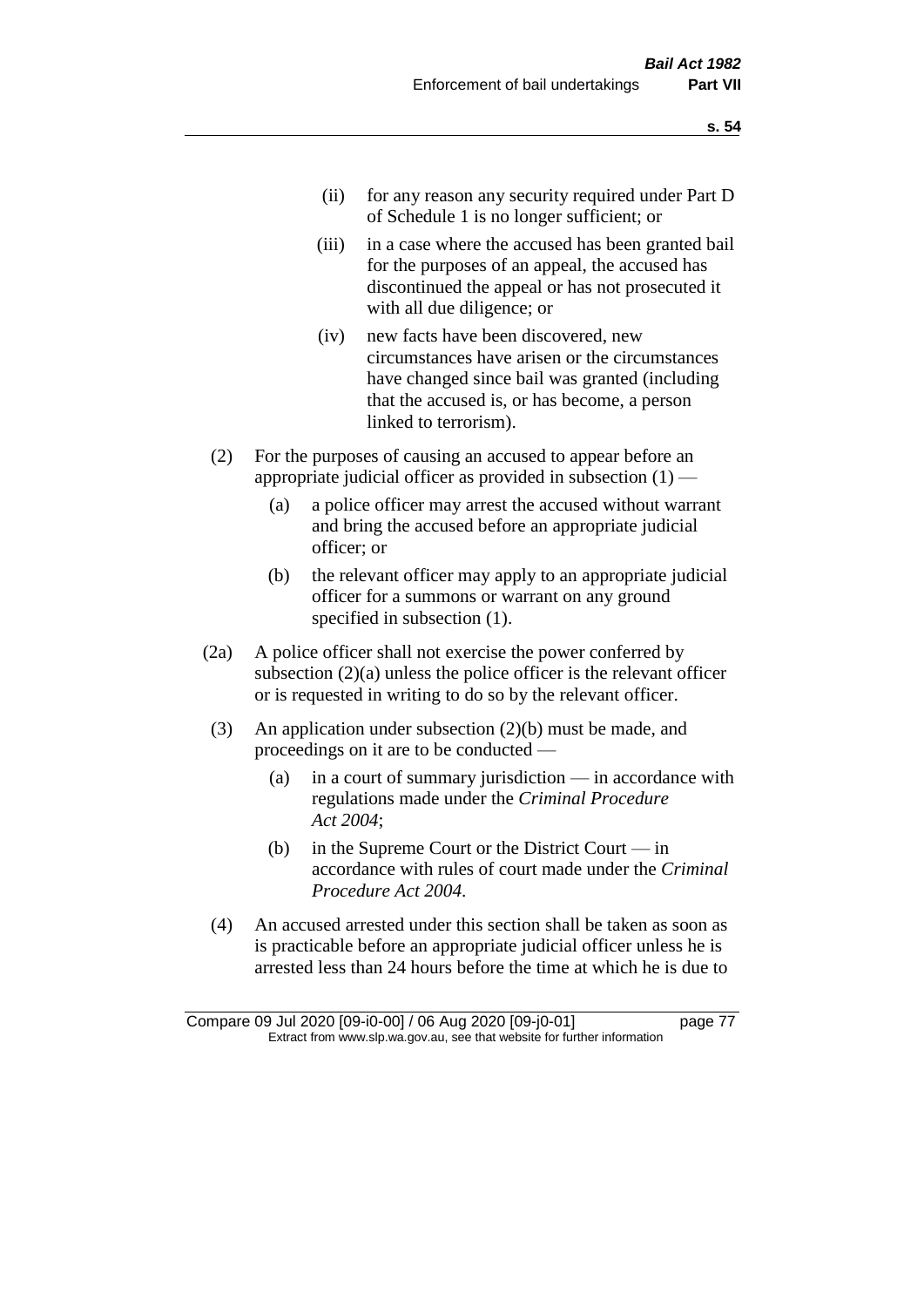**s. 54A**

appear in accordance with his bail undertaking, in which case he shall be held in custody and brought before an appropriate judicial officer at that time.

- $(5)$  If
	- (a) the court before which the accused is required to appear is the District Court, the Supreme Court or the Court of Appeal; and
	- (b) a police officer is satisfied that because of the urgency of the case it is not practicable for the prosecutor to exercise the power conferred by subsection (1),

the police officer may exercise that power.

(6) If a police officer, acting under subsection (5), exercises the power conferred by subsection (1), the police officer is to be regarded as the relevant officer for the purposes of this section.

*[Section 54 amended: No. 33 of 1989 s. 18; No. 61 of 1990 s. 12; No. 45 of 1993 s. 12; No. 59 of 2004 s. 141; No. 84 of 2004 s. 9, 11 and 82; No. 6 of 2008 s. 33(1)-(4); No. 15 of 2019 s. 10.]* 

# **54A. Accused on committal may be taken for purposes of s. 54 before judicial officer by which committed**

- (1) This section applies to an accused
	- (a) who has been released on bail following the accused's committal to the District Court or the Supreme Court to be tried (otherwise than for murder) or sentenced or otherwise dealt with; and
	- (b) who has not made an appearance in that court on the committal; and
	- (c) who, in the opinion of the relevant officer under section 54, should be made to show cause in terms of subsection (1) of that section.
- (2) The relevant officer may, under section 54, cause an accused to whom this section applies to appear before a judicial officer

page 78 Compare 09 Jul 2020 [09-i0-00] / 06 Aug 2020 [09-j0-01] Extract from www.slp.wa.gov.au, see that website for further information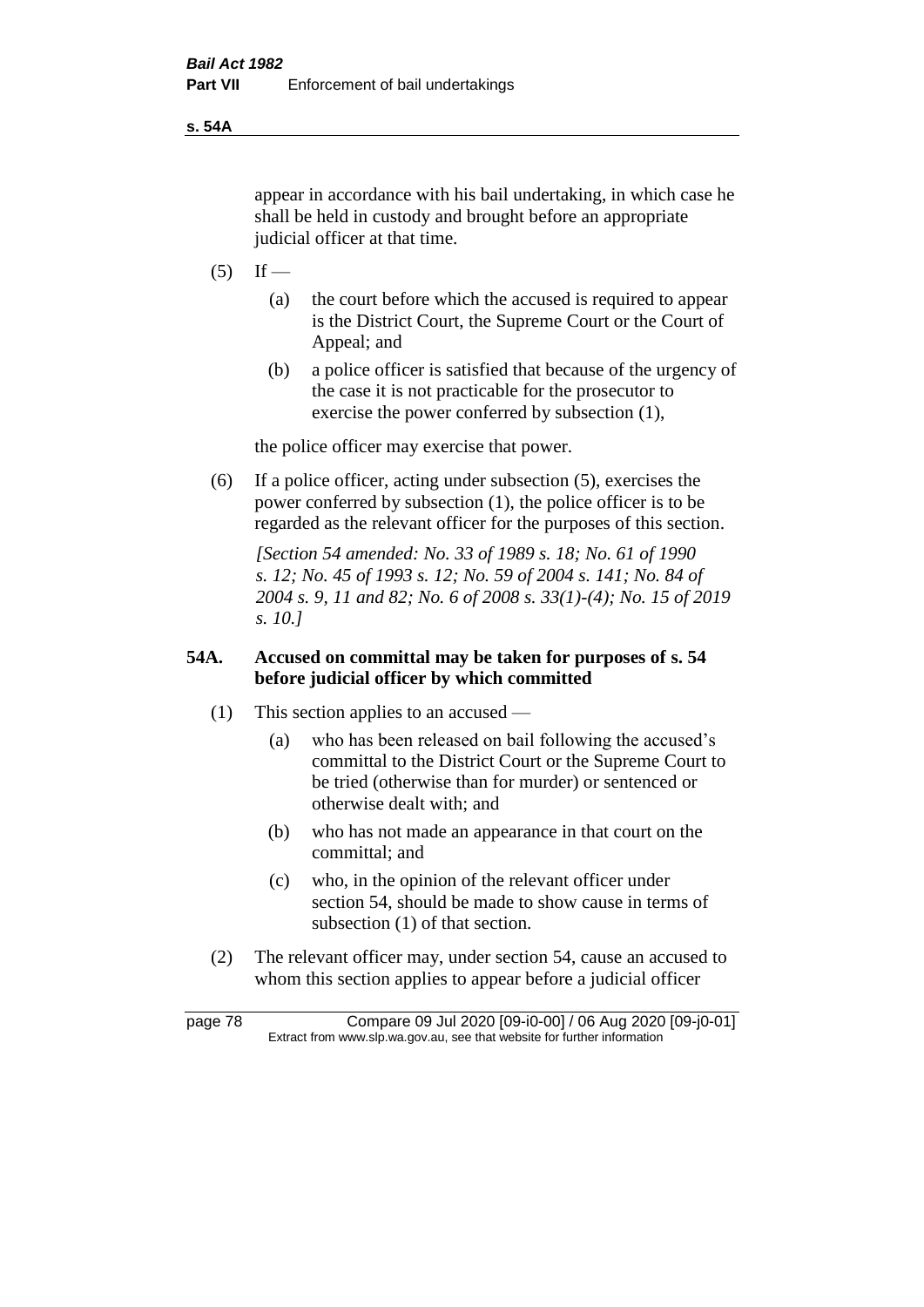who is empowered to exercise jurisdiction in the court in which the committal order was made, instead of before an appropriate judicial officer.

- (3) A judicial officer before whom an accused so appears is to be regarded as an appropriate judicial officer for the purposes of section 54(2).
- (4) A judicial officer before whom an accused so appears is not obliged to exercise any power conferred by section 55 but may refuse to do so and direct the relevant officer to cause the accused to appear before an appropriate judicial officer.
- (5) A relevant officer shall comply with a direction given to that officer under subsection (4).

*[Section 54A inserted: No. 6 of 2008 s. 34; amended: No. 29 of 2008 s. 24(6).]*

# **55. Accused before court under s. 54, judicial officer may revoke bail of etc.**

- (1) If the judicial officer before whom an accused appears under section 54 is satisfied that —
	- (a) the accused is not likely to comply with any requirement of his bail undertaking mentioned in section 28(2)(a) or  $(b)$ ; or
	- (b) he is, or has been, or is likely to be, in breach of any condition of his bail undertaking mentioned in section  $28(2)(c)$ ; or
	- (ba) he is, or has been, in breach of a home detention condition mentioned in section 28(2)(d); or
		- (c) any of the grounds set out in section  $54(1)(b)$  has been established,

he may —

(d) revoke the bail and remand the accused in custody to appear at the time and place specified, or deemed by section 31(3) to be specified, in his bail undertaking; or

Compare 09 Jul 2020 [09-i0-00] / 06 Aug 2020 [09-j0-01] page 79 Extract from www.slp.wa.gov.au, see that website for further information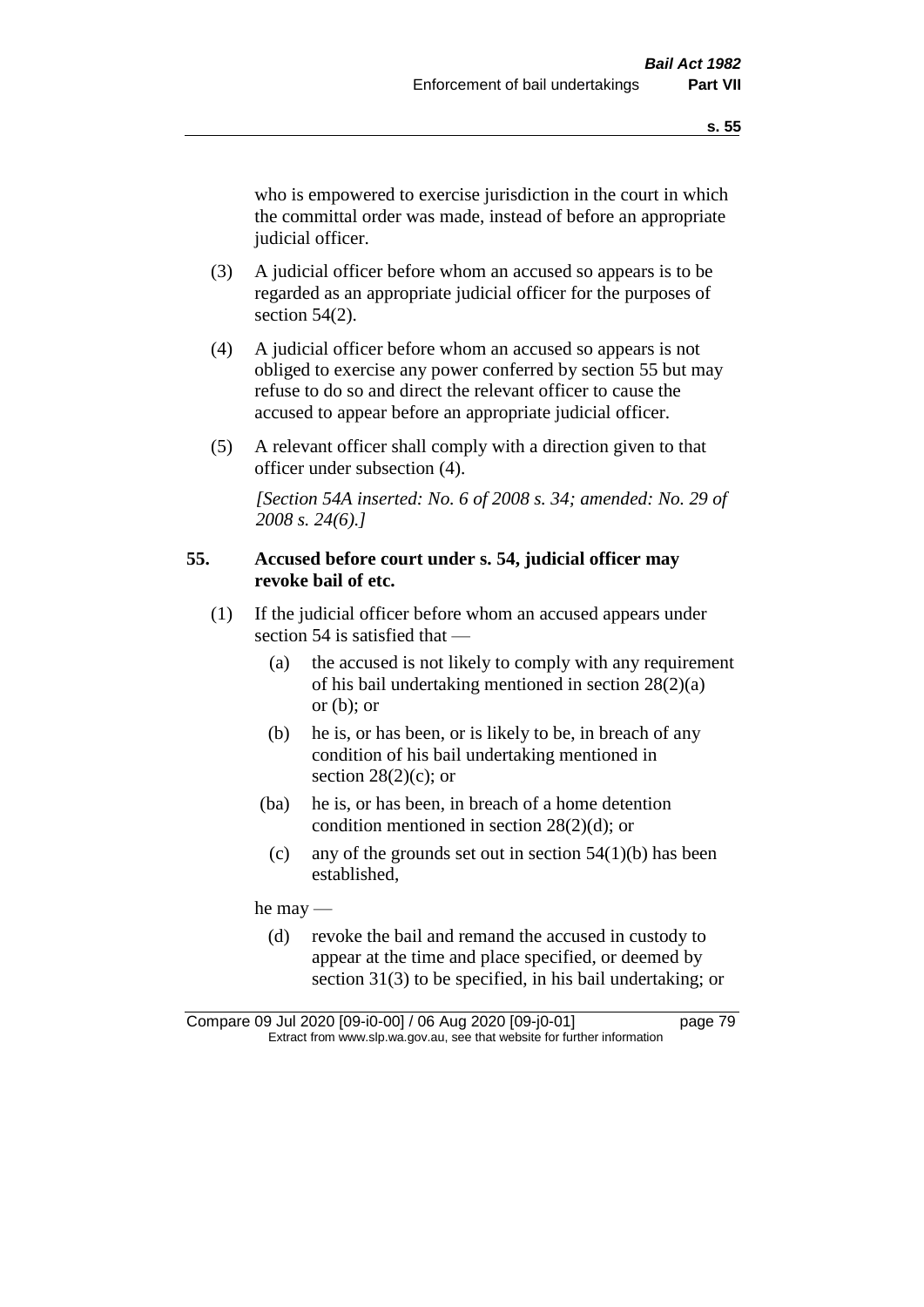**s. 57**

- (e) revoke the bail and grant fresh bail to the accused in accordance with this Act, other than clause 2 of Part B of Schedule 1.
- (2) If the judicial officer before whom the accused so appears is not satisfied as to any of the matters mentioned in subsection (1)(a), (b), or (c) he shall release the accused on his existing bail undertaking and, with the consent in writing of the surety, on any existing surety undertaking.

*[Section 55 amended: No. 61 of 1990 s. 13; No. 45 of 1993 s. 12; No. 84 of 2004 s. 82.]* 

*[56. Deleted: No. 6 of 2008 s. 35.]*

# **57. Offence under s. 51, court to order forfeiture of money under bail undertaking**

- (1) Where an accused is convicted of an offence against section  $51(1)$ ,  $(2)$  or  $(2a)$ , the court by which he is convicted shall, whether or not an application is made therefor by the prosecutor, order that the full amount agreed to be forfeited, in the accused's bail undertaking, be forfeited to the State.
- (2) Notwithstanding subsection (1), the court may decline to make an order thereunder or may order forfeiture in part only where the accused shows to the satisfaction of the judicial officer —
	- (a) that, by reason of a change of circumstances since the bail undertaking was entered into, an order for forfeiture, or for forfeiture in full (as the case may be), would cause excessive hardship to the accused or his dependants; and
	- (b) that such hardship would not be relieved by the exercise of one of the powers conferred by section 59.
- (3) Without prejudice to the recovery of such an amount as a civil debt due to the State, any amount to be paid under an order made under this section is to be paid, and its payment may be enforced under Part 5 of the *Fines, Penalties and Infringement*

page 80 Compare 09 Jul 2020 [09-i0-00] / 06 Aug 2020 [09-j0-01] Extract from www.slp.wa.gov.au, see that website for further information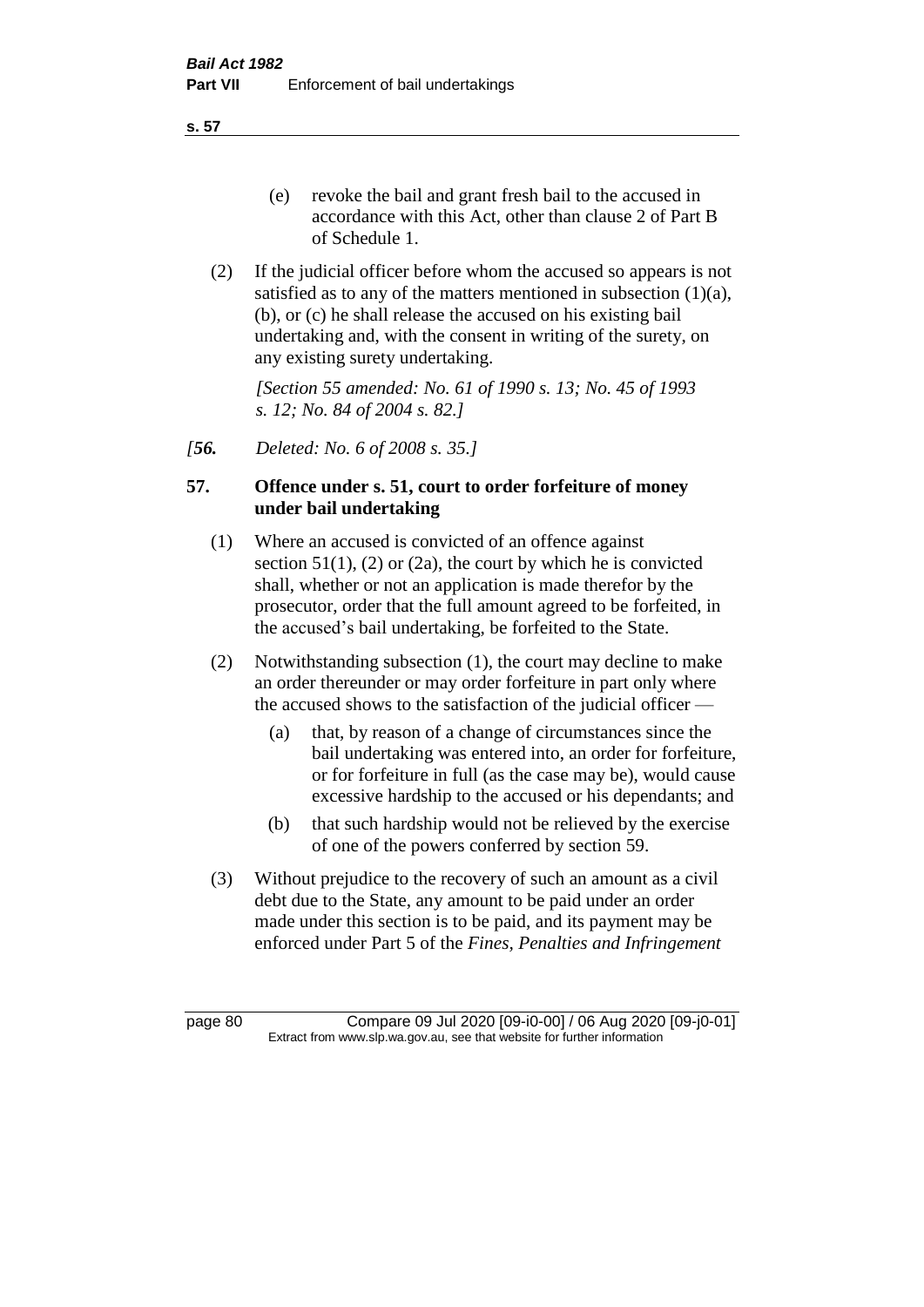*Notices Enforcement Act 1994*, unless an order has been made under subsection (4).

(4) If under this section the Supreme Court or the District Court makes an order requiring the payment of money, the court may make an order under section 59 of the *Sentencing Act 1995* in respect of the amount payable and for that purpose that section, with any necessary changes, applies as if the amount were a fine imposed on the accused.

*[Section 57 amended: No. 74 of 1984 s. 19; No. 92 of 1994 s. 7; No. 78 of 1995 s. 8; No. 54 of 1998 s. 11; No. 65 of 2003 s. 121(3); No. 84 of 2004 s. 82.]* 

# **58. Automatic forfeiture of money on expiration of one year after absconding**

- (1) If after the expiration of one year from the day on which the accused is required to appear in court in accordance with the requirement of his bail undertaking mentioned in section  $28(2)(a)$  he has not —
	- (a) been arrested under section 59B; or
	- (b) appeared in court in accordance with the requirement of his bail undertaking mentioned in section 28(2)(b); or
	- (c) otherwise surrendered himself or been taken into custody to be dealt with on the charge or charges for which the bail undertaking was entered into,

the full amount specified in the bail undertaking shall, on the expiration of the said period, be forfeited to the State by virtue of this section without any order of the court or other formality.

(2) Upon the occurrence of a forfeiture under subsection (1) any security given by the accused may be resorted to by the State as if an order of forfeiture had been made under section 57(1).

*[Section 58 amended: No. 65 of 2003 s. 121(3); No. 84 of 2004 s. 82; No. 6 of 2008 s. 18(3) and 36(2).]*

Compare 09 Jul 2020 [09-i0-00] / 06 Aug 2020 [09-j0-01] page 81 Extract from www.slp.wa.gov.au, see that website for further information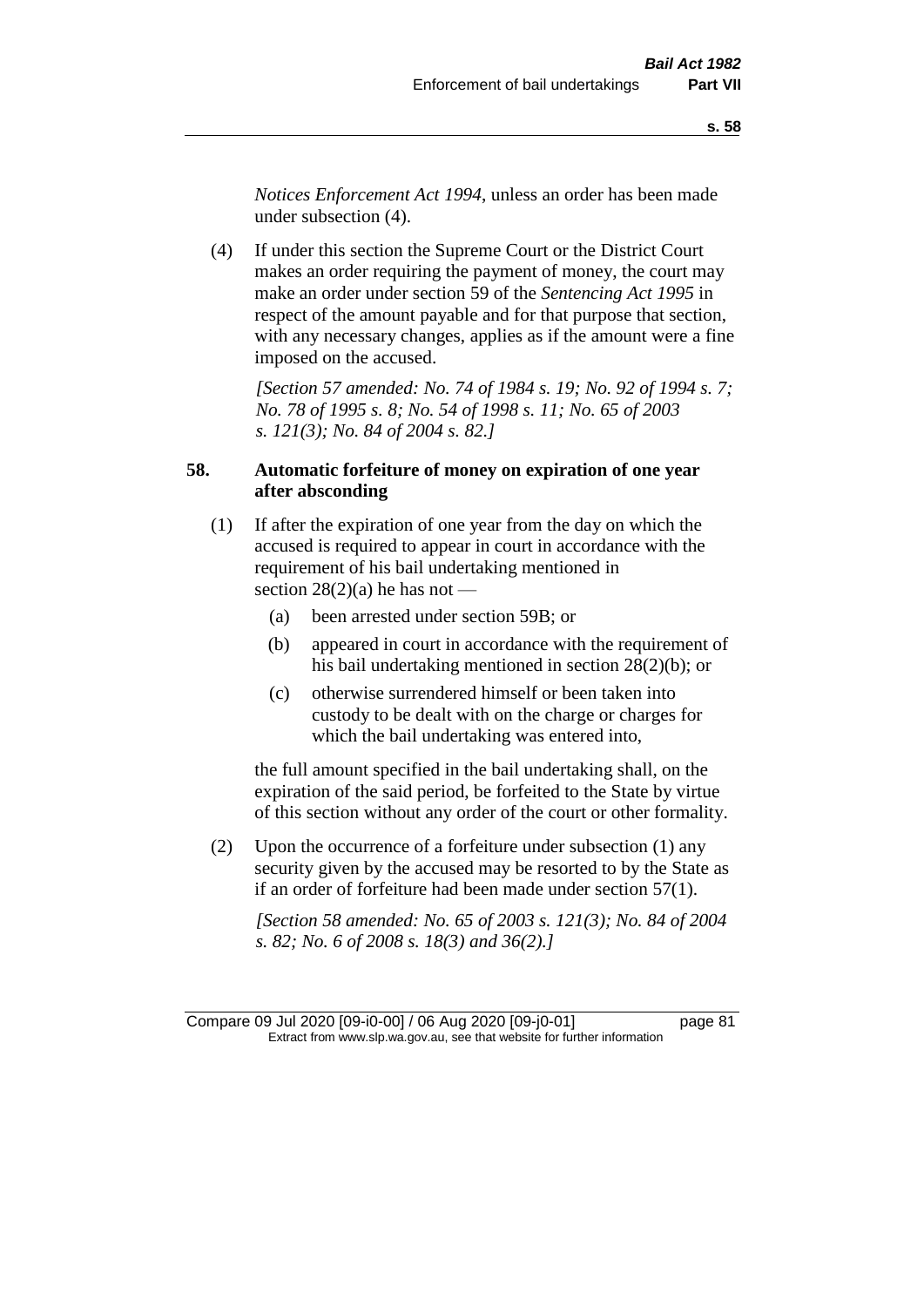**s. 59**

# **Part VIII — Miscellaneous**

# **59. Order for forfeiture, court's additional powers as to**

A court or an appropriate judicial officer who makes an order for forfeiture under section 49 or 57 may, when doing so, or at any time thereafter, further order —

- (a) that payment of any sum be made by specified instalments or be postponed to a specified date; or
- (b) that any security given be applied in or towards payment of the sum forfeited; or
- (c) that the accused or the surety, as the case may be, do all such things and execute all such documents as may be necessary, or as may be specified in the order, for the purpose of vesting any security in the State or enabling the State to realize the same or to resort thereto to recover the sum forfeited,

and the court or an appropriate judicial officer may at any time vary or revoke an order made under paragraph (a), (b), or (c).

*[Section 59 amended: No. 65 of 2003 s. 121(3); No. 84 of 2004 s. 82.]*

# **59A. If bail dispensed with, accused may be taken before judicial officer for reconsideration of matter**

 $(1)$  In this section —

*relevant officer* has the meaning given in section 54(1a).

(2) Where the requirement for bail has been dispensed with for an accused under section 7A, the relevant officer may cause the accused to appear before an appropriate judicial officer for reconsideration of the matter, if the relevant officer has reasonable grounds to believe that the accused is not likely to appear at the time and place specified in a notice under section 13A(3).

page 82 Compare 09 Jul 2020 [09-i0-00] / 06 Aug 2020 [09-j0-01] Extract from www.slp.wa.gov.au, see that website for further information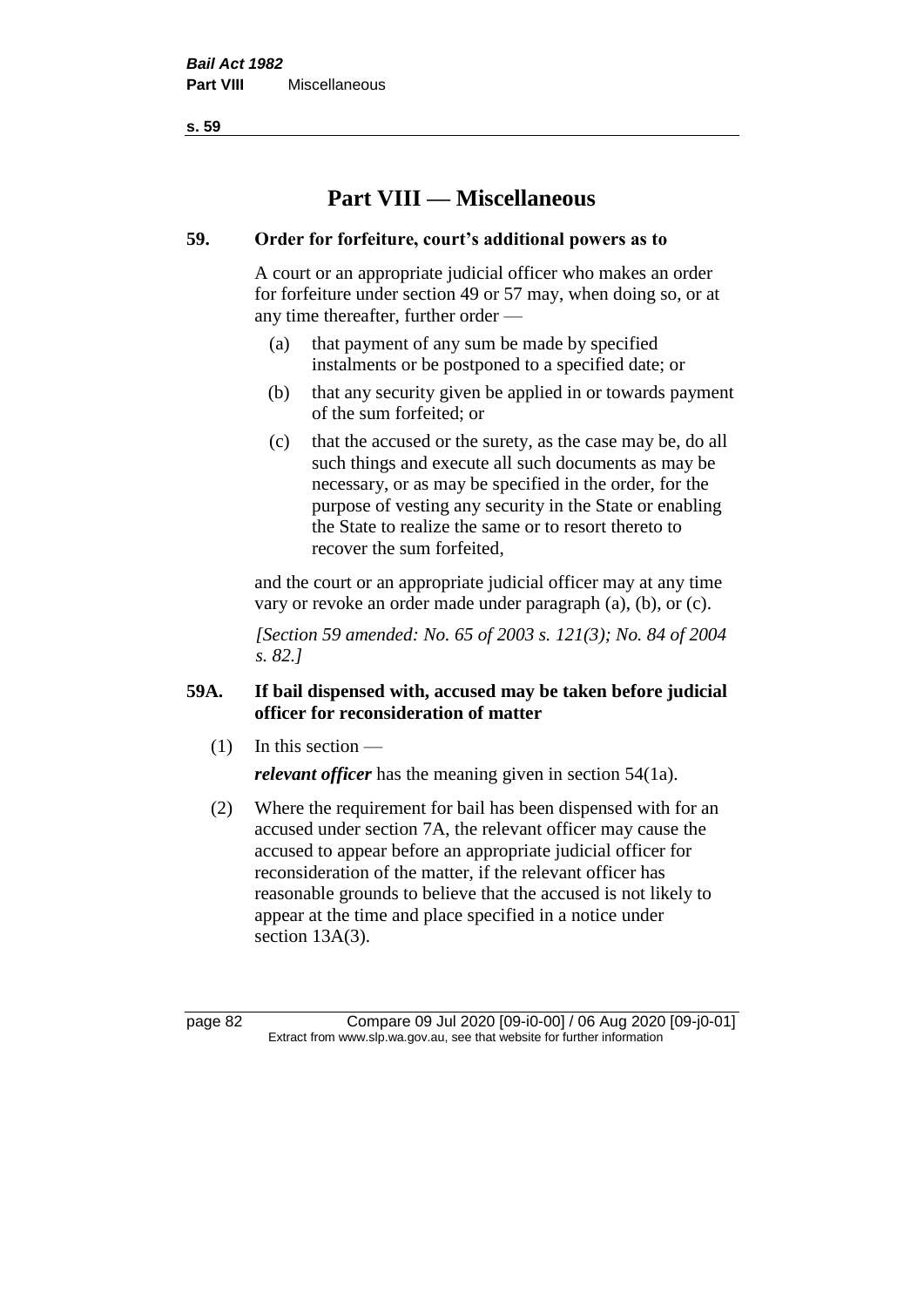- (3) Section 54(2), (2a), (3) and (4) apply, with necessary modifications, for the purposes of subsection (2).
- (4) The judicial officer before whom an accused appears under subsection (2) shall reconsider the accused's case and may, notwithstanding section 13 —
	- (a) again dispense with the requirement for bail; or
	- (b) grant bail; or
	- (c) refuse to grant bail,

in accordance with this Act, for the accused's appearance in court.

- $(5)$  If
	- (a) the court before which the accused is required to appear is the District Court, the Supreme Court or the Court of Appeal; and
	- (b) a police officer is satisfied that because of the urgency of the case it is not practicable for the prosecutor to exercise the power conferred by subsection (2),

the police officer may exercise that power.

(6) If a police officer, acting under subsection (5), exercises the power conferred by subsection (2), the police officer is to be regarded as the relevant officer for the purposes of this section.

*[Section 59A inserted: No. 6 of 2008 s. 36(1).]*

## **59B. Absconding accused, warrant for arrest of**

Where —

(a) at any time after that specified in an accused's bail undertaking for an accused's appearance the accused has failed to comply with the requirements of the accused's bail undertaking mentioned in section  $28(2)(a)$  or (b); or

Compare 09 Jul 2020 [09-i0-00] / 06 Aug 2020 [09-j0-01] page 83 Extract from www.slp.wa.gov.au, see that website for further information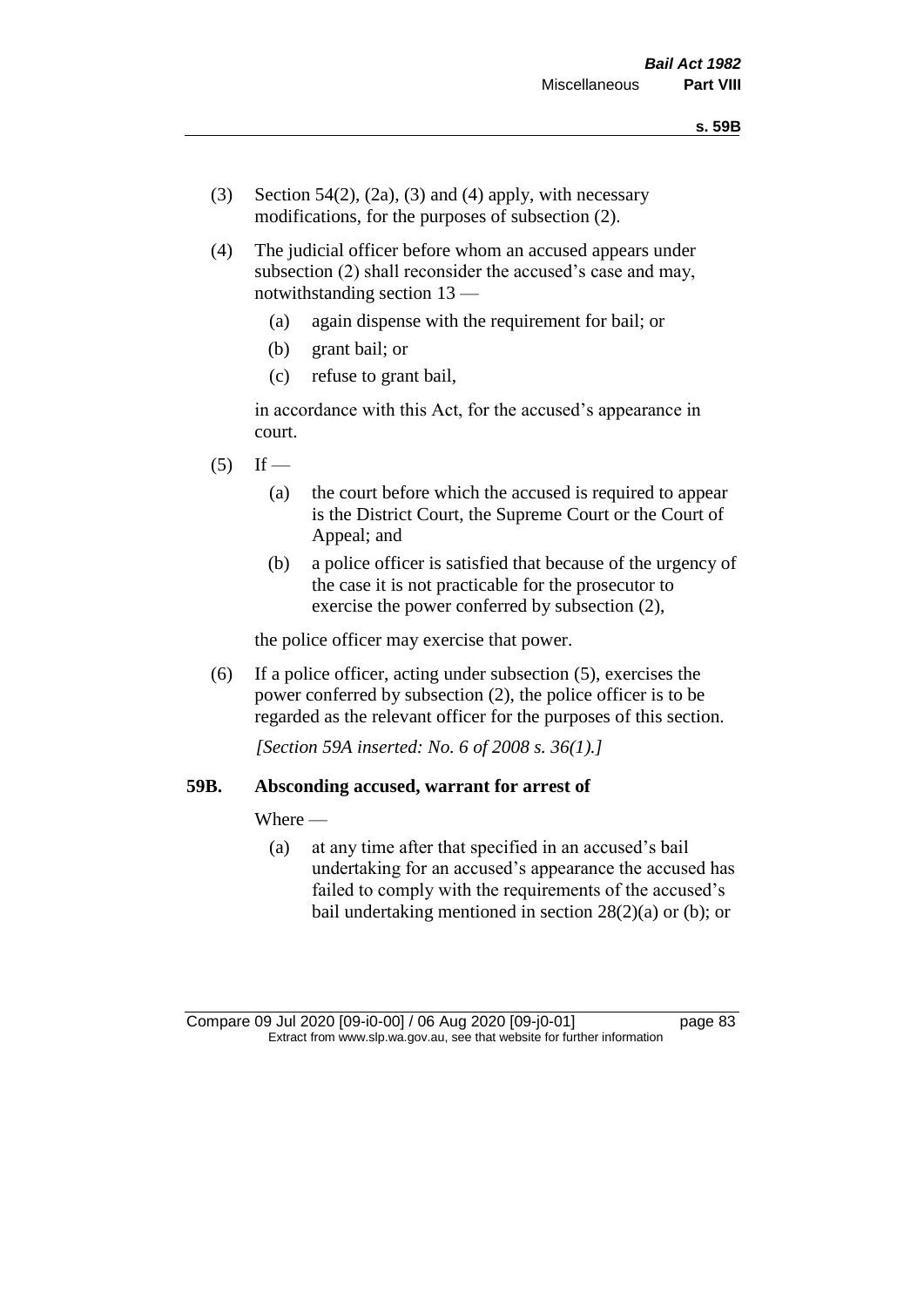(b) an accused has failed to appear at the time and place specified in a notice under section 13A(3),

the court before which the accused was required to appear may issue a warrant to arrest the accused and bring the accused before that court or a court of like jurisdiction.

*[Section 59B inserted: No. 6 of 2008 s. 36(1).]*

# **60. Change of address, accused and surety to notify**

Where the residential address of —

- (a) an accused who has been released on bail or for whom the requirement for bail has been dispensed with; or
- (b) a surety,

changes from that appearing on his bail undertaking, surety undertaking or notice under section 13A(3), as the case may be, he shall forthwith, in writing, notify details of the change to the registrar of the court before which, at the time when the change occurs, the accused is required to appear, and if without reasonable cause he fails to do so he commits an offence.

Penalty: \$1 000.

*[Section 60 amended: No. 50 of 2003 s. 37(5); No. 59 of 2004 s. 141; No. 84 of 2004 s. 82; No. 6 of 2008 s. 37.]*

# **61. Failing to bring arrested person before court or person able to grant bail, offence**

- (1) A person to whom this section applies commits an offence if, having arrested another for an offence, he wilfully and without reasonable excuse fails to take that other person, or cause him to be taken, as soon as is practicable —
	- (a) before an authorised officer or judicial officer empowered by this Act to grant bail for that offence; or
	- (b) before a court.

Penalty: \$1 000 or imprisonment for 12 months or both.

page 84 Compare 09 Jul 2020 [09-i0-00] / 06 Aug 2020 [09-j0-01] Extract from www.slp.wa.gov.au, see that website for further information

**s. 60**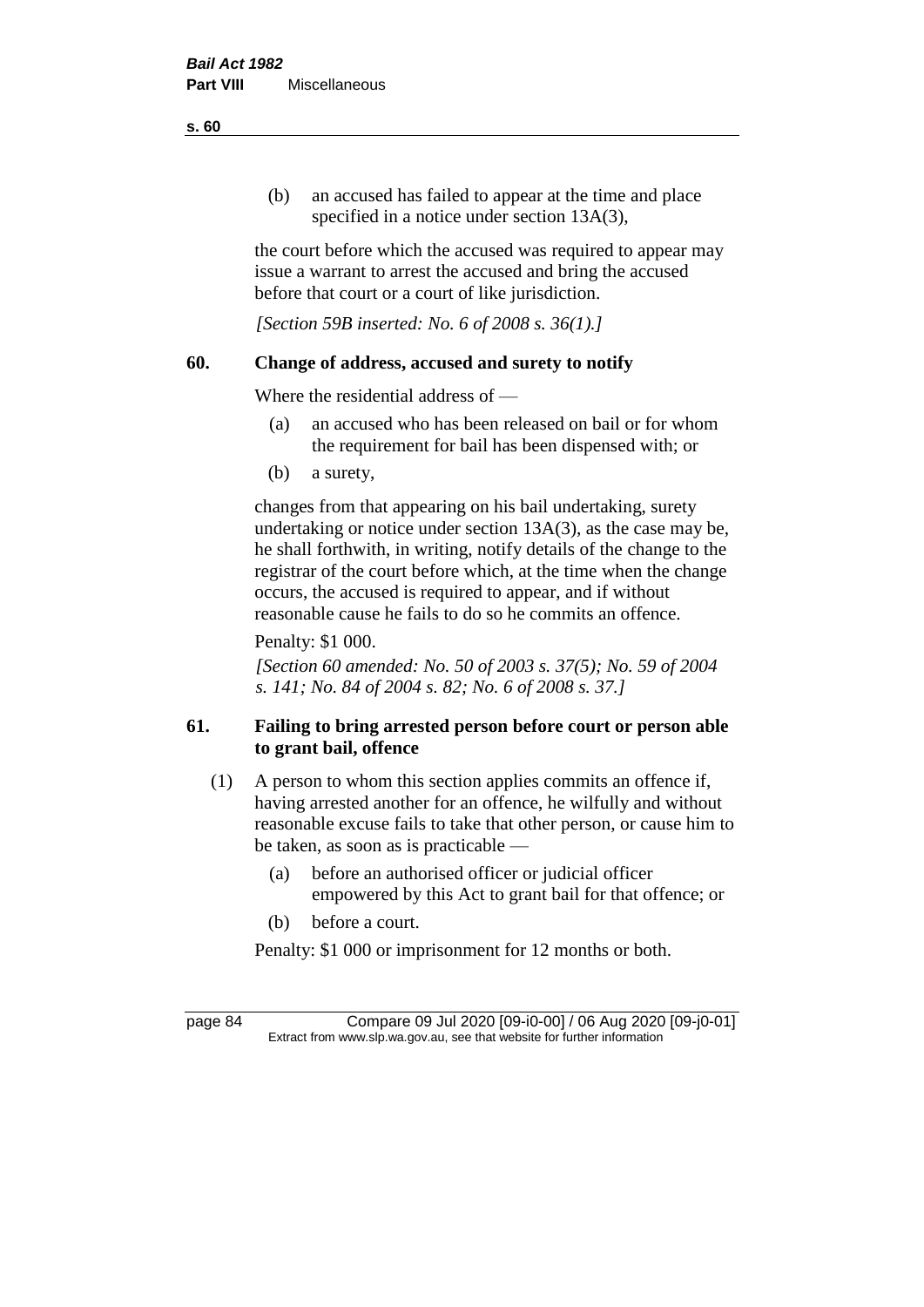- (2) This section applies to a person who
	- (a) is not empowered by this Act to grant bail for the offence; or
	- (b) being so empowered, elects to act under section 6(7).

*[Section 61 amended: No. 15 of 1988 s. 17; No. 59 of 2006 s. 4(4); No. 6 of 2008 s. 38.]* 

## **62. Giving false information for bail purposes, offence**

A person who for the purpose of obtaining —

- (a) a grant of bail for himself or a variation of the terms and conditions thereof; or
- (b) approval of himself as a surety,

makes any statement which he knows is false in a material particular, or recklessly makes any statement which is false in a material particular, commits an offence.

Penalty: \$1 000 or imprisonment for 12 months or both.

#### **63. Protection from personal liability**

A person shall not be liable in civil proceedings on account of anything done, or omitted to be done, by him in good faith in the course of carrying out any provision of this Act, or purporting to be so done or omitted; but the liability (if any) of any other person (including the State or the Commonwealth) as his employer is not affected by this section and shall be determined as if it had not been passed.

*[Section 63 amended: No. 65 of 2003 s. 121(4).]*

## **64. Proving appearance or non-appearance by accused**

Where it is required for the purposes of this Act to prove —

(a) that an accused did not appear before a particular court, at a particular place, on a particular day, at a particular time or during a particular period; or

Compare 09 Jul 2020 [09-i0-00] / 06 Aug 2020 [09-j0-01] page 85 Extract from www.slp.wa.gov.au, see that website for further information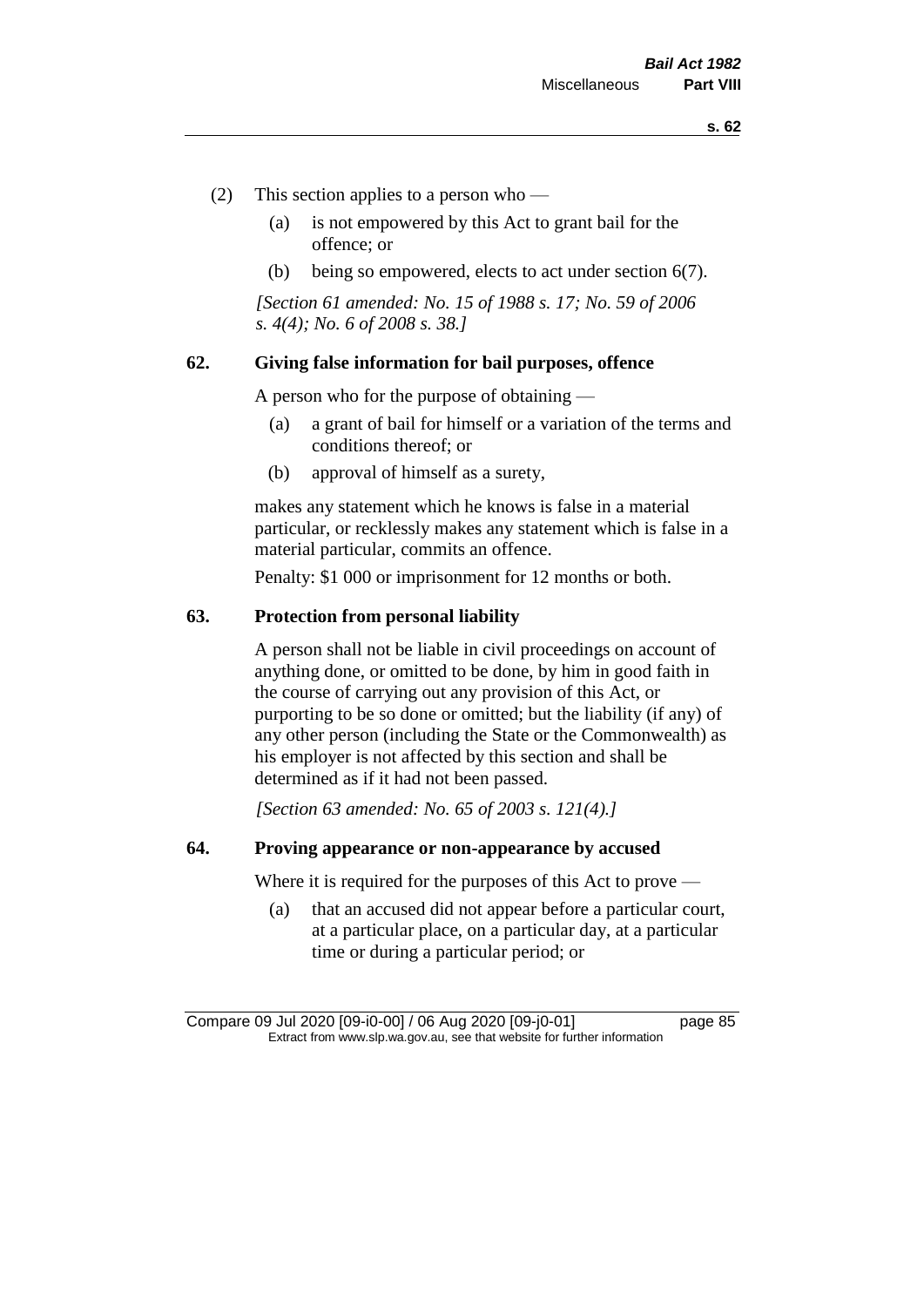(b) the day, time or period when or during which an accused did appear before a particular court at a particular place,

a certificate as to any such matter, purporting to be signed by a judicial officer or registrar of the court before which the accused was required to appear, shall be evidence of the matter so certified.

*[Section 64 amended: No. 59 of 2004 s. 141; No. 84 of 2004 s. 82.]* 

# **65. Bail undertakings by child, effect of**

A bail undertaking entered into by a person who is under the age of 18 years shall bind him as if he were of full age.

# **66. Other powers or duties to grant bail abolished**

- (1) Any power or duty that, at the commencement of this Act, exists apart from statute to grant bail to an accused awaiting an appearance in court for an offence, is abolished.
- (2) Subsection (1) has effect notwithstanding anything in section 16 of the *Supreme Court Act 1935*.
- (3) In subsection (1) *statute* means an Act of the Parliament of Western Australia, other than the *Supreme Court Act 1935*.

*[Section 66 amended: No. 84 of 2004 s. 82.]*

# **66A. Delegation by registrar of court**

- (1) The registrar of a court may, either generally or as otherwise provided by the instrument of delegation, by instrument signed by him, delegate to an officer of that court any function conferred on him by or under this Act other than —
	- (a) this power of delegation; or
	- (aa) a function conferred by section  $11(3)$  or  $36(1)(a)$ ; or
	- (b) any function that a judicial officer has required him to perform personally.

#### **s. 65**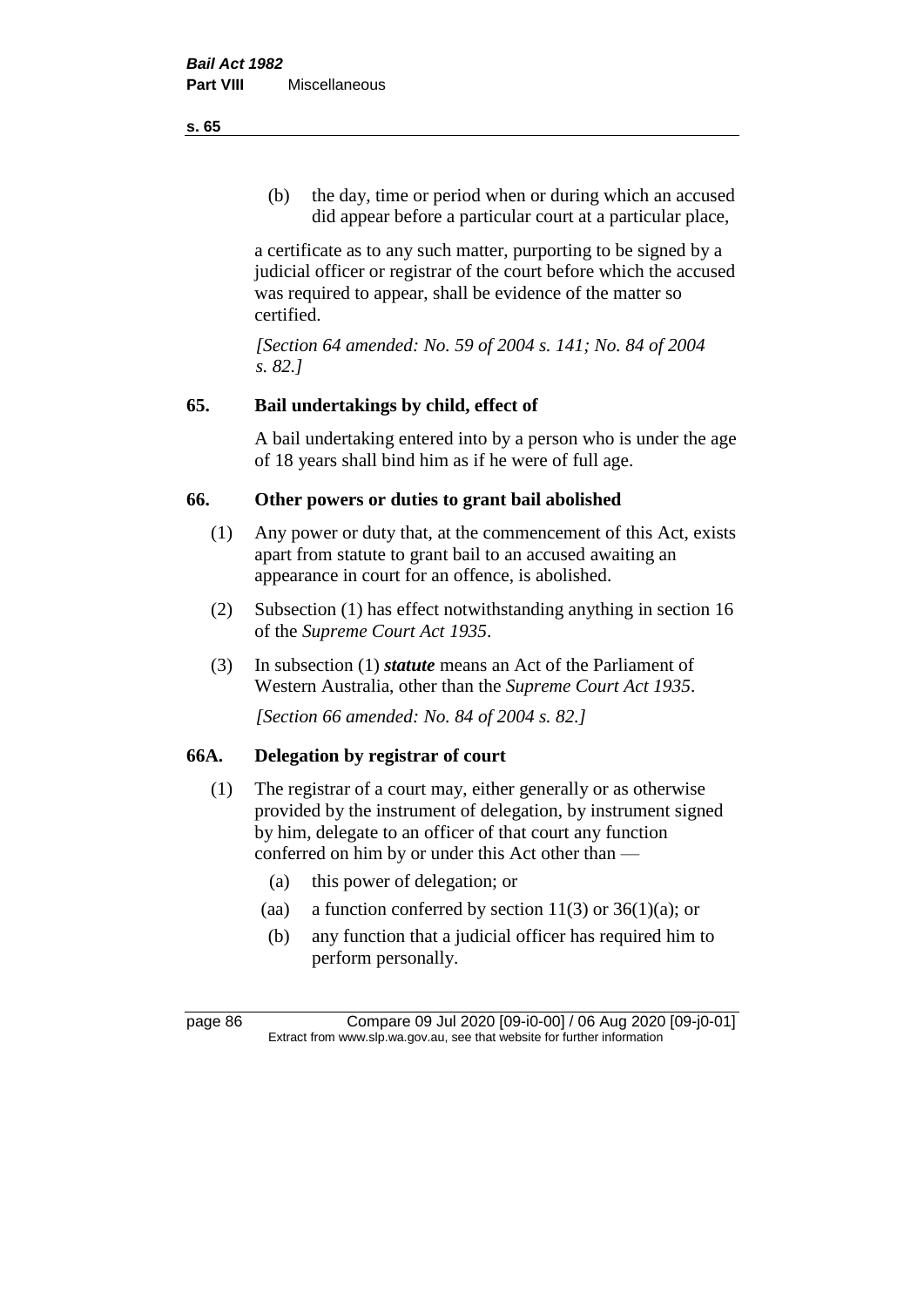(2) The superintendent of a detention centre under the *Young Offenders Act 1994* may, either generally or as otherwise provided by the instrument of delegation, by instrument signed by him, delegate to an officer of the Public Sector agency principally assisting the Minister administering that Act in its administration any function conferred on him by or under this Act, other than this power of delegation.

*[Section 66A inserted: No. 15 of 1988 s. 18; amended: No. 49 of 1988 s. 89; No. 31 of 1993 s. 8; No. 59 of 2004 s. 141; No. 65 of 2006 s. 52; No. 6 of 2008 s. 39.]* 

## **66B. Video link or audio link, use of in bail proceedings**

 $(1)$  In this section —

*audio link* means facilities (including telephone) that enable, at the same time, a judicial officer or authorised officer at one place to hear the accused at another place and vice versa;

*bail proceedings* means any proceedings under this Act including —

- (a) proceedings on a case for bail;
- (b) proceedings relating to the variation or revocation of bail;
- (c) proceedings on an application under section 48 or 49;
- (d) proceedings on an appeal under section 15A or 53;

*video link* means facilities (including closed circuit television) that enable, at the same time, a judicial officer or authorised officer at one place to see and hear the accused at another place and vice versa.

- (2) Bail proceedings may be conducted by means of a video link or an audio link.
- (3) Without limiting subsection (2), if a provision of this Act requires or authorises an accused to be brought before, or appear before, a court, judicial officer or authorised officer, the accused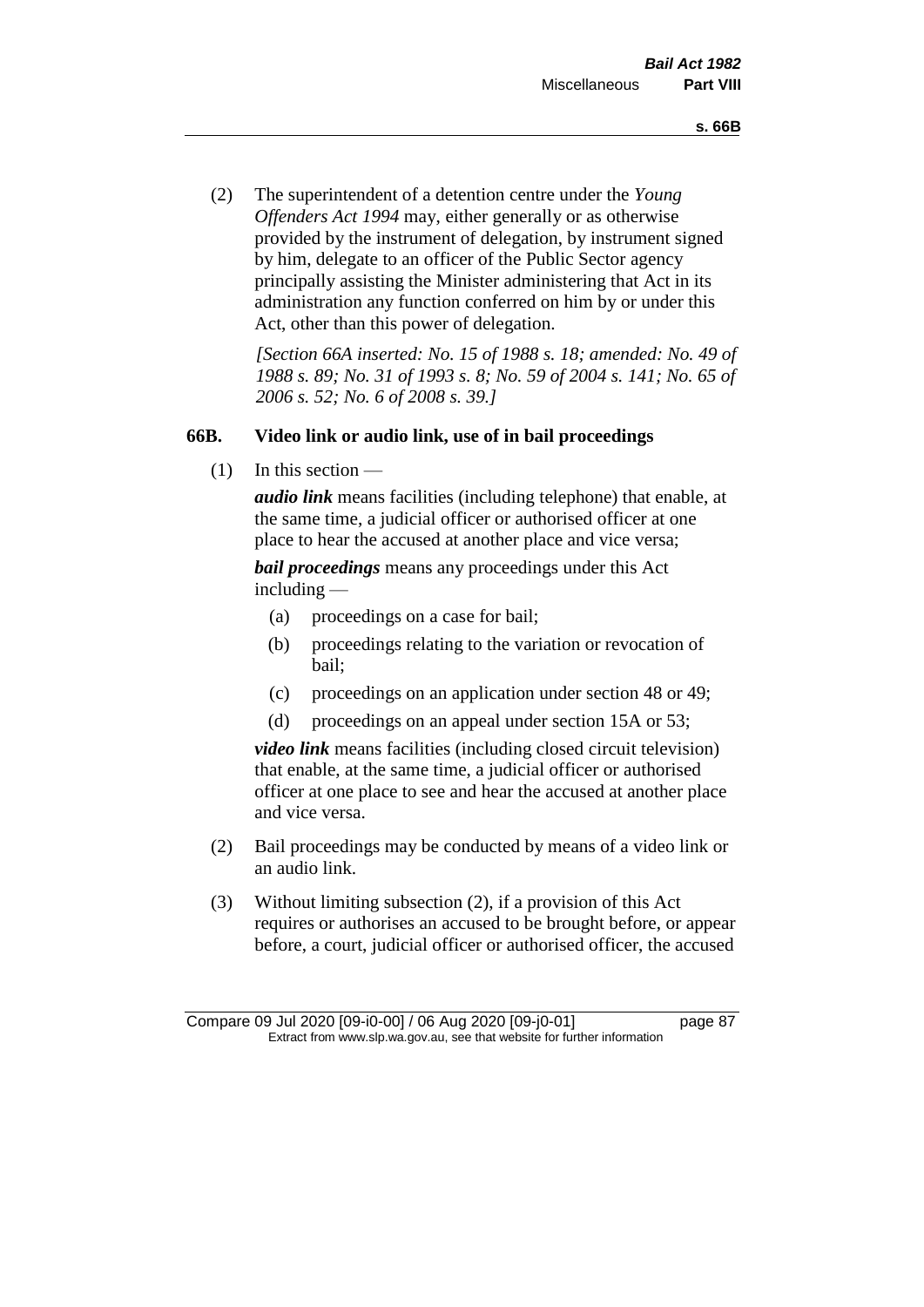#### **s. 66C**

may be brought before, or appear before, the court or officer by means of a video link or an audio link.

- (4) An audio link is not to be used under this section unless a video link is not available and cannot reasonably be made available.
- (5) Nothing in this section prevents a court, judicial officer or authorised officer from requiring that an accused be brought before, or appear before, the court or officer in person for the purposes of bail proceedings.

*[Section 66B inserted: No. 6 of 2008 s. 40(1).]*

# **66C. Protection of terrorist intelligence information in bail proceedings**

- (1) In proceedings on a case for bail, the judicial officer must take all reasonable steps to maintain the confidentiality of information that the judicial officer considers is terrorist intelligence information, including steps —
	- (a) to receive evidence and hear argument about the information in private and in the absence of any person other than the prosecutor and any other person to whose presence the prosecutor consents; and
	- (b) to prohibit the publication of, or a reference to, terrorist intelligence information; and
	- (c) to order that the following documents must be provided in a redacted form —
		- (i) an approved form given under section 8;
		- (ii) a report made in accordance with section 24 or 24A.
- (2) If the judicial officer considers that the information is not terrorist intelligence information, the judicial officer must —
	- (a) give the prosecutor the opportunity to withdraw the information from consideration; and
	- (b) if the information is withdrawn, prohibit the publication of, or a reference to, the information.

page 88 Compare 09 Jul 2020 [09-i0-00] / 06 Aug 2020 [09-j0-01] Extract from www.slp.wa.gov.au, see that website for further information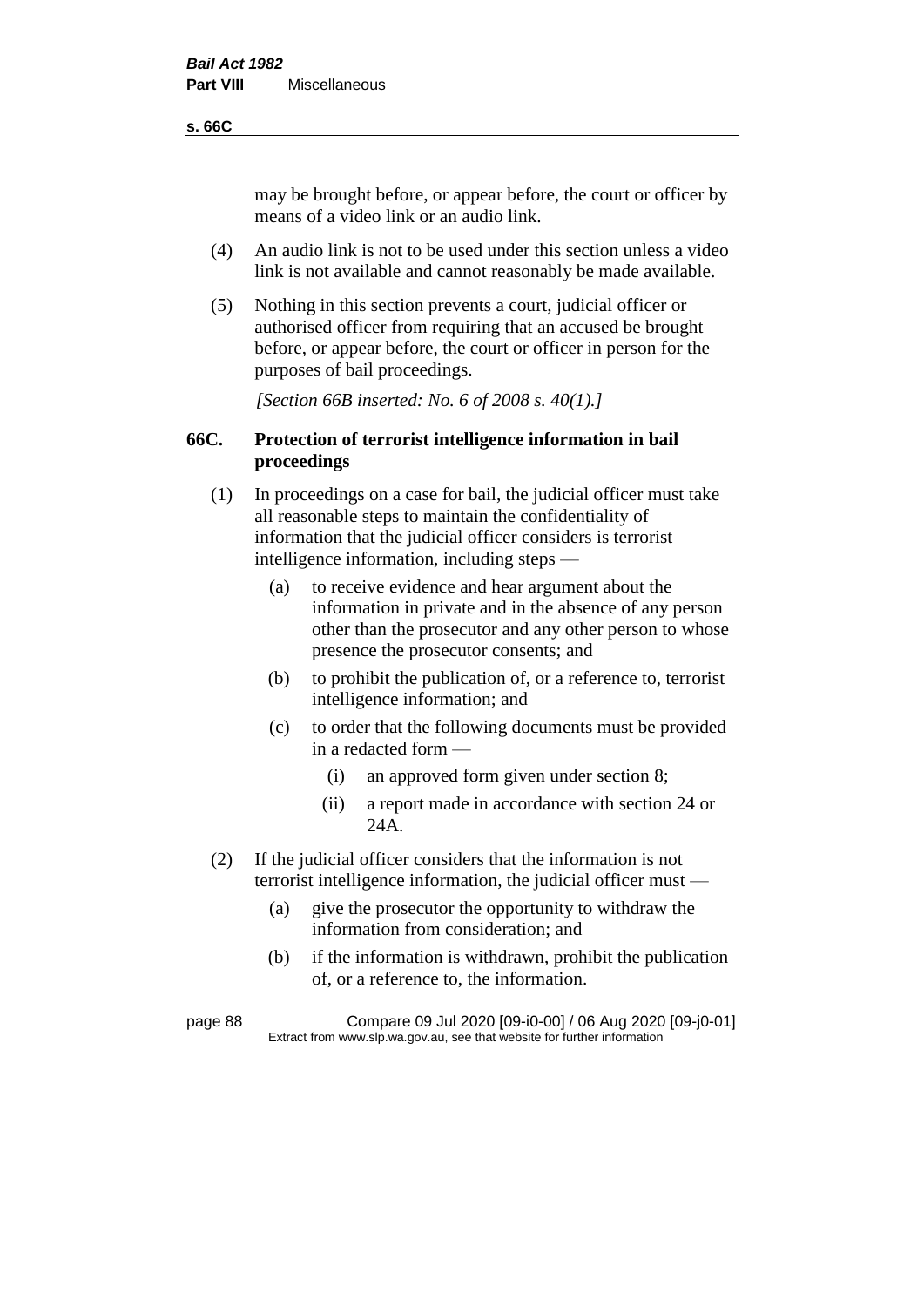- (3) Despite subsections (1) and (2), the judicial officer may disclose terrorist intelligence information or information withdrawn under subsection  $(2)$  to any of the following —
	- (a) the Attorney General;
	- (b) a court;
	- (c) a person to whom the prosecutor authorises disclosure.

*[Section 66C inserted: No. 15 of 2019 s. 11.]*

# **66D. Annual report to include information about application of s. 66C**

 $(1)$  In this section —

*accountable authority* means the accountable authority, as defined in the *Financial Management Act 2006* section 3, of the department of the Public Service principally assisting in the administration of this Act;

*protected information* means information the disclosure of which would contravene a written law or an order of a court;

*sensitive information* means information the disclosure of which could reasonably be expected —

- (a) to prejudice national security; or
- (b) to endanger a person's life or physical safety; or
- (c) to threaten significant damage to infrastructure or property; or
- (d) to prejudice a criminal investigation; or
- (e) to reveal intelligence gathering methodologies, investigative techniques or technologies or covert practices; or
- (f) to enable the discovery of the existence or identity of a confidential source of information relevant to law enforcement.

Compare 09 Jul 2020 [09-i0-00] / 06 Aug 2020 [09-j0-01] page 89 Extract from www.slp.wa.gov.au, see that website for further information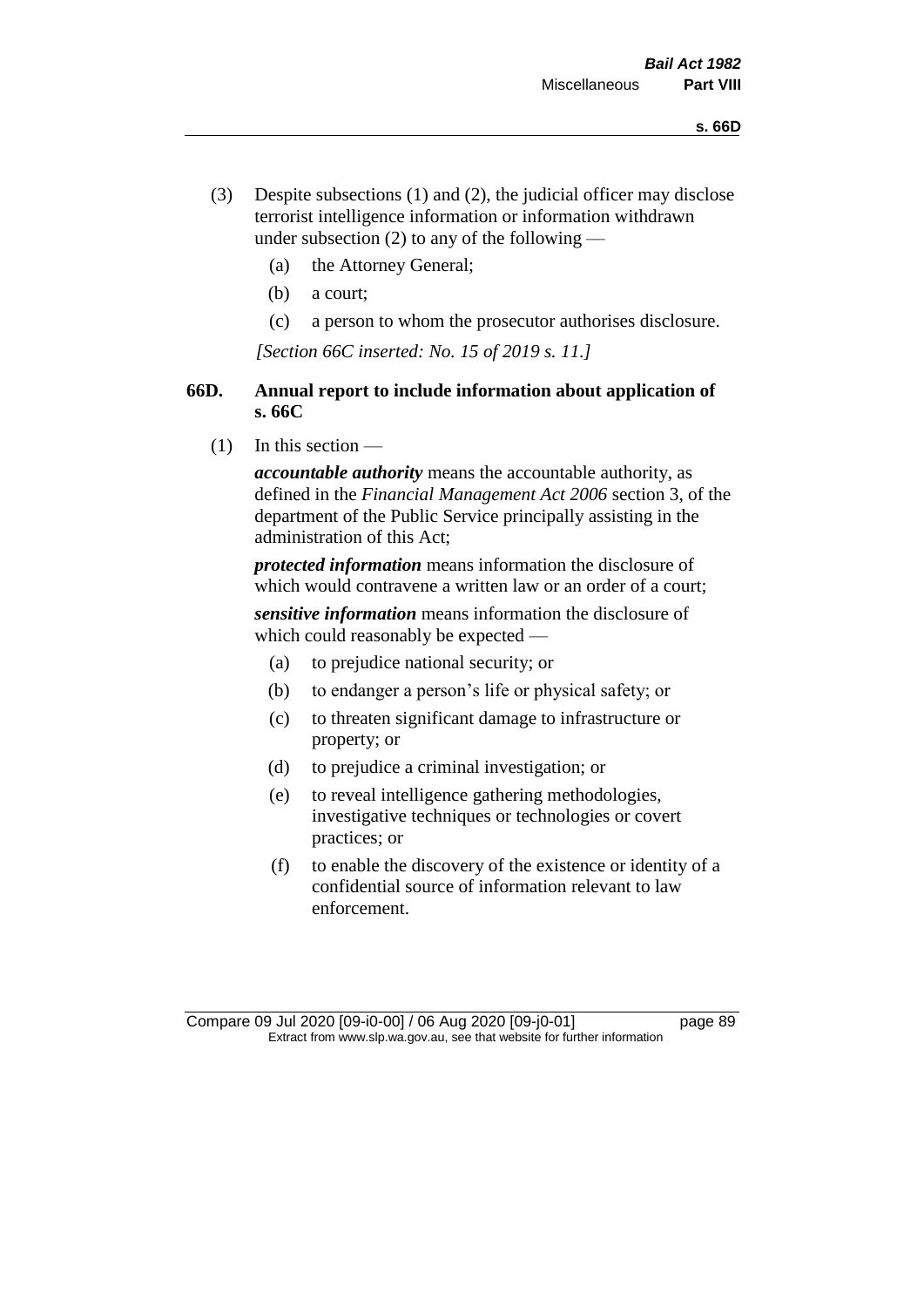**s. 66D**

- (2) Subject to subsections (7) and (8), the accountable authority must, in each annual report submitted under the *Financial Management Act 2006* Part 5 Division 2, include information relating to action taken under section  $66C(1)$  in proceedings on a case for bail in the financial year to which the annual report relates (*reportable information*).
- (3) Reportable information must, without disclosing terrorist intelligence information, specify —
	- (a) the number of proceedings in which action was taken under section  $66C(1)$ ; and
	- (b) in each of those proceedings whether the accused had access to the terrorist intelligence information received by the judicial officer and whether —
		- (i) evidence by or on behalf of the accused was received; and
		- (ii) argument by or on behalf of the accused was heard.
- (4) Prior to submitting an annual report, the accountable authority must give a copy of the reportable information they propose to include in the annual report to the Attorney General and the Commissioner of Police.
- (5) The Commissioner of Police must advise the Attorney General whether any of the reportable information, in the Commissioner's opinion, is or is likely to be sensitive information.
- (6) A judicial officer may advise the Attorney General of any reportable information that, in the judicial officer's opinion, is or is likely to be protected information.

page 90 Compare 09 Jul 2020 [09-i0-00] / 06 Aug 2020 [09-j0-01] Extract from www.slp.wa.gov.au, see that website for further information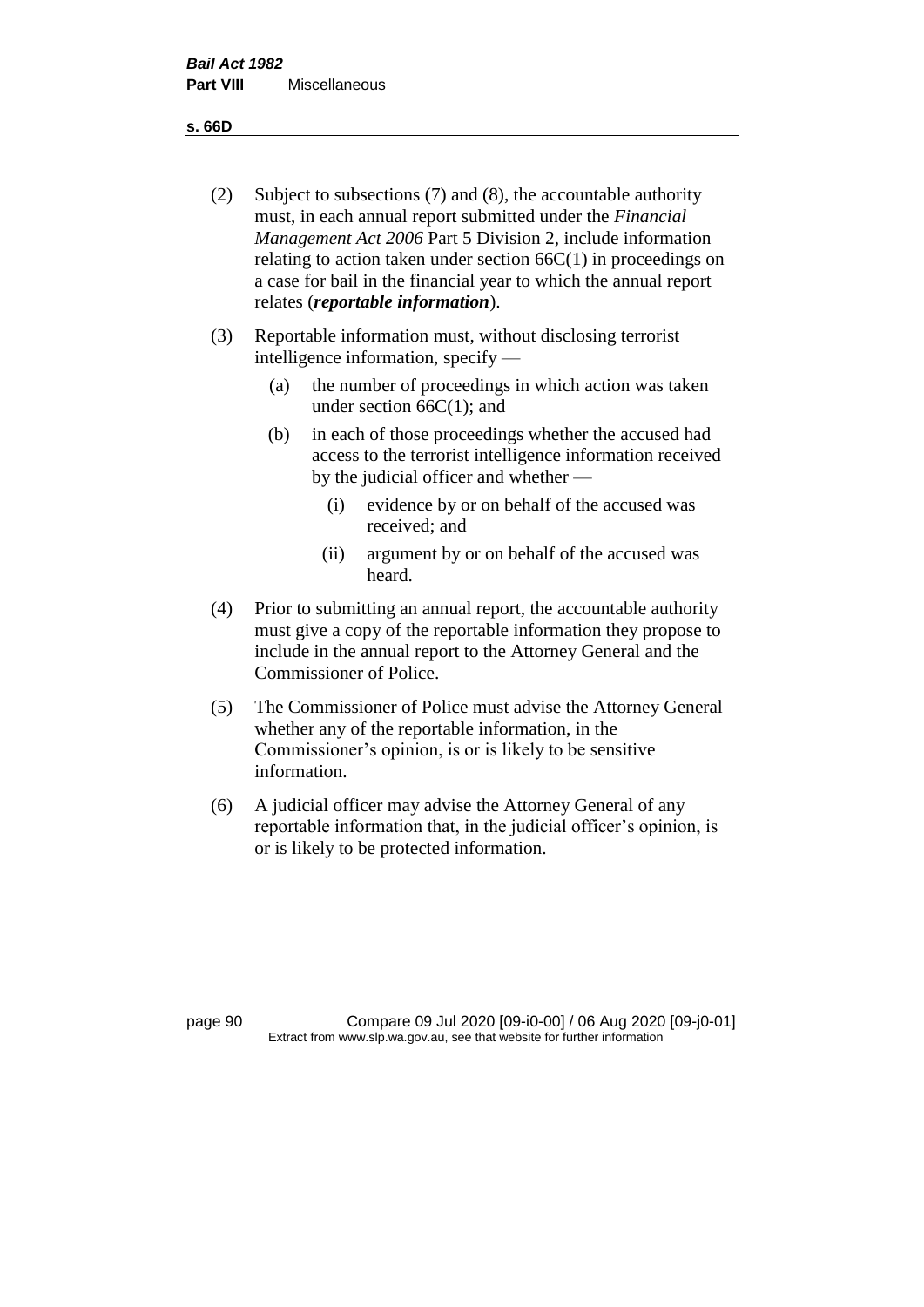- (7) If the Attorney General is, on advice provided under subsection (5) or (6), satisfied that some or all of the reportable information is sensitive information or protected information, the Attorney General must direct the accountable authority to —
	- (a) exclude the information from the annual report; and
	- (b) insert a statement in the annual report to the effect that information has been excluded from the report under this section.
- (8) The accountable authority must comply with a direction under subsection (7).

*[Section 66D inserted: No. 15 of 2019 s. 11.]*

#### **66E. Retrieving monitoring equipment**

The *Sentence Administration Act 2003* section 118 applies if, under this Act, any approved electronic monitoring device has been required to be worn by a person, or has been installed at a place, in connection with keeping an accused under surveillance or to monitor an accused.

*[Section 66E inserted: No. 13 of 2020 s. 27.]*

# **67. Regulations**

- (1) The Governor may make regulations, not inconsistent with this Act, prescribing such things as are required or permitted by this Act to be prescribed or as it is necessary or expedient to prescribe for the purposes thereof.
- (2) Without limiting the generality of subsection (1) regulations  $may$ —
	- (a) make provision for or with respect to the making of applications —
		- (i) for or in relation to bail;
		- (ii) for the approval of sureties;
		- (iii) for the approval of security to be given by accused persons and sureties;

Compare 09 Jul 2020 [09-i0-00] / 06 Aug 2020 [09-j0-01] page 91 Extract from www.slp.wa.gov.au, see that website for further information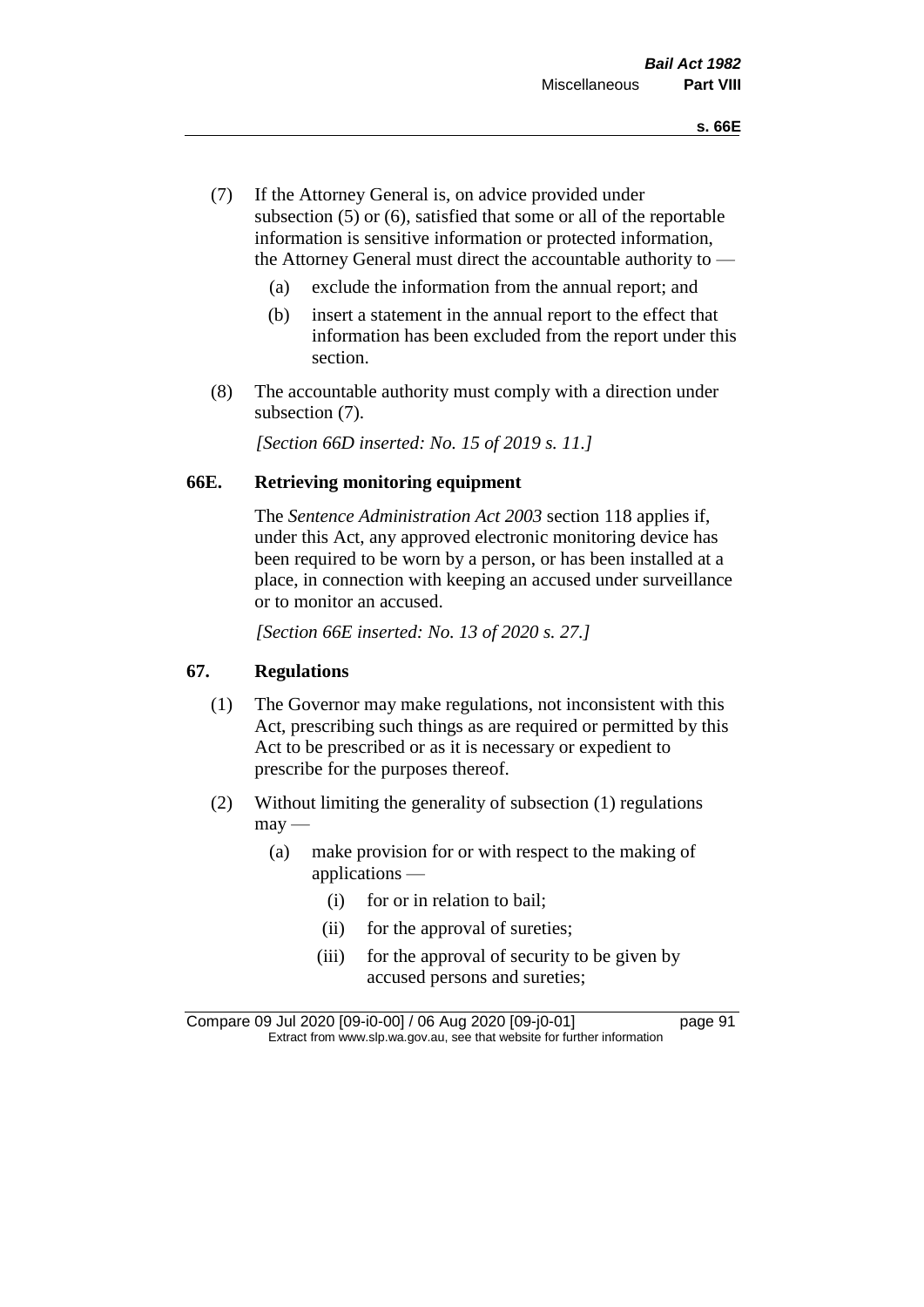(iv) for the cancellation of a surety undertaking;

(v) for an order under section 49,

and for the manner in which such applications are to be made and the procedure to be followed on such applications;

- (ba) in any case where the regulations provide that any information, document or record, or a copy of any document or record, is to be or can be provided to a person in electronic form, determine when information or a document, record or copy provided to a person in that form is to be taken to be, or to be presumed to be, received by, or brought to the attention of, the person;
	- (b) for the purposes of clause 5 of Part A of Schedule 1, prescribe the officer or officers who may grant bail for any prescribed appearance or class of appearance in court by an accused who is in custody;
	- (c) make provision for, or with respect to the management, control, supervision and good order of premises established for the accommodation of persons to whom bail has been granted.
- (3) Regulations made under this section may provide that a contravention or failure to comply with a regulation constitutes an offence and may provide for penalties not exceeding a fine of \$500 for offences against the regulations.

*[Section 67 amended: No. 45 of 1993 s. 12; No. 84 of 2004 s. 83(3); No. 2 of 2008 s. 56(6); No. 6 of 2008 s. 30(3); No. 20 of 2013 s. 31.]* 

page 92 Compare 09 Jul 2020 [09-i0-00] / 06 Aug 2020 [09-j0-01] Extract from www.slp.wa.gov.au, see that website for further information

**s. 67A**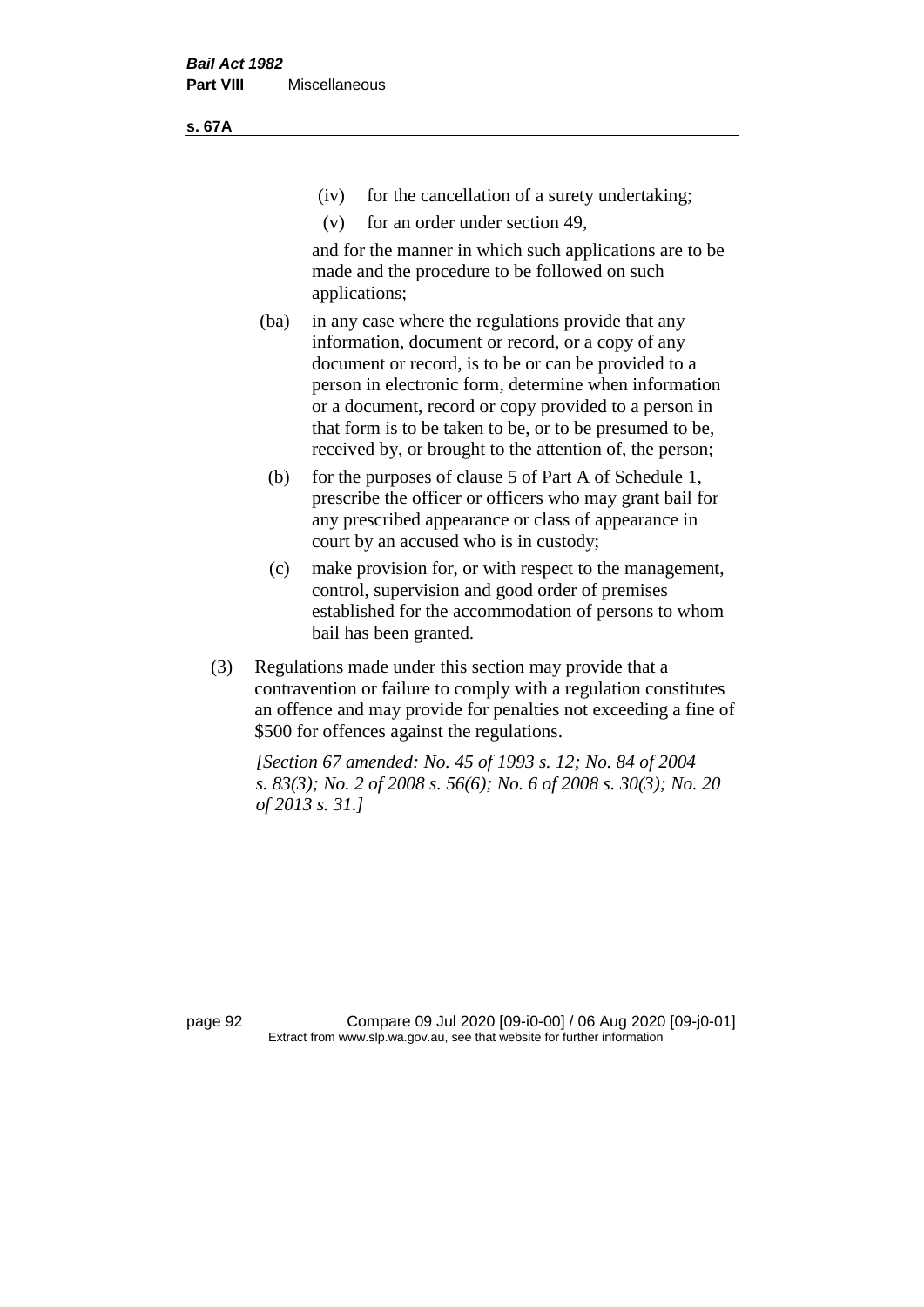# **67A. Review of amendments made by** *Bail Amendment (Persons Linked to Terrorism) Act 2019*

- (1) The Minister must review the operation and effectiveness of the amendments made to this Act by the *Bail Amendment (Persons Linked to Terrorism) Act 2019* and prepare a report based on the review —
	- (a) as soon as practicable after the 3rd anniversary of the day on which the *Bail Amendment (Persons Linked to Terrorism) Act 2019* section 12 comes into operation; and
	- (b) after that, at intervals of not more than 3 years.
- (2) The Minister must cause the report to be laid before each House of Parliament as soon as practicable after it is prepared, but not later than 90 days after the 3rd anniversary or the expiry of the period of 3 years, as the case may be.

*[Section 67A inserted: No. 15 of 2019 s. 12.]*

*[68. Omitted under the Reprints Act 1984 s. 7(4)(g).]*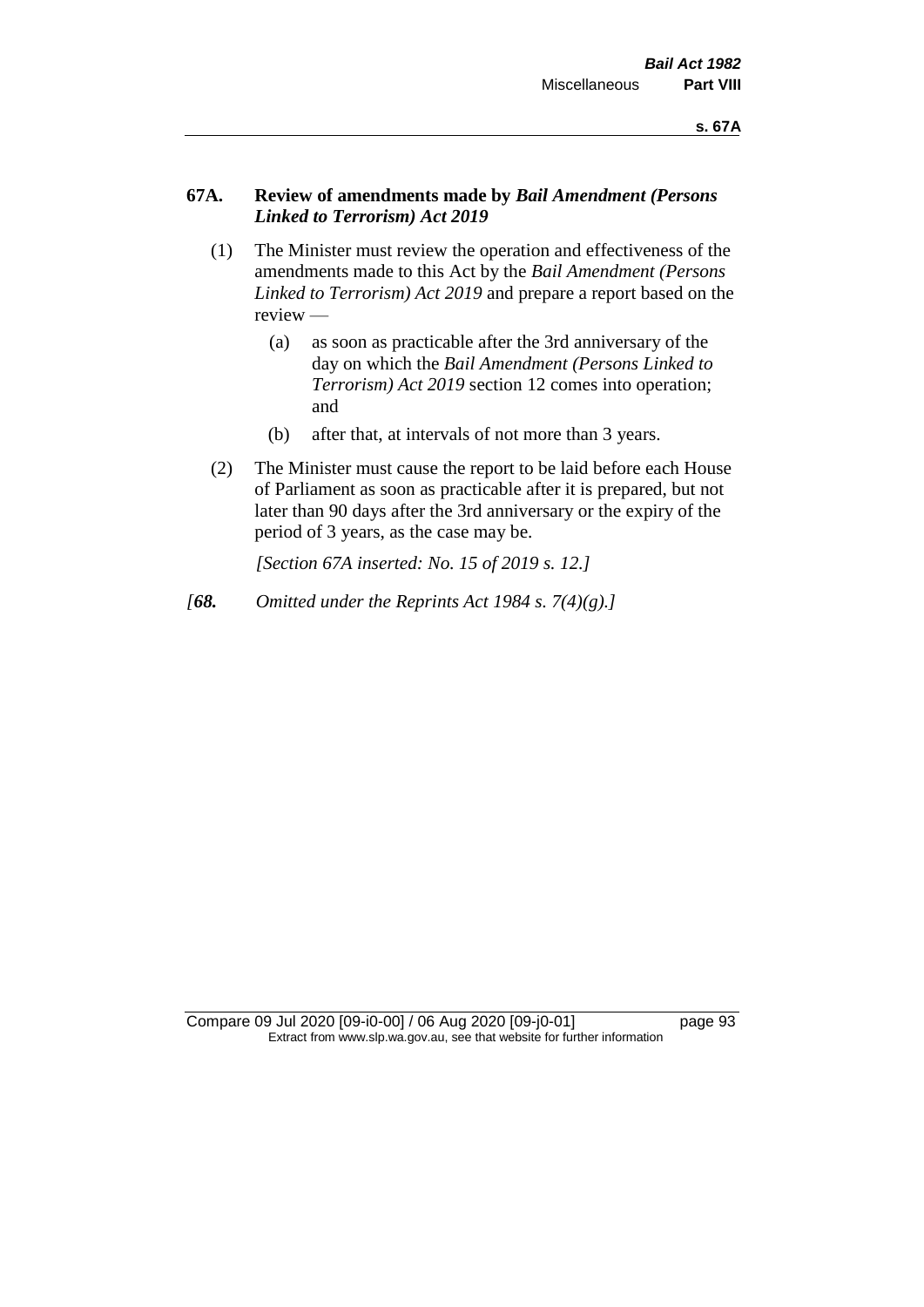# **Schedule 1 — Jurisdiction as to bail and related matters**

[s. 13, 17]

*[Heading inserted: No. 6 of 2008 s. 41(1).]*

# **Part A** — **Jurisdiction relating to bail**

*[Heading inserted: No. 6 of 2008 s. 41(2)(a).]*

**First Column**

**Second Column**

*Appearances in court*

*By whom bail may be granted or (where applicable) dispensed* 

*with*

*[Heading amended: No. 6 of 2008 s. 41(2)(b) and (c).]*

#### **1. Initial appearance**

(1) The initial appearance in a court of summary jurisdiction or the Children's Court by an accused in, or in connection with, proceedings for an offence.

In any case —

- (a) a justice; or
- (b) an authorised police officer; and

in addition, in the case of a child, an authorised community services officer.

(2) The initial appearance in the District Court or the Supreme Court, not being the initial appearance to which clause 3 applies. A judge of the District Court or a judge of the Supreme Court, as the case requires.

*[Clause 1 amended: No. 15 of 1988 s. 19; No. 49 of 1988 s. 90(a)(i); No. 59 of 2004 s. 141; No. 84 of 2004 s. 10(1) and 82.]*

page 94 Compare 09 Jul 2020 [09-i0-00] / 06 Aug 2020 [09-j0-01] Extract from www.slp.wa.gov.au, see that website for further information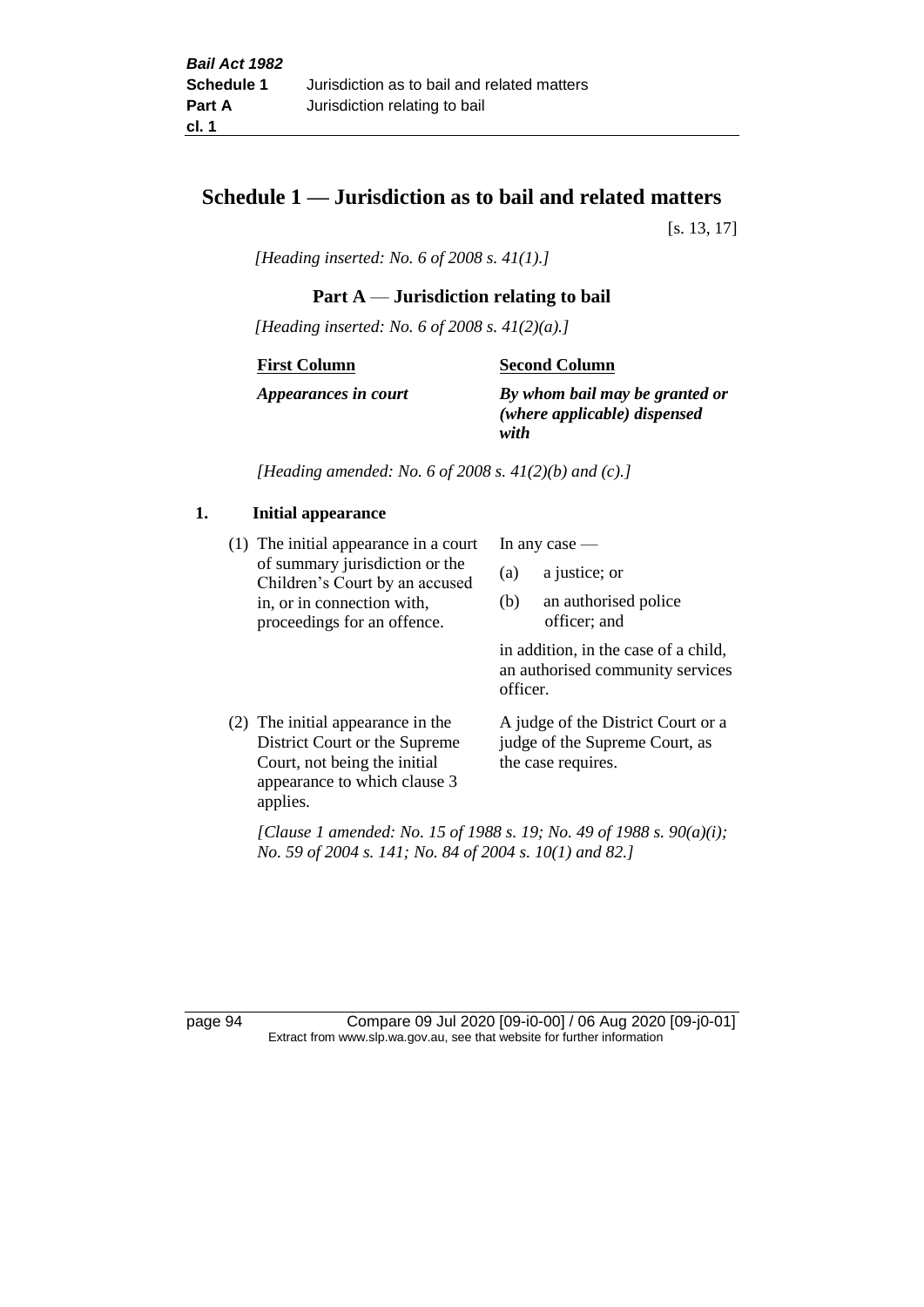| <b>First Column</b> |
|---------------------|
|---------------------|

*Appearances in court*

#### **Second Column**

*By whom bail may be granted or (where applicable) dispensed with*

## **2. Appearance after adjournment**

Appearance in any court or before a judicial officer by an accused after any adjournment of proceedings for an offence, not being a committal under clause 3.

The judicial officer who orders the adjournment.

*[Clause 2 amended: No. 84 of 2004 s. 82.]*

# **3. Appearance on committal to Supreme Court or District Court**

The initial appearance by an accused in the Supreme Court or District Court after he has been committed thereto under any Act to be tried or sentenced or otherwise dealt with. The judicial officer who orders the committal.

*[Clause 3 amended: No. 84 of 2004 s. 82.]*

# **4. Appearance in connection with appeal, rehearing etc.**

| (1) | Appearance in connection with an If the appeal is being determined<br>application or appeal made under<br>the <i>Criminal Appeals Act 2004</i> or<br>with any order made in<br>determining the application or<br>appeal. | by a single judge of the Supreme<br>Court, a single judge of the<br>Supreme Court;<br>If the appeal is being determined<br>by the Court of Appeal, the Court<br>of Appeal or a single judge of<br>appeal. |
|-----|--------------------------------------------------------------------------------------------------------------------------------------------------------------------------------------------------------------------------|-----------------------------------------------------------------------------------------------------------------------------------------------------------------------------------------------------------|
|     | (2) Appearance in connection with a<br>rehearing of proceedings ordered<br>under section 28 of the<br>Children's Court of Western<br>Australia Act 1988.                                                                 | The Children's Court.                                                                                                                                                                                     |

Compare 09 Jul 2020 [09-i0-00] / 06 Aug 2020 [09-j0-01] page 95 Extract from www.slp.wa.gov.au, see that website for further information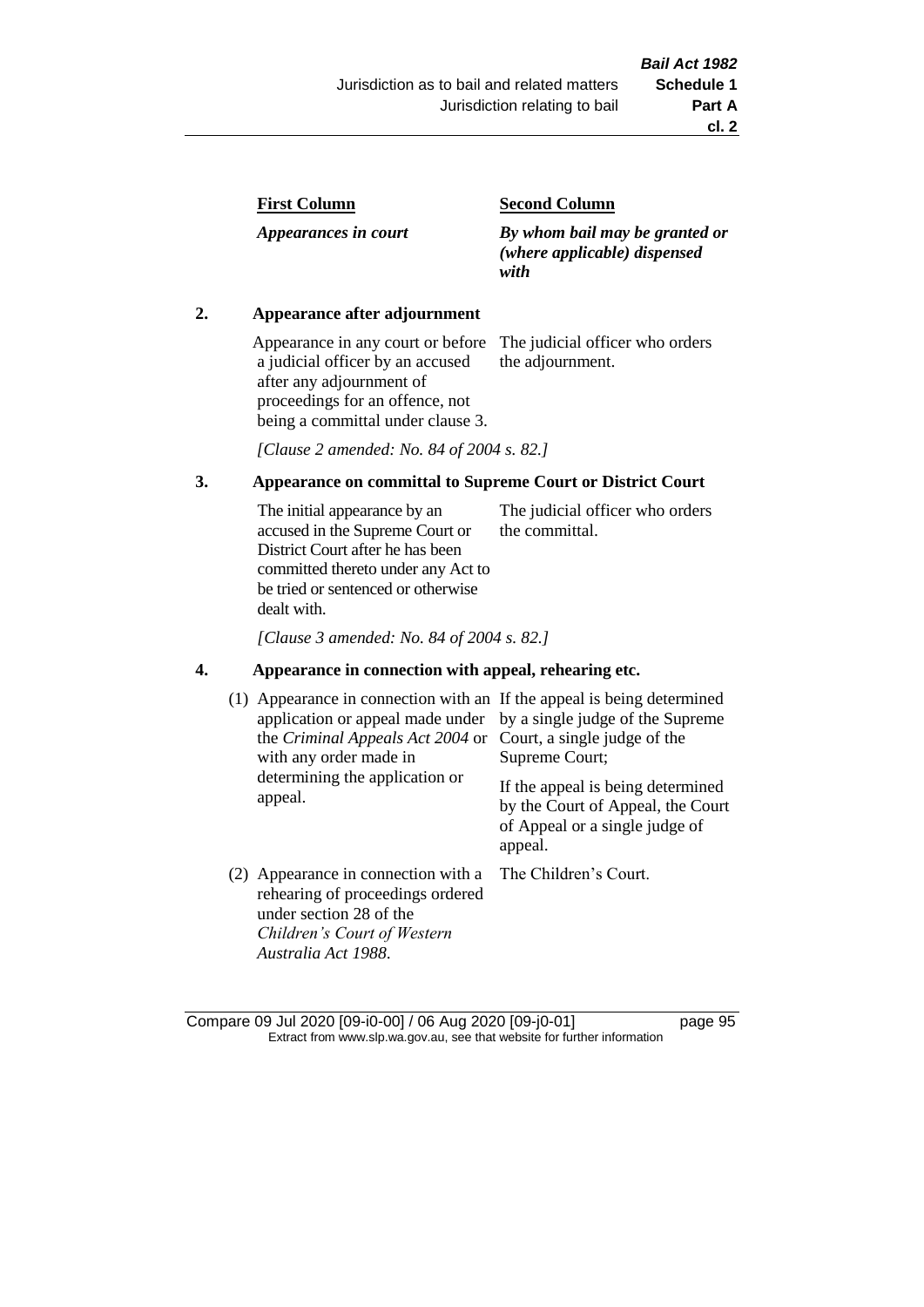**First Column** *Appearances in court* **Second Column** *By whom bail may be granted or (where applicable) dispensed with* (3) Appearance in connection with the reconsideration of an order under section 40 of the *Children's Court of Western Australia Act 1988*. The Children's Court constituted by the President. *[Clause 4 inserted: No. 84 of 2004 s. 10(2).]*

#### **5. Appearance prescribed by regulation**

| Appearance in a court for any  | The judicial or other officer   |
|--------------------------------|---------------------------------|
| other purpose or following any | prescribed by such regulations. |
| other occurrence prescribed by |                                 |
| regulations under this Act.    |                                 |

#### **6. Appearances not otherwise provided for**

Any appearance in a court not otherwise provided for in this Part or by regulations under this Act.

The judicial officer who, or court which, orders the appearance.

#### **7. Term used: proceedings for an offence**

In this Part, unless the contrary intention appears —

*proceedings for an offence* in clause 2 (but not in clause 1) includes any of the following proceedings relating to that offence —

- (a) appeal proceedings; and
- (b) proceedings on a writ of *habeas corpus*; and
- (c) proceedings on the re-appearance of an offender under section 50 of the *Sentencing Act 1995*.

*[Clause 7 inserted: No. 84 of 2004 s. 10(3).]*

page 96 Compare 09 Jul 2020 [09-i0-00] / 06 Aug 2020 [09-j0-01] Extract from www.slp.wa.gov.au, see that website for further information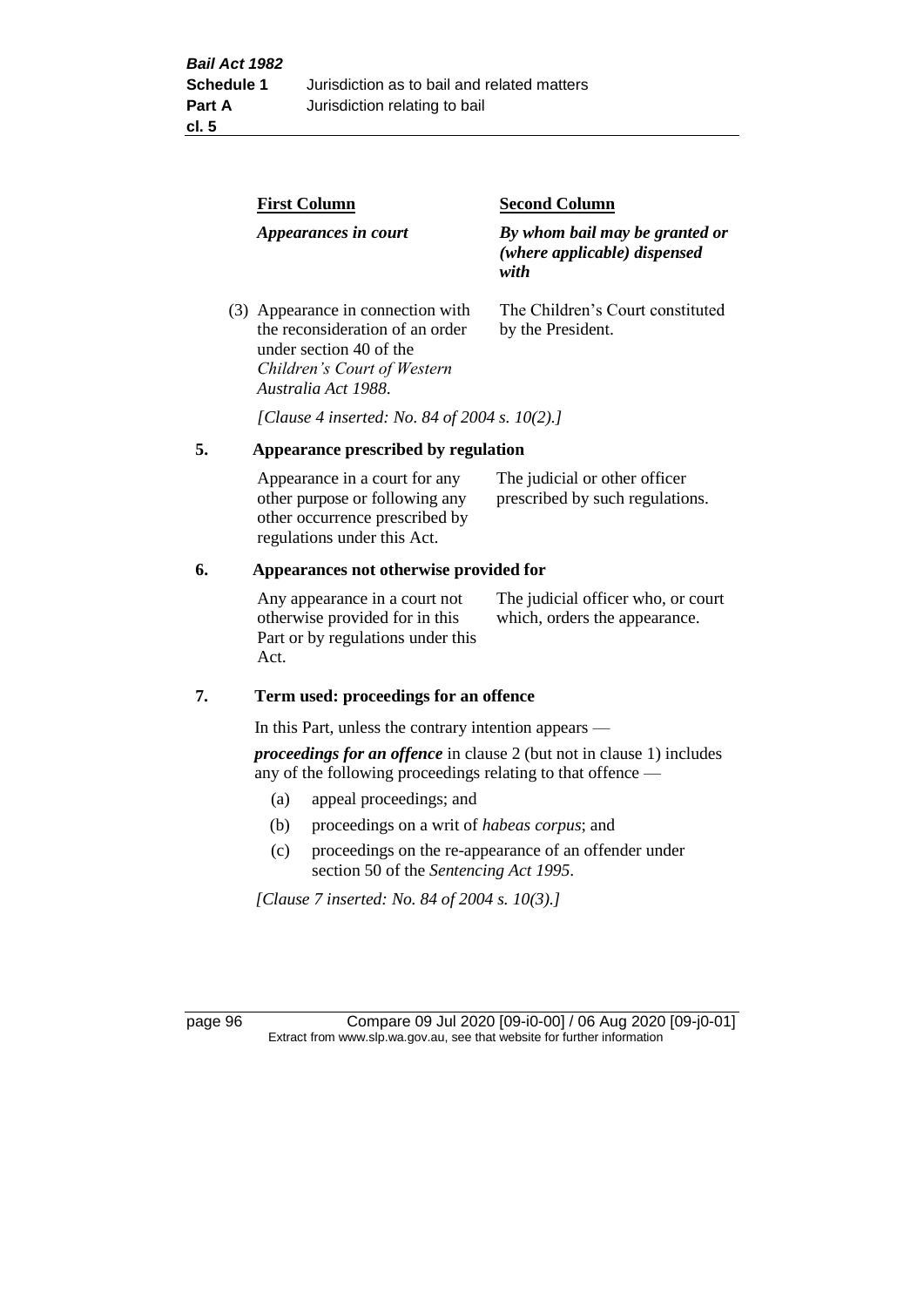# **Part B** — **Cessation of powers relating to bail**

*[Heading inserted: No. 6 of 2008 s. 41(3)(a).]*

### **1. Upon decision by judge, power of other officers ceases**

(1) In this clause —

*judge* means a judge of the Supreme Court, the Children's Court or the District Court.

- (2) After a judge has granted or refused bail for an appearance by an accused the power to grant bail for that appearance ceases to be vested  $in -$ 
	- (a) any judicial officer whose jurisdiction is inferior to that of the judge; or
	- (b) any authorised officer.
- (3) After a judge has dispensed with the requirement for bail for an appearance by an accused the power to grant or refuse bail for that appearance ceases to be vested in any officer referred to in subclause  $(2)(a)$  or  $(b)$ .

*[Clause 1 inserted: No. 6 of 2008 s. 41(3)(b).]*

#### **1A. Upon decision by Court of Appeal, other powers cease**

After the Court of Appeal on an appeal under section 15A —

- (a) has granted or refused bail for an appearance by an accused, the power to grant or refuse bail for that appearance; or
- (b) has dispensed with the requirement for bail for an appearance by an accused, the power to grant or refuse bail for that appearance,

ceases to be vested in any judicial officer or in any authorised officer.

*[Clause 1A inserted: No. 6 of 2008 s. 41(3)(b).]*

## **2. Upon decision by judicial officer, his power and that of his peers ceases**

Except where clause 4 applies, the power to grant, refuse or dispense with bail for an appearance by an accused ceases to be vested in any judicial officer (including a judge of the Supreme Court) after he, or

Compare 09 Jul 2020 [09-i0-00] / 06 Aug 2020 [09-j0-01] page 97 Extract from www.slp.wa.gov.au, see that website for further information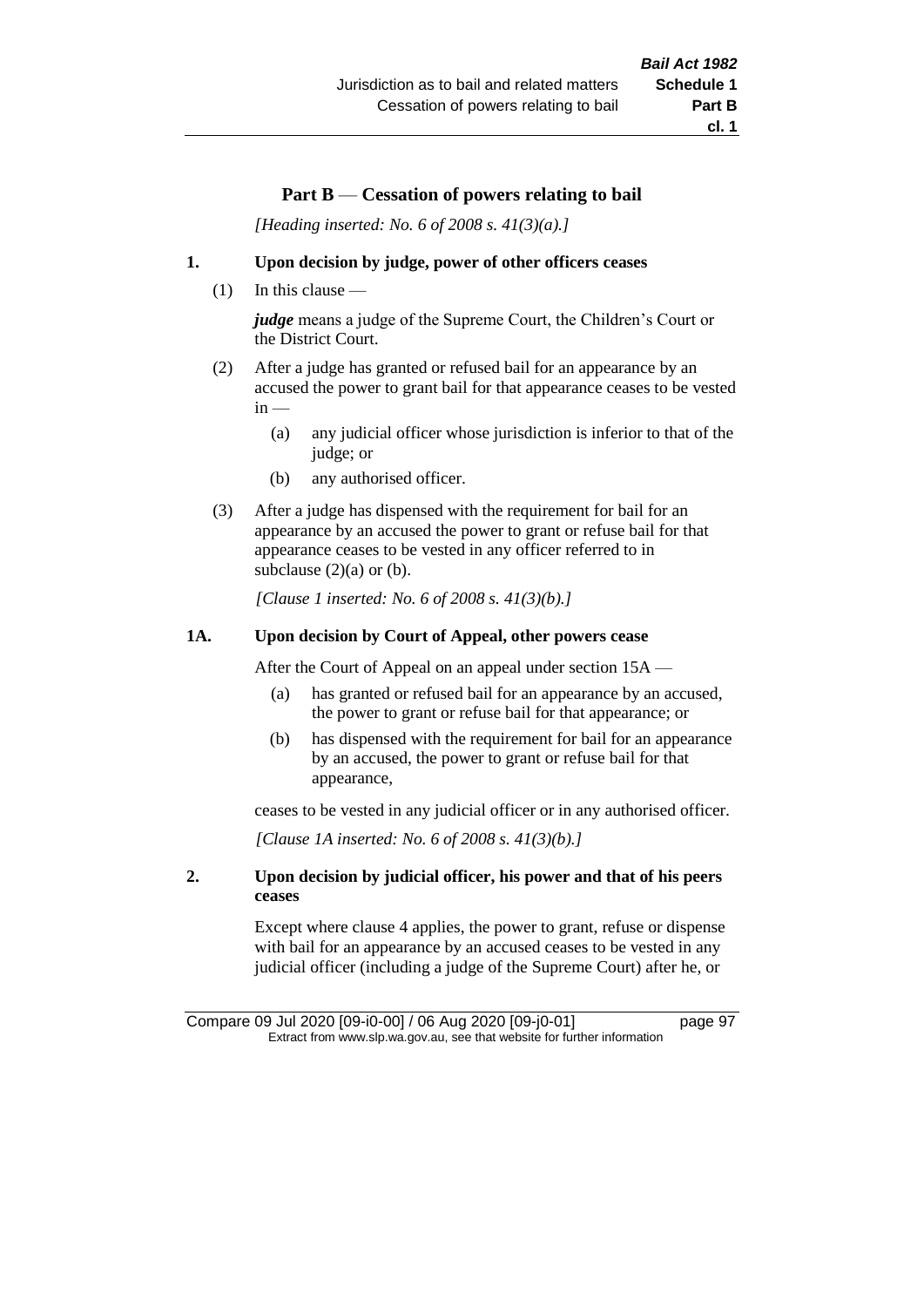another judicial officer whose jurisdiction is co-extensive with his, has granted, refused or dispensed with bail for that appearance.

*[Clause 2 amended: No. 84 of 2004 s. 82; No. 6 of 2008 s. 41(3)(c) and (d).]*

#### **3. Upon refusal of bail for initial appearance, certain powers cease**

- (1) After an authorised officer has refused bail for an initial appearance by an accused, the power to grant bail for that appearance ceases to be vested in another authorised officer, but a justice may nevertheless grant bail for that appearance.
- (2) After a justice has refused bail for an initial appearance by an accused, the power to grant bail for that appearance ceases to be vested in an authorised officer or another justice.

*[Clause 3 inserted: No. 6 of 2008 s. 41(3)(e).]*

#### **4. Judicial officer's powers if accused proves new facts or changed circumstances**

Notwithstanding clause 2, where an accused has been refused bail for an appearance or has been granted bail therefor on terms or conditions with which he is unable or unwilling to comply, the judicial officer who granted or refused bail or another judicial officer whose jurisdiction is co-extensive with his has power to grant bail for that appearance or to vary the terms or conditions of bail previously granted therefor if the accused makes application and satisfies him  $that -$ 

- (a) new facts have been discovered, new circumstances have arisen or the circumstances have changed since bail was previously granted or refused for that appearance; or
- (b) he failed to adequately present his case for bail on the previous occasion when it was considered; or
- (c) where bail was granted subject to a home detention condition, he has, since the previous occasion when his case for bail was considered, complied with the home detention condition for a period of one month or more.

*[Clause 4 amended: No. 61 of 1990 s. 14; No. 84 of 2004 s. 82.]*

page 98 Compare 09 Jul 2020 [09-i0-00] / 06 Aug 2020 [09-j0-01] Extract from www.slp.wa.gov.au, see that website for further information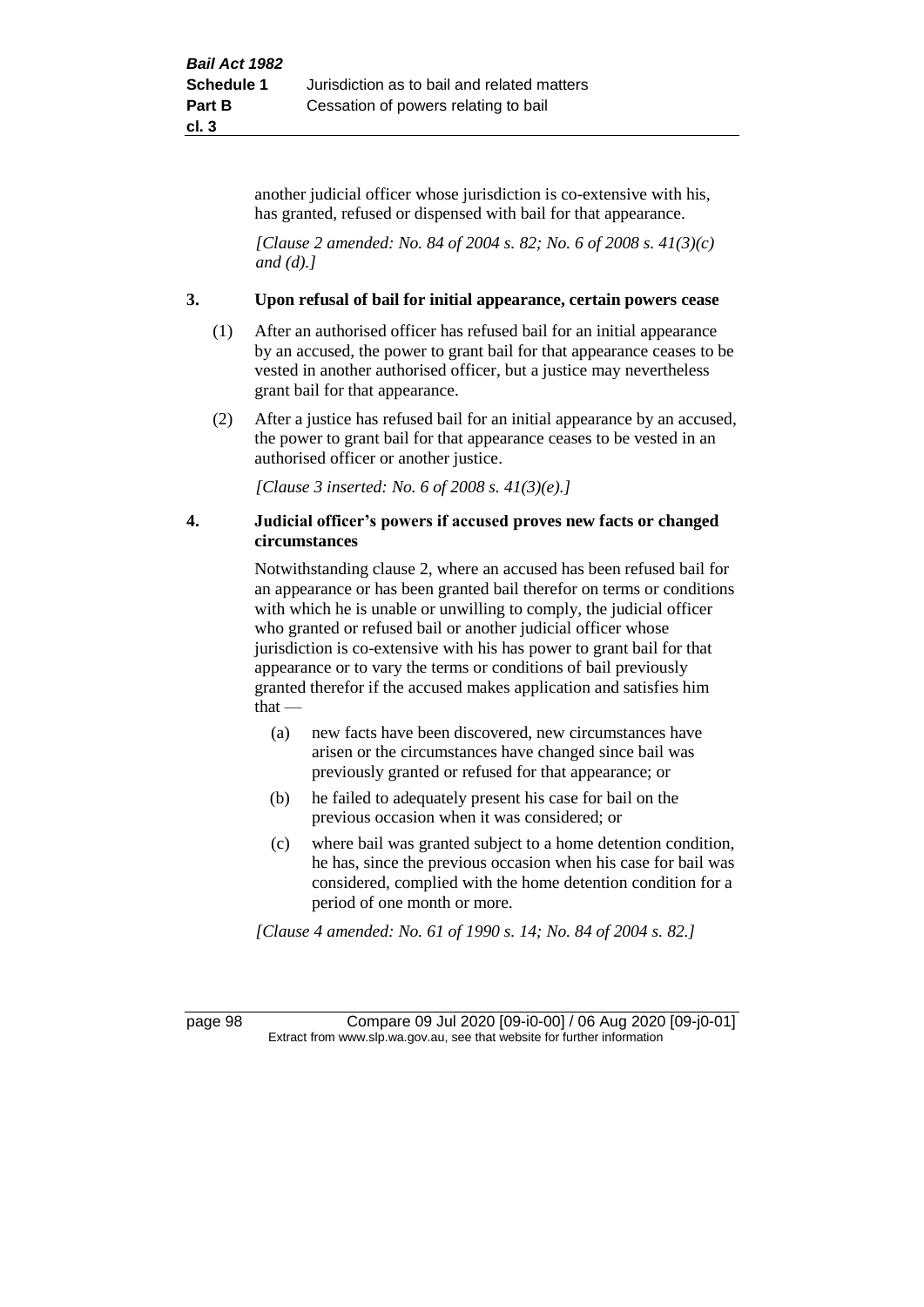## **Part C — Manner in which jurisdiction to be exercised**

*[Heading deleted: No. 6 of 2008 s. 41(4)(a).]*

#### **1. Bail before conviction at discretion of court or judicial officer except for child**

Subject to clauses 3A, 3C, 3D and 3E, the grant or refusal of bail to an accused, other than a child, who is in custody awaiting an appearance in court before conviction for an offence shall be at the discretion of the judicial officer or authorised officer in whom jurisdiction is vested, and that discretion shall be exercised having regard to the following questions as well as to any others which he considers relevant —

- (a) whether, if the accused is not kept in custody, he may  $-$ 
	- (i) fail to appear in court in accordance with his bail undertaking; or
	- (ii) commit an offence; or
	- (iii) endanger the safety, welfare, or property of any person; or
	- (iv) interfere with witnesses or otherwise obstruct the course of justice, whether in relation to himself or any other person;
- (b) whether the accused needs to be held in custody for his own protection;
- (c) whether the prosecutor has put forward grounds for opposing the grant of bail;
- (d) whether, as regards the period when the accused is on trial, there are grounds for believing that, if he is not kept in custody, the proper conduct of the trial may be prejudiced;
- (e) whether there is any condition which could reasonably be imposed under Part D which would —
	- (i) sufficiently remove the possibility referred to in paragraphs (a) and (d); or
	- (ii) obviate the need referred to in paragraph (b); or
	- (iii) remove the grounds for opposition referred to in paragraph (c);

Compare 09 Jul 2020 [09-i0-00] / 06 Aug 2020 [09-j0-01] page 99 Extract from www.slp.wa.gov.au, see that website for further information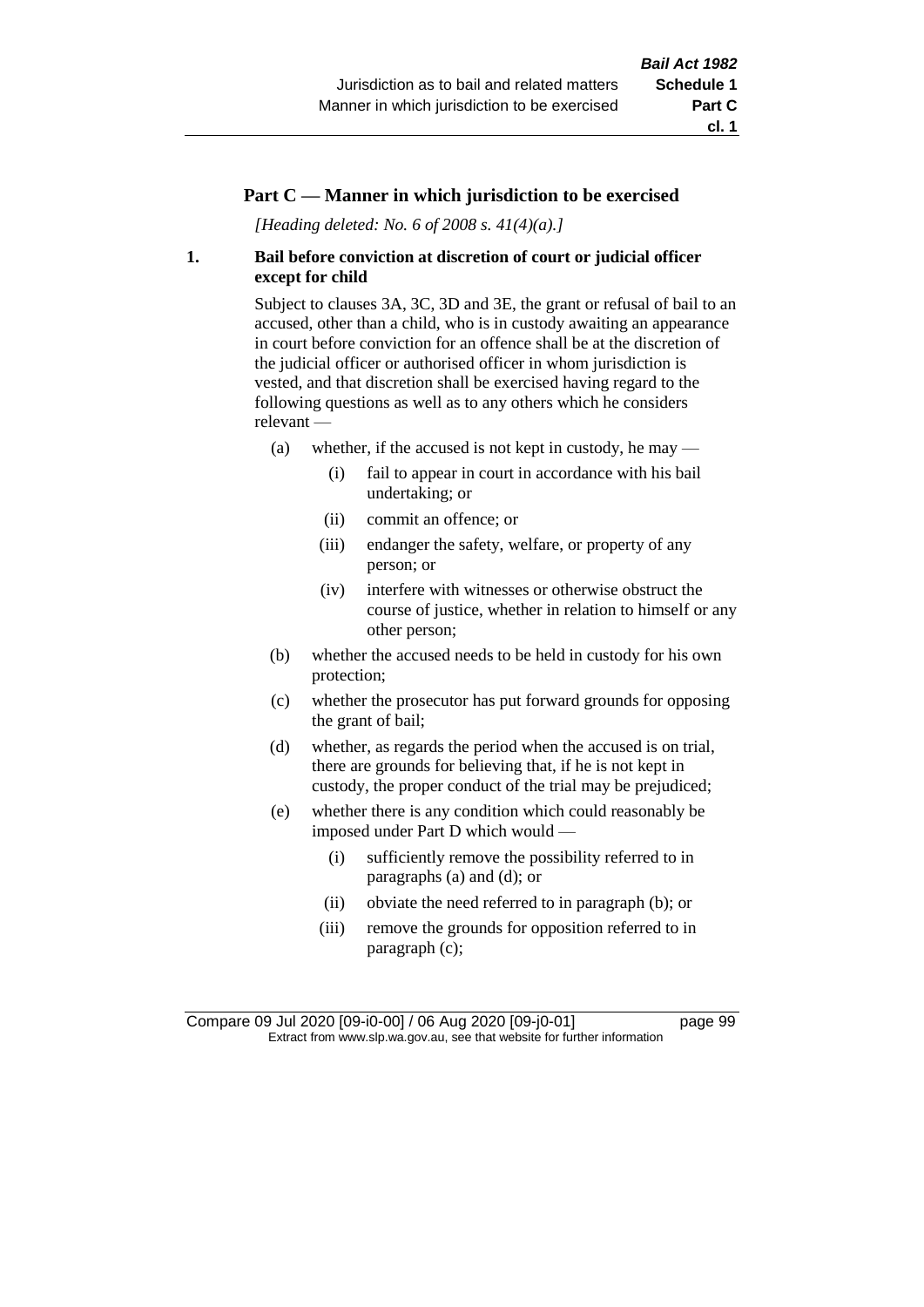- (f) where the accused is charged with an offence that is alleged to have been committed in respect of a child, whether a condition should be imposed under Part D requiring the accused to reside at a place other than the place where the child resides;
- (g) whether the alleged circumstances of the offence or offences amount to wrongdoing of such a serious nature as to make a grant of bail inappropriate.

*[Clause 1 amended: No. 14 of 1992 s. 11; No. 45 of 1993 s. 10(2)(a); No. 54 of 1998 s. 8(a) and (b); No. 84 of 2004 s. 82; No. 6 of 2008 s. 41(4)(b); No. 21 of 2017 s. 7; No. 15 of 2019 s. 13(1).]*

## **2. Child to have qualified right to bail**

(1) In this clause —

*responsible person* means a parent, relative, employer or other person who, in the opinion of the judicial officer or authorised officer, is in a position to both influence the conduct of the child and provide the child with support and direction.

- (2) Subject to subclause (3), a child accused who is in custody awaiting an appearance in court before conviction for an offence has a right to be granted bail unless —
	- (a) in the opinion of the judicial officer or authorised officer in whom jurisdiction is vested —
		- (i) one or more of the questions set out in clause  $1(a)$ , (b), (d) and (g) must be answered in the affirmative; and
		- (ii) there is no condition which he could reasonably impose under Part D which would satisfy the relevant provision of clause 1(e);

or

(b) there is no responsible person willing to enter into an undertaking of the kind described in subclause (3)(c),

and if the child is refused bail he shall be dealt with in accordance with section 19(2) of the *Young Offenders Act 1994*.

page 100 Compare 09 Jul 2020 [09-i0-00] / 06 Aug 2020 [09-j0-01] Extract from www.slp.wa.gov.au, see that website for further information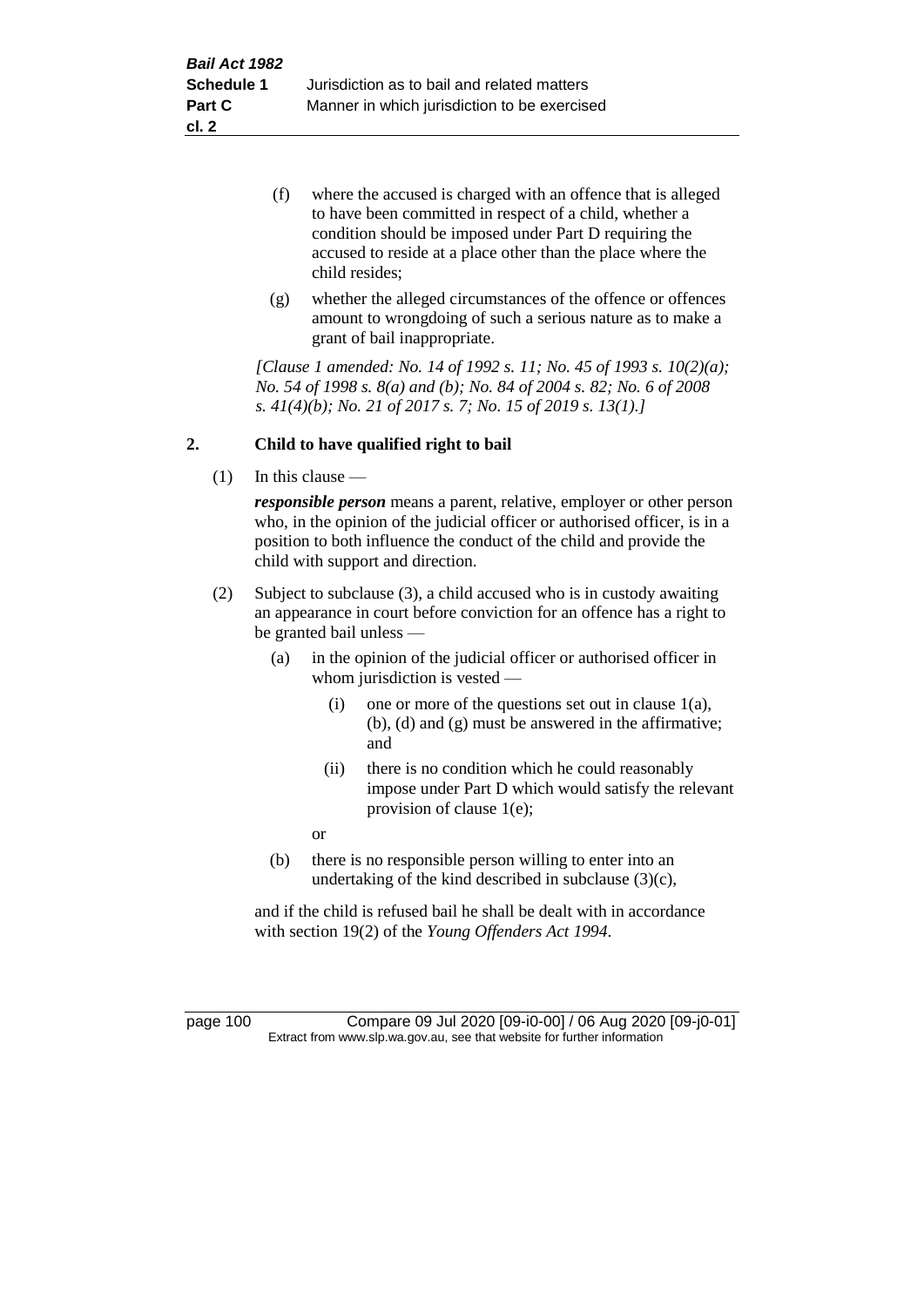- (3) The right of a child accused under subclause (2) is subject to  $-$ 
	- (a) clauses 3A, 3C, 3D and 3E; and
	- *[(b) deleted]*
	- (c) there being imposed as a condition on the grant of bail a requirement that before the release of the child on bail a responsible person undertakes in writing in the approved form to ensure that the child complies with any requirement of his bail undertaking mentioned in section  $28(2)(a)$ , (b), (c) and (d).
- (4) Subclauses (2)(b) and (3)(c) do not apply to a child accused if it appears to the judicial officer or authorised officer that the accused —
	- (a) is over the age of 17 years; and
	- (b) has sufficient maturity to live independently without the guidance or control of a parent or guardian.
- (5) For the purposes of this clause, the provisions of sections 46, 47, 48, 54, 55(2), 60 and  $67(2)(a)(iv)$  apply with all necessary changes as  $if -$ 
	- (a) references in those provisions to a surety and a surety undertaking were references to a responsible person and to an undertaking referred to in subclause (3)(c) respectively; and
	- (b) section  $54(1)(b)(i)$  read as follows
		- (i) a person who has entered into an undertaking referred to in clause 2(3)(c) of Part C of Schedule 1 should no longer be regarded as a responsible person for the purposes of that clause, or is dead;
- (6) Where a child accused is released on bail his right to be at liberty is subject to the exercise of the powers in section 17A.

*[Clause 2 inserted: No. 45 of 1993 s. 10(2)(b); amended: No. 57 of 1997 s. 21(3)(a); No. 54 of 1998 s. 8(c); No. 34 of 2004 Sch. 2 cl. 3(3); No. 84 of 2004 s. 82; No. 6 of 2008 s. 41(4)(c) and 43(4); No. 21 of 2017 s. 8; No. 15 of 2019 s. 13(2).]*

Compare 09 Jul 2020 [09-i0-00] / 06 Aug 2020 [09-j0-01] page 101 Extract from www.slp.wa.gov.au, see that website for further information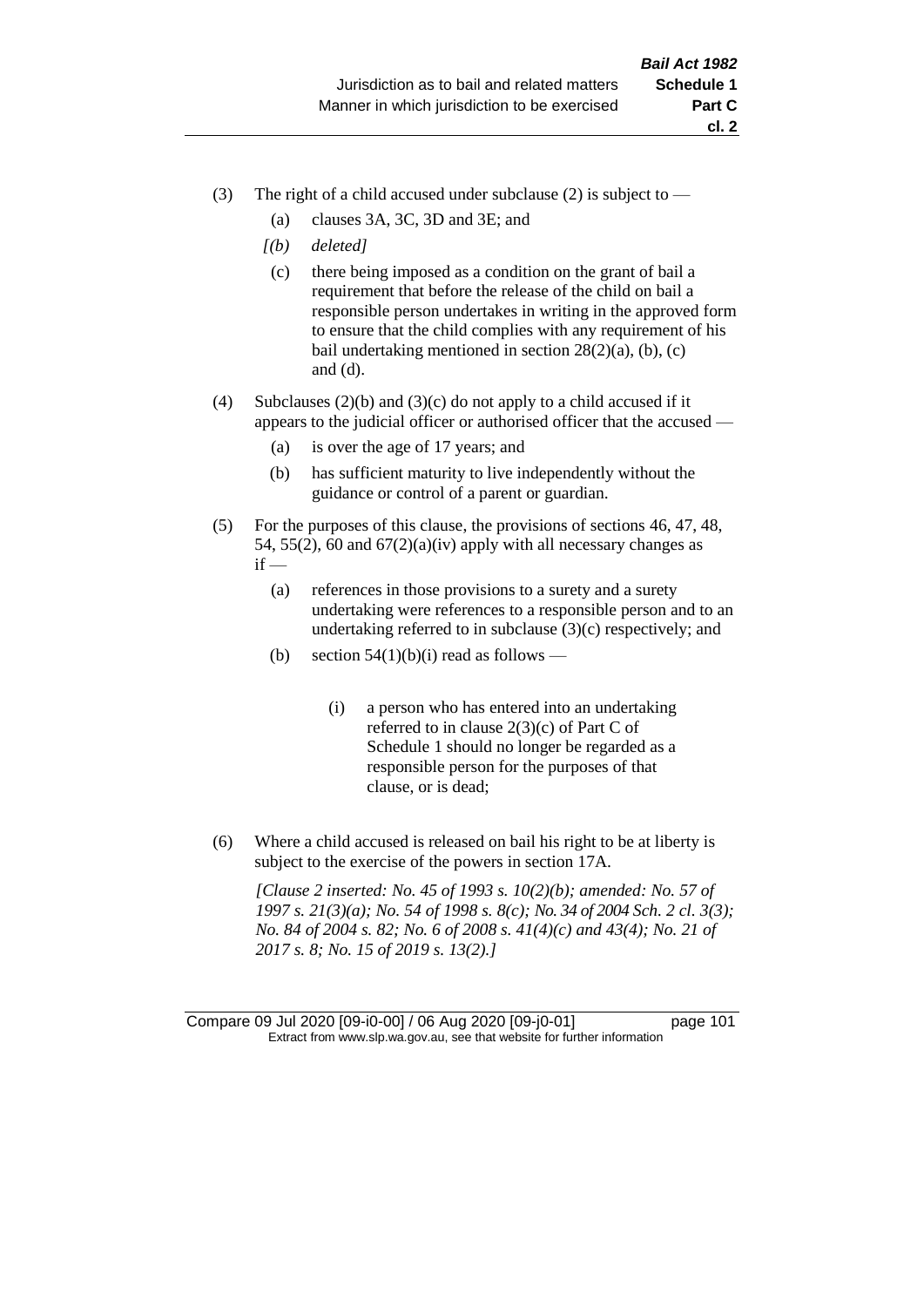### **3. Matters relevant to cl. 1(a)**

In considering whether an accused may do any of the things mentioned in clause 1(a), the judicial officer or authorised officer shall have regard to the following matters, as well as to any others which he considers relevant —

- (a) the nature and seriousness of the offence or offences (including any other offence or offences for which he is awaiting trial) and the probable method of dealing with the accused for it or them, if he is convicted; and
- (b) the character, previous convictions, antecedents, associations, home environment, background, place of residence, and financial position of the accused; and
- (c) the history of any previous grants of bail to him; and
- (d) the strength of the evidence against him.

*[Clause 3 amended: No. 84 of 2004 s. 82.]*

### **3A. Bail for accused charged with serious offence committed while on bail or early release for another serious offence**

- (1) Notwithstanding clause 1, 2 or 4 or any other provision of this Act, where —
	- (a) an accused is in custody
		- (i) awaiting an appearance in court before conviction for a serious offence; or
		- (ii) waiting to be sentenced or otherwise dealt with for a serious offence of which the accused has been convicted;

and

- (b) the serious offence is alleged to have been committed while the accused was —
	- (i) on bail for; or
	- (ii) at liberty under an early release order made in respect of,

another serious offence,

the judicial officer or (if section 16A does not apply) the authorised officer in whom jurisdiction is vested shall refuse to grant bail for the

page 102 Compare 09 Jul 2020 [09-i0-00] / 06 Aug 2020 [09-j0-01] Extract from www.slp.wa.gov.au, see that website for further information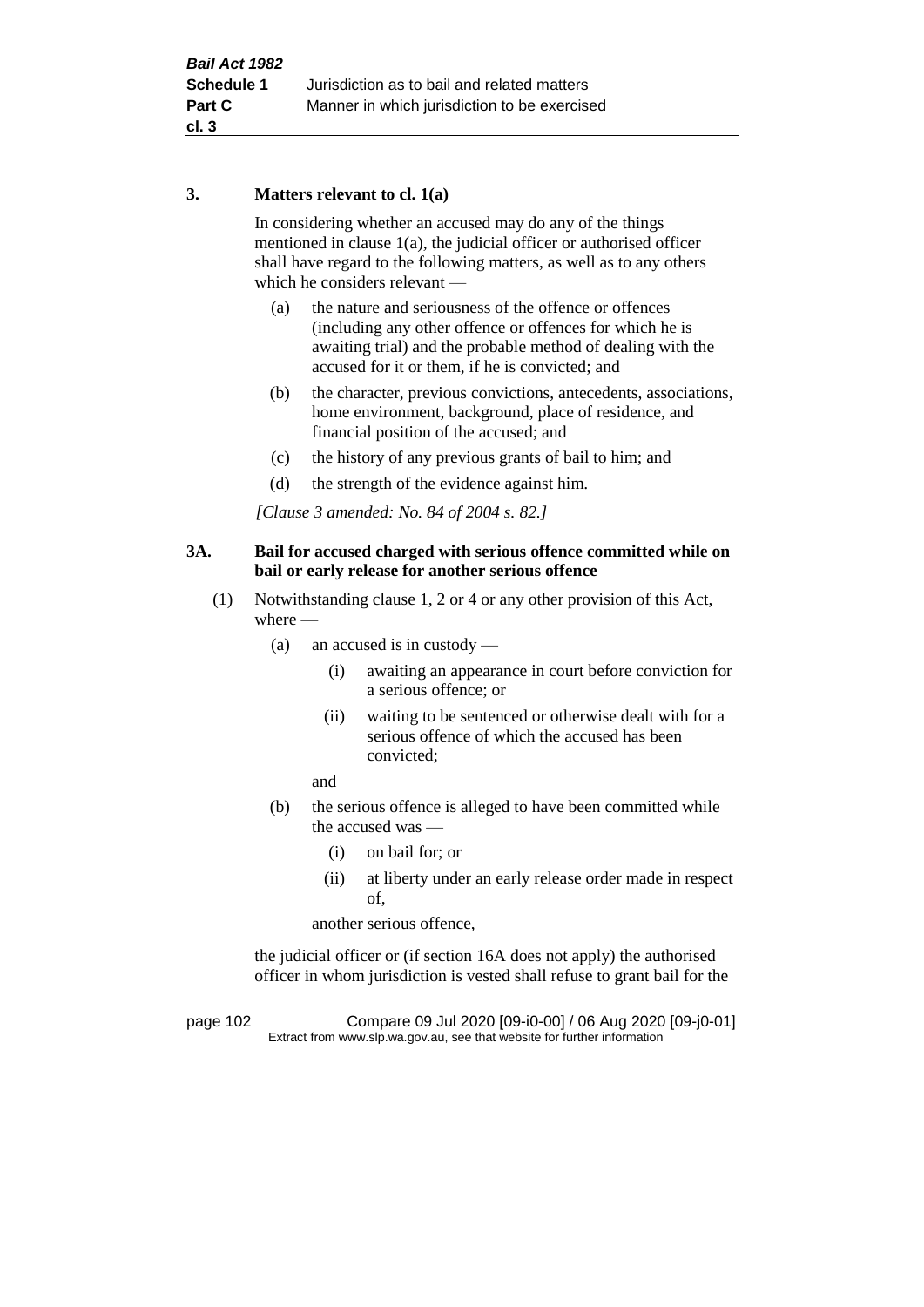serious offence referred to in paragraph (a) unless the judicial officer or authorised officer —

- (c) is satisfied that there are exceptional reasons why the accused should not be kept in custody and, if clause 3B applies, is so satisfied only after complying with that clause; and
- (d) is also satisfied that bail may properly be granted having regard to the provisions of clauses 1 and 3 or, in the case of a child accused, clauses 2 and 3.
- (2) Notwithstanding section 7(1), where an accused is refused bail under subclause (1) for an appearance for a serious offence his case for bail need not be considered again under that subsection for an appearance for that offence unless he satisfies the judicial officer who may order his detention that —
	- (a) new facts have been discovered, new circumstances have arisen or the circumstances have changed since bail was refused; or
	- (b) he failed to adequately present his case for bail on the occasion of that refusal.
- (3) Where a child accused is refused bail under subclause (1) he shall be dealt with in accordance with section 19(2) of the *Young Offenders Act 1994*.

*[Clause 3A inserted: No. 45 of 1993 s. 10(2)(c); amended: No. 57 of 1997 s. 21(3)(b); No. 54 of 1998 s. 7 and 13(1); No. 84 of 2004 s. 82; No. 6 of 2008 s. 41(4)(d).]*

#### **3B. Exceptional reasons under cl. 3A(1), determining**

- (1) This clause applies where it appears to the judicial officer or (if section 16A does not apply) the authorised officer that all or any of the acts alleged to constitute a serious offence referred to in clause 3A(1)(b) would, if proved in the appropriate proceedings, amount to a breach by the accused of a protective condition or order.
- (2) The judicial officer or authorised officer shall, before making a decision that there are exceptional reasons for the purposes of clause 3A(1)(c), make enquiry, or cause enquiry to be made, whether there has already been —
	- (a) any breach by the accused of the protective condition or order that has been proved in proceedings; or

Compare 09 Jul 2020 [09-i0-00] / 06 Aug 2020 [09-j0-01] page 103 Extract from www.slp.wa.gov.au, see that website for further information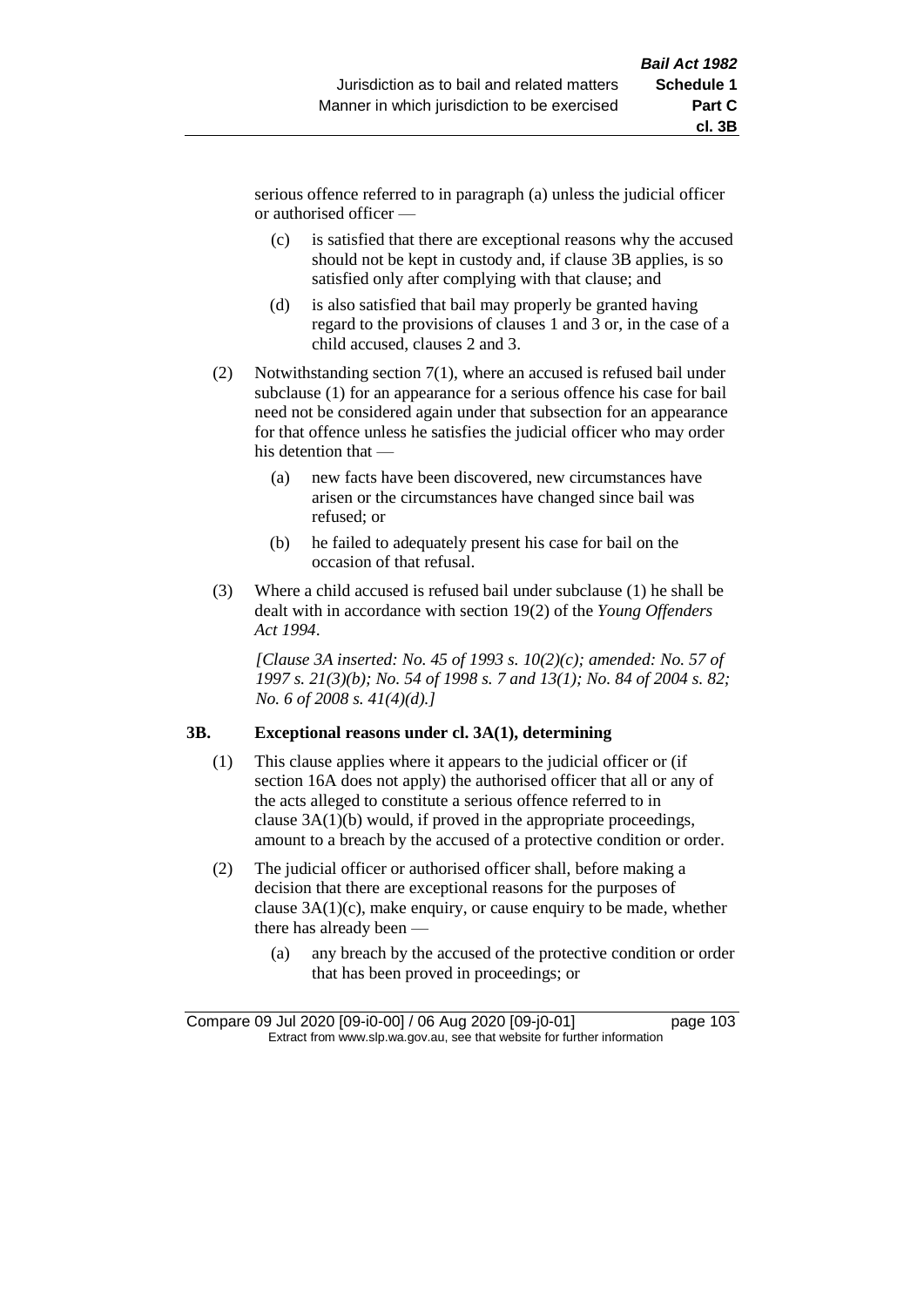- (b) any alleged breach by the accused of the protective condition or order that has not been so proved, including an allegation that has not been the subject of a prosecution or any other communication to any relevant official; or
- (c) any alleged breach by the accused of any other protective condition or order that has been the subject of a prosecution.
- (3) On becoming aware of any such alleged breach, the judicial officer or authorised officer shall give each person for whose protection a protective condition or order referred to in subclause (2) was imposed or made (a *relevant person*) a reasonable opportunity to give evidence by affidavit on matters relating to that protective condition or order.
- (4) The judicial officer or authorised officer shall in making any decision for the purposes of clause  $3A(1)(c)$  —
	- (a) give due weight to  $-$ 
		- (i) any evidence given under subclause (3); and
		- (ii) any adverse effect that a grant of bail to the accused would have on a relevant person; and
		- (iii) any difficulty that a relevant person might have in proving any future breach of a protective condition or order;

and

- (b) consider whether it would be appropriate to refuse bail and make a hospital order under section 5 of the *Criminal Law (Mentally Impaired Accused) Act 1996*; and
- (c) in the case of a condition imposed for a purpose mentioned in clause  $2(2)(c)$  or (d) of Part D, treat any alleged breach of the condition as a serious matter even if the conduct alleged to amount to the breach in itself appears to be trivial; and
- (d) consider whether any alleged breach of a protective condition or order that has occurred shows that the purpose of the condition or order has not been achieved and that the accused should be kept in custody.
- (5) The provisions of this clause do not limit the matters that the judicial officer or authorised officer may take into account for the purposes of clause  $3A(1)(c)$ .

page 104 Compare 09 Jul 2020 [09-i0-00] / 06 Aug 2020 [09-j0-01] Extract from www.slp.wa.gov.au, see that website for further information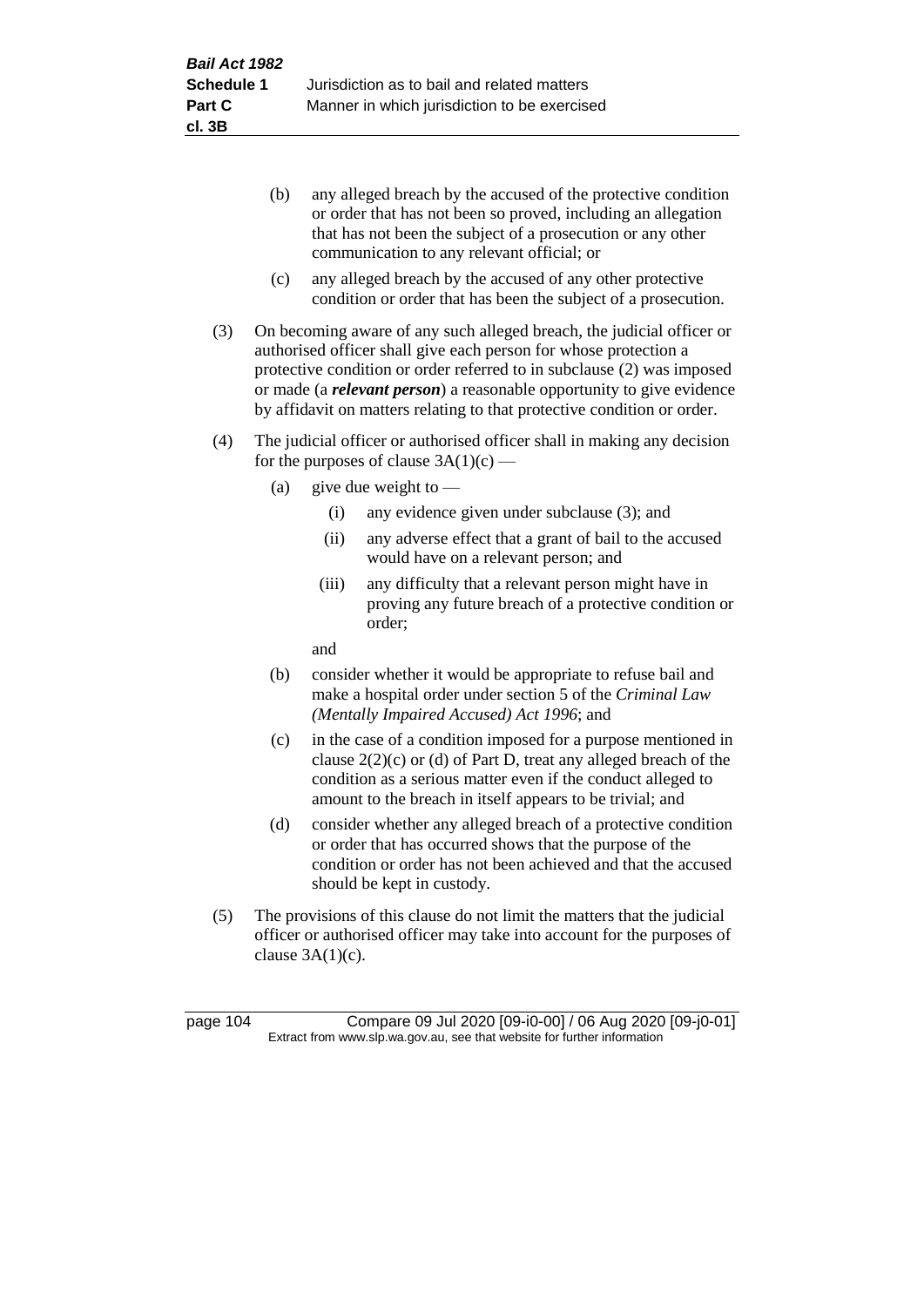(6) In this clause —

#### *protective condition or order* means —

- (a) a condition imposed for a purpose mentioned in clause  $2(2)(c)$ or (d) of Part D; or
- (b) a family violence restraining order or a violence restraining order or a police order under the *Restraining Orders Act 1997*; or
- (c) a Part VII order under the *Justices Act 1902* <sup>2</sup>
	- (i) that under section 86 of the *Restraining Orders Act 1997* is taken to be a misconduct restraining order under that Act; and
	- (ii) that shows on the face of the order that the causing or threatening of personal injury by the accused was a ground for the making of the order.

*[Clause 3B inserted: No. 54 of 1998 s. 13(2); amended: No. 38 of 2004 s. 60; No. 59 of 2004 s. 141; No. 84 of 2004 s. 11 and 82; No. 49 of 2016 s. 89.]*

### **3C. Bail in murder cases**

Notwithstanding clause 1, 2 or 4 or any other provision of this Act, where an accused is in custody —

- (a) awaiting an appearance in court before conviction for an offence of murder; or
- (b) waiting to be sentenced or otherwise dealt with for an offence of murder of which the accused has been convicted,

the judicial officer in whom jurisdiction is vested shall refuse to grant bail for the offence unless the judicial officer is satisfied that —

- (c) there are exceptional reasons why the accused should not be kept in custody; and
- (d) bail may properly be granted having regard to the provisions of clauses 1 and 3 or, in the case of a child, clauses 2 and 3.

*[Clause 3C inserted: No. 6 of 2008 s. 41(4)(e); amended: No. 29 of 2008 s. 24(7).]*

Compare 09 Jul 2020 [09-i0-00] / 06 Aug 2020 [09-j0-01] page 105 Extract from www.slp.wa.gov.au, see that website for further information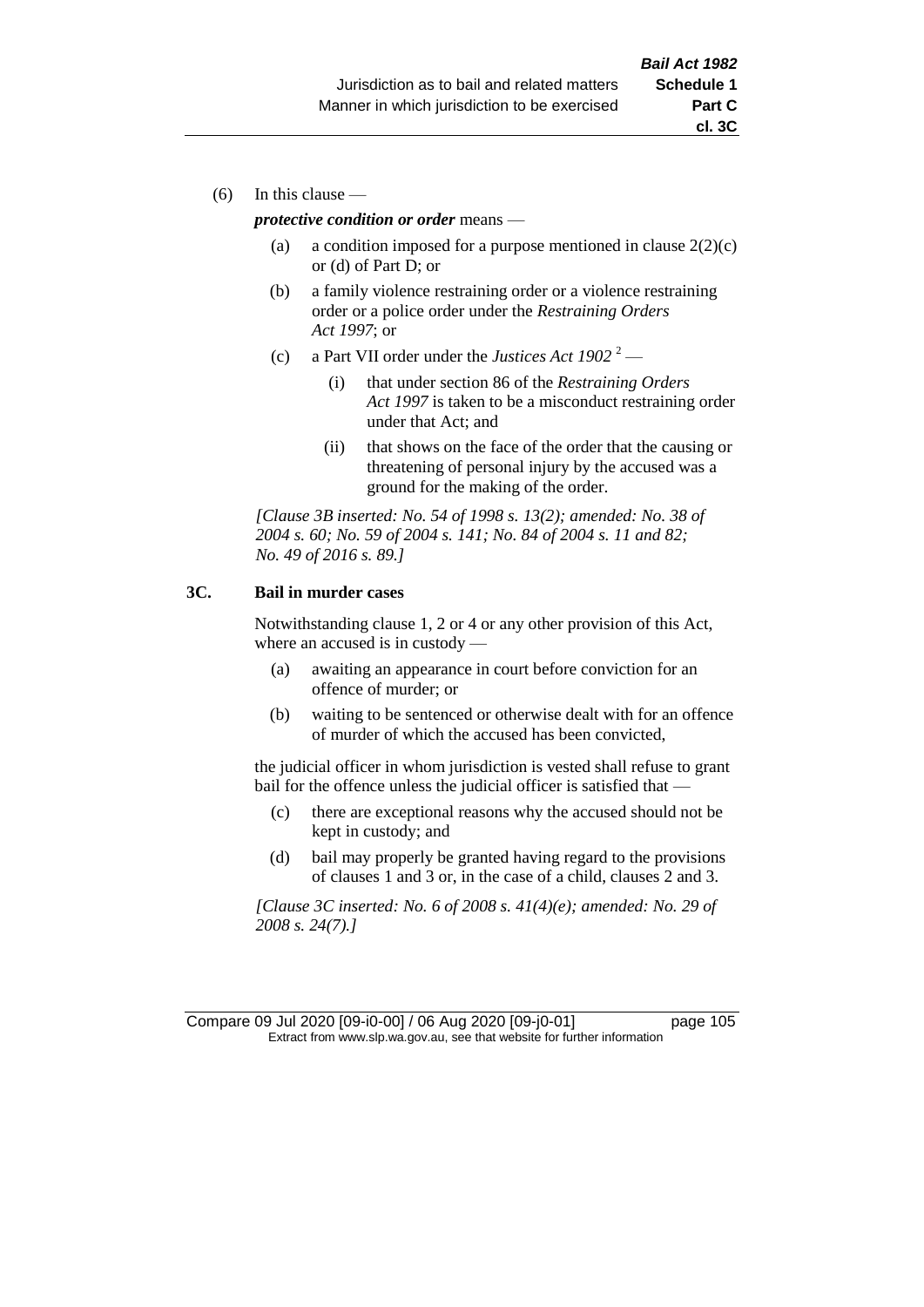#### **3D. Bail in cases of offence under** *Dangerous Sexual Offenders Act 2006* **section 40A**

(1) In this clause —

*section 40A offence* means the offence under the *Dangerous Sexual Offenders Act 2006* section 40A of contravening a requirement of a supervision order;

*victim* has the meaning given in the *Dangerous Sexual Offenders Act 2006* section 3(1).

- (2) This clause applies where an accused is in custody
	- (a) awaiting an appearance in court before conviction for a section 40A offence; or
	- (b) waiting to be sentenced or otherwise dealt with for a section 40A offence of which the accused has been convicted.
- (3) Despite clause 1, 2 or 4 or any other provision of this Act, where this clause applies the judicial officer or (if section 16A does not apply) the authorised officer in whom jurisdiction is vested must refuse to grant bail for the section 40A offence unless the judicial officer or authorised officer —
	- (a) is satisfied that there are exceptional reasons why the accused should not be kept in custody; and
	- (b) is satisfied that bail may properly be granted having regard to the provisions of clauses 1 and 3 or, in the case of a child, clauses 2 and 3.
- (4) The judicial officer or authorised officer must in making any decision for the purposes of subclause  $(3)$  —
	- (a) have regard to
		- (i) any history of proven or alleged contraventions of supervision orders by the accused; and
		- (ii) any adverse effect that a grant of bail to the accused would have on a victim of the accused;

and

(b) consider whether it would be appropriate to refuse bail and make a hospital order under the *Criminal Law (Mentally Impaired Accused) Act 1996* section 5; and

page 106 Compare 09 Jul 2020 [09-i0-00] / 06 Aug 2020 [09-j0-01] Extract from www.slp.wa.gov.au, see that website for further information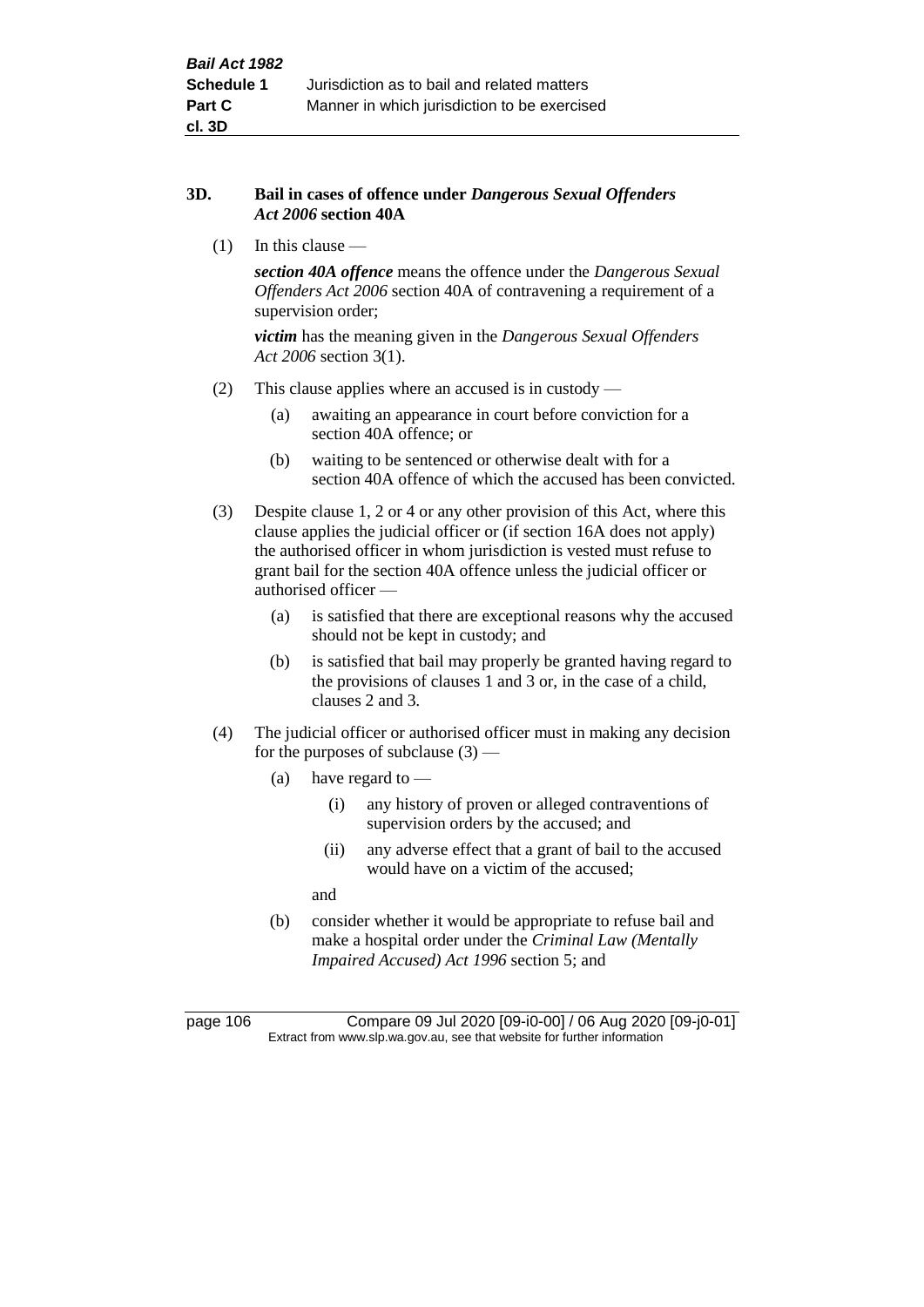- (c) consider whether the conduct alleged to amount to the contravention in itself appears to be minor or trivial.
- (5) Subclause (4) does not limit the matters that the judicial officer or authorised officer may take into account for the purposes of subclause (3).
- (6) Despite section 7(1), where an accused is refused bail under subclause (3) for an appearance for a section 40A offence the accused's case for bail need not be considered again under that subsection for an appearance for that offence unless the accused satisfies the judicial officer who may order detention that —
	- (a) new facts have been discovered, new circumstances have arisen or the circumstances have changed since bail was refused; or
	- (b) the accused failed adequately to present the case for bail on the occasion of that refusal.
- (7) A child accused who is refused bail under subclause (3) must be dealt with in accordance with the *Young Offenders Act 1994* section 19(2).

*[Clause 3D inserted: No. 21 of 2017 s. 9.]*

#### **3E. Bail in cases of person linked to terrorism**

- (1) This clause applies where an accused who is a person linked to terrorism is in custody —
	- (a) awaiting an appearance in court before conviction for an offence; or
	- (b) waiting to be sentenced or otherwise dealt with for an offence of which the accused has been convicted.
- (2) Despite clause 1, 2 or 4 or any other provision of this Act, and in addition to clauses 3A to 3D, where this clause applies the judicial officer in whom jurisdiction is vested must refuse to grant bail for the offence unless the judicial officer is satisfied that —
	- (a) there are exceptional reasons why the accused should not be kept in custody; and
	- (b) bail may properly be granted having regard to the provisions of clauses 1 and 3 or, in the case of a child, clauses 2 and 3.

Compare 09 Jul 2020 [09-i0-00] / 06 Aug 2020 [09-j0-01] page 107 Extract from www.slp.wa.gov.au, see that website for further information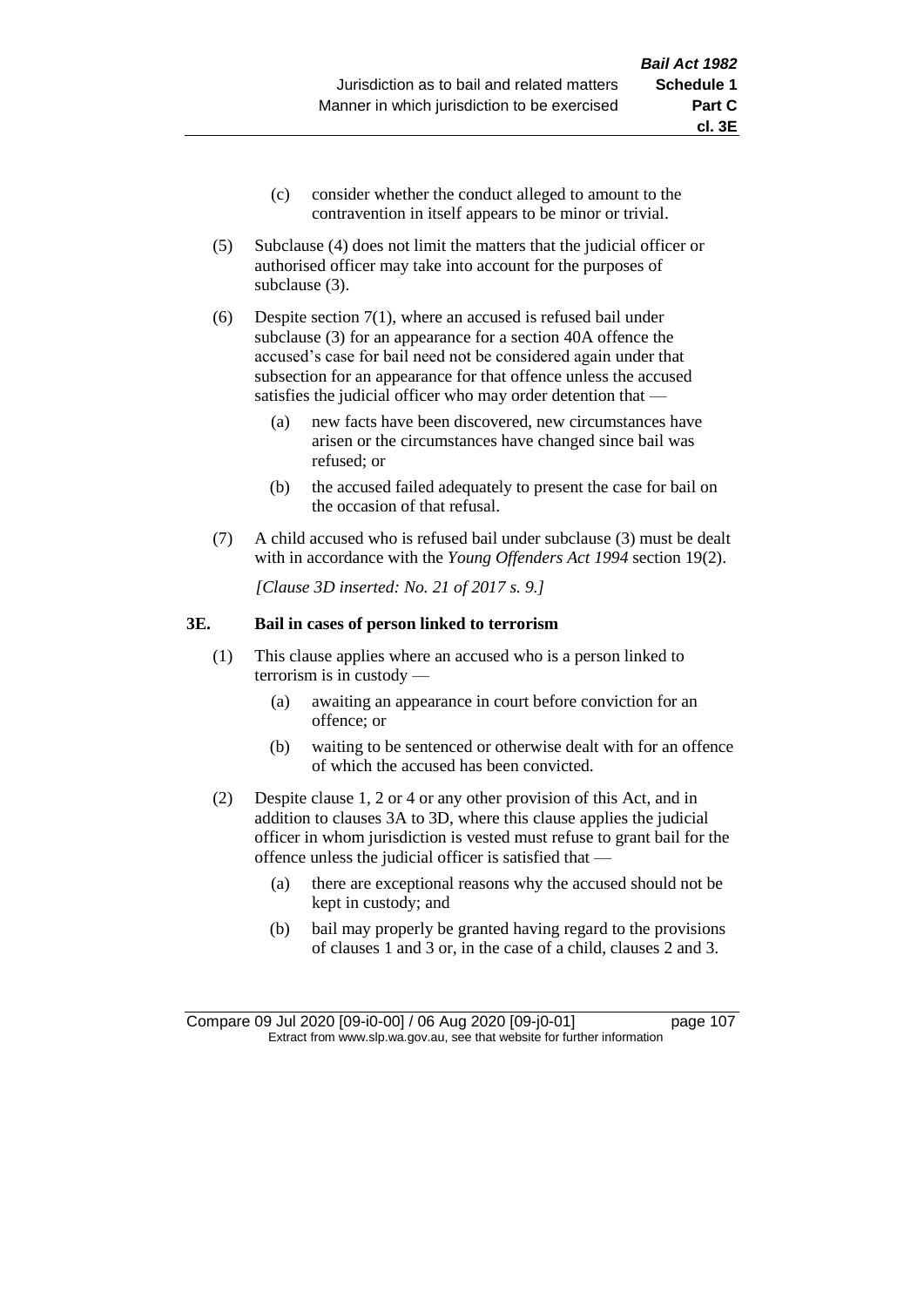- (3) The judicial officer must, in making any decision for the purposes of subclause  $(2)(a)$  —
	- (a) have regard to the nature and seriousness of the offence or offences (including any other offence or offences for which the accused is awaiting trial) and the probable method of dealing with the accused for it or them, if the accused is convicted; and
	- (b) have regard to the conduct of the accused since the accused was —
		- (i) charged with or convicted of a terrorism offence; or
		- (ii) made the subject of the relevant interim control order or confirmed control order;

and

- (c) consider whether it would be appropriate to refuse bail and make a hospital order under the *Criminal Law (Mentally Impaired Accused) Act 1996* section 5; and
- (d) in the case of a child, consider the *Young Offenders Act 1994* section 6(d) as an objective of this Act with the safety of the community being an overriding objective.
- (4) Subclause (3) does not limit the matters that the judicial officer may take into account for the purposes of subclause  $(2)(a)$ .
- (5) Despite section 7(1), where an accused is refused bail under subclause (2) the accused's case for bail need not be considered again under that subsection for an appearance for that offence unless the accused satisfies the judicial officer who may order detention that —
	- (a) new facts have been discovered, new circumstances have arisen or the circumstances have changed since bail was refused; or
	- (b) the accused failed adequately to present the case for bail on the occasion of that refusal.
- (6) Where an accused is granted bail under subclause (2), on any subsequent appearance in the same case a judicial officer may order that bail is to continue on the same terms and conditions.

page 108 Compare 09 Jul 2020 [09-i0-00] / 06 Aug 2020 [09-j0-01] Extract from www.slp.wa.gov.au, see that website for further information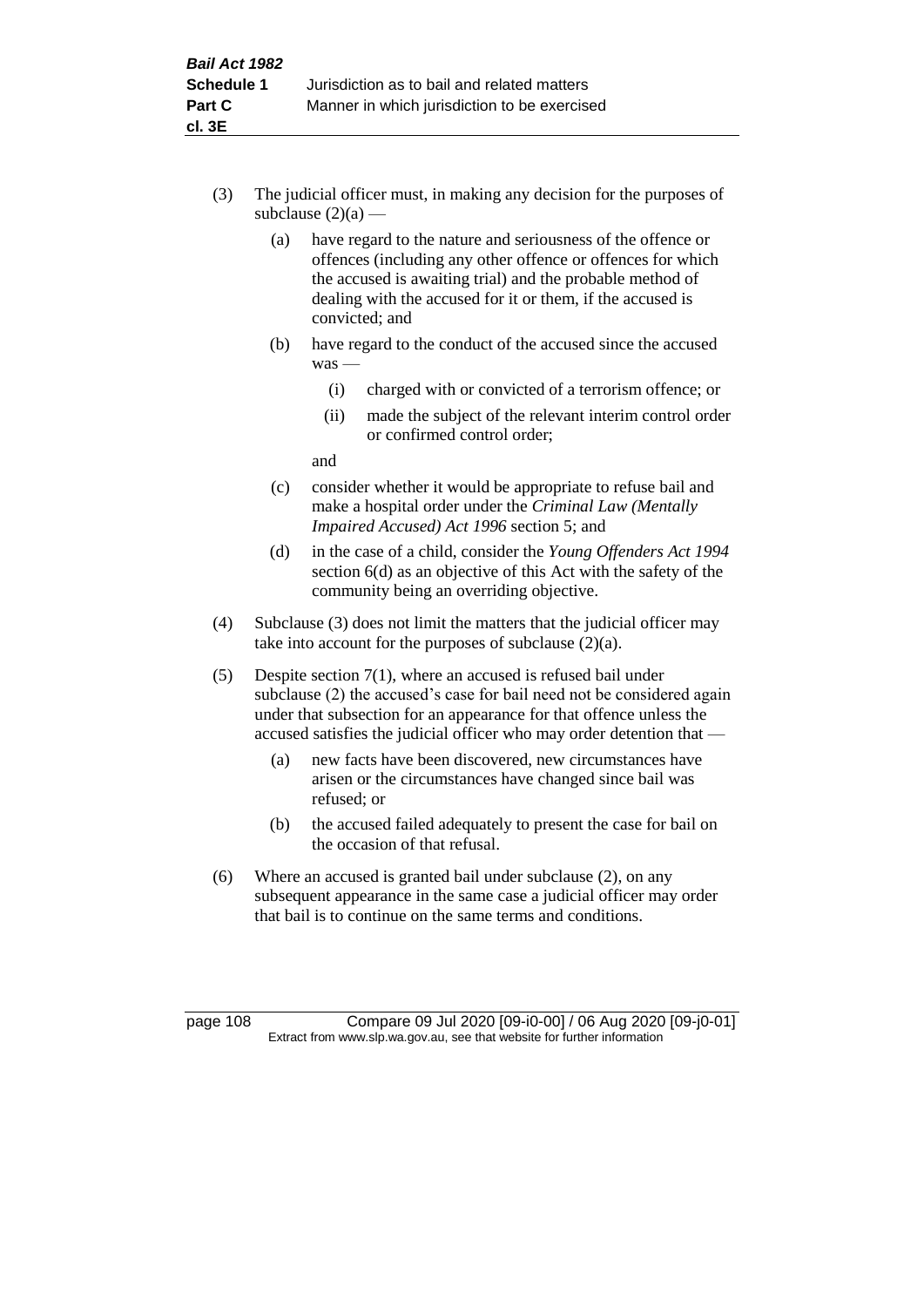**cl. 4**

(7) Where a child accused is refused bail under subclause (2), the child accused shall be dealt with in accordance with the *Young Offenders Act 1994* section 19(2).

Note for this clause:

The *Crimes Act 1914* (Commonwealth) section 15AA provides that a bail authority must not grant bail to a person charged with, or convicted of, a terrorism offence as defined in section 3(1) of that Act unless the bail authority is satisfied that exceptional circumstances exist to justify bail.

*[Clause 3E inserted: No. 15 of 2019 s. 13(3).]*

#### **4. Bail after conviction for accused awaiting sentence**

- (1) Subject to clauses 3A, 3C, 3D and 3E, the grant or refusal of bail to an accused, other than a child, who is in custody waiting to be sentenced or otherwise dealt with for an offence of which the accused has been convicted shall be at the discretion of the judicial officer in whom jurisdiction is vested, and that discretion shall be exercised having regard to the questions set out in clause 1 as well as to any others which the judicial officer considers relevant.
- (2) A child accused who is in custody waiting to be sentenced or otherwise dealt with for an offence of which the child accused has been convicted has the same right to be granted bail as a child accused referred to in clause 2(2), and the provisions of clause 2 apply accordingly.

*[Clause 4 inserted: No. 6 of 2008 s. 41(4)(f); amended: No. 21 of 2017 s. 10; No. 15 of 2019 s. 13(4).]*

#### **4A. Bail after conviction for accused awaiting disposal of appeal**

In deciding whether or not to grant bail to an accused who is in custody waiting for the disposal of appeal proceedings, the judicial officer shall consider whether there are exceptional reasons why the accused should not be kept in custody, and shall only grant bail to the accused if satisfied that —

- (a) exceptional reasons exist; and
- (b) it is proper to do so having regard to the provisions of clauses 1 and 3 or, in the case of a child, clauses 2 and 3.

*[Clause 4A inserted: No. 6 of 2008 s. 41(4)(f).]*

Compare 09 Jul 2020 [09-i0-00] / 06 Aug 2020 [09-j0-01] page 109 Extract from www.slp.wa.gov.au, see that website for further information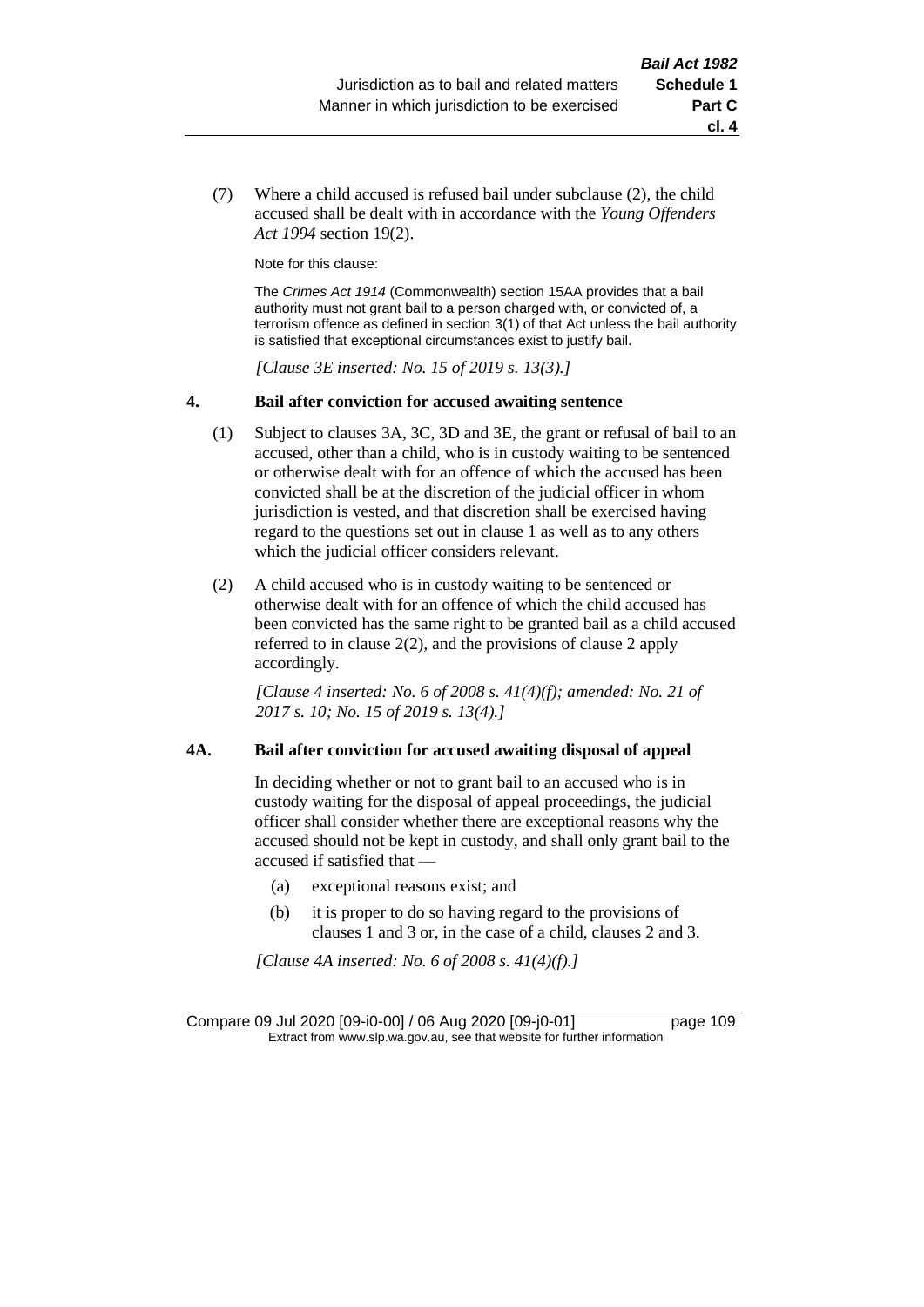#### **5. Exception to cl. 4A for bail in appeal under** *Criminal Appeals Act 2004* **Part 2**

Clause 4A does not apply to the bail of a person who is awaiting the disposal of appeal proceedings under Part 2 of the *Criminal Appeals Act 2004*; such a person shall be deemed for the purposes of this Part to be awaiting an appearance in court before conviction for an offence.

*[Clause 5 inserted: No. 33 of 1989 s. 18; amended: No. 59 of 2004 s. 141; No. 84 of 2004 s. 11; No. 6 of 2008 s. 41(4)(g).]*

## **6. Bail of people on community or similar orders**

For the purpose of determining whether clause 4 applies, a person in custody —

- (a) under section 50, 79, 84E, 128, 129 or 132 of the *Sentencing Act 1995* in connection with a possible breach of a conditional release order, a sentence of suspended imprisonment or conditional suspended imprisonment or a community order imposed under that Act; or
- (b) under section 43 of the *Young Offenders Act 1994* in respect of an alleged breach of a youth community based order, an intensive youth supervision order or a conditional release order made under that Act,

is to be taken as not having been convicted of the offence for which the sentence was imposed.

*[Clause 6 inserted: No. 78 of 1995 s. 8; amended: No. 27 of 2004 s. 13(3).]*

*[Heading deleted: No. 6 of 2008 s. 41(4)(h).]*

# **7. Bail for initial appearance to be for not more than 30 days**

In fixing the terms of bail of an accused for his initial appearance in court for an offence, a justice or an authorised officer shall require him to make the appearance within the period of 30 days commencing on and including the day on which the accused was arrested for the offence.

*[Clause 7 amended: No. 84 of 2004 s. 82; No. 6 of 2008 s. 41(4)(i).]*

page 110 Compare 09 Jul 2020 [09-i0-00] / 06 Aug 2020 [09-j0-01] Extract from www.slp.wa.gov.au, see that website for further information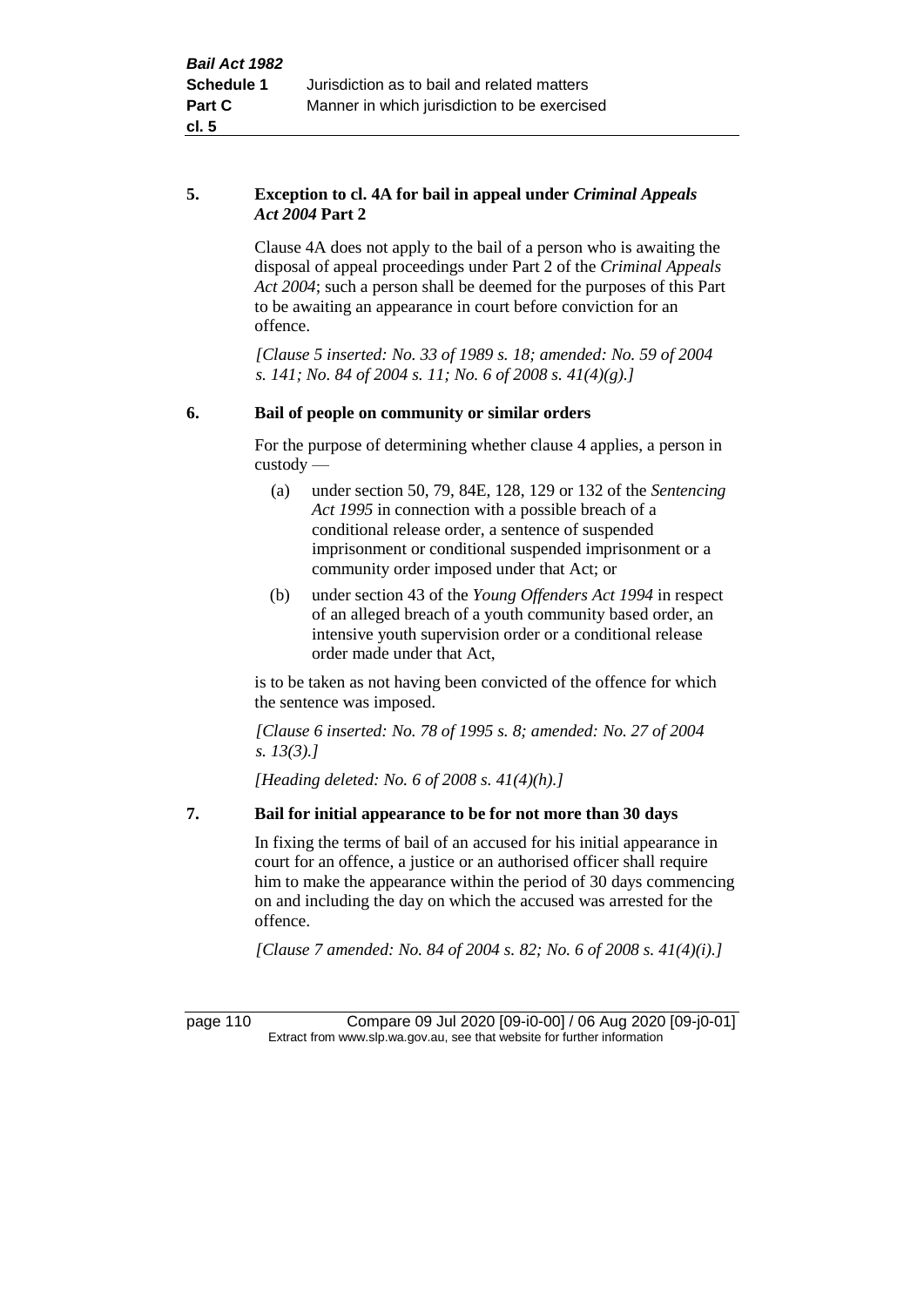#### **8. Bail on adjournment in court of summary jurisdiction to be for not more than 30 days except by consent**

In fixing the terms of bail of an accused for an appearance in court after an adjournment of proceedings for an offence, a judicial officer sitting as a court of summary jurisdiction shall require him to make the appearance within the period of 30 days commencing on and including the day on which the proceedings are adjourned, unless the accused consents to appear on a later day.

*[Clause 8 amended: No. 49 of 1988 s. 90(c); No. 59 of 2004 s. 141; No. 84 of 2004 s. 82.]*

# **9. Calculating periods for cl. 7 and 8**

The periods specified in clauses 7 and 8 shall be calculated to include any Sunday or public holiday.

# **Part D — Conditions which may be imposed on a grant of bail**

# **1. Conditions as to forfeiture, sureties, security etc.**

- (1) A judicial officer or authorised officer, on a grant of bail, may impose conditions under this clause if he considers that it is desirable to do so to ensure the performance of the accused's bail undertaking.
- (2) If a judicial officer or authorised officer considers that it is desirable as mentioned in subclause (1), he may in addition to releasing the accused on his bail undertaking impose any one or more of the following conditions —
	- (a) that the accused in his bail undertaking agree to forfeit a specified amount of money if he fails to comply with any requirement of his bail undertaking mentioned in section  $28(2)(a)$  or (b); or
	- (b) that a surety or a specified number of sureties enter into a surety undertaking or surety undertakings whereby he or they agree to forfeit a specified amount or specified amounts of money if the accused fails to comply with any requirement of his bail undertaking mentioned in section 28(2)(a) or (b); or
	- (c) that any of them the accused and the surety or sureties give security of a specified value, including the deposit of a

Compare 09 Jul 2020 [09-i0-00] / 06 Aug 2020 [09-j0-01] page 111 Extract from www.slp.wa.gov.au, see that website for further information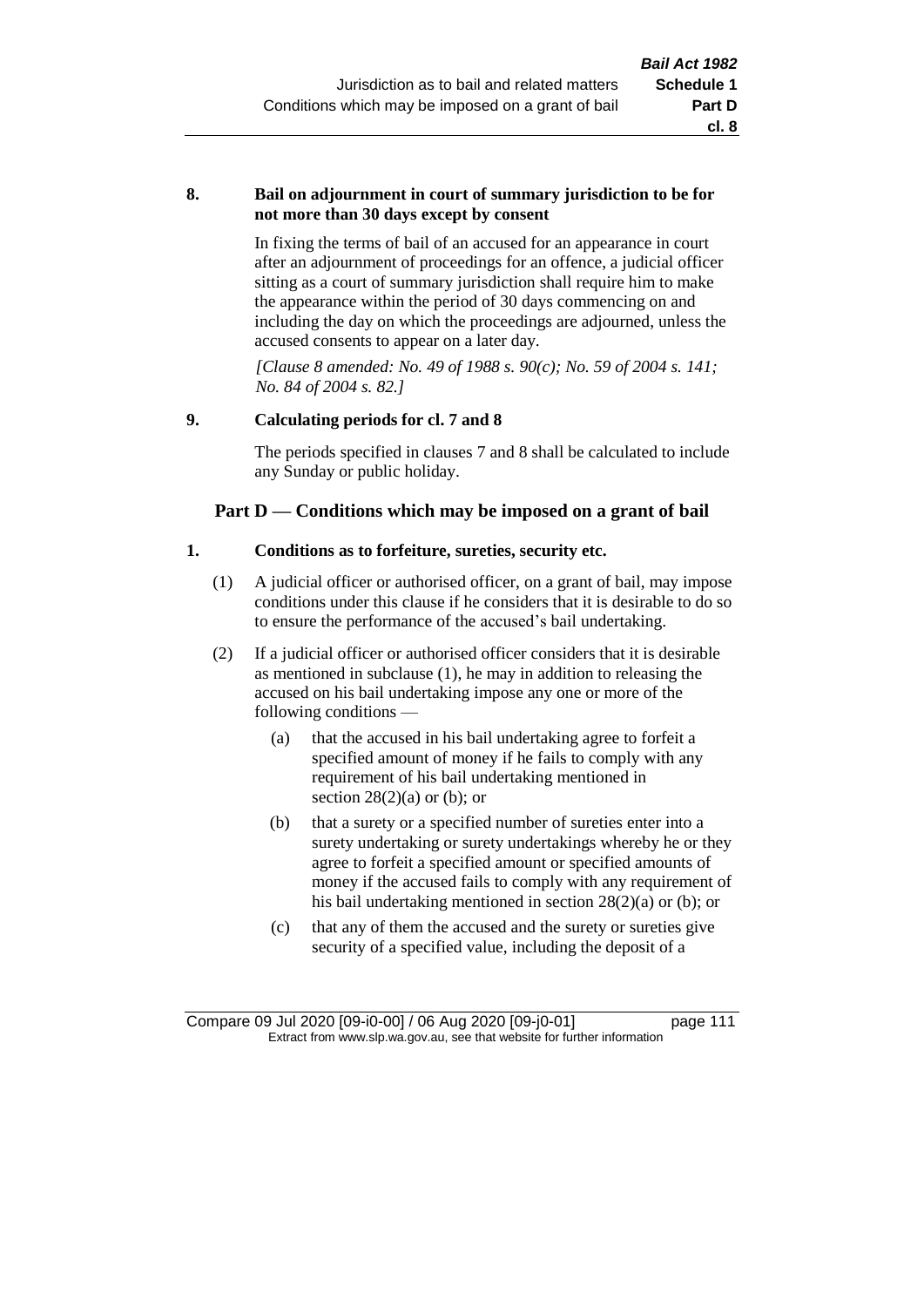specified amount of cash, for the performance of their respective obligations; or

- (d) that any of them the accused and the surety or sureties deposit with a specified officer any specified passbook or document relating to the title to, or ownership of, any account or other asset offered as security for the performance of their respective obligations; or
- (e) that any of them the accused and the surety or sureties, at his or their own expense or otherwise, enter into such mortgage, charge, assignment or other transaction, or take such other step, as may be required, including completion of the necessary documents, to render any security effective and enforceable by the State.
- (3) The nature and sufficiency of any security, and the documentation therefor, required under subclause (2) shall be determined by the judicial officer or authorised officer who imposed the condition or, if no determination is so made —
	- (a) by the person before whom the bail undertaking is entered into, where the security is to be given by the accused; and
	- (b) where the security is to be given by a surety, by any person authorised under section 36 to approve the surety or before whom the surety undertaking is entered into.
- (4) When a bail undertaking ceases to have effect as provided in section 34(a) to (d), or upon an accused being acquitted of a charge under section  $51(1)$  or (2) or discharged from further proceedings therefor, each of them the accused, or where section 34(b) applies his personal representative, and any surety is entitled to have returned to him any security given under subclause (2).
- (5) When a surety undertaking ceases to have effect as provided in section 47(a) to (f), a surety is entitled to have returned to him any security given under subclause (2).

*[Clause 1 amended: No. 65 of 2003 s. 121(3); No. 84 of 2004 s. 82; No. 6 of 2008 s. 18(3).]*

page 112 Compare 09 Jul 2020 [09-i0-00] / 06 Aug 2020 [09-j0-01] Extract from www.slp.wa.gov.au, see that website for further information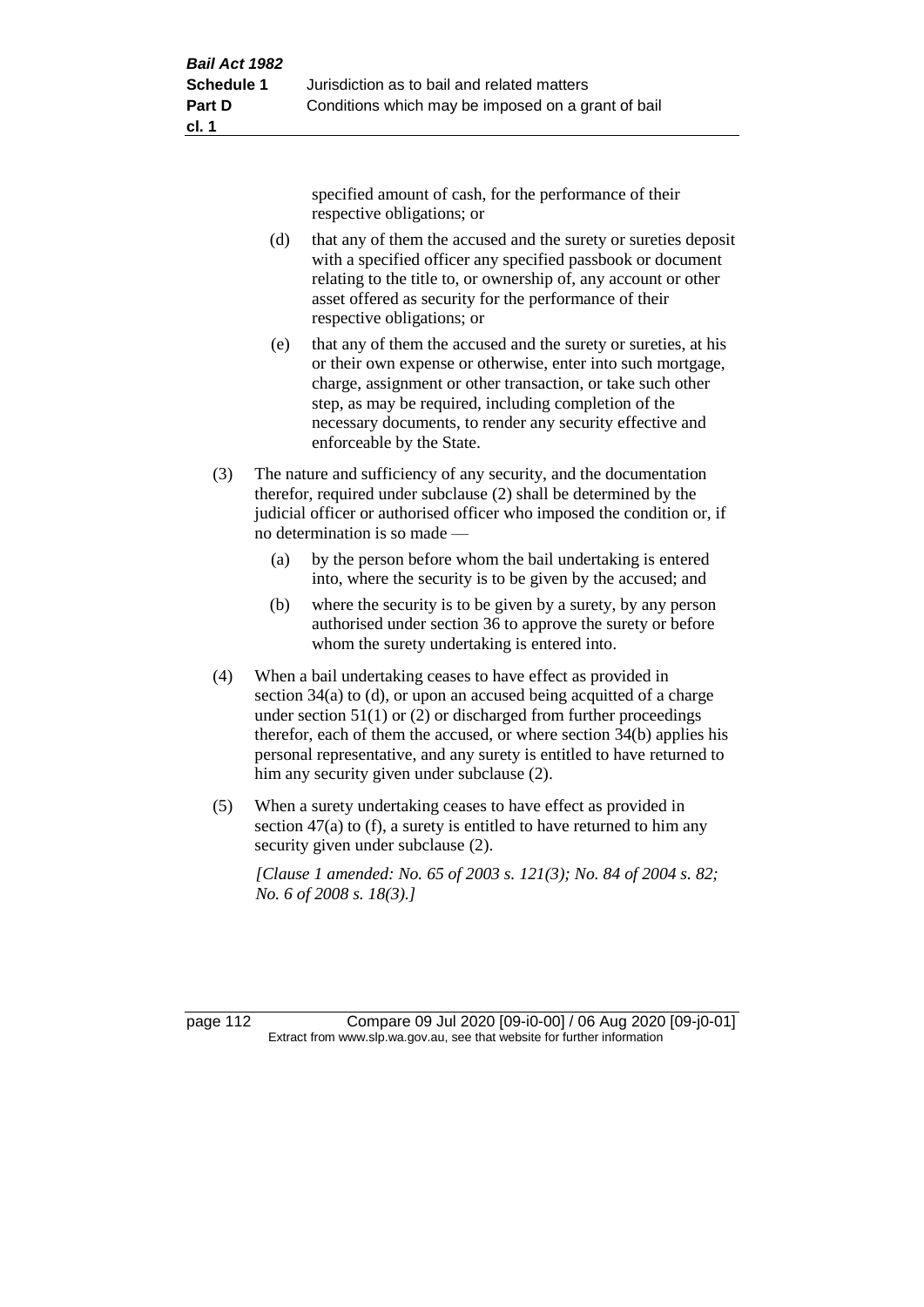#### **2. Other conditions**

- (1) A judicial officer or authorised officer, on a grant of bail, may impose conditions —
	- (a) to be complied with before the accused is released on bail or while the accused is on bail; or
	- (b) as to the accused's conduct while on bail; or
	- (c) as to where the accused shall reside while on bail,

if he considers that it is desirable for any purpose mentioned in subclause (2), (2b), (3) or (4).

(1a) Without limiting subclause (1), a judicial officer or authorised officer shall, on a grant of bail to a child accused, consider whether it is desirable for any purpose mentioned in subclause (2) to impose a condition as to —

- (a) any period in each day during which the child is to remain at a particular place; or
- (b) any person with whom the child is not to associate or communicate; or
- (c) any place that the child is not to frequent; or
- (d) the attendance by the child at a school or other educational institution; or
- (e) any other matter,

and the judicial officer or authorised officer may impose any such condition.

- (2) Any condition may be imposed under subclause (1) or (1a) to ensure that an accused —
	- (a) appears in court in accordance with his bail undertaking; or
	- (b) does not while on bail commit an offence; or
	- (c) does not endanger the safety, welfare or property of any person; or
	- (d) does not interfere with witnesses or otherwise obstruct the course of justice, whether in relation to himself or any other person; or
	- (e) as regards the period when the accused is on trial, does not prejudice the proper conduct of the trial.

Compare 09 Jul 2020 [09-i0-00] / 06 Aug 2020 [09-j0-01] page 113 Extract from www.slp.wa.gov.au, see that website for further information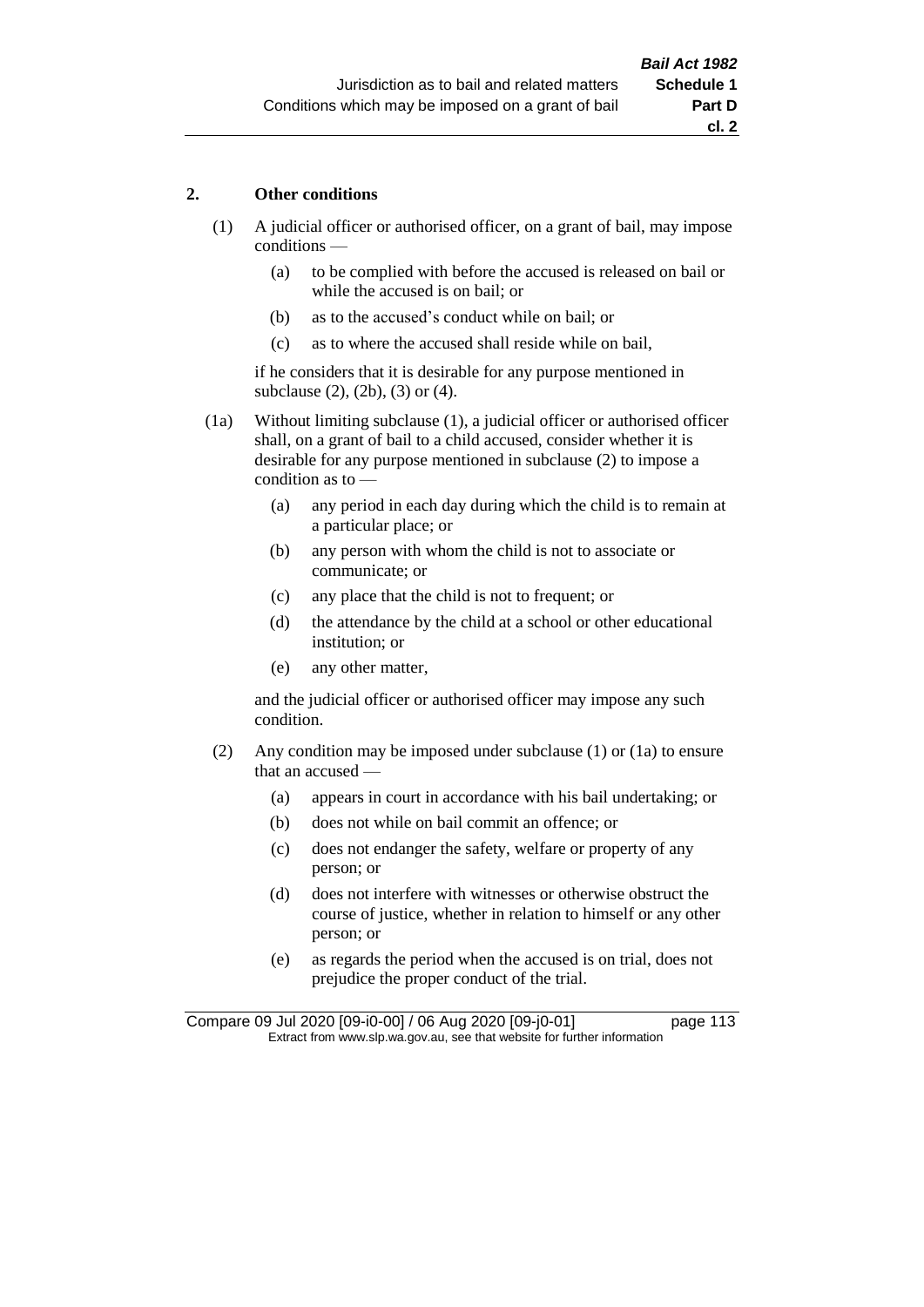| <b>Bail Act 1982</b> |                                                    |
|----------------------|----------------------------------------------------|
| <b>Schedule 1</b>    | Jurisdiction as to bail and related matters        |
| <b>Part D</b>        | Conditions which may be imposed on a grant of bail |
| cl. 2                |                                                    |

- (2a) Before imposing a condition on a grant of bail for a purpose mentioned in subclause (2)(c) or (d) a judicial officer or authorised officer is to consider whether that purpose would be better served, or could be better assisted $\overline{\phantom{a}}$  –
	- (a) by a restraining order made under the *Restraining Orders Act 1997* and whether, in the case of a judicial officer, to exercise the power in section 63 of that Act or, in the case of an authorised officer, to make a telephone application under that Act-; or
- (b) by a combination of conditions for those purposes and a restraining order as envisaged by paragraph (a).
- (2AB) Where the accused and an alleged victim are in a family relationship, the judicial officer or authorised officer must ensure that any condition imposed under subclause  $(2)(c)$  or  $(d)$  is not inconsistent with any restraining order in place under the *Restraining Orders Act 1997*.
- (2AC) Subclause (2AB) does not apply if the judicial officer or authorised officer considers that an inconsistency is necessary to protect the safety of an alleged victim or of a child who is also protected by an order under the *Restraining Orders Act 1997*.
	- (2b) Where a judicial officer is of the opinion that the accused should while on bail —
		- (a) be counselled for a behavioural problem; or
		- (b) attend a course or programme that may assist with such a problem,

the judicial officer may under subclause (1) impose a condition for that purpose that requires the accused to —

- (c) attend a prescribed person to be counselled; or
- (d) attend a prescribed course or programme,

that is specified by the judicial officer in the condition.

(3) Where a judicial officer who grants bail to an accused is of the opinion that the accused's physical condition ought to be examined the officer may, under subclause (1), impose any condition which the officer considers desirable for the purpose of ensuring that the accused is examined by a medical practitioner.

page 114 Compare 09 Jul 2020 [09-i0-00] / 06 Aug 2020 [09-j0-01] Extract from www.slp.wa.gov.au, see that website for further information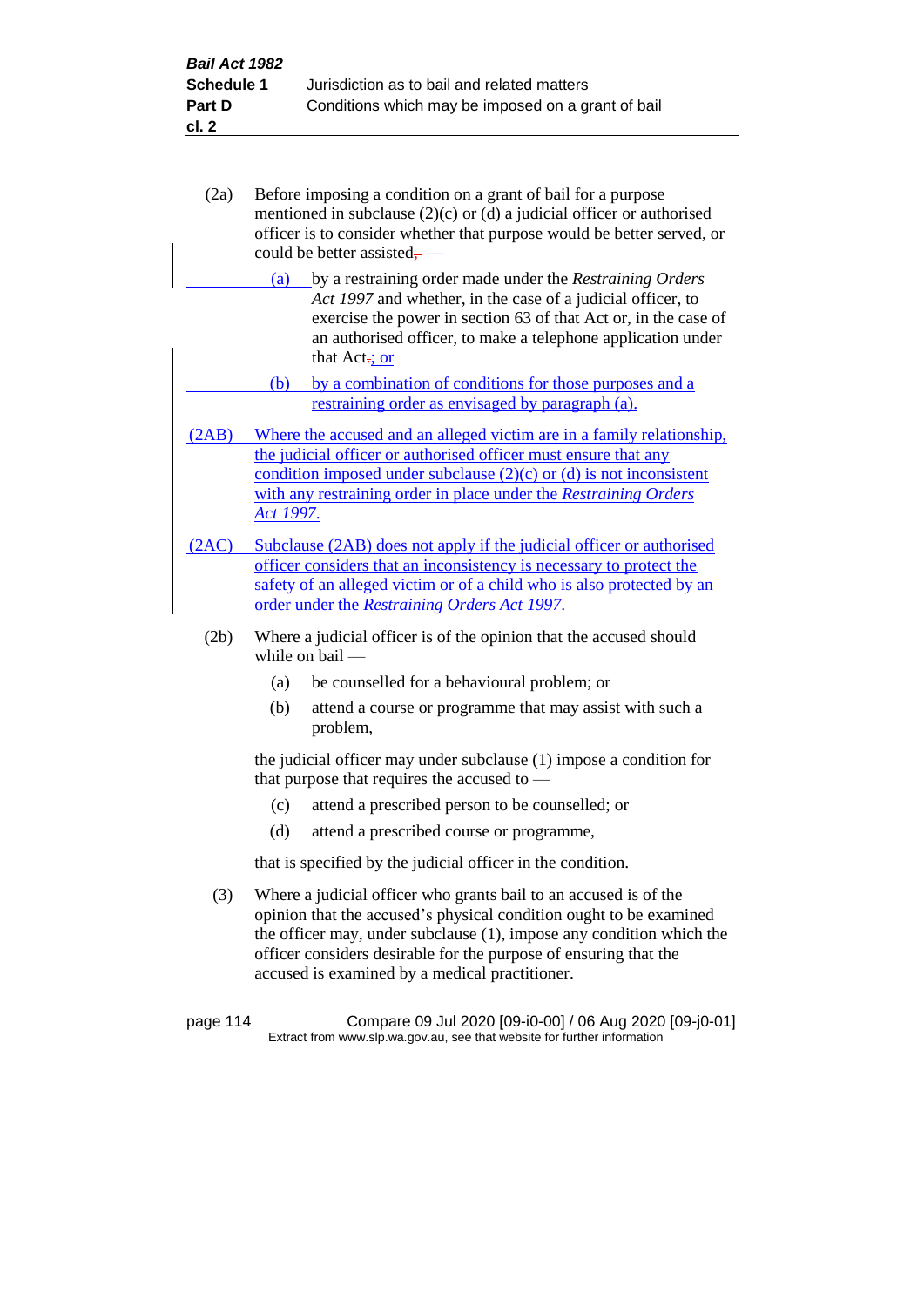- (3a) Where a judicial officer who grants bail to an accused is of the opinion that the accused's mental condition ought to be assessed or examined the officer may, under subclause (1), impose any condition which the officer considers desirable for the purpose of ensuring that the accused's mental condition is assessed or examined including a condition —
	- (a) that the accused be assessed, either by a medical practitioner or by an authorised mental health practitioner as defined in the *Mental Health Act 2014* section 4, for the purpose of deciding whether to make a referral under section 26 of that Act;
	- (b) that the accused be admitted to an authorised hospital (as defined in the *Mental Health Act 2014* section 4);
	- (c) that the accused be examined by a psychiatrist.
- (4) Where a judicial officer is of the opinion that an accused is suffering from alcohol or drug abuse and is in need of care or treatment either on that account, or to enable him to be prepared for his trial, the judicial officer may, under subclause (1), impose any condition which he considers desirable for the purpose of ensuring that the accused receives such care or treatment, including that he lives in, or from time to time attends at, a specified institution or place in order to receive such care or treatment.
- (5) Where a judicial officer imposes a condition for a purpose mentioned in subclause (2b), (3), (3a) or (4), the judicial officer shall cause to be sent to the person who is to counsel, assess or examine the accused, or the place at which the accused is to attend, a statement of the reasons for imposing the condition.
- (6) Where a condition is imposed under this clause that an accused shall reside in premises established for the accommodation of persons to whom bail has been granted, that condition shall be deemed to include a further condition that the accused shall comply with such rules as are for the time being laid down for the maintenance of the good order of those premises, whether such rules are made under section 67 or by the authority responsible for the good order of the premises.

Compare 09 Jul 2020 [09-i0-00] / 06 Aug 2020 [09-j0-01] page 115 Extract from www.slp.wa.gov.au, see that website for further information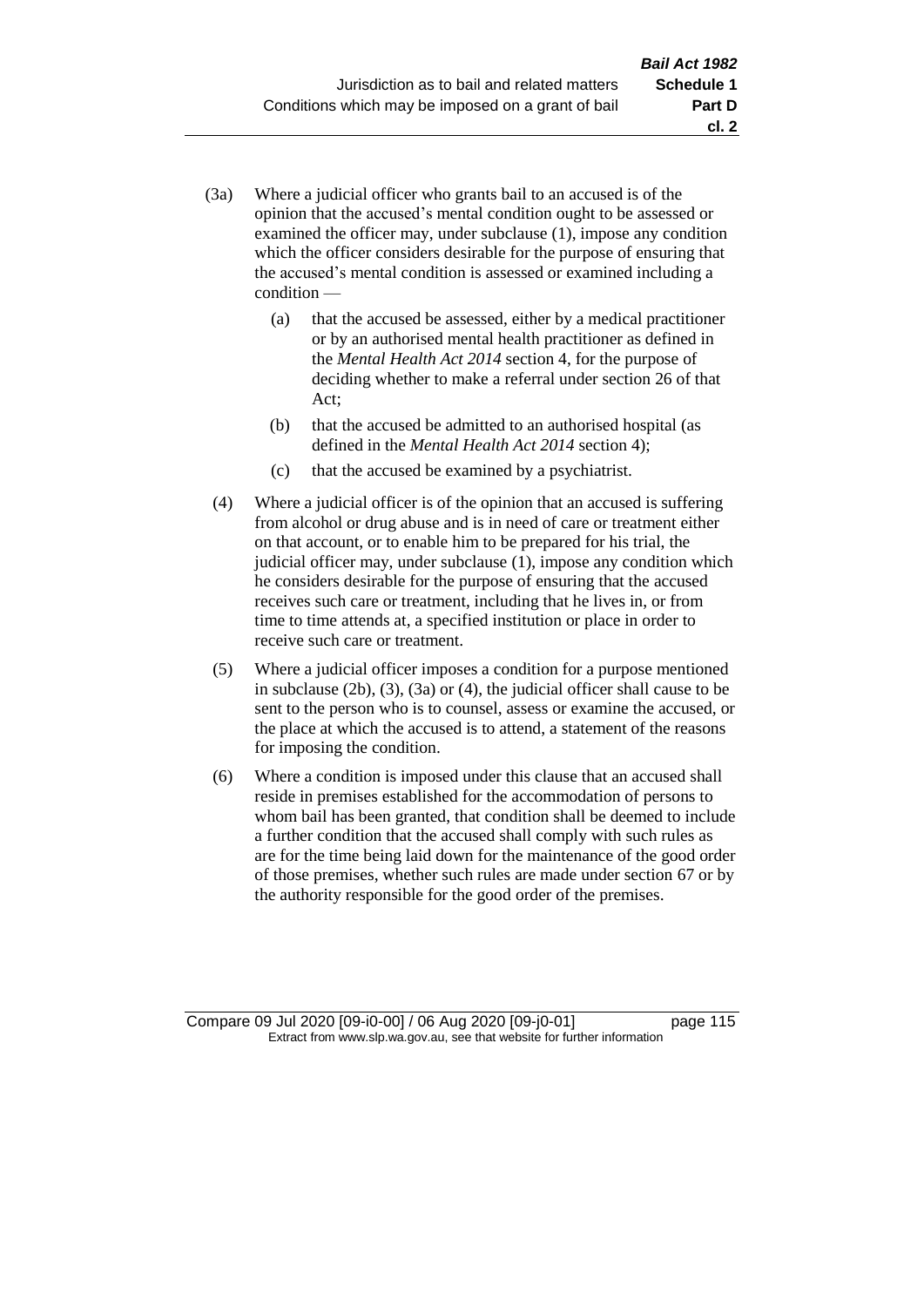(7) In this clause —

*medical practitioner* means a person registered under the *Health Practitioner Regulation National Law (Western Australia)* in the medical profession;

*psychiatrist* has the meaning given in the *Mental Health Act 2014* section 4.

*[Clause 2 amended: No. 45 of 1993 s. 10(3); No. 69 of 1996 s. 3; No. 54 of 1998 s. 12; No. 84 of 2004 s. 82; No. 22 of 2008 Sch. 3 cl. 4; No. 35 of 2010 s. 29; No. 25 of 2014 s. 3535; No. 30 of 2020 s. 49.]*

*[Clause 2. Modifications to be applied in order to give effect to Cross-border Justice Act 2008: clause altered 1 Nov 2009. See endnote 1M.]*

## **3. Home detention condition**

- (1) A judicial officer may, subject to this clause, impose a home detention condition as a condition on a grant of bail.
- (2) A home detention condition shall not be imposed unless the accused is over the age of 17 years and the judicial officer is satisfied —
	- (a) after considering a report from a community corrections officer about the accused and his circumstances, that the accused is suitable to be subject to a home detention condition; and
	- (b) that the place where it is proposed the accused will remain while subject to the home detention condition is a suitable place; and
	- (c) that unless a home detention condition is imposed, the accused will not be released on bail.
- (3) A home detention condition is a condition that while the accused is on bail the accused shall —
	- (a) remain at and not leave the place specified in the bail record form and in the bail undertaking (or in a notice under section 50E) until the time specified, or deemed by section 31(3) to be specified, in the bail undertaking except —

page 116 Compare 09 Jul 2020 [09-i0-00] / 06 Aug 2020 [09-j0-01] Extract from www.slp.wa.gov.au, see that website for further information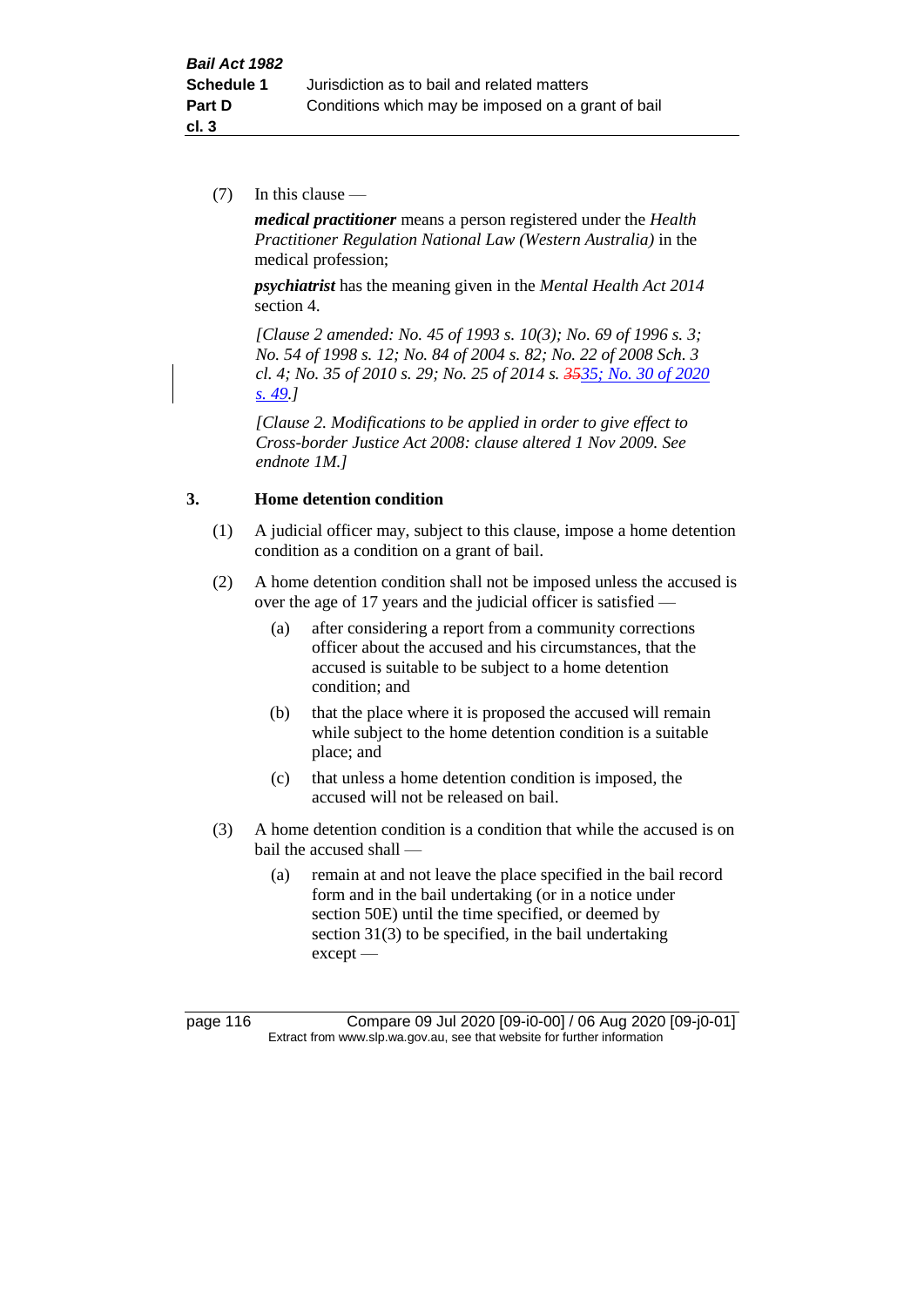- (i) to work in gainful employment approved by a community corrections officer; or
- (ii) with the approval of a community corrections officer, to seek gainful employment; or
- (iii) to obtain urgent medical or dental treatment for the accused; or
- (iv) for the purpose of averting or minimizing a serious risk of death or injury to the accused or to another person; or
- (v) to obey an order issued under a written law (such as a summons) requiring the accused's presence elsewhere; or
- (vi) for a purpose approved of by a community corrections officer; or
- (vii) on the direction of a community corrections officer; and
- (b) not leave the State; and
- (c) comply with every reasonable direction of a community corrections officer; and
- (ca) if relevant, comply with any direction under subclause (4); and
- (d) comply with such of the conditions specified in the list provided under section 24A(4) as may be specified in a notice given under section 50E(b); and
- (e) when requested to do so, produce a copy of his bail undertaking and any notice by the CEO (corrections) under section 50E for inspection by a community corrections officer or a member of the Police Force.
- (4) A judicial officer who imposes a home detention condition under this clause may, if a community corrections officer under section 24A(4)(a) recommends that the accused is suitable for electronic monitoring, direct that the accused, while subject to a home detention condition —
	- (a) be subject to electronic monitoring under subclause (5) so as to allow the location of the accused to be monitored; and

Compare 09 Jul 2020 [09-i0-00] / 06 Aug 2020 [09-j0-01] page 117 Extract from www.slp.wa.gov.au, see that website for further information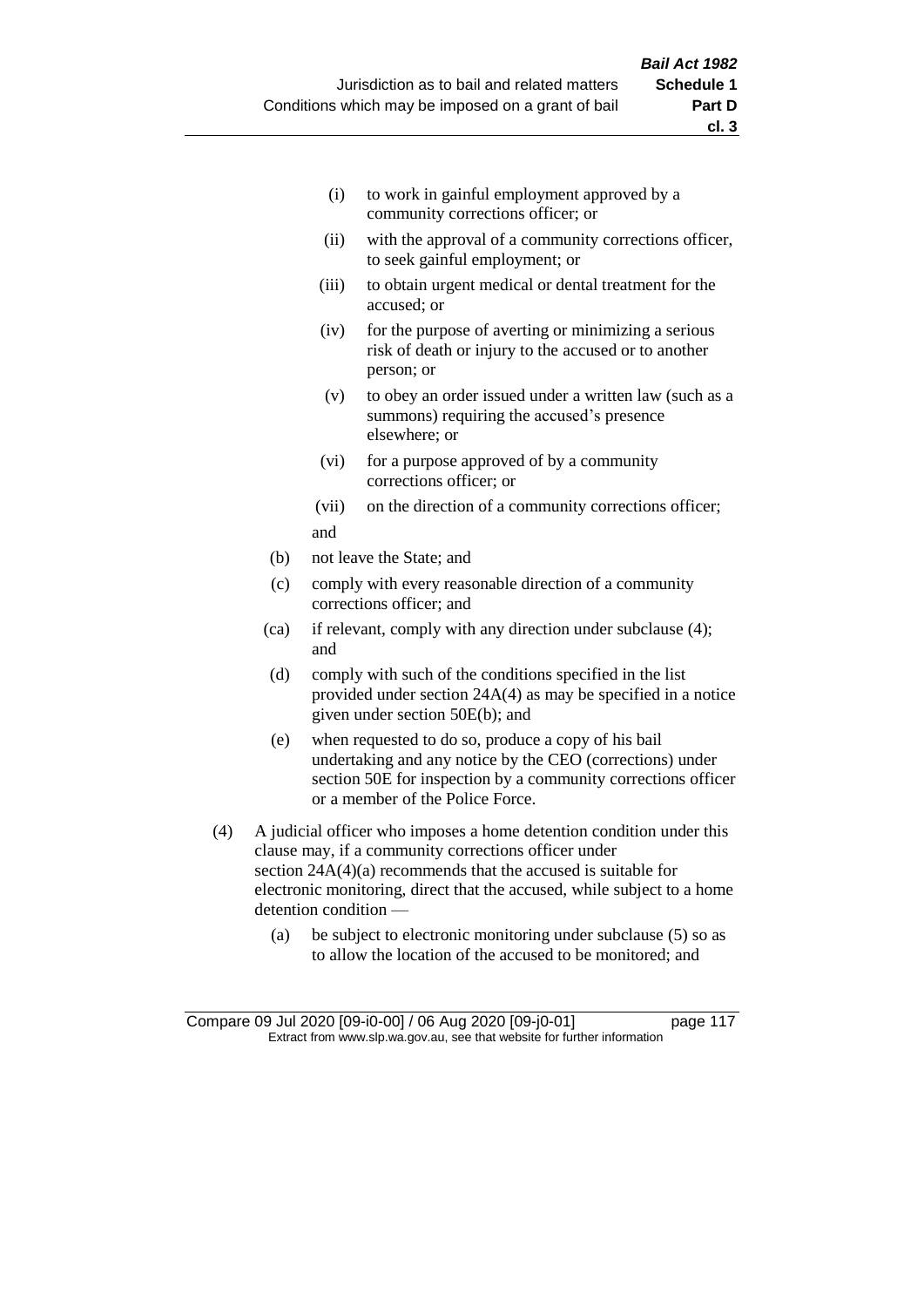- (b) be under the supervision of a community corrections officer and comply with the directions of the community corrections officer under subclause (5).
- (5) For the purpose of the electronic monitoring of an accused, a community corrections officer may do any or all of the following —
	- (a) direct the accused to wear an approved electronic monitoring device; and
	- (b) direct the accused to permit the installation of an approved electronic monitoring device at the place where the accused is to remain; and
	- (c) give any other reasonable direction to the accused necessary for the proper administration of the electronic monitoring of the accused.
- (6) A community corrections officer may suspend the electronic monitoring of an accused subject to direction under subclause (4) —
	- (a) while satisfied that it is not practicable to subject the accused to electronic monitoring; or
	- (b) while satisfied that it is not necessary for the accused to be subject to electronic monitoring.
- (7) A requirement that an accused subject to a home detention condition while on bail wear an electronic monitoring device cannot apply to a person who is under 18 years of age.

*[Clause 3 inserted: No. 61 of 1990 s. 15; amended: No. 31 of 1993 s. 9; No. 84 of 2004 s. 82; No. 65 of 2006 s. 53; No. 13 of 2020 s. 28.]*

*[Clause 3. Modifications to be applied in order to give effect to Cross-border Justice Act 2008: clause altered 1 Nov 2009. See endnote 1M.]*

page 118 Compare 09 Jul 2020 [09-i0-00] / 06 Aug 2020 [09-j0-01] Extract from www.slp.wa.gov.au, see that website for further information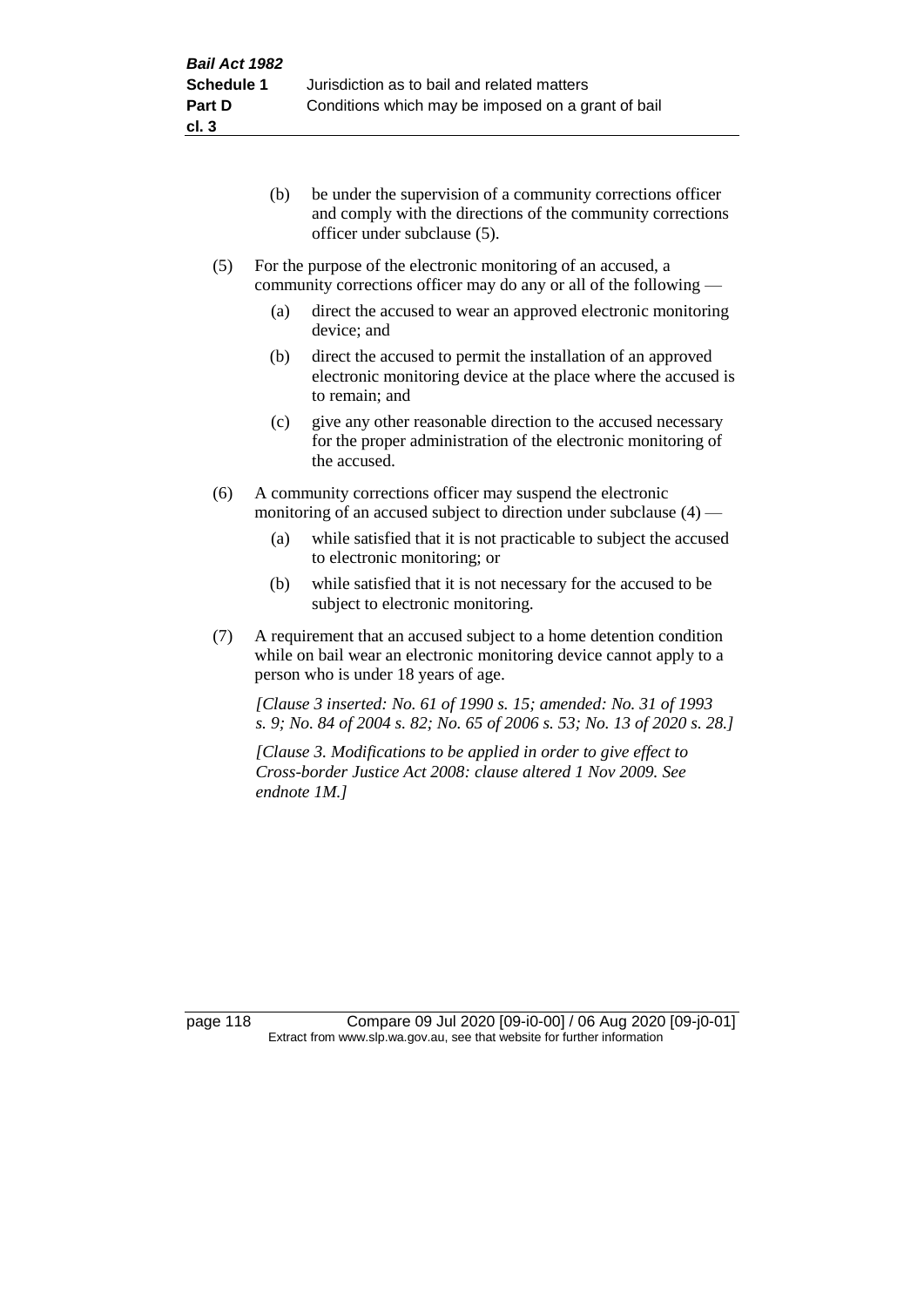**cl. 1**

# **Schedule 2 — Serious offences**

 $[s. 3(1)]$ 

*[Heading inserted: No. 6 of 2008 s. 42(1).]*

|    | <b>Enactment</b>         | <b>Description of offence</b>                                                    |
|----|--------------------------|----------------------------------------------------------------------------------|
| 1. | <b>The Criminal Code</b> |                                                                                  |
|    | s. $221E(1)$             | Participating in activities of<br>criminal organisation                          |
|    | s. $221F(1)$             | Instructing commission of offence<br>for benefit of criminal organisation        |
|    | s. 279                   | Murder                                                                           |
|    | s. 280                   | Manslaughter                                                                     |
|    | s. 281                   | Unlawful assault causing death                                                   |
|    | s. 283                   | Attempt to murder                                                                |
|    | s. 292                   | Disabling in order to commit<br>indictable offence                               |
|    | s. 294                   | Acts intended to cause grievous<br>bodily harm or to resist or prevent<br>arrest |
|    | s. 297                   | Grievous bodily harm                                                             |
|    | s. 301                   | Wounding and similar acts                                                        |
|    | s. $304(2)$              | Acts or omissions, with intent to<br>harm, causing bodily harm or<br>danger      |
|    | s. 317                   | Assault occasioning bodily harm                                                  |
|    | s. $317A(a)$             | Assault with intent to commit or<br>facilitate a crime                           |
|    | s. $317A(b)$             | Assault with intent to do grievous<br>bodily harm                                |
|    | s. 318                   | Serious assaults                                                                 |
|    | s. 323                   | Indecent assault                                                                 |
|    |                          |                                                                                  |

Compare 09 Jul 2020 [09-i0-00] / 06 Aug 2020 [09-j0-01] page 119 Extract from www.slp.wa.gov.au, see that website for further information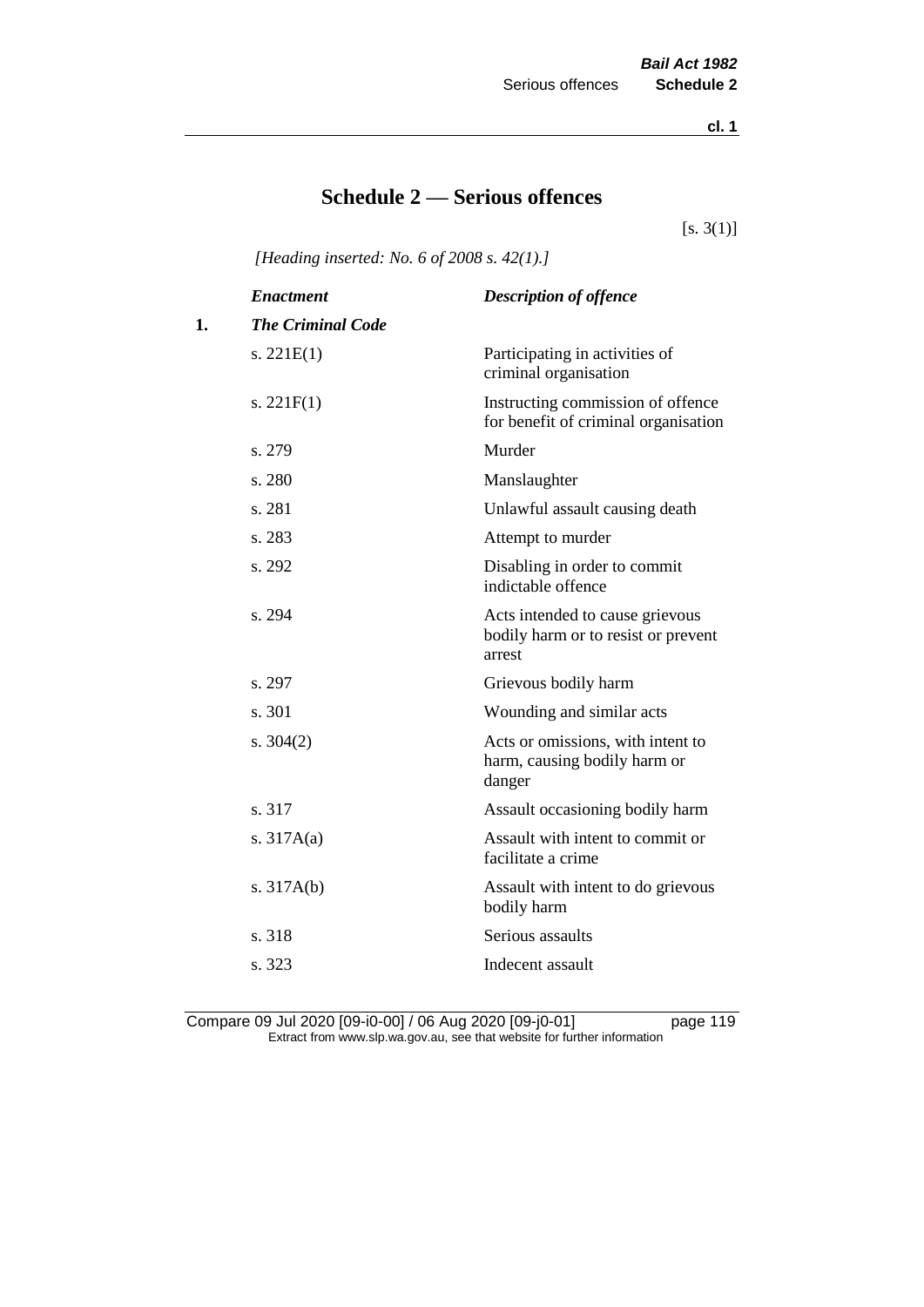**cl. 2**

|      | <b>Enactment</b>                               | <b>Description of offence</b>                                                                                                                      |
|------|------------------------------------------------|----------------------------------------------------------------------------------------------------------------------------------------------------|
|      | s. 324                                         | Aggravated indecent assault                                                                                                                        |
|      | s. 325                                         | Sexual penetration without consent                                                                                                                 |
|      | s. 326                                         | Aggravated sexual penetration<br>without consent                                                                                                   |
|      | s. 331B                                        | Sexual servitude                                                                                                                                   |
|      | s. 331C                                        | Conducting business involving<br>sexual servitude                                                                                                  |
|      | s. 331D                                        | Deceptive recruiting for<br>commercial sexual services                                                                                             |
|      | s. 332                                         | Kidnapping                                                                                                                                         |
|      | s. 333                                         | Deprivation of liberty                                                                                                                             |
|      | s. 338E                                        | <b>Stalking</b>                                                                                                                                    |
|      | s. 378                                         | Stealing a motor vehicle                                                                                                                           |
|      | s. 392                                         | Robbery                                                                                                                                            |
|      | s. 393                                         | Assault with intent to rob                                                                                                                         |
|      | s. 401                                         | <b>Burglary</b>                                                                                                                                    |
|      | s. 444                                         | Criminal damage, if the property is<br>destroyed or damaged by fire                                                                                |
| 2.   | <b>Bush Fires Act 1954</b>                     |                                                                                                                                                    |
|      | s. 32                                          | Wilfully lighting a fire or causing a<br>fire to be lit under such<br>circumstances as to be likely to<br>injure or damage a person or<br>property |
| 2AA. | <b>Criminal Organisations Control Act 2012</b> |                                                                                                                                                    |
|      | s. $99(1)$                                     | Association by controlled person<br>with another controlled person                                                                                 |
|      | s.99(3)                                        | Association by controlled person<br>with another controlled person<br>on 3 or more occasions within<br>3 month period                              |
|      |                                                |                                                                                                                                                    |

page 120 Compare 09 Jul 2020 [09-i0-00] / 06 Aug 2020 [09-j0-01] Extract from www.slp.wa.gov.au, see that website for further information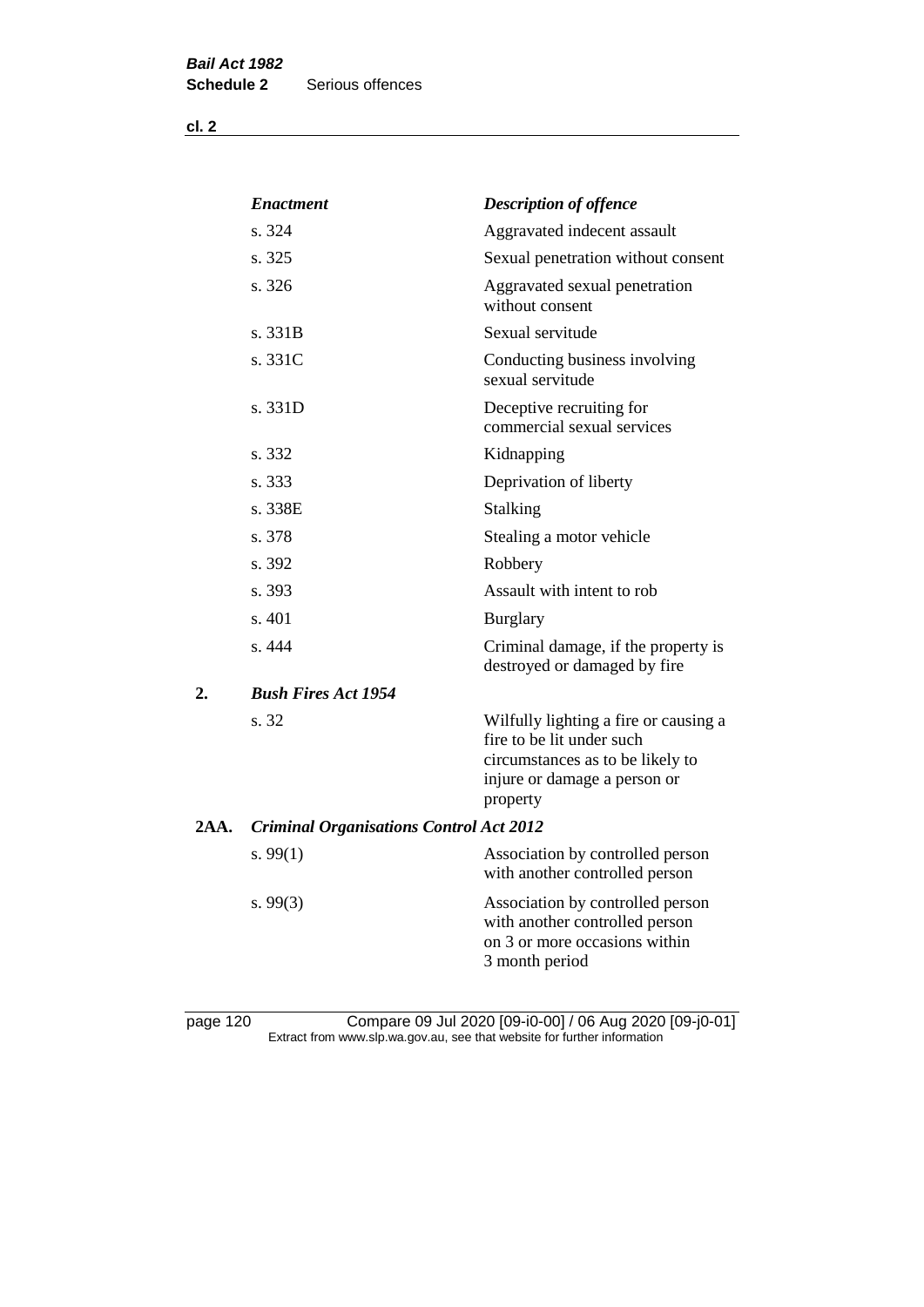|     | <b>Enactment</b>                | <b>Description of offence</b>                                                                                                                                                                                                                                                                                                             |
|-----|---------------------------------|-------------------------------------------------------------------------------------------------------------------------------------------------------------------------------------------------------------------------------------------------------------------------------------------------------------------------------------------|
|     | s. 102                          | Offence for controlled person to<br>get funds to, from or for declared<br>criminal organisation                                                                                                                                                                                                                                           |
|     | s. 103                          | Other contravention of interim<br>control order or control order                                                                                                                                                                                                                                                                          |
|     | s. 106                          | Recruiting members for declared<br>criminal organisation                                                                                                                                                                                                                                                                                  |
|     | s. $107(2)$                     | Permitting premises to be<br>habitually used as place of resort<br>by members of declared criminal<br>organisation                                                                                                                                                                                                                        |
|     | s. $107(3)$                     | Being knowingly concerned in the<br>management of premises<br>habitually used as place of resort<br>by members of declared criminal<br>organisation                                                                                                                                                                                       |
| 2a. | <b>Misuse of Drugs Act 1981</b> |                                                                                                                                                                                                                                                                                                                                           |
|     | s. $6(1)$                       | Offences concerned with<br>prohibited drugs generally                                                                                                                                                                                                                                                                                     |
|     | s. $7(1)$                       | Offences concerned with<br>prohibited plants generally                                                                                                                                                                                                                                                                                    |
|     | s. $14(1)$                      | Possessing a quantity of a<br>category 1 item or a category 2<br>item in circumstances where the<br>life, health or safety of a child<br>under 16 years of age was<br>endangered, or bodily harm (as<br>defined in The Criminal Code<br>section $1(1)$ and $(4)$ ) was caused to<br>such a child, by the acts<br>constituting the offence |
|     | s. $33(1)(a)$                   | Attempting to commit an offence<br>under section $6(1)$ or $7(1)$                                                                                                                                                                                                                                                                         |

Compare 09 Jul 2020 [09-i0-00] / 06 Aug 2020 [09-j0-01] page 121 Extract from www.slp.wa.gov.au, see that website for further information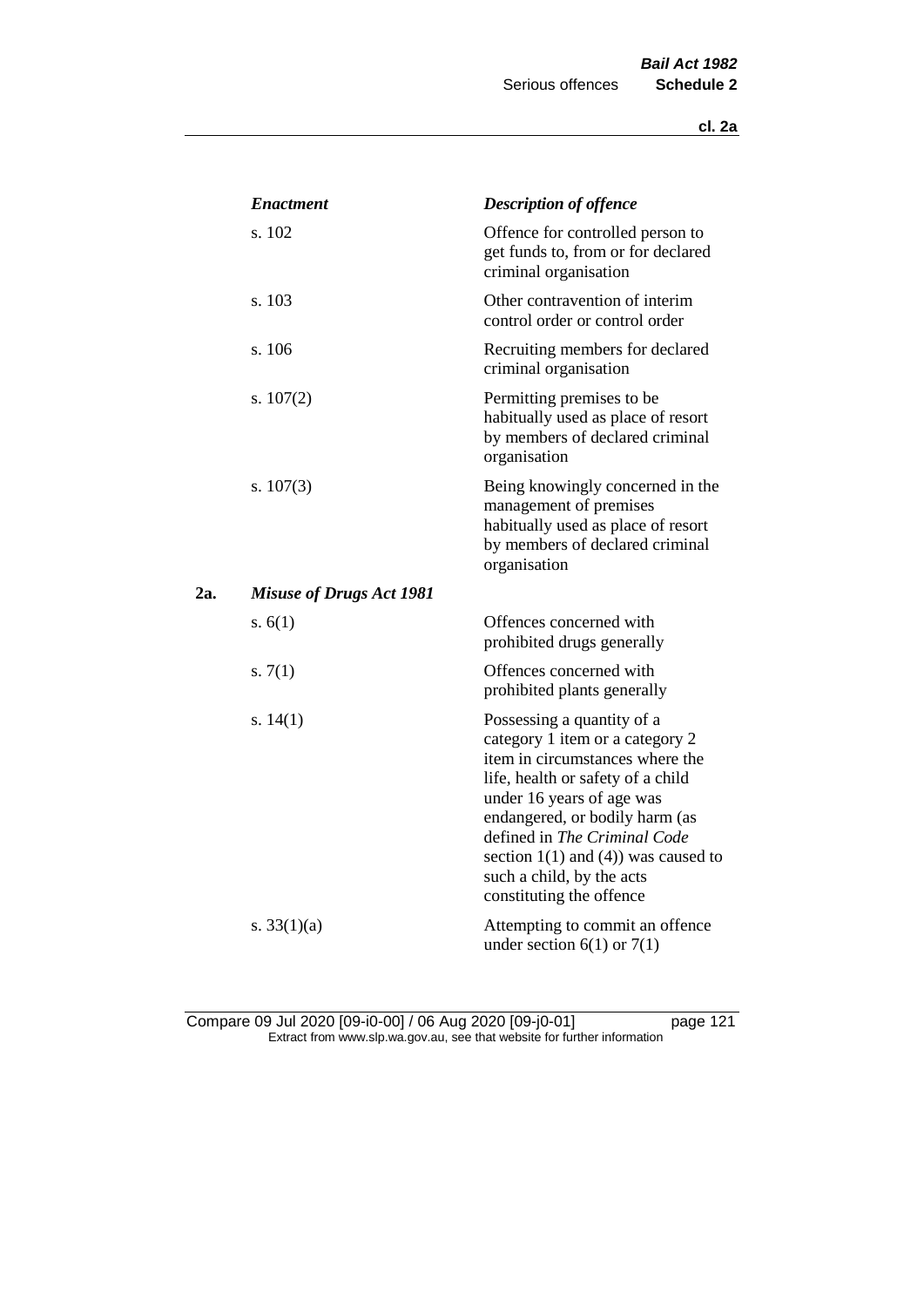**cl. 2b**

| <b>Enactment</b>                   |                                                                          | <b>Description of offence</b>                                                                                                                                  |
|------------------------------------|--------------------------------------------------------------------------|----------------------------------------------------------------------------------------------------------------------------------------------------------------|
| s. $33(2)(a)$                      |                                                                          | Conspiracy to commit an offence<br>under s. $6(1)$ or $7(1)$                                                                                                   |
| <b>Restraining Orders Act 1997</b> |                                                                          |                                                                                                                                                                |
| s. $61(1)$                         | order                                                                    | Breach of a violence restraining                                                                                                                               |
| s. $61(2a)$                        |                                                                          | Breach of a police order                                                                                                                                       |
| s. $86(2)$                         | Breach of a Part VII order under<br>the Justices Act 1902 <sup>2</sup> — |                                                                                                                                                                |
|                                    | (a)                                                                      | that under section 86 of the<br><b>Restraining Orders Act 1997</b><br>is taken to be a misconduct<br>restraining order under that<br>Act; and                  |
|                                    | (b)                                                                      | that shows on the face of the<br>order that the causing or<br>threatening of personal<br>injury by the accused was a<br>ground for the making of the<br>order. |
| <b>Road Traffic Act 1974</b>       |                                                                          |                                                                                                                                                                |
| s. 59                              |                                                                          | Dangerous driving causing death,<br>injury, etc.                                                                                                               |
| s. 59A                             | harm                                                                     | Dangerous driving causing bodily                                                                                                                               |

*s. 13; No. 38 of 1998 s. 4(2); No. 54 of 1998 s. 15; No. 23 of 2001 s. 10(1); No. 4 of 2004 s. 24 and 26; No. 38 of 2004 s. 61; No. 62 of 2004 s. 9(1); No. 84 of 2004 s. 82; No. 6 of 2008 s. 42(2); No. 29 of 2008 s. 24(8); No. 47 of 2011 s. 19; No. 56 of 2011 s. 11; No. 49 of 2012 s. 172.]* 

page 122 Compare 09 Jul 2020 [09-i0-00] / 06 Aug 2020 [09-j0-01] Extract from www.slp.wa.gov.au, see that website for further information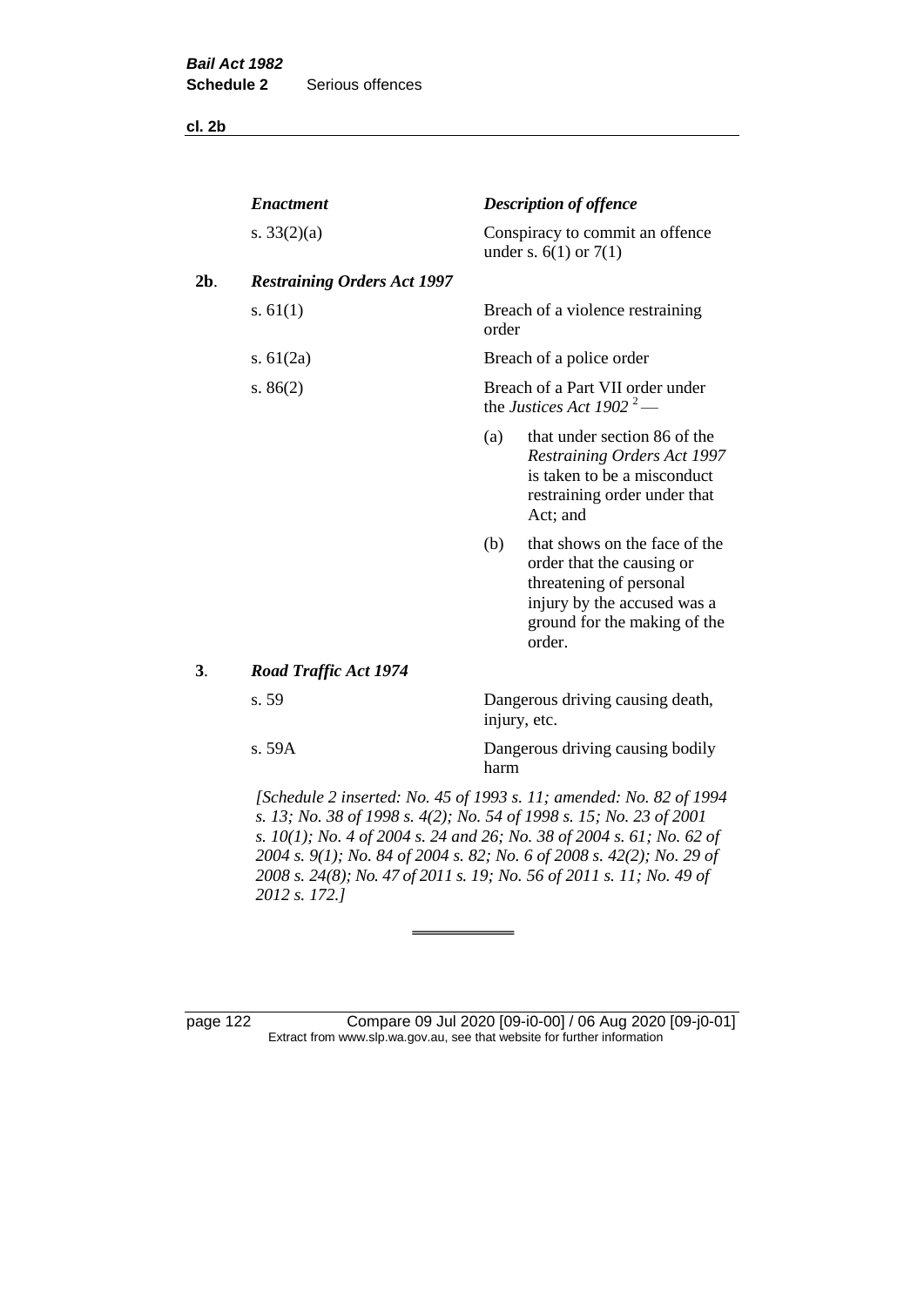# **Notes**

This is a compilation of the *Bail Act 1982* and includes amendments made by other written laws  $\frac{1M}{3}$ ,  $\frac{3}{4}$ . For provisions that have come into operation, and for information about any reprints, see the compilation table. For provisions that have not yet come into operation see the uncommenced provisions table.

# **Compilation table**

| <b>Short title</b>                                                                                                                                | <b>Number</b><br>and year                              | <b>Assent</b> | <b>Commencement</b>                                           |
|---------------------------------------------------------------------------------------------------------------------------------------------------|--------------------------------------------------------|---------------|---------------------------------------------------------------|
| Bail Act 1982                                                                                                                                     | 86 of 1982                                             | 18 Nov 1982   | 6 Feb 1989 (see s. 2 and<br>Gazette 27 Jan 1989 p. 263)       |
| <b>Acts Amendment</b><br>(Abolition of Capital<br>Punishment) Act 1984<br>Pt. III                                                                 | 52 of 1984                                             | 5 Sep 1984    | 3 Oct 1984                                                    |
| <b>Bail Amendment</b><br>Act 1984 <sup>5</sup>                                                                                                    | 74 of 1984<br>(as amended<br>by $15$ of<br>1988 s. 20) | 29 Nov 1984   | 6 Feb 1989 (see s. 2 and<br>Gazette 27 Jan 1989 p. 263)       |
| <b>Bail Amendment</b><br>Act 1988                                                                                                                 | 15 of 1988                                             | 6 Sep 1988    | 6 Feb 1989 (see s. 2 and<br>Gazette 27 Jan 1989 p. 263)       |
| Reprint of the Bail Act 1982 under the Reprints Act 1984 and the Bail Amendment<br>Act 1988 s. 21 <sup>6</sup> (includes amendments listed above) |                                                        |               |                                                               |
| Criminal Law<br>Amendment Act 1988<br>Pt.4                                                                                                        | 70 of 1988                                             | 15 Dec 1988   | 6 Feb 1989 (see s. 2(2)(b) and<br>Gazette 27 Jan 1989 p. 263) |
| <b>Acts Amendment</b><br>(Children's Court)<br>Act 1988 Pt. 13                                                                                    | 49 of 1988                                             | 22 Dec 1988   | 1 Dec 1989 (see s. 2 and<br>Gazette 24 Nov 1989 p. 4327)      |
| Justices Amendment<br>Act 1989 s. 18                                                                                                              | 33 of 1989                                             | 22 Dec 1989   | 1 Jun 1991 (see s. 2 and<br>Gazette 17 May 1991 p. 2455)      |
| <b>Community Corrections</b><br><b>Legislation Amendment</b><br>Act 1990 Pt. 2                                                                    | 61 of 1990                                             | 17 Dec 1990   | 3 Apr 1991 (see s. 2 and<br>Gazette 22 Mar 1991 p. 1209)      |
| Child Welfare<br>Amendment Act<br>$(No. 2)$ 1990 s. 15                                                                                            | 83 of 1990                                             | 22 Dec 1990   | 1 Aug 1991 (see s. 2 and<br>Gazette 1 Aug 1991 p. 3983)       |

Compare 09 Jul 2020 [09-i0-00] / 06 Aug 2020 [09-j0-01] page 123 Extract from www.slp.wa.gov.au, see that website for further information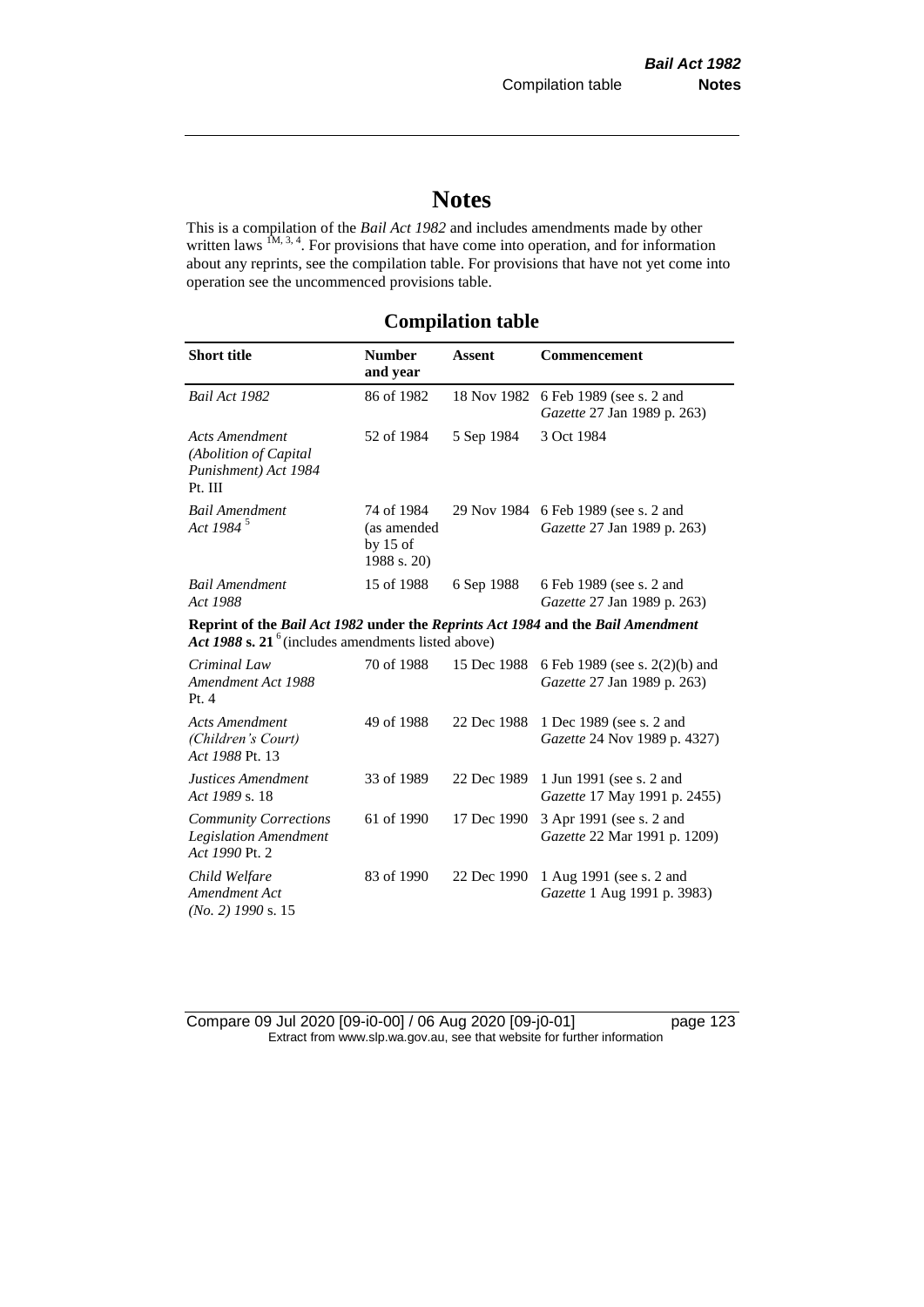| <b>Short title</b>                                                                                                                                                 | <b>Number</b><br>and year | Assent      | Commencement                                                                                                                                                 |
|--------------------------------------------------------------------------------------------------------------------------------------------------------------------|---------------------------|-------------|--------------------------------------------------------------------------------------------------------------------------------------------------------------|
| Children's Court of<br>Western Australia<br>Amendment Act<br>$(No. 2)$ 1991 s. 21                                                                                  | 15 of 1991                | 21 Jun 1991 | 9 Aug 1991 (see s. 2(2) and<br>Gazette 9 Aug 1991 p. 4101)                                                                                                   |
| Reprint of the <i>Bail Act 1982</i> as at 17 Oct 1991 (includes amendments listed above)                                                                           |                           |             |                                                                                                                                                              |
| <b>Acts Amendment (Sexual</b><br>Offences) Act 1992 Pt. 3                                                                                                          | 14 of 1992                | 17 Jun 1992 | 1 Aug 1992 (see s. 2 and<br>Gazette 28 Jul 1992 p. 3671)                                                                                                     |
| <b>Acts Amendment</b><br>(Ministry of Justice)<br>Act 1993 Pt. $3^7$                                                                                               | 31 of 1993                | 15 Dec 1993 | 1 Jul 1993 (see s. 2)                                                                                                                                        |
| Criminal Procedure<br>Amendment Act 1993<br>Pt. $2^8$                                                                                                              | 45 of 1993                | 20 Dec 1993 | Act other than s. 7-9 and<br>10(2)(b): 17 Jan 1994<br>(see s. $2(1)$ );<br>s. 7-9 and 10(2)(b): 4 Mar 1994<br>(see s. 2(2) and Gazette<br>4 Mar 1994 p. 915) |
| Criminal Law<br>Amendment Act 1994<br>s. $13(1)$ and $(2)$                                                                                                         | 82 of 1994                | 23 Dec 1994 | 20 Jan 1995 (see s. 2(2))                                                                                                                                    |
| Acts Amendment (Fines,<br>Penalties and<br><b>Infringement Notices</b> )<br>Act 1994 Pt. 3                                                                         | 92 of 1994                | 23 Dec 1994 | 1 Jan 1995 (see s. 2(1) and<br>Gazette 30 Dec 1994 p. 7211)                                                                                                  |
| Sentencing<br>(Consequential<br>Provisions) Act 1995 Pt. 5                                                                                                         | 78 of 1995                | 16 Jan 1996 | 4 Nov 1996 (see s. 2 and<br>Gazette 25 Oct 1996 p. 5632)                                                                                                     |
| Coroners Act 1996 s. 61                                                                                                                                            | 2 of 1996                 |             | 24 May 1996 7 Apr 1997 (see s. 2 and<br>Gazette 18 Mar 1997 p. 1529)                                                                                         |
| Mental Health<br>(Consequential<br>Provisions) Act 1996 Pt. 2                                                                                                      | 69 of 1996                | 13 Nov 1996 | 13 Nov 1997 (see s. 2)                                                                                                                                       |
| Reprint of the Bail Act 1982 as at 13 Mar 1997 (includes amendments listed above<br>Act 1996) (corrections in Gazette 25 Jul 1997 p. 3909 and 14 Nov 1997 p. 6426) |                           |             | except those in the Coroners Act 1996 and the Mental Health (Consequential Provisions)                                                                       |
| <b>Statutes (Repeals and</b><br>Minor Amendments)<br>Act 1997 s. 21                                                                                                | 57 of 1997                | 15 Dec 1997 | 15 Dec 1997 (see s. $2(1)$ )                                                                                                                                 |

*Criminal Law Amendment Act (No. 1) 1998* s. 4(2)

page 124 Compare 09 Jul 2020 [09-i0-00] / 06 Aug 2020 [09-j0-01] Extract from www.slp.wa.gov.au, see that website for further information

38 of 1998 25 Sep 1998 23 Oct 1998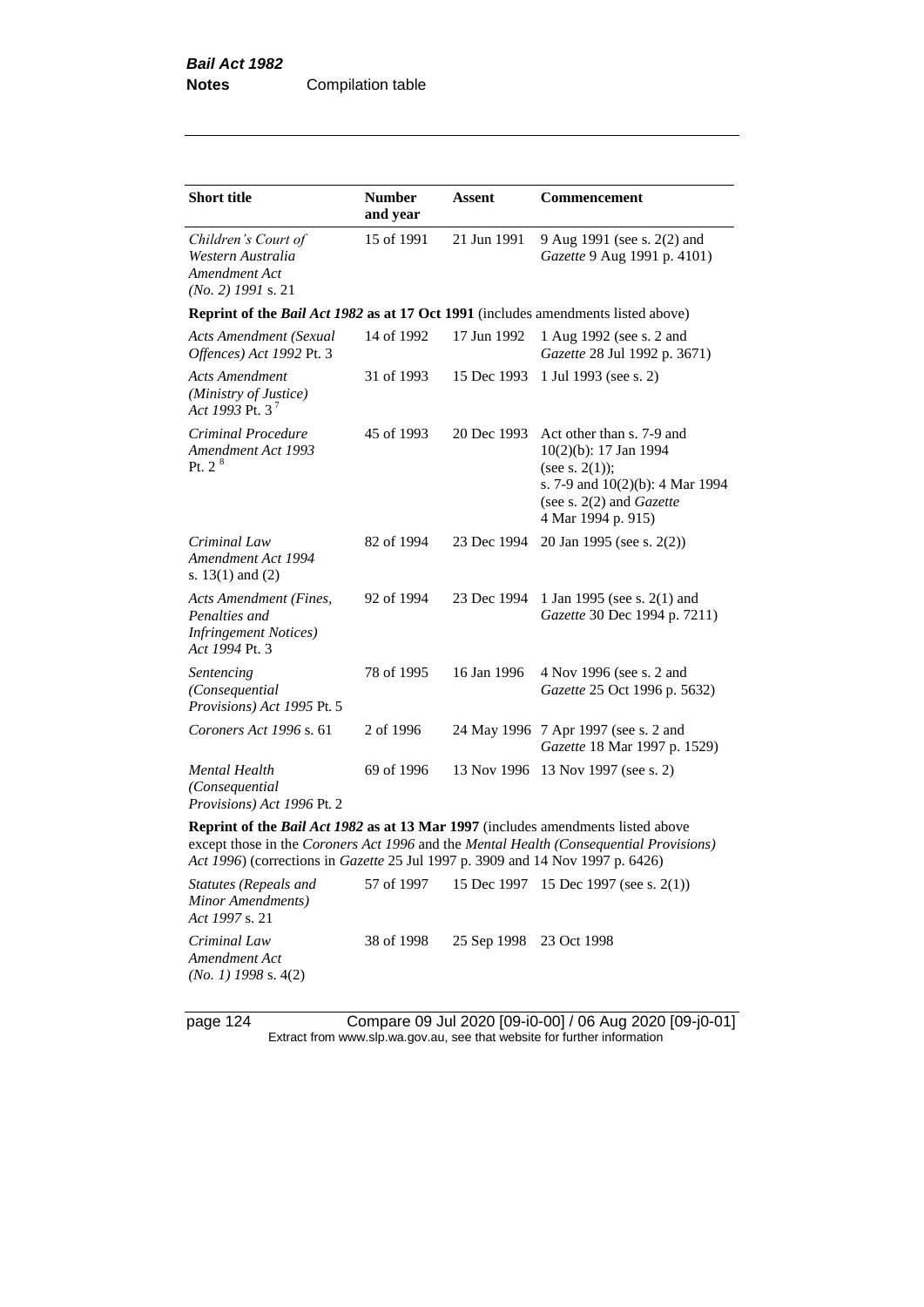| <b>Short title</b>                                                                                                                                 | <b>Number</b><br>and year | Assent      | <b>Commencement</b>                                                                                                                                                                                                                  |
|----------------------------------------------------------------------------------------------------------------------------------------------------|---------------------------|-------------|--------------------------------------------------------------------------------------------------------------------------------------------------------------------------------------------------------------------------------------|
| <b>Bail Amendment</b><br>Act 1998 <sup>9</sup>                                                                                                     | 54 of 1998                | 11 Jan 1999 | s. 1 and 2: 11 Jan 1999;<br>Pt. 4 and 7: 15 May 1999<br>(see s. 2 and Gazette<br>11 May 1999 p. 1905);                                                                                                                               |
|                                                                                                                                                    |                           |             | Pt. 2, 3 and 5 (other than s. 12):<br>8 Mar 2000 (see s. 2 and<br>Gazette 7 Mar 2000 p. 1039);<br>s. 12: 1 Sep 2000 (see s. 2 and<br>Gazette 29 Aug 2000 p. 4985);<br>Pt. 6: 4 Dec 2000 (see s. 2 and<br>Gazette 4 Dec 2000 p. 6799) |
| Reprint of the Bail Act 1982 as at 27 Aug 1999 (includes amendments listed above<br>except those in the Bail Amendment Act 1998 Pt. 2, 3, 5 and 6) |                           |             |                                                                                                                                                                                                                                      |
| Court Security and<br><b>Custodial Services</b><br>(Consequential<br>Provisions) Act 1999 Pt. 3                                                    | 47 of 1999                | 8 Dec 1999  | 18 Dec 1999 (see s. 2 and<br>Gazette 17 Dec 1999 p. 6175-6)                                                                                                                                                                          |
| Criminal Law Amendment<br>Act 2001 s. 10(1)                                                                                                        | 23 of 2001                | 26 Nov 2001 | 24 Dec 2001                                                                                                                                                                                                                          |
| Criminal Investigation<br>(Identifying People)<br>Act 2002 Sch. 2 cl. 1                                                                            | 6 of 2002                 | 4 Jun 2002  | 20 Nov 2002 (see s. 2 and<br>Gazette 19 Nov 2002 p. 5505)                                                                                                                                                                            |
| Criminal Law (Procedure)<br>Amendment Act 2002 Pt. 4<br>Div. 1                                                                                     | 27 of 2002                | 25 Sep 2002 | 27 Sep 2002 (see s. 2 and<br>Gazette 27 Sep 2002 p. 4875)                                                                                                                                                                            |
| Sentencing Legislation<br>Amendment and Repeal<br>Act 2003 s. 29(3) and 37                                                                         | 50 of 2003                | 9 Jul 2003  | s. 29(3): 31 Aug 2003 (see s. 2<br>and Gazette 29 Aug 2003<br>p. 3833);<br>s. 37: 15 May 2004 (see s. 2 and<br>Gazette 14 May 2004 p. 1445)                                                                                          |
| Acts Amendment and<br>Repeal (Courts and Legal<br>Practice) Act 2003 s. 88<br>and 121 <sup>10</sup>                                                | 65 of 2003                | 4 Dec 2003  | 1 Jan 2004 (see s. 2 and <i>Gazette</i><br>30 Dec 2003 p. 5722)                                                                                                                                                                      |
| Statutes (Repeals and<br>Minor Amendments)<br>Act 2003 s. 29                                                                                       | 74 of 2003                | 15 Dec 2003 | 15 Dec 2003 (see s. 2)                                                                                                                                                                                                               |
| Criminal Code Amendment<br>Act 2004 s. 24, 26 and 58                                                                                               | 4 of 2004                 | 23 Apr 2004 | 21 May 2004 (see s. 2)                                                                                                                                                                                                               |

Compare 09 Jul 2020 [09-i0-00] / 06 Aug 2020 [09-j0-01] page 125 Extract from www.slp.wa.gov.au, see that website for further information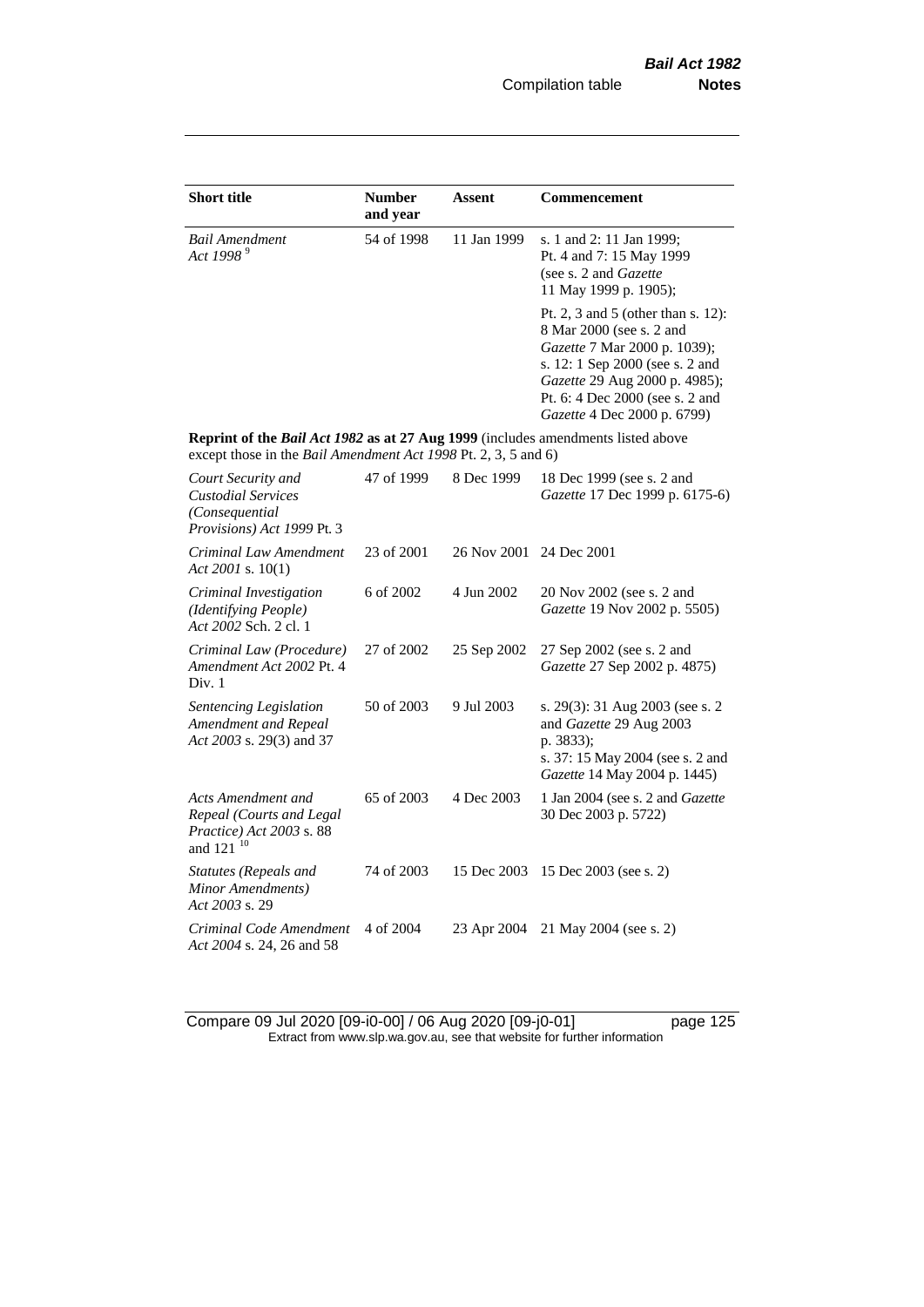| <b>Short title</b>                                                                                                                                                                                                                                                                                                                                                    | <b>Number</b><br>and year | <b>Assent</b> | <b>Commencement</b>                                                                                                                                                                                                                                      |  |  |
|-----------------------------------------------------------------------------------------------------------------------------------------------------------------------------------------------------------------------------------------------------------------------------------------------------------------------------------------------------------------------|---------------------------|---------------|----------------------------------------------------------------------------------------------------------------------------------------------------------------------------------------------------------------------------------------------------------|--|--|
| Sentencing Legislation<br>Amendment Act 2004 s. 13                                                                                                                                                                                                                                                                                                                    | 27 of 2004                | 14 Oct 2004   | 31 May 2006 (see s. 2 and<br>Gazette 30 May 2006 p. 1965)                                                                                                                                                                                                |  |  |
| Children and Community<br>Services Act 2004 Sch. 2<br>cl.3                                                                                                                                                                                                                                                                                                            | 34 of 2004                | 20 Oct 2004   | 1 Mar 2006 (see s. 2 and<br>Gazette 14 Feb 2006 p. 695)                                                                                                                                                                                                  |  |  |
| <b>Acts Amendment (Family</b><br>and Domestic Violence)<br>Act 2004 Pt. 3                                                                                                                                                                                                                                                                                             | 38 of 2004                | 9 Nov 2004    | 1 Dec 2004 (see s. 2 and<br>Gazette 26 Nov 2004 p. 5309)                                                                                                                                                                                                 |  |  |
| Acts Amendment (Court of<br>Appeal) Act 2004 s. 28                                                                                                                                                                                                                                                                                                                    | 45 of 2004                | 9 Nov 2004    | s. $28(1)$ , (2) and (4) (other than<br>the amendment to s. $7A(1)$ :<br>1 Feb 2005 (see. s. 2 and<br>Gazette 14 Jan 2005 p. 163);<br>s. $28(3)$ and $(4)$ (the<br>amendment to s. $7A(1)$ :<br>2 May 2005 (see. s. 2 and<br>Gazette 14 Jan 2005 p. 163) |  |  |
| <b>Courts Legislation</b><br>Amendment and Repeal<br>Act 2004 s. 141                                                                                                                                                                                                                                                                                                  | 59 of 2004                | 23 Nov 2004   | 1 May 2005 (see s. 2 and<br>Gazette 31 Dec 2004 p. 7128)                                                                                                                                                                                                 |  |  |
| Misuse of Drugs<br>Amendment Act 2004 s. 9(1)                                                                                                                                                                                                                                                                                                                         | 62 of 2004                | 24 Nov 2004   | 1 Jan 2005 (see s. 2 and <i>Gazette</i><br>10 Dec 2004 p. 5965)                                                                                                                                                                                          |  |  |
| Criminal Procedure and<br>Appeals (Consequential and<br>Other Provisions) Act 2004<br>Pt. 3 and s. 82 and 83                                                                                                                                                                                                                                                          | 84 of 2004                | 16 Dec 2004   | 2 May 2005 (see s. 2 and<br>Gazette 31 Dec 2004 p. 7129<br>(correction in Gazette<br>7 Jan 2005 p. 53))                                                                                                                                                  |  |  |
| <b>Reprint 5: The Bail Act 1982 as at 1 Apr 2005</b> (includes amendments listed above except<br>those in the Sentencing Legislation Amendment Act 2004, the Children and Community<br>Services Act 2004, the Acts Amendment (Court of Appeal) Act 2004 s. 28(3) and (4) (the<br>amendment to s. 7A(1)), the Courts Legislation Amendment and Repeal Act 2004 and the |                           |               |                                                                                                                                                                                                                                                          |  |  |

*Criminal Procedure and Appeals (Consequential and Other Provisions) Act 2004*)

| Planning and Development<br>(Consequential and<br><b>Transitional Provisions</b> )<br>Act 2005 s. 15 | 38 of 2005 |            | 12 Dec 2005 9 Apr 2006 (see s. 2 and<br><i>Gazette</i> 21 Mar 2006 p. 1078) |
|------------------------------------------------------------------------------------------------------|------------|------------|-----------------------------------------------------------------------------|
| Criminal Investigation<br><i>(Consequential Provisions)</i><br>Act 2006 Pt. 2                        | 59 of 2006 |            | 16 Nov 2006 1 Jul 2007 (see s. 2 and <i>Gazette</i><br>22 Jun 2007 p. 2838) |
| <b>Prisons and Sentencing</b><br>Legislation Amendment<br>Act 2006 Pt. 5                             | 65 of 2006 | 8 Dec 2006 | 4 Apr 2007 (see s. 2 and <i>Gazette</i><br>3 Apr 2007 p. 1491)              |

page 126 Compare 09 Jul 2020 [09-i0-00] / 06 Aug 2020 [09-j0-01] Extract from www.slp.wa.gov.au, see that website for further information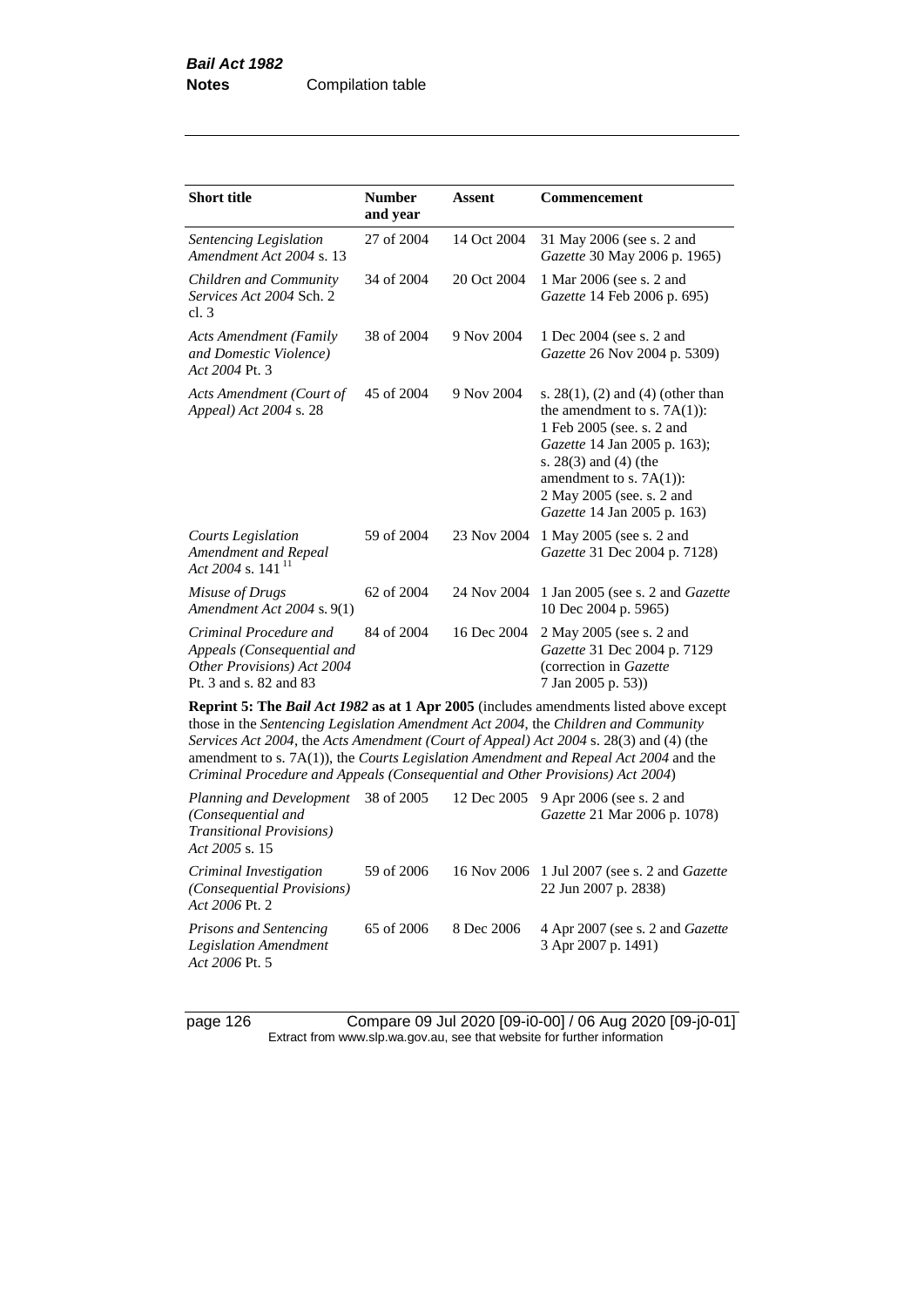| <b>Short title</b>                                                                                        | <b>Number</b> | <b>Assent</b> | <b>Commencement</b>                                                                                                                                                                                                  |
|-----------------------------------------------------------------------------------------------------------|---------------|---------------|----------------------------------------------------------------------------------------------------------------------------------------------------------------------------------------------------------------------|
|                                                                                                           | and year      |               |                                                                                                                                                                                                                      |
| Reprint 6: The Bail Act 1982 as at 14 Sep 2007 (includes amendments listed above)                         |               |               |                                                                                                                                                                                                                      |
| Criminal Law and Evidence 2 of 2008<br>Amendment Act 2008 s. 56                                           |               | 12 Mar 2008   | 27 Apr 2008 (see s. 2 and<br>Gazette 24 Apr 2008 p. 1559)                                                                                                                                                            |
| <b>Bail Amendment Act 2008</b><br>Pt. $2^{12}$                                                            | 6 of 2008     | 31 Mar 2008   | 1 Mar 2009 (see s. 2(b) and<br>Gazette 27 Feb 2009 p. 511)                                                                                                                                                           |
| <b>Medical Practitioners</b><br>Act 2008 Sch. 3 cl. 4                                                     | 22 of 2008    | 27 May 2008   | 1 Dec 2008 (see s. 2 and<br>Gazette 25 Nov 2008 p. 4989)                                                                                                                                                             |
| Criminal Law Amendment<br>(Homicide) Act 2008 s. 24                                                       | 29 of 2008    | 27 Jun 2008   | 1 Aug 2008 (see s. 2(d) and<br>Gazette 22 Jul 2008 p. 3353)                                                                                                                                                          |
| Reprint 7: The Bail Act 1982 as at 6 Mar 2009 (includes amendments listed above)                          |               |               |                                                                                                                                                                                                                      |
| Police Amendment<br>Act 2009 s. 12                                                                        | 42 of 2009    | 3 Dec 2009    | 13 Mar 2010 (see s. 2(b) and<br>Gazette 12 Mar 2010 p. 941)                                                                                                                                                          |
| <b>Health Practitioner</b><br><b>Regulation National Law</b><br>(WA) Act 2010 Pt. 5 Div. 4                | 35 of 2010    | 30 Aug 2010   | 18 Oct 2010 (see s. 2(b) and<br>Gazette 1 Oct 2010 p. 5075-6)                                                                                                                                                        |
| <b>Electronic Transactions</b><br>Act 2011 s. 25                                                          | 46 of 2011    | 25 Oct 2011   | 1 Aug 2012 (see s. 2(c) and<br>Gazette 31 Jul 2012 p. 3683)                                                                                                                                                          |
| Statutes (Repeals and<br>Minor Amendments)<br>Act 2011 s. 19                                              | 47 of 2011    | 25 Oct 2011   | 26 Oct 2011 (see s. 2(b))                                                                                                                                                                                            |
| Misuse of Drugs<br>Amendment Act 2011 Pt. 3                                                               | 56 of 2011    | 21 Nov 2011   | 24 Mar 2012 (see s. 2(b) and<br>Gazette 23 Mar 2012 p. 1363)                                                                                                                                                         |
| those in the Electronic Transactions Act 2011)                                                            |               |               | <b>Reprint 8: The Bail Act 1982 as at 6 Jul 2012</b> (includes amendments listed above except                                                                                                                        |
| Criminal Organisations<br>Control Act 2012 s. 172                                                         | 49 of 2012    | 29 Nov 2012   | 2 Nov 2013 (see s. 2(b) and<br>Gazette 1 Nov 2013 p. 4891)                                                                                                                                                           |
| <b>Courts and Tribunals</b><br>(Electronic Processes<br>Facilitation) Act 2013 Pt. 3<br>Div. 1 (s. 21-31) | 20 of 2013    | 4 Nov 2013    | Pt. $3$ Div. 1 (other than s. 22,<br>23, 25 and 27-30):<br>25 Nov 2013 (see s. 2(b) and<br>Gazette 22 Nov 2013 p. 5391);<br>s. 22, 23, 25 and 27-30:<br>13 Sep 2014 (see s. 2(b) and<br>Gazette 12 Sep 2014 p. 3279) |
| Reprint 9: The Bail Act 1982 as at 1 May 2015 (includes amendments listed above)                          |               |               |                                                                                                                                                                                                                      |
| Mental Health Legislation<br>Amendment Act 2014 Pt. 4<br>Div. 4 Subdiv. 2                                 | 25 of 2014    | 3 Nov 2014    | 30 Nov 2015 (see s. 2(b) and<br>Gazette 13 Nov 2014 p. 4632)                                                                                                                                                         |

Compare 09 Jul 2020 [09-i0-00] / 06 Aug 2020 [09-j0-01] page 127 Extract from www.slp.wa.gov.au, see that website for further information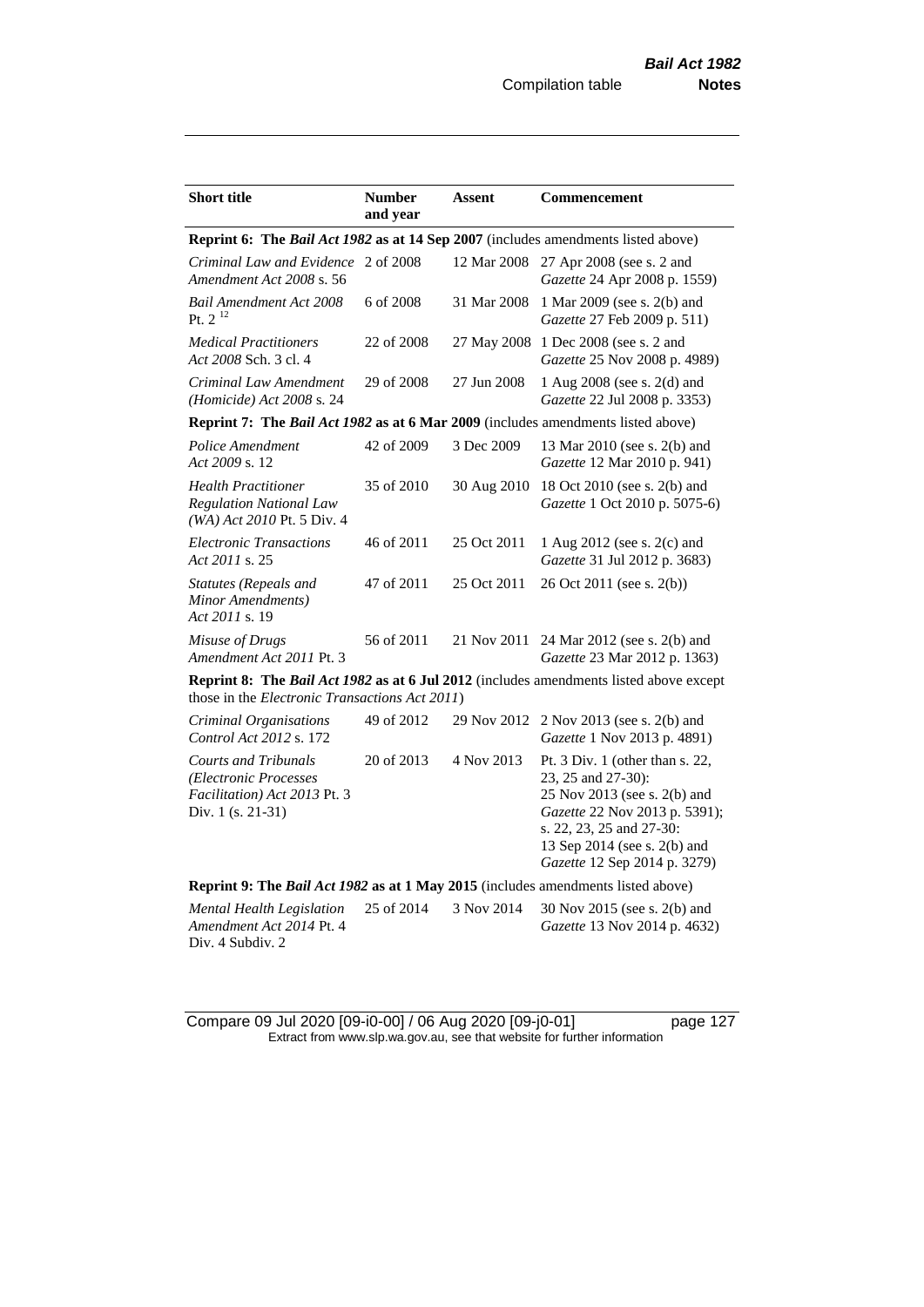| <b>Short title</b>                                                                                                         | <b>Number</b><br>and year | Assent     | Commencement                                                                                                                          |
|----------------------------------------------------------------------------------------------------------------------------|---------------------------|------------|---------------------------------------------------------------------------------------------------------------------------------------|
| Restraining Orders and<br><b>Related Legislation</b><br>Amendment (Family<br>Violence) Act 2016<br>Pt. 3 Div. 1            | 49 of 2016                |            | 29 Nov 2016 1 Jul 2017 (see s. 2(b) and<br><i>Gazette</i> 7 Feb 2017 p. 1157)                                                         |
| Dangerous Sexual<br><b>Offenders</b> Legislation<br>Amendment Act 2017 Pt. 2                                               | 21 of 2017                |            | 13 Dec 2017 29 Mar 2018 (see s. 2(b) and<br>Gazette 16 Mar 2018<br>p. $916-17$                                                        |
| <b>Bail Amendment (Persons</b><br>Linked to Terrorism)<br>Act 2019                                                         | 15 of 2019                | 5 Jul 2019 | s. 1 and 2: 5 Jul 2019<br>(see s. $2(a)$ );<br>Act other than s. 1 and 2:<br>1 Jan 2020 (see 2(b) and<br>Gazette 15 Nov 2019 p. 4029) |
| Family Violence Legislation 13 of 2020<br>Reform (COVID-19<br>Response) Act 2020 Pt. 4                                     |                           | 6 Apr 2020 | 7 Apr 2020 (see s. 2(b))                                                                                                              |
| <b>Family Violence Legislation</b> 30 of 2020<br><i>Reform Act 2020 Pt. 5 (but</i><br>only s. 38, 42, 44, 45<br>and $49$ ) |                           | 9 Jul 2020 | 6 Aug 2020 (see s. $2(1)(c)$ and<br>SL $2020/125$ cl. $2(a)(iii)$                                                                     |

# **Uncommenced provisions table**

To view the text of the uncommenced provisions see *Acts as passed* on the WA Legislation website.

| <b>Short title</b>                                                                                                      | <b>Number</b><br>and year | Assent     | <b>Commencement</b>                                                                                                                                                                                                  |
|-------------------------------------------------------------------------------------------------------------------------|---------------------------|------------|----------------------------------------------------------------------------------------------------------------------------------------------------------------------------------------------------------------------|
| <b>High Risk Serious</b><br>Offenders Act 2020 s. 117                                                                   | 29 of 2020                | 9 Jul 2020 | To be proclaimed 26 Aug 2020<br>(see s. $2(1)(c)$ ) and<br>SL 2020/131 cl. 2)                                                                                                                                        |
| <i>Family Violence Legislation</i> 30 of 2020<br>Reform Act 2020 Pt. 55<br>(other than s. 38, 42, 44, 45)<br>and $49$ ) |                           | 9 Jul 2020 | To be proclaimed<br>(see s. 2(1)(e))s. 50: 1 Oct 2020<br>(see s. $2(1)(c)$ and SL $2020/125$<br>cl. $2(b)(i)$ ;<br>s. $39-41$ , $43$ and $46-48$ :<br>1 Jan 2021 (see s. $2(1)(c)$ and<br>SL 2020/125 cl. 2(c)(iii)) |

page 128 Compare 09 Jul 2020 [09-i0-00] / 06 Aug 2020 [09-j0-01] Extract from www.slp.wa.gov.au, see that website for further information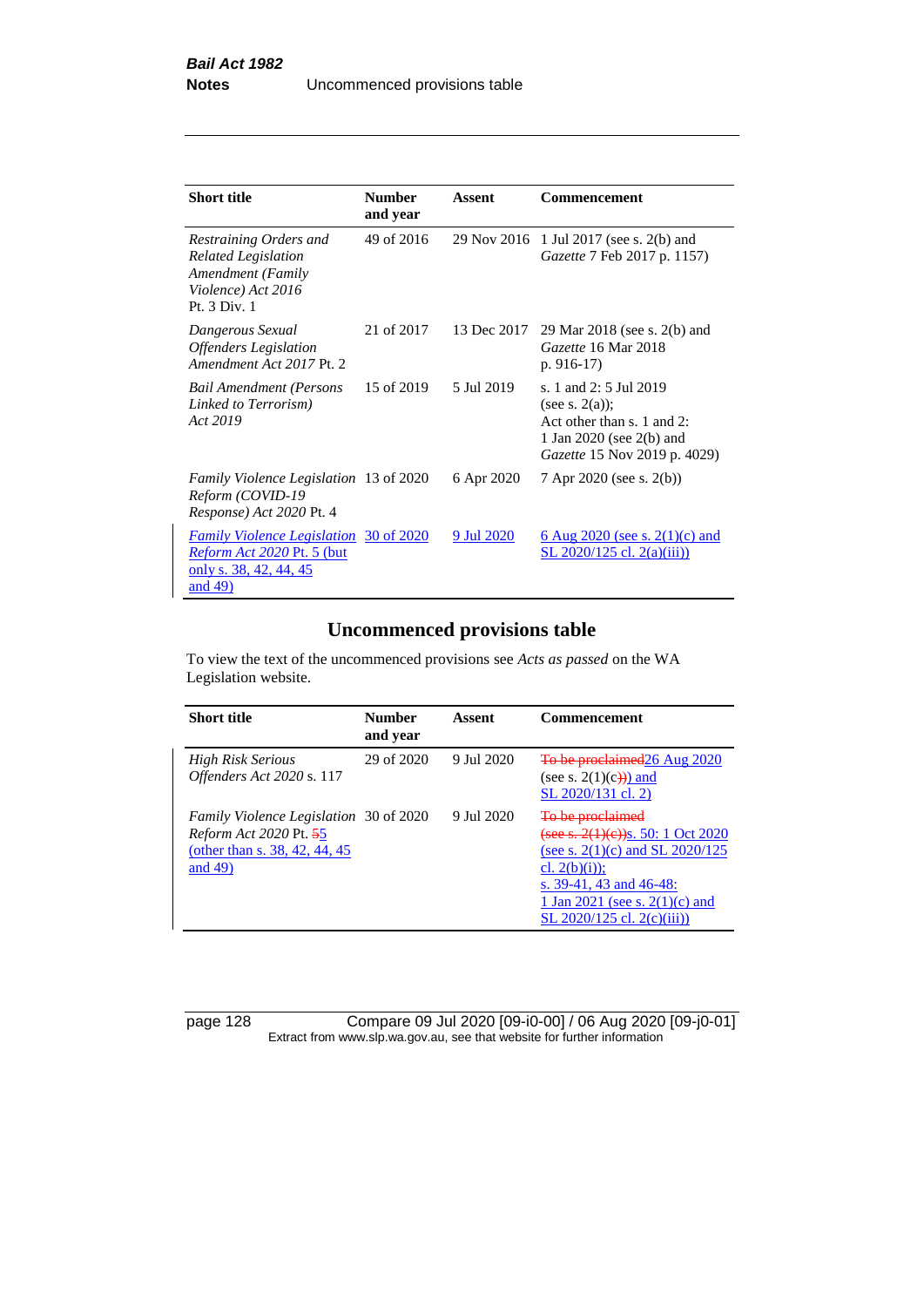# **Other notes**

- <sup>1M</sup> Under the *Cross-border Justice Act 2008* section 14, in order to give effect to that Act, this Act must be applied with the modifications prescribed by the *Cross-border Justice Regulations 2009* Part 3 Division 3 as if this Act had been altered in that way. If a modification is to replace or insert a numbered provision, the new provision is identified by the superscript 1M appearing after the provision number. If a modification is to replace or insert a definition, the new definition is identified by the superscript 1M appearing after the defined term.
- <sup>1</sup> Repealed by the *Sentencing Legislation Amendment and Repeal Act 2003*.
- <sup>2</sup> The short title of the *Justices Act 1902* was changed to the *Criminal Procedure (Summary) Act 1902* by the *Courts Legislation Amendment and Repeal Act 2004*  s. 23. The Act was then repealed by the *Criminal Procedure and Appeal (Consequential and Other Provisions) Act 2004* s. 4.
- <sup>3</sup> The amendment in the *Sentencing Legislation Amendment and Repeal Act 1999* s. 26 had not come into operation when it was repealed by the *Sentencing Legislation Amendment and Repeal Act 2003* s. 31.
- <sup>4</sup> The *Machinery of Government (Miscellaneous Amendments) Act 2006* Pt. 3 Div. 1 was repealed by the *Statutes (Repeals and Minor Amendments) Act 2011* s. 23(2) before it purported to come into operation.
- <sup>5</sup> The *Bail Amendment Act 1984* s. 10 and 11 were repealed by the *Bail Amendment Act 1988* s. 20.
- <sup>6</sup> The *Bail Act 1982* was not in operation at the time when the reprint was compiled, but the reprinting was authorised by the *Bail Amendment Act 1988* s. 21.
- 7 The *Acts Amendment (Ministry of Justice) Act 1993* Pt. 19 is a transitional provision that is of no further effect.
- <sup>8</sup> The *Criminal Procedure Amendment Act 1993* s. 13 is a transitional provision that is of no further effect.
- <sup>9</sup> The *Bail Amendment Act 1998* s. 6(2) is a transitional provision that is of no further effect.
- <sup>10</sup> The *Acts Amendment and Repeal (Courts and Legal Practice) Act 2003* s. 97 reads as follows:

#### **97. References to Crown Solicitor**

If in a written law or other document or instrument there is a reference to the Crown Solicitor that reference may, where the context so requires, be read as if it had been amended to be a reference to the State Solicitor.

Compare 09 Jul 2020 [09-i0-00] / 06 Aug 2020 [09-j0-01] page 129 Extract from www.slp.wa.gov.au, see that website for further information